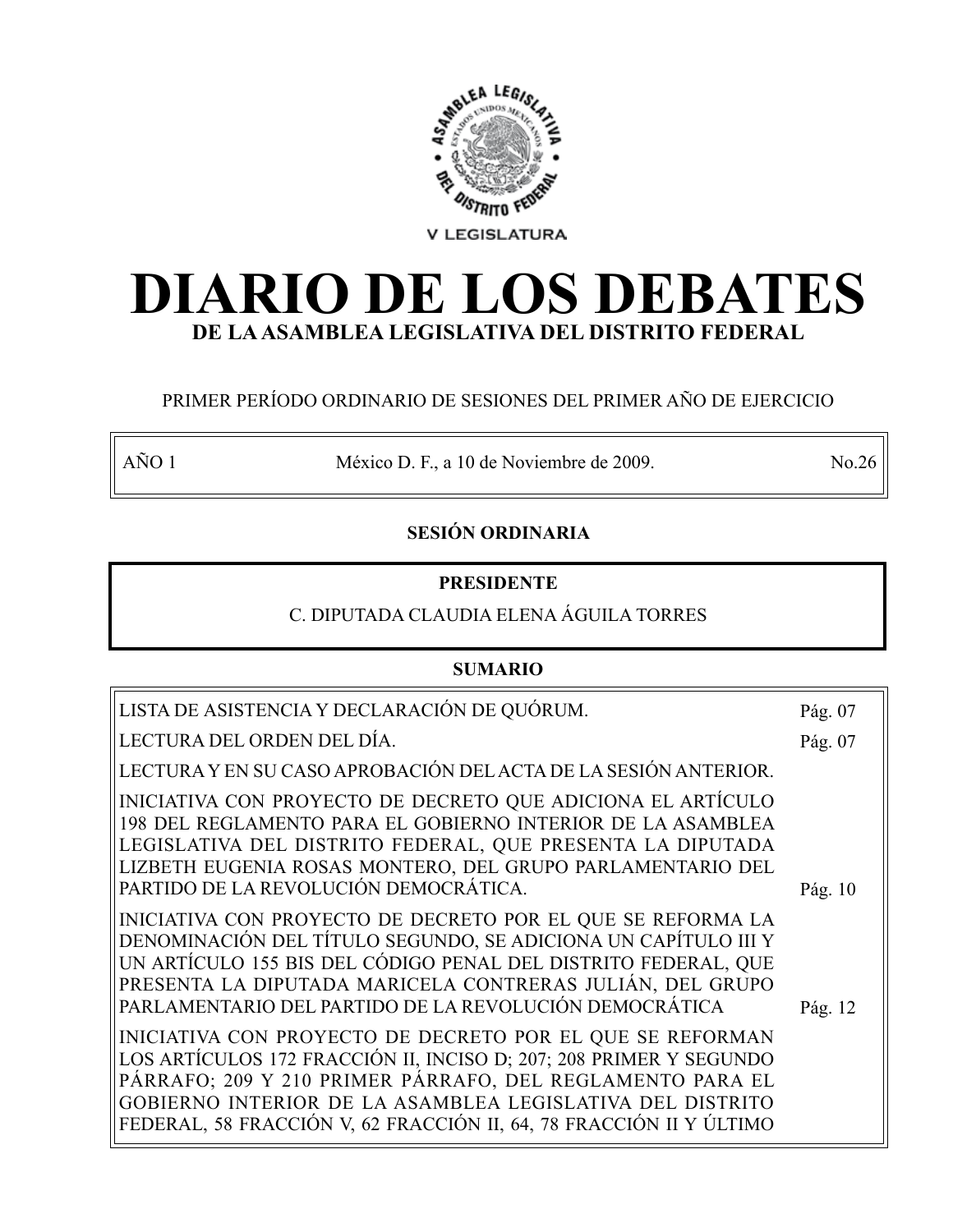| PÁRRAFO, DE LA LEY DE LAS Y LOS JÓVENES DEL DISTRITO FEDERAL Y 51<br>DE LA LEY DE EDUCACIÓN FÍSICA Y DEPORTE DEL DISTRITO FEDERAL, QUE<br>PRESENTA EL DIPUTADO RAFAEL MIGUEL MEDINA PEDERZINI, DEL GRUPO<br>PARLAMENTARIO DEL PARTIDO ACCIÓN NACIONAL                                                                                                                                                                                                                                                                                                                                                                                                          | Pág. 14 |
|----------------------------------------------------------------------------------------------------------------------------------------------------------------------------------------------------------------------------------------------------------------------------------------------------------------------------------------------------------------------------------------------------------------------------------------------------------------------------------------------------------------------------------------------------------------------------------------------------------------------------------------------------------------|---------|
| INICIATIVA DE INICIATIVA CON PROYECTO DE DECRETO POR EL QUE SE<br>REFORMAN DIVERSAS DISPOSICIONES DE LA CONSTITUCIÓN POLÍTICA<br>DE LOS ESTADOS UNIDOS MEXICANOS Y DEL ESTATUTO DE GOBIERNO<br>DEL DISTRITO FEDERAL, QUE PRESENTA LA DIPUTADA MARIANA GÓMEZ<br>DEL CAMPO GURZA, DEL GRUPO PARLAMENTARIO DEL PARTIDO ACCIÓN<br><b>NACIONAL</b>                                                                                                                                                                                                                                                                                                                  | Pág. 17 |
| INICIATIVA CON PROYECTO DE DECRETO POR EL QUE SE REFORMA EL<br>ARTÍCULO 18 DE LA LEY GENERAL DESARROLLO SOCIAL, QUE PRESENTA EL<br>DIPUTADO VÍCTOR GABRIEL VARELA LÓPEZ, DEL GRUPO PARLAMENTARIO<br>DEL PARTIDO DE LA REVOLUCIÓN DEMOCRÁTICA.                                                                                                                                                                                                                                                                                                                                                                                                                  | Pág. 23 |
| INICIATIVA CON PROYECTO DE DECRETO POR EL QUE SE REFORMA LA<br>FRACCIÓN I DEL ARTÍCULO 30 DE LA LEY DE DESARROLLO SOCIAL PARA EL<br>DISTRITO FEDERAL, QUE PRESENTA EL DIPUTADO VÍCTOR GABRIEL VARELA<br>LÓPEZ, DEL GRUPO PARLAMENTARIO DEL PARTIDO DE LA REVOLUCIÓN<br><b>DEMOCRÁTICA</b>                                                                                                                                                                                                                                                                                                                                                                      | Pág. 24 |
| PROPUESTA CON PUNTO DE ACUERDO DE URGENTE Y OBVIA RESOLUCIÓN,<br>A TRAVES DEL CUAL SE EXHORTA AL JEFE DE GOBIERNO DEL DISTRITO<br>FEDERAL, SECRETARIO DE OBRAS Y SERVICIOS Y DIRECTOR GENERAL<br>DEL SISTEMA DE AGUAS DE LA CIUDAD DE MÉXICO, PARA QUE DISEÑEN<br>ESQUEMAS DE GESTIÓN DEL AGUA, INFRAESTRUCTURA Y SANEAMIENTO<br>DE LA RED PRIMARIA Y SECUNDARIA, ABASTO, DISTRIBUCIÓN Y COBRO DEL<br>SERVICIO EN EL MARCO DE LAS CAPACIDADES TÉCNICAS Y FINANCIERAS<br>DEL GOBIERNO DEL DISTRITO FEDERAL, QUE PRESENTA EL PARTIDO DEL<br>TRABAJO POR CONDUCTO DE LA DIPUTADA ANA ESTELA AGUIRRE Y JUÁREZ.                                                     | Pág. 26 |
| PROPUESTA CON PUNTO DE ACUERDO DE URGENTE Y OBVIA RESOLUCIÓN<br>PARA EXHORTAR RESPETUOSAMENTE AL JEFE DE GOBIERNO DEL DISTRITO<br>FEDERAL Y JEFES DELEGACIONALES DE LOS ÓRGANOS POLÍTICOS<br>ADMINISTRATIVOS DEL DISTRITO FEDERAL, PARA QUE EN EL ÁMBITO<br>DE COMPETENCIA INCORPOREN EN EL PROYECTO DE PRESUPUESTO DE<br>EGRESOS CORRESPONDIENTE AL EJERCICIO FISCAL 2010, UN INCREMENTO<br>PRESUPUESTAL PARA LA DETECCIÓN DEL CÁNCER DE MAMA, ASÍ COMO<br>DE CAMPAÑAS DE PREVENCIÓN DE ESTOS PADECIMIENTOS A LAS MUJERES<br>HABITANTES DEL DISTRITO FEDERAL, QUE PRESENTA EL PARTIDO DEL<br>TRABAJO POR CONDUCTO DE LA DIPUTADA ANA ESTELA AGUIRRE Y JUÁREZ. | Pág. 28 |
| PROPOSICIÓN CON PUNTO DE ACUERDO DE URGENTE Y OBVIA RESOLUCIÓN,<br>PARA EXHORTAR AL GOBIERNO FEDERAL Y A LA CÁMARA DE DIPUTADOS<br>DEL CONGRESO DE LA UNIÓN APEGARSE A LOS PRINCIPIOS, GARANTÍAS Y<br>DERECHOS HUMANOS CONTEMPLADOS EN LA CONSTITUCIÓN POLÍTICA DE<br>LOS ESTADOS UNIDOS MEXICANOS, Y EN CONSECUENCIA, ABSTENERSE DE<br>IMPONER CUALQUIER IMPUESTO O AUMENTO EN LAS CONTRIBUCIONES                                                                                                                                                                                                                                                             |         |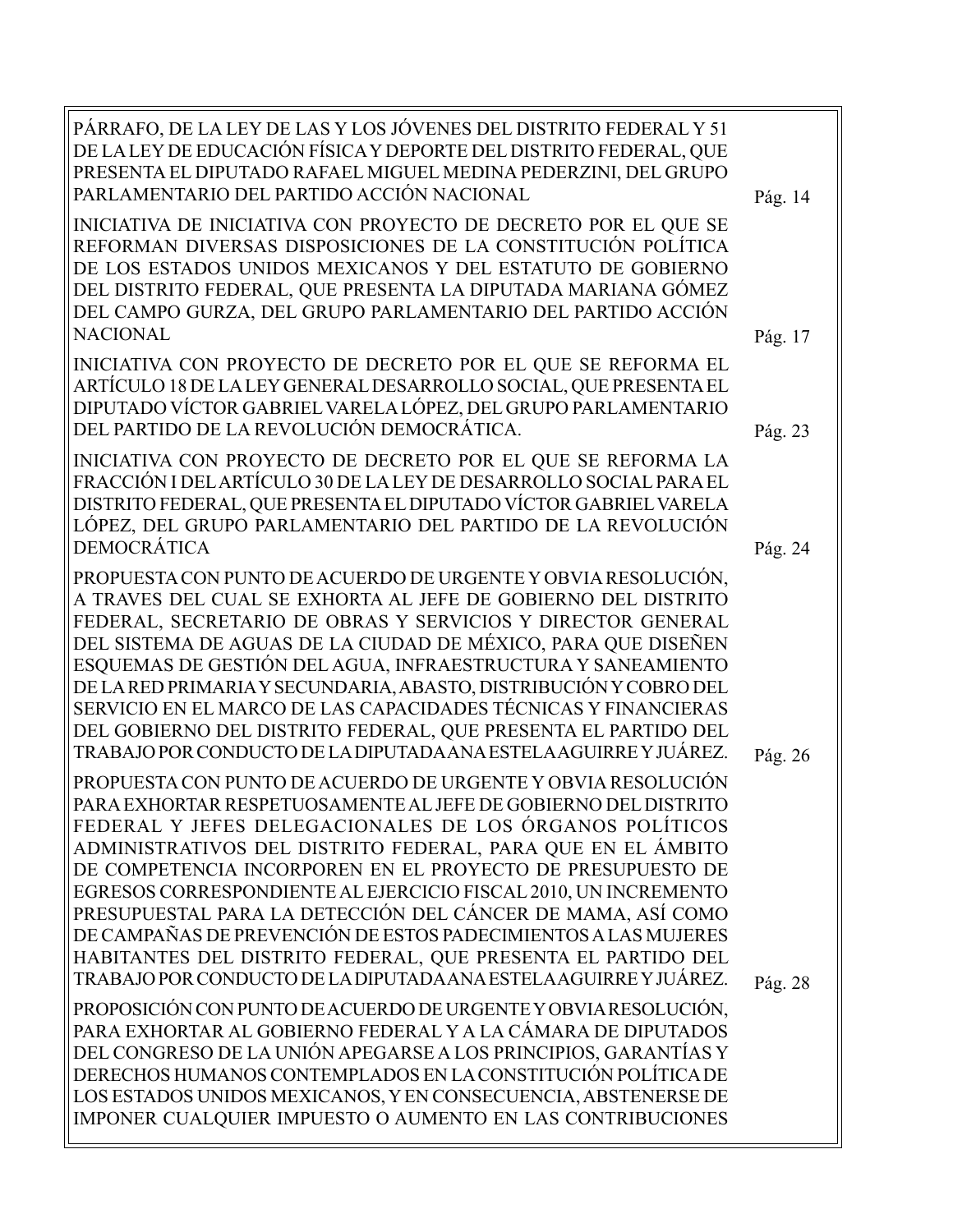YA EXISTENTES QUE LESIONEN LA ECONOMÍA DE LAS CLASES POPULARES Y DE LA CLASE MEDIA; DE IGUAL FORMA, SE LES EXHORTA PARA QUE APRUEBEN UN INCREMENTO A LOS MONTOS DEL PRESUPUESTO FEDERAL QUE CORRESPONDEN A LOS PROGRAMAS PRIORITARIOS Y SOCIALES DEL DISTRITO FEDERAL, QUE PRESENTA LA DIPUTADA ANA ESTELA AGUIRRE Y JUÁREZ, DEL PARTIDO DEL TRABAJO. PROPOSICIÓN CON PUNTO DE ACUERDO DE URGENTE Y OBVIA RESOLUCION POR EL QUE SE SOLICITA A LA DELEGACION TLAHUAC LA INCORPORACION A LA MESA DE TRABAJO RELATIVA AL PROCESO DE CONSULTA PARA DESIGNAR AL COORDINADOR TERRITORIAL EN SANTIAGO ZAPOTITLAN COMO OBSERVADORES DE LAS COMISIONES DE ASUNTOS INDIGENAS, PUEBLOS y BARRIOS ORIGINARIOS Y ATENCION A MIGRANTES y DE PARTICIPACION CIUDADANA DE ESTA H. ASAMBLEA, QUE PRESENTA EL DIPUTADO HORACIO MARTÍNEZ MEZA, DEL PARTIDO DE LA REVOLUCIÓN DEMOCRÁTICA. PROPOSICIÓN CON PUNTO DE ACUERDO PARA SOLICITAR AL INSTITUTO NACIONAL DE ANTROPOLOGÍA E HISTORIA, REALICE LOS ESTUDIOS PERTINENTES SOBRE LOS TERRENOS UBICADOS EN EL PERÍMETRO DE LA DELEGACIÓN TLAHUAC, QUE PRESENTA EL DIPUTADO NORBERTO ASCENCIO SOLÍS CRUZ, DEL GRUPO PARLAMENTARIO DEL PARTIDO VERDE ECOLOGISTA DE MÉXICO PROPOSICIÓN CON PUNTO DE ACUERDO POR EL QUE SE SOLICITA AL PLENO DE LA ASAMBLEA LEGISLATIVA DEL DISTRITO FEDERAL V LEGISLATURA SOLICITAR AL JEFE DE GOBIERNO, CIUDADANO MARCELO EBRARD CASAUBÓN, QUE POR SU CONDUCTO SEA ELABORADO UN PROYECTO Y REQUERIR A LA SECRETARÍA DE GOBERNACIÓN, COORDINADORA DEL CENTRO NACIONAL DE PREVENCIÓN DE DESASTRES DE LA SECRETARÍA DE GOBERNACIÓN, LA CANTIDAD DE \$10 MILLONES DE PESOS PARA REALIZAR UN ESTUDIO SOBRE LA SEGURIDAD ESTRUCTURAL Y MONITOREO DE NIVELES DE LOS EDIFICIOS QUE CONFORMAN EL CONJUNTO HABITACIONAL ADOLFO LÓPEZ MATEOS, QUE PRESENTA EL DIPUTADO JOSÉ LUIS MUÑOZ SORIA, DEL GRUPO PARLAMENTARIO DEL PARTIDO DE LA REVOLUCIÓN DEMOCRÁTICA PROPUESTA CON PUNTO DE ACUERDO A EFECTO DE EXHORTAR AL JEFE DE GOBIERNO DEL DISTRITO FEDERAL, A QUE LLEVE A CABO TODAS Y CADA UNA DE LAS GESTIONES NECESARIAS, A FIN DE LOGRAR LA DECLARATORIA DE LA UNESCO PARA EL PUEBLO DE ANDRÉS MIXQUIC COMO PATRIMONIO CULTURAL DE LA HUMANIDAD, QUE PRESENTA EL DIPUTADO ALEJANDRO SÁNCHEZ CAMACHO, DEL GRUPO PARLAMENTARIO DEL PARTIDO DE LA REVOLUCIÓN DEMOCRÁTICA. PROPOSICIÓN CON PUNTO DE ACUERDO MEDIANTE LA CUAL SE EXHORTA RESPETUOSAMENTE A LA COMISIÓN DE GOBIERNO DE LA ASAMBLEA LEGISLATIVA DEL DISTRITO FEDERAL PARA QUE SEA ELIMINADO DEL PRESUPUESTO 2010, EL SEGURO DE GASTOS MÉDICOS MAYORES QUE SE OTORGA A LOS DIPUTADOS Y FUNCIONARIOS DE ALTO NIVEL DE LA ASAMBLEA LEGISLATIVA DEL DISTRITO FEDERAL, QUE PRESENTA EL Pág. 30 Pág. 35 Pág. 32 Pág. 34 Pág. 36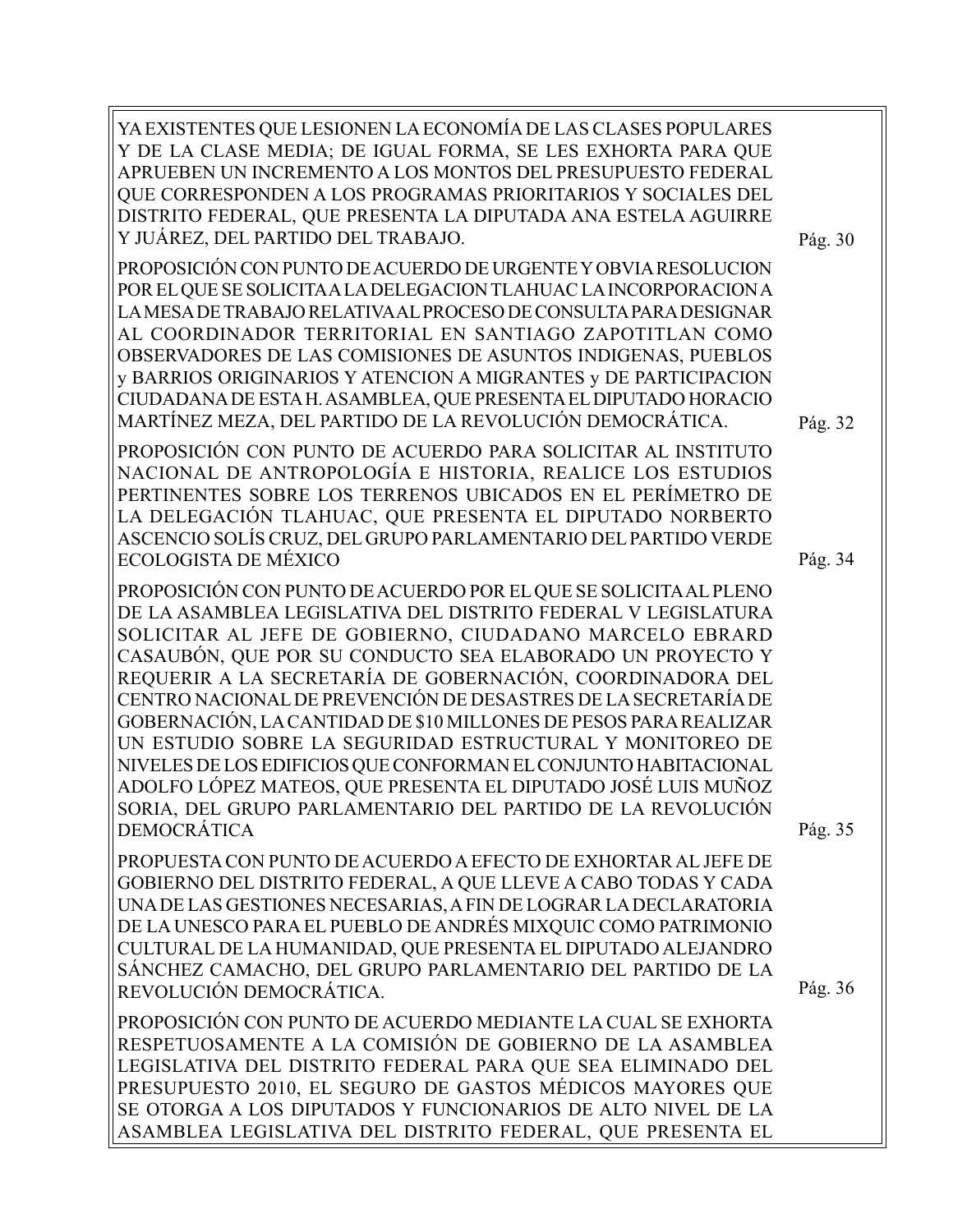| DIPUTADO VÍCTOR GABRIEL VARELA LÓPEZ, DEL GRUPO PARLAMENTARIO<br>DEL PARTIDO DE LA REVOLUCIÓN DEMOCRÁTICA.                                                                                                                                                                                                                                                                                                                                                                                                                                                                                                                                                                                                                                                                                  | Pág. 38 |
|---------------------------------------------------------------------------------------------------------------------------------------------------------------------------------------------------------------------------------------------------------------------------------------------------------------------------------------------------------------------------------------------------------------------------------------------------------------------------------------------------------------------------------------------------------------------------------------------------------------------------------------------------------------------------------------------------------------------------------------------------------------------------------------------|---------|
| PROPOSICIÓN CON PUNTO DE ACUERDO PARA SOLICITAR AL TITULAR DEL<br>SISTEMAS DE AGUAS DE LA CIUDAD DE MÉXICO, EL CIUDADANO RAMÓN<br>AGUIRRE DÍAZ, LA INFORMACIÓN SOBRE LOS NIVELES DE DISPONIBILIDAD,<br>CALIDAD Y VOLÚMENES DE CONSUMO DE AGUA POR COLONIAS DEL<br>DISTRITO FEDERAL, DESGLOSANDO LA DISPONIBILIDAD, CALIDAD Y<br>VOLÚMENES DE CONSUMO, SEGÚN SUMINISTRE AL CONSUMO DOMÉSTICO,<br>AL CONSUMO NO DOMÉSTICO Y AL CONSUMO MIXTO, DESGLOSANDO LA<br>INFORMACIÓN TAMBIÉN POR COLONIAS EN EL DISTRITO FEDERAL, QUE<br>PRESENTA LA DIPUTADA VALENTINA VALIA BATRES GUADARRAMA, DEL<br>GRUPO PARLAMENTARIO DEL PARTIDO DE LA REVOLUCIÓN DEMORÁTICA.                                                                                                                                   | Pág. 39 |
| PROPOSICIÓN CON PUNTO DE ACUERDO POR EL QUE SE EXHORTA EL<br>JEFE DE GOBIERNO, MARCELO EBRARD, Y AL OFICIAL MAYOR, RAMÓN<br>MONTAÑO CUADRA, AMBOS DEL GOBIERNO DEL DISTRITO FEDERAL, PARA<br>QUE RESPETEN LAS ÁREAS VERDES DEL PREDIO UBICADO EN EL PARQUE<br>PRADOS DE LA MONTAÑA EN SANTA FE, EN BENEFICIO DE LOS VECINOS<br>DE LA ZONA, QUE PRESENTA LA DIPUTADA LÍA LIMÓN GARCÍA, DEL GRUPO<br>PARLAMENTARIO DEL PARTIDO ACCIÓN NACIONAL.                                                                                                                                                                                                                                                                                                                                               | Pág. 41 |
| PROPUESTA CON PUNTO DE ACUERDO PARA EXHORTAR A LA ASAMBLEA<br>LEGISLATIVA DEL DISTRITO FEDERAL A INCORPORAR A LA COMISIÓN<br>DE HACIENDA A LAS REUNIONES DE TRABAJO QUE EN MATERIA DE<br>PRESUPUESTO SE REALIZAN CON LOS JEFES DELEGACIONALES, ÓRGANOS<br>DE GOBIERNO Y AUTÓNOMOS, SERVIDORES PÚBLICOS DE LA SECRETARÍA<br>DE FINANZAS Y DE LA CONSEJERÍA JURÍDICA DEL DISTRITO FEDERAL CON<br>LA COMISIÓN DE PRESUPUESTO Y CUENTA PÚBLICA, CON EL FIN DE DISEÑAR<br>DE MANERA CORRECTA EL PAQUETE PRESUPUESTAL 2010 QUE COMPRENDE<br>LA LEY DE INGRESOS, EL PRESUPUESTO DE EGRESOS Y EL CÓDIGO<br>FINANCIERO PARA EL DISTRITO FEDERAL, LO CUAL ES COMPETENCIA EN<br>AMBAS COMISIONES, QUE PRESENTA EL DIPUTADO JUAN PABLO PÉREZ<br>MEJÍA, DEL GRUPO PARLAMENTARIO DEL PARTIDO DEL TRABAJO. | Pág. 43 |
| PROPOSICIÓN CON PUNTO DE ACUERDO PARA QUE ESTA HONORABLE<br>ASAMBLEA LEGISLATIVA EXHORTE RESPETUOSAMENTE AL INGENIERO<br>RAMÓN AGUIRRE DÍAZ, DIRECTOR DEL SISTEMA DE AGUAS DE LA CIUDAD<br>DE MÉXICO, A TOMAR LAS MEDIDAS NECESARIAS PARA REGULARIZAR<br>EL SERVICIO DE AGUA EN LA DELEGACIÓN GUSTAVO A. MADERO, QUE<br>PRESENTA LA DIPUTADA CLAUDIA ELENA ÁGUILA TORRES, DEL GRUPO<br>PARLAMENTARIO DEL PARTIDO DE LA REVOLUCIÓN DEMOCRÁTICA.                                                                                                                                                                                                                                                                                                                                              | Pág. 45 |
| PROPUESTA CON PUNTO DE ACUERDO PARA QUE ESTA ASAMBLEA<br>LEGISLATIVA DEL DISTRITO FEDERAL EXHORTE RESPETUOSAMENTE AL<br>JEFE DE GOBIERNO DEL DISTRITO FEDERAL, PARA QUE INSTRUYA A LAS<br>INSTANCIAS COMPETENTES A FIN DE PONER EN ESTADO DE EMISIÓN<br>LOS DECRETOS DE EXPROPIACIÓN QUE REGULARICEN LA TENENCIA DE<br>LA TIERRA EN DIFERENTES DELEGACIONES DEL DISTRITO FEDERAL, EN<br>BENEFICIO DE LOS HABITANTES DEL DISTRITO FEDERAL DE ESCASOS                                                                                                                                                                                                                                                                                                                                         |         |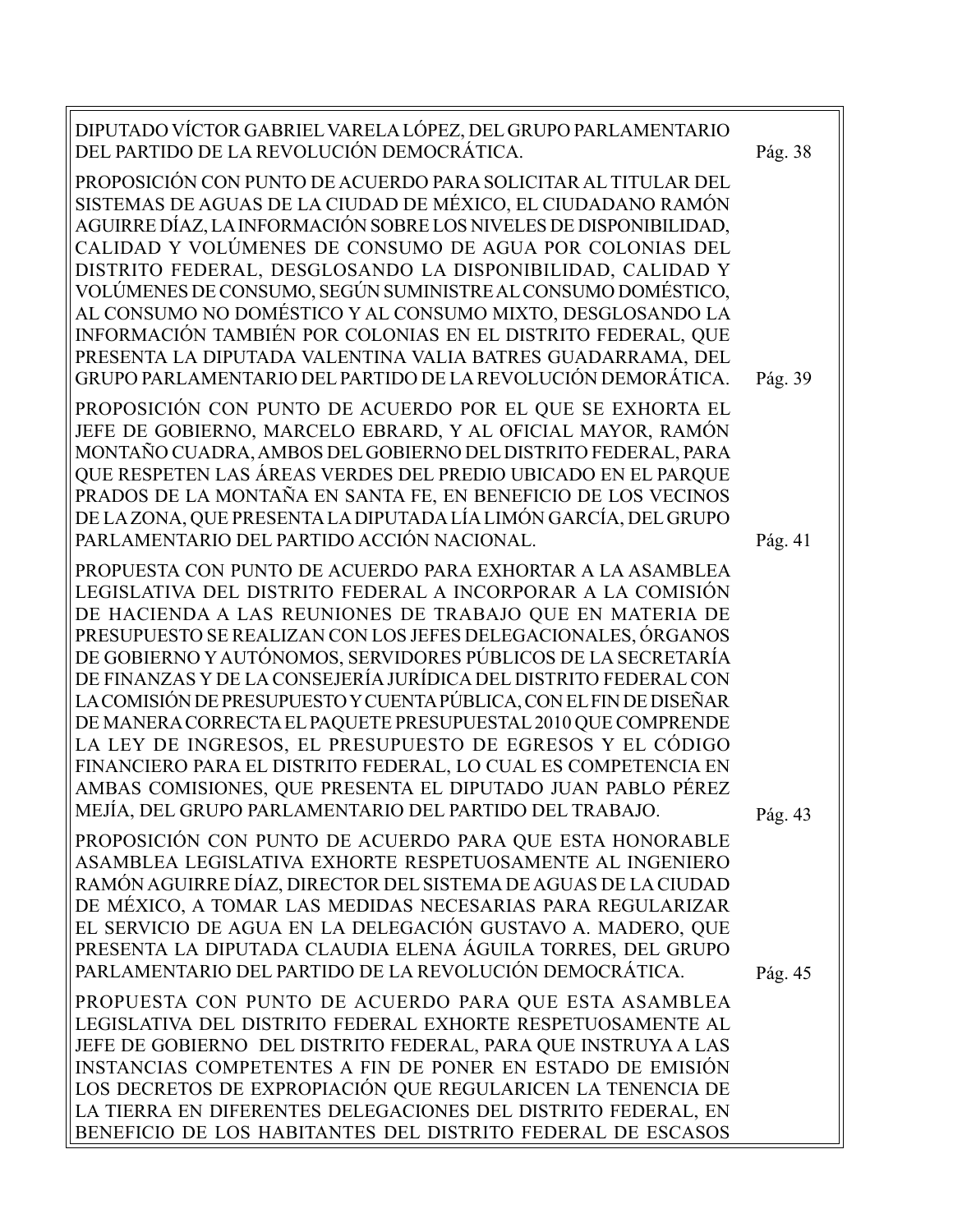| RECURSOS ECONÓMICOS, QUE PRESENTA EL DIPUTADO JOSÉ ARTURO LÓPEZ<br>CÁNDIDO, DEL GRUPO PARLAMENTARIO DEL PARTIDO DEL TRABAJO.                                                                                                                                                                                                                                                                                        | Pág. 46 |
|---------------------------------------------------------------------------------------------------------------------------------------------------------------------------------------------------------------------------------------------------------------------------------------------------------------------------------------------------------------------------------------------------------------------|---------|
| PROPUESTA CON PUNTO DE ACUERDO PARA EXHORTAR AL GOBIERNO DE LA<br>CIUDAD A EJERCER ACCIONES CONTUNDENTES QUE INHIBAN EL TRÁFICO<br>DE ARMAS EN LA CIUDAD DE MÉXICO, QUE PRESENTA EL DIPUTADO JOSÉ<br>ARTURO LÓPEZ CÁNDIDO, DEL GRUPO PARLAMENTARIO DEL PARTIDO DEL<br>TRABAJO.                                                                                                                                      |         |
|                                                                                                                                                                                                                                                                                                                                                                                                                     | Pág. 47 |
| PROPOSICIÓN CON PUNTO DE ACUERDO POR EL QUE SE SOLICITA A LAS<br>SECRETARÍAS DE OBRAS Y SERVICIOS, DE DESARROLLO SOCIAL Y DE<br>SEGURIDAD PÚBLICA DEL DISTRITO FEDERAL CONCLUYAN Y SE LES<br>DOTE DE EQUIPO A LOS MÓDULOS DE SEGURIDAD Y DE PARTICIPACIÓN<br>CIUDADANA EN EL DISTRITO FEDERAL, QUE PRESENTA LA DIPUTADA<br>ALEIDA ALAVEZ RUIZ, DEL GRUPO PARLAMENTARIO DEL PARTIDO DE LA<br>REVOLUCIÓN DEMOCRÁTICA. | Pág. 48 |
| PROPUESTA CON PUNTO DE ACUERDO POR EL QUE SE SOLICITA<br>ATENTAMENTE AL LICENCIADO MARIO CARRILLO HUERTA, SECRETARIO DE<br>EDUCACIÓN PÚBLICA DEL DISTRITO FEDERAL, INFORME A ESTA SOBERANÍA<br>RESPECTO DEL PROGRAMA "PREPA MÁS", QUE PRESENTA LA DIPUTADA<br>ALICIA VIRGINIA TÉLLEZ SÁNCHEZ, DEL GRUPO PARLAMENTARIO DEL<br>PARTIDO REVOLUCIONARIO INSTITUCIONAL.                                                  | Pág. 50 |
| PROPOSICIÓN CON PUNTO DE ACUERDO POR EL QUE SE EXHORTA AL JEFE DE                                                                                                                                                                                                                                                                                                                                                   |         |
| GOBIERNO MARCELO LUIS EBRARD CASAUBON Y A LA JUNTA DE GOBIERNO                                                                                                                                                                                                                                                                                                                                                      |         |
| DEL INSTITUTO DEL DEPORTE AMBOS DEL DISTRITO FEDERAL, A EFECTO                                                                                                                                                                                                                                                                                                                                                      |         |
| DE QUE DESIGNEN EN FORMA INMEDIATA A UN DIRECTOR GENERAL DEL                                                                                                                                                                                                                                                                                                                                                        |         |
| INSTITUTO DEL DEPORTE DEL DISTRITO FEDERAL, QUE CUMPLA CON LOS                                                                                                                                                                                                                                                                                                                                                      |         |
| REQUISITOS LEGALES QUE EXIGE EL REGLAMENTO INTERIOR DEL PROPIO                                                                                                                                                                                                                                                                                                                                                      |         |
| ORGANO DESCENTRALIZADO DE REFERENCIA, QUE PRESENTA EL DIPUTADO<br>RAFAEL MEDINA PEDERZINI, DEL GRUPO PARLAMENTARIO DEL PARTIDO                                                                                                                                                                                                                                                                                      |         |
| <b>ACCIÓN NACIONAL.</b>                                                                                                                                                                                                                                                                                                                                                                                             | Pág. 52 |
|                                                                                                                                                                                                                                                                                                                                                                                                                     |         |
| PUNTO DE ACUERDO DE URGENTE Y OBVIA RESOLUCIÓN POR EL QUE ESTA<br>HONORABLE ASAMBLEA LEGISLATIVA SOLICITA A LA HONORABLE CÁMARA                                                                                                                                                                                                                                                                                     |         |
| DE DIPUTADOS DEL CONGRESO DE LA UNIÓN APRUEBE LA PETICIÓN DE                                                                                                                                                                                                                                                                                                                                                        |         |
| RECURSOS ADICIONALES PARA EL DISTRITO FERDERAL PARA EL EJERCICIO                                                                                                                                                                                                                                                                                                                                                    |         |
| FISCAL 2010 POR UN MONTO DE QUINCE MIL MILLONES DE PESOS Y QUE SE                                                                                                                                                                                                                                                                                                                                                   |         |
| REQUIEREN PARA PROYECTOS YA EN MARCHA, QUE PRESENTA EL DIPUTADO                                                                                                                                                                                                                                                                                                                                                     |         |
| ERASTO ENSÁSTGA SANTIAGO, DEL GRUPO PARLAMENTARIO DEL PARTIDO                                                                                                                                                                                                                                                                                                                                                       |         |
| DE LA REVOLUCIÓN DEMOCRÁTICA.                                                                                                                                                                                                                                                                                                                                                                                       | Pág. 56 |
| PROPOSICIÓN CON PUNTO DE ACUERDO MEDIANTE LA CUAL SE EXHORTA                                                                                                                                                                                                                                                                                                                                                        |         |
| RESPETUOSAMENTE A LA PROCURADURÍA GENERAL DE JUSTICIA DEL                                                                                                                                                                                                                                                                                                                                                           |         |
| DISTRITO FEDERAL, A LA DIRECCIÓN GENERAL DEL REGISTRO CIVIL DEL                                                                                                                                                                                                                                                                                                                                                     |         |
| DISTRITO FEDERAL, A LA SECRETARÍA DE SALUD DEL DISTRITO FEDERAL A                                                                                                                                                                                                                                                                                                                                                   |         |
| QUE EN EL ÁMBITO DE SUS RESPECTIVAS COMPETENCIAS, INFORMENA ESTA                                                                                                                                                                                                                                                                                                                                                    |         |
| SOBERANÍA, LOS HECHOS QUE SE SUSCITARON EN EL HOSPITAL PARTICULAR                                                                                                                                                                                                                                                                                                                                                   |         |
| DENOMINADO "CENTRAL DE ORIENTE", CON MOTIVO DEL TRÁFICO DE                                                                                                                                                                                                                                                                                                                                                          |         |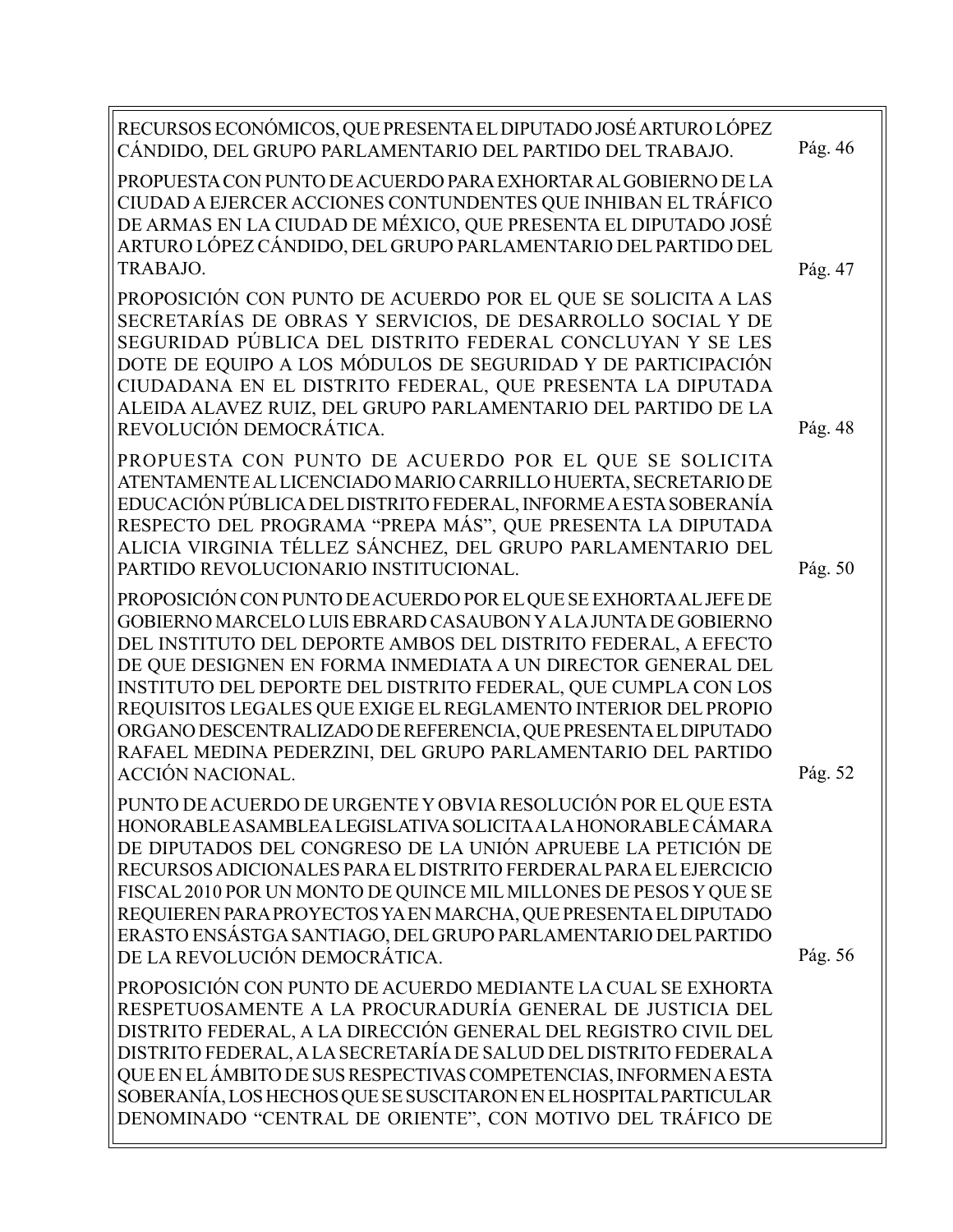RECIÉN NACIDOS POR MÉDICOS DE ESE HOSPITAL, QUE PRESENTA LA DIPUTADA EDITH RUIZ MENDICUTI, DEL GRUPO PARLAMENTARIO DEL PARTIDO DE LA REVOLUCIÓN DEMOCRÁTICA. PROPOSICIÓN CON PUNTO DE ACUERDO POR EL QUE SE LE EXHORTA AL CIUDADANO MARCELO EBRARD CASAUBÓN, JEFE DE GOBIERNO DEL DISTRITO FEDERAL, AL CIUDADANO MARIO CARRILLO HUERTA, SECRETARIO DE EDUCACIÓN PÚBLICA DE LA CIUDAD DE MÉXICO PARA DESTITUIR A JAVIER HIDALGO PONCE, COMO DIRECTOR DEL INSTITUTO DE LA JUVENTUD DE LA CIUDAD DE MÉXICO, QUE PRESENTA EL DIPUTADO CRISTIAN VARGAS SÁNCHEZ, DEL GRUPO PARLAMENTARIO DEL PARTIDO REVOLUCIONARIO INSTITUCIONAL. PROPOSICIÓN CON PUNTO DE ACUERDO RELATIVO A LA ASIGNACIÓN DE RECURSOS ADICIONALES AL DISTRITO FEDERAL POR LA ATENCIÓN QUE BRINDA A PACIENTES DE OTRAS ENTIDADES FEDERATIVAS EN EL SISTEMA DE SALUD DE LA CIUDAD DE MÉXICO, QUE PRESENTA LA DIPUTADA MARICELA CONTRERAS JULIÁN, DEL GRUPO PARLAMENTARIO DEL PARTIDO DE LA REVOLUCIÓN DEMOCRÁTICA. PROPUESTA CON PUNTO DE ACUERDO DE URGENTE Y OBVIA RESOLUCIÓN POR LA QUE ESTE ÓRGANO LEGISLATIVO CONVOCA AL ACUERDO PARA EL IMPULSO DE LA COMPETITIVIDAD Y EL EMPLEO EN LA CIUDAD DE MÉXICO, QUE PRESENTAN DIVERSOS DIPUTADOS POR CONDUCTO DEL DIPUTADO ADOLFO ORIVE BELLINGER, DEL GRUPO PARLAMENTARIO DEL PARTIDO DEL TRABAJO. PROPOSICIÓN CON PUNTO DE ACUERDO POR EL QUE SE EXHORTA AL JEFE Pág. 65 Pág. 58 Pág. 62 Pág. 60

DE GOBIERNO Y AL SECRETARIO DE SALUD, AMBOS DEL DISTRITO FEDERAL, A INSTALAR DE INMEDIATO LA AGENCIA DE PROTECCIÓN SANITARIA, PROMULGAR EL REGLAMENTO DE LA MISMA, LLEVAR A CABO LA EVALUACIÓN Y VERIFICACIÓN DE EMPRESAS Y LABORATORIOS DEDICADOS AL EMBELLECIMIENTO FÍSICO, ASÍ COMO ORGANIZAR, COORDINAR Y VIGILAR EL EJERCICIO DE LAS ACTIVIDADES PROFESIONALES, TÉCNICAS Y AUXILIARES DE LA SALUD EN COORDINACIÓN CON LAS DEPENDENCIAS FEDERALES COMPETENTES Y CON LA UNIVERSIDAD NACIONAL AUTÓNOMA DE MÉXICO, QUE PRESENTA EL DIPUTADO MAURICIO TABE ECHARTEA, DEL GRUPO PARLAMENTARIO DEL PARTIDO ACCIÓN NACIONAL.

Pág. 67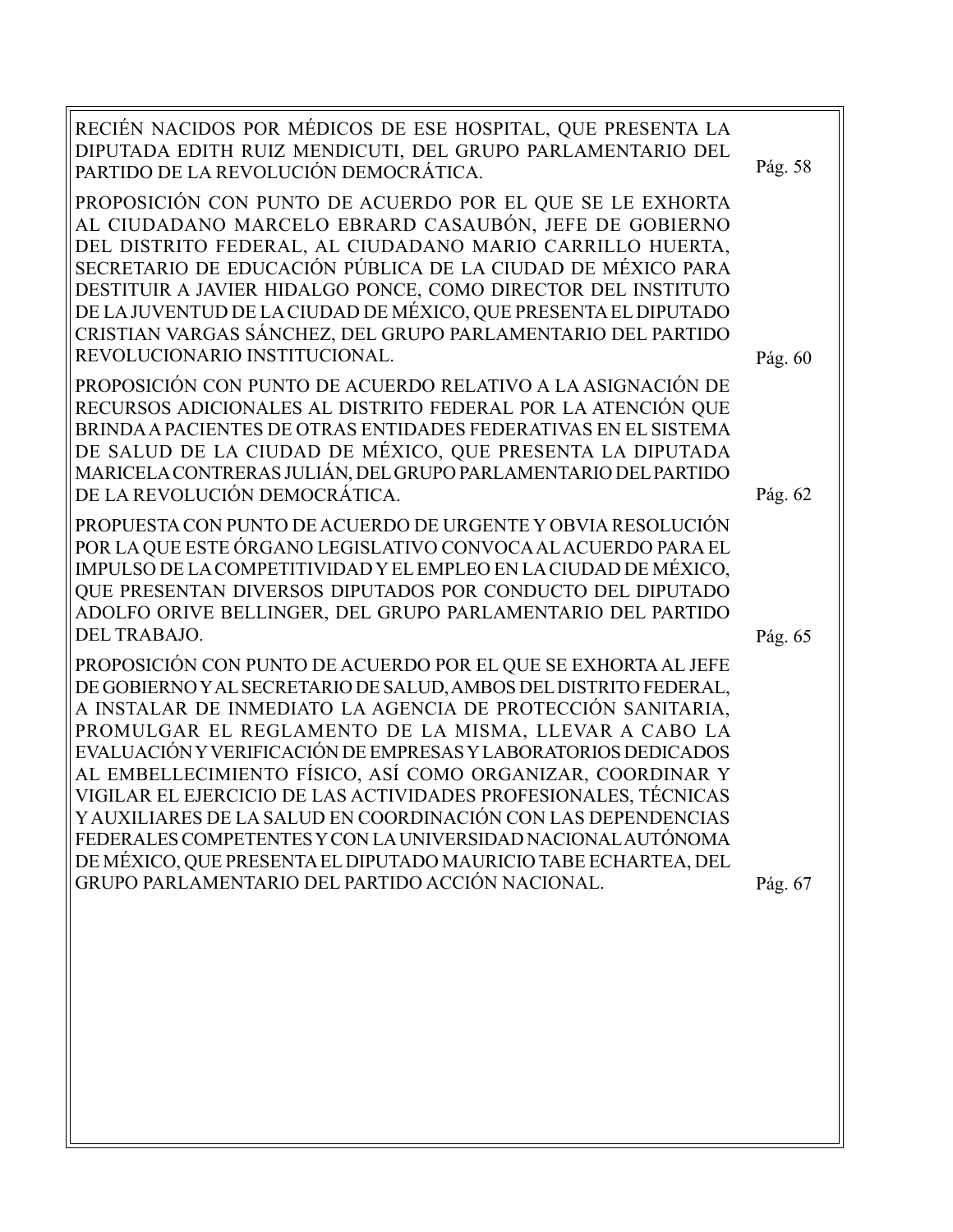#### **A las 11:35 horas.**

**LA C. PRESIDENTA, DIPUTADA CLAUDIA ELENA ÁGUILA TORRES.-** Se instruye a la Secretaría dar cuenta del número de diputados que han registrado su asistencia, a efecto de verificar si existe el quórum legal requerido para iniciar la presente sesión.

**EL C. SECRETARIO, DIPUTADO JOSÉ VALENTÍN MALDONADO SALGADO.-** Diputada Presidenta, hay una asistencia de 43 diputados. Hay quórum.

**LA C. PRESIDENTA.-** Se abre la sesión.

Proceda la Secretaría a preguntar a la Asamblea en votación económica si es de dispensarse la lectura del orden del día, toda vez que ésta se encuentra en las pantallas táctiles de cada diputado en el apartado de la Gaceta Parlamentaria.

**EL C. SECRETARIO.-** Por instrucciones de la Presidencia, se pregunta a la Asamblea si es de dispensarse la lectura el orden del día.

Los que estén por la afirmativa sírvanse manifestarlo poniéndose de pie.

Los que estén por la negativa sírvanse manifestarlo poniéndose de pie.

Dispensada la lectura, diputada Presidenta.

#### **ORDEN DEL DÍA**

Sesión Ordinaria. 10 de noviembre de 2009.

1- Lista de asistencia.

2.- Lectura del orden del día.

3.- Lectura y en su caso aprobación del acta de la sesión anterior.

#### *Iniciativas*

4.- Iniciativa con proyecto de decreto por el que se reforma el artículo 18 de la Ley General de Desarrollo Social, en materia de financiamiento y el gasto, que presenta el diputado Víctor Gabriel Varela López, del grupo parlamentario del Partido de la Revolución Democrática.

5.- Iniciativa con proyecto de decreto por el que se reforma la fracción I del artículo 30 de la Ley de Desarrollo Social para el Distrito Federal en materia de planeación, programación y presupuestación, que presenta el diputado Víctor Gabriel Varela López, del grupo parlamentario del Partido de la Revolución Democrática.

6.- Iniciativa con proyecto de decreto por el que se reforma la denominación del Título Segundo, se adiciona un Capítulo III y un artículo 155 Bis del Código Penal del Distrito Federal, que presenta la diputada Maricela Contreras Julián, del grupo parlamentario del Partido de la Revolución Democrática.

7.- Iniciativa de reformas al Reglamento para el Gobierno Interior de la Asamblea Legislativa del Distrito Federal, que presenta la diputada Lizbeth Eugenia Rosas Montero, del grupo parlamentario del Partido de la Revolución Democrática.

8.- Iniciativa con proyecto de decreto por el que se reforman los artículos 172 fracción II inciso d, 207, 208 primer y segundo párrafo, 209 y 210 primer párrafo, del Reglamento para el Gobierno Interior de la Asamblea Legislativa del Distrito Federal, 58 fracción V, 62 fracción II, 64, 78 fracción II y último párrafo de la Ley de las y los Jóvenes del Distrito Federal y 51 de la Ley de Educación Física y Deporte del Distrito Federal, que presenta el diputado Rafael Miguel Medina Pederzini, del grupo parlamentario del Partido Acción Nacional.

9.- Iniciativa con proyecto de decreto por el que se reforman y adicionan diversas disposiciones de la Ley General de Salud, de la Ley Orgánica de la Procuraduría General de Justicia del Distrito Federal, de la Ley Orgánica del Tribunal Superior de Justicia del Distrito Federal y de la Ley de Salud para el Distrito Federal, que presenta el diputado Carlos Alberto Flores Gutiérrez, del grupo parlamentario del Partido Acción Nacional.

10.- Iniciativa de iniciativa por la que se reforman y adicionan diversas disposiciones de la Constitución Política de los Estados Unidos Mexicanos, que presenta la diputada Mariana Gómez del Campo Gurza, del grupo parlamentario del Partido Acción Nacional.

#### *Proposiciones*

11.- Con punto de acuerdo a través del cual se exhorta al Jefe de Gobierno del Distrito Federal, Secretario de Obras y Servicios y al Director General del Sistema de Aguas de la Ciudad de México, Ana Estela Aguirre y Juárez, del grupo parlamentario del Partido del Trabajo.

12.- Con punto de acuerdo a través del cual se exhorta respetuosamente al Jefe de Gobierno y a los Jefes Delegacionales en materia de presupuesto para políticas públicas en pro de la mujer, que presenta la diputada Ana Estela Aguirre y Juárez, del grupo parlamentario del Partido del Trabajo.

13.- Con punto de acuerdo para exhortar al Gobierno Federal y a la Cámara de Diputados del Congreso de la Unión apegarse a los principios, garantías y derechos humanos contemplados en la Constitución Política de los Estados Unidos Mexicanos y en consecuencia, abstenerse de imponer cualquier impuesto o aumento en las contribuciones ya existentes que lesionen la economía de las clases populares y de la clase media, de igual forma, se les exhorta para que aprueben un incremento a los montos del Presupuesto Federal que corresponden a los programas prioritarios y sociales del Distrito Federal, que presenta la diputada Ana Estela Aguirre y Juárez, del grupo parlamentario del Partido del Trabajo.

14.- Con punto de acuerdo por el que se solicita a la delegación Tláhuac la incorporación a la mesa de trabajo relativa al proceso de elección del coordinador territorial en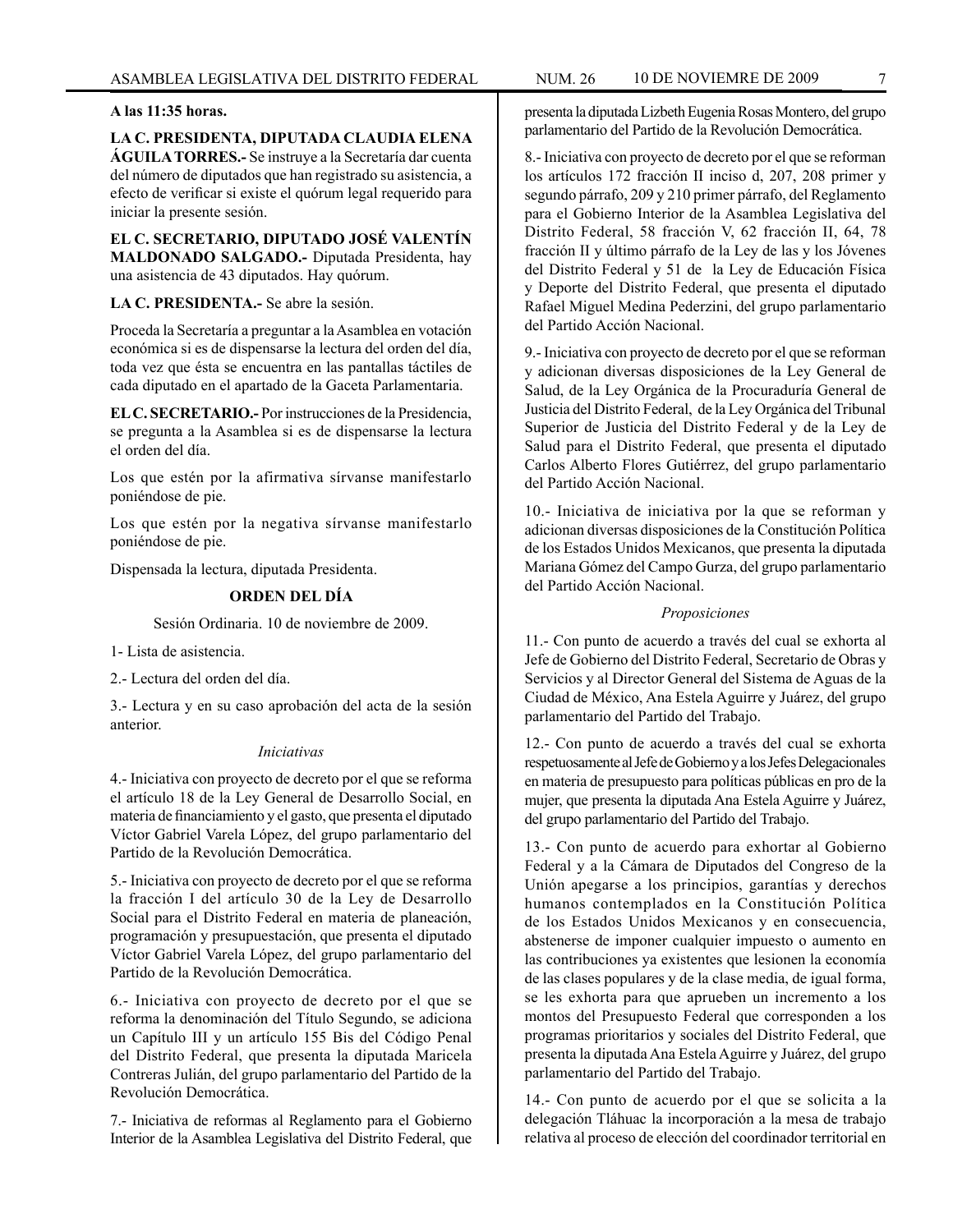Santiago Zapotitlán como observadores de la Comisión de Derechos Humanos del Distrito Federal y de las Comisiones de Asuntos Indígenas, Pueblos y Barrios Originarios y Atención a Migrantes, y Participación Ciudadana de esta honorable Asamblea, que presenta el diputado Horacio Martínez Meza, del grupo parlamentario del Partido de la Revolución Democrática.

15.- Con punto de acuerdo sobre la elección de Coordinador Territorial en el pueblo de Santiago Zapotitlan, que presenta el diputado Emiliano Aguilar Esquivel, del grupo parlamentario del Partido Revolucionario Institucional.

16.- Con punto de acuerdo por el que se solicita al pleno de la Asamblea Legislativa del Distrito Federal, V legislatura, solicitar al Jefe de Gobierno ciudadano Marcelo Ebrard Casaubon, que por su conducto sea elaborado un proyecto y requerir a la Secretaría de Gobernación, la cantidad de 10 millones de pesos, para realizar un estudio sobre la seguridad estructural y monitoreo de niveles de los edificios que conforman el conjunto habitacional Adolfo López Mateos, que presenta el diputado José Luis Muñoz Soria, del grupo parlamentario del Partido de la Revolución Democrática.

17.- Con punto de acuerdo por el que se exhorta al Jefe de Gobierno solicite ante la UNEXCO, sea reconocido por sus tradiciones históricas a Mixquic, se identifique, conserve, proteja y rehabilite, sitio que por su valor cultural y natural debe ser declarado patrimonio de la humanidad, a fin de que las próximas generaciones las conozcan, que presenta el diputado Alejandro Sánchez Camacho, del grupo parlamentario del Partido de la Revolución Democrática.

18.- Con punto de acuerdo para exhortar respetuosamente a la Comisión de Gobierno de la Asamblea Legislativa del Distrito Federal, para que sean eliminados del presupuesto 2010 los gastos médicos mayores que se otorgan a los diputados y funcionarios en el contexto de las medidas de austeridad, que presenta el diputado Víctor Gabriel Varela López, del grupo parlamentario del Partido de la Revolución Democrática.

19.- Con punto de acuerdo para citar a comparecer ante la Comisión de Uso y Aprovechamiento de Bienes y Servicios Públicos de esta honorable Asamblea Legislativa, al ciudadano Fernando Aboitiz Saro, Titular de la Secretaría de Obras y Servicios y al ciudadano Ramón Aguirre Díaz, Director del Sistema de Aguas de la Ciudad de México, que presenta el diputado Israel Betanzos Cortés, del grupo parlamentario del Partido Revolucionario Institucional.

20.- Con punto de acuerdo en torno a los recientes casos de explotación sexual infantil en el Distrito Federal, que presenta la diputada María Natividad Patricia Razo Vázquez, del grupo parlamentario del Partido de la Revolución Democrática.

21.- Con punto de acuerdo mediante el cual se solicita un informe al Titular del Sistema de Aguas de la Ciudad de México, Ramón Aguirre Fíaz, que contenga a detalle la

disponibilidad, calidad y consumo del agua de la Ciudad de México, así como la cantidad promedio de agua suministrada para consumo no doméstico por colonia en el Distrito Federal, que presenta la diputada Valentina Valia Batres Guadarrama, del grupo parlamentario del Partido de la Revolución Democrática.

22.- Con punto de acuerdo por el que se exhorta al Jefe de Gobierno, ciudadano Marcelo Ebrard Casaubon y al Oficial Mayor, ciudadano Ramón Montaño Cuadra, ambos del Gobierno del Distrito Federal, para que respeten las áreas verdes del predio ubicado en parque Prados de la Montaña en Santa Fe, en beneficio de los vecinos de la zona, que presenta la diputada Lía Limón García, del grupo parlamentario del Partido Acción Nacional.

23.- Con punto de acuerdo por la que se exhorta al titular de la Secretaría de Obras y Servicios del Gobierno del Distrito Federal, para que intensifique y mejore las labores de desasolve en las avenidas y calles principales de la Ciudad de México a fin de evitar las inundaciones ocasionadas por las lluvias, que presenta el diputado Giovani Gutiérrez Aguilar, del grupo parlamentario del Partido Acción Nacional.

24.- Con punto de acuerdo para exhortar a la Asamblea Legislativa del Distrito Federal a incorporar a la Comisión de Hacienda a las reuniones de trabajo que en materia de presupuesto se realizan con los jefes delegacionales, órganos de gobierno y autónomos, servidores públicos de la Secretaría de Finanzas y de la Consejería Jurídica del Distrito Federal con la Comisión de Presupuesto y Cuenta Pública con el fin de diseñar de manera correcta el paquete presupuestal 2010, que comprende la Ley de Ingresos, el Presupuesto de Egresos y el Código Financiero para el Distrito Federal, lo cual es competencia de ambas comisiones, que presenta el diputado Juan Pablo Pérez Mejía, del grupo parlamentario del Partido del Trabajo.

25.- Con punto de acuerdo para que esta honorable Asamblea Legislativa exhorte respetuosamente al ingeniero Ramón Aguirre Díaz, Director del Sistema de Aguas de la Ciudad de México a tomar las medidas necesarias para regularizar el servicio de agua, en la delegación Gustavo A. Madero, que presenta la diputada Claudia Elena Aguila Torres, del grupo parlamentario del Partido de la Revolución Democrática.

26.- Con punto de acuerdo por el que se solicita al Jefe de Gobierno del Distrito Federal y a la Secretaría del Medio Ambiente del Distrito Federal, a girar instrucciones a las autoridades competentes a fin de comenzar las labores de saneamiento total, así como una correcta educación ambiental respecto del predio denominado *Prados de la Montaña III* ubicado en la avenida Carlos Lazo esquina con Avenida Santa Fe en la delegación Alvaro Obregón, con el fin de que con estas acciones dicho predio sea catalogado como área natural protegida y se le denomine *Parque Ecológico Santa Fe*, que presenta el diputado José Manuel Rendón Oberhauser, del grupo parlamentario del Partido Acción Nacional.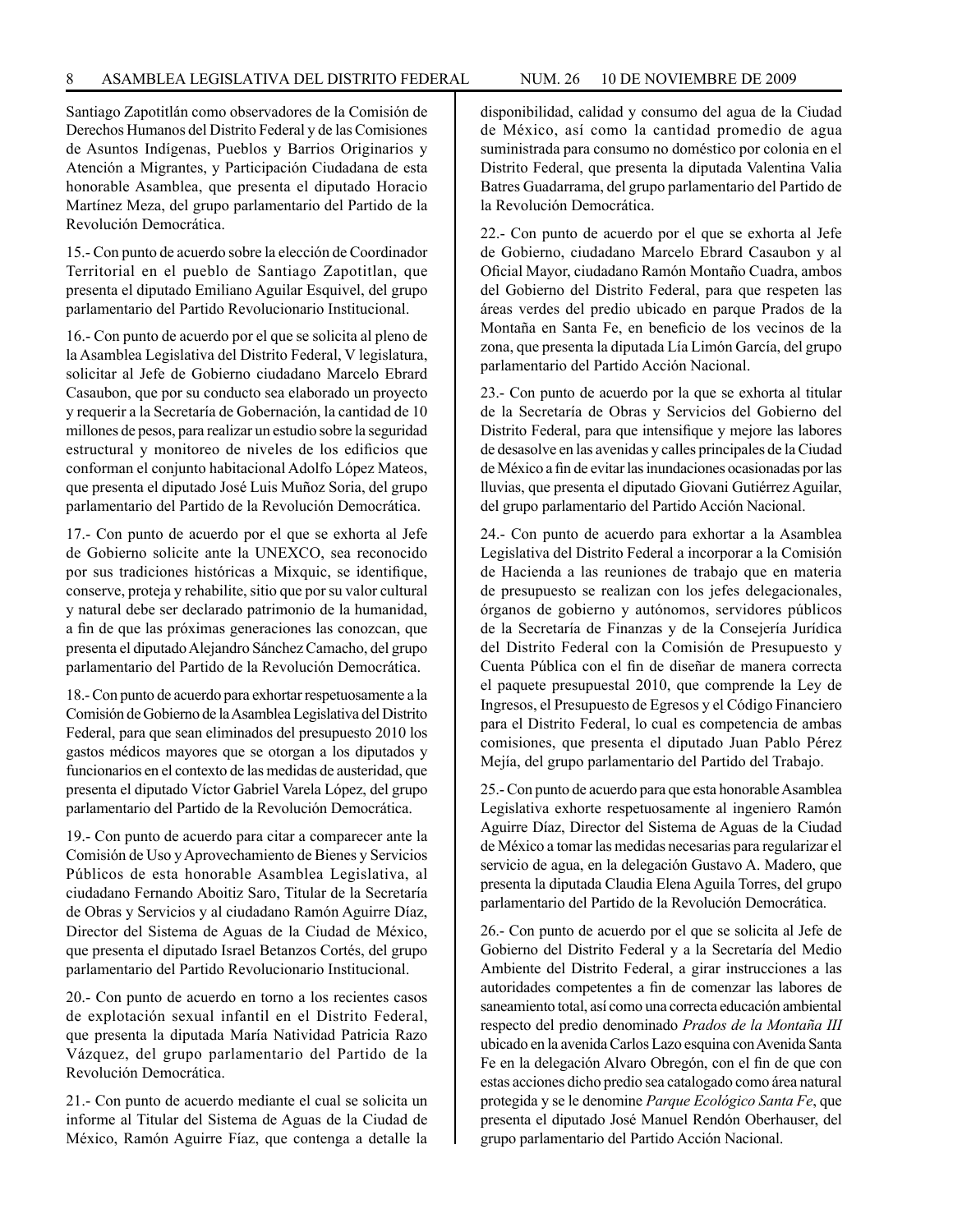27.- Con punto de acuerdo para que esta Asamblea Legislativa del Distrito Federal exhorte respetuosamente al Jefe de Gobierno del Distrito Federal, para que instruya a las instancias competentes a fin de poner en estado de emisión los decretos de expropiación que regularicen la tenencia de la tierra en diferentes delegaciones del Distrito Federal en beneficio de los habitantes del Distrito Federal de escasos recursos económicos, que presenta el diputado José Arturo López Cándido, del grupo parlamentario del Partido del Trabajo.

28.- Con punto de acuerdo para exhortar al Gobierno de la Ciudad a ejercer acciones contundentes que inhiban el tráfico de armas en la Ciudad de México, que presenta el diputado José Arturo López Cándido, del grupo parlamentario del Partido del Trabajo.

29.- Con punto de acuerdo por el que la Mesa Directiva de la Asamblea Legislativa del Distrito Federal, V Legislatura hará del conocimiento del pleno al final de cada sesión ordinaria la agenda de trabajo prevista por las comisiones y comités que la integran, que presenta el diputado Octavio Guillermo Xest Silva, del grupo parlamentario del Partido Revolucionario Institucional.

30.- Con punto de acuerdo relativo al uso inadecuado del patrimonio de la Ciudad por parte de la Presidencia de la República, que presenta el diputado Maximiliano Reyes Zúñiga, del grupo parlamentario del Partido de la Revolución Democrática.

31.- Con punto de acuerdo por el que solicita a las Secretarías de Obras y Servicios, de Desarrollo Social y de Seguridad Pública del Distrito Federal, concluyan y se les dote de equipo a los módulos de seguridad y de participación Ciudadana en el Distrito Federal, que presenta la diputada Aleida Alavez Ruiz, del grupo parlamentario del Partido de la Revolución Democrática.

32.- Con punto de acuerdo sobre la solicitud de información al secretario de educación del Distrito Federal, respecto del programa *PREPA MAS*, que presenta la diputada Alicia Virginia Téllez Sánchez, del grupo parlamentario del Partido Revolucionario Institucional.

33.- Con punto de acuerdo por el que se exhorta al Jefe de Gobierno, Marcelo Ebrard Casaubon y a la Junta de Gobierno del Instituto del Deporte, ambos del Distrito Federal, a efecto de que designen en forma inmediata a un Director del Instituto del Deporte del Distrito Federal, que cumpla con los requisitos legales que exige el Reglamento Interior del propio órgano descentralizado de referencia, que presenta el diputado Rafael Miguel Medina Pederzini, del grupo parlamentario del Partido Acción Nacional.

34.- Con punto de acuerdo por el que se solicita a la honorable Cámara de Diputados del Congreso de la Unión apruebe la solicitud de recursos adicionales para el Distrito Federal para el ejercicio fiscal 2010, que presenta el diputado Erasto Ensástiga Santiago, del grupo parlamentario del partido de la Revolución Democrática.

35.- Con punto de acuerdo mediante el cual se exhorta respetuosamente a la Procuraduría General de Justicia del Distrito Federal, la Dirección General del Registro Civil del Distrito Federal y la Secretaría de Salud del Distrito Federal, para que en el ámbito de sus respectivas competencias informen a esta Soberanía sobre los hechos que se suscitaron en el hospital particular denominado Central de Oriente con motivo del tráfico de recién nacidos por médicos de ese hospital, que presenta la diputada Edith Ruiz Mendicuti, del grupo parlamentario del Partido de la Revolución Democrática.

36.- Con punto de acuerdo por el que se exhorta al ciudadano Marcelo Ebrard Casaubon, Jefe de Gobierno del Distrito Federal, al ciudadano Mario Carrillo Huerta, Secretario de Educación de la Ciudad de México, para destituir a Javier Hidalgo Ponce, como Director del Instituto de la Juventud de la Ciudad de México, que presenta el diputado Cristian Vargas Sánchez, del grupo parlamentario del Partido Revolucionario Institucional.

37.- Con punto de acuerdo relativo a la asignación de recursos adicionales al Distrito Federal por la atención que brinda a pacientes de otras entidades federativas en el Sistema de Salud de la Ciudad de México, que presenta la diputada Maricela Contreras Julián, del grupo parlamentario del Partido de la Revolución Democrática.

38.- Con punto de acuerdo mediante el cual se solicita al Titular de la Procuraduría General de Justicia del Distrito Federal, rinda a este órgano colegiado un informe pormenorizado y dé a conocer si se ha diseñado y planea ejecutar una estrategia enfocada a investigar a fondo el tráfico de menores y en específico a todas y cada una de las clínicas especializadas en partos, a efecto de evitar que se repliquen los lamentables hechos ocurridos en el Hospital Central de Oriente, que presenta el diputado Alejandro Sánchez Camacho, del grupo parlamentario del Partido de la Revolución Democrática.

39.- Con punto de acuerdo para exhortar al Titular del Poder Ejecutivo a que emita un decreto por el que se abrogue de manera total, lisa y llana, el decreto de fecha 10 de octubre de 2009, publicado en día 11 del mismo mes y año, por el que se extingue el organismo descentralizado Luz y Fuerza del Centro, que presenta el diputado José Arturo López Cándido, del grupo parlamentario del Partido del Trabajo.

40.- Con punto de acuerdo por el que se exhorta al ciudadano Jefe Delegacional en Cuauhtémoc a aceptar y cumplir con la recomendación número 14/2009, emitida por la Comisión de Derechos Humanos del Distrito Federal, que presenta la diputada Lía Limón García, del grupo parlamentario del Partido Acción Nacional.

41.- Con punto de acuerdo por el que se exhorta al Jefe de Gobierno y al Secretario de Salud, ambos del Distrito Federal, a instalar de inmediato la Agencia de Protección Sanitaria, promulgar el reglamento de la misma, llevar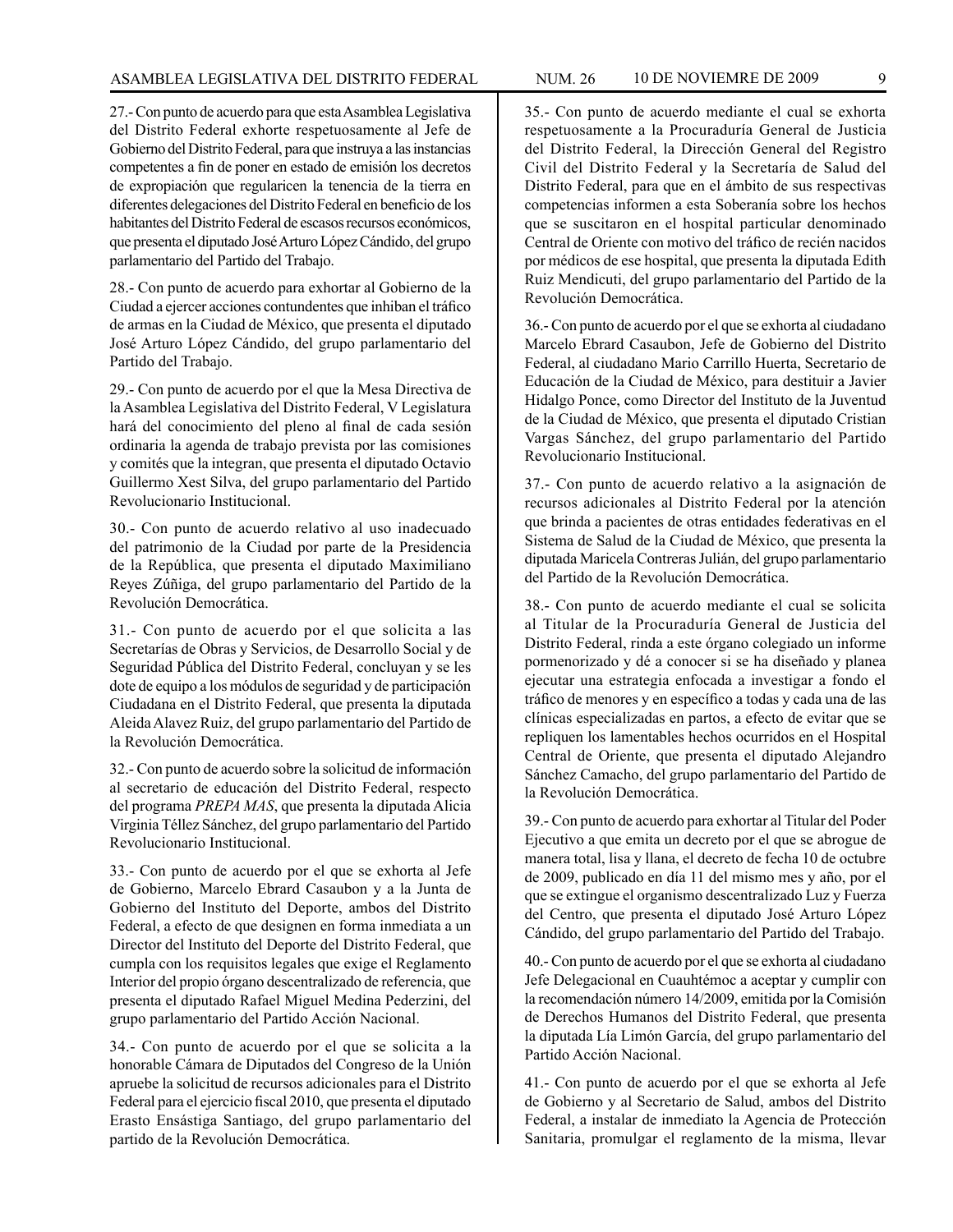a cabo la evaluación y verificación de empresas y laboratorios dedicados al embellecimiento físico, así como a organizar, coordinar y vigilar el ejercicio de las actividades profesionales, técnicas y auxiliares de la salud en coordinación con las dependencias federales competentes y con la Universidad Nacional Autónoma de México, que presenta el diputado Mauricio Tabe Echartea, del grupo parlamentario del Partido Acción Nacional.

42.- Con punto de acuerdo por la que este Organo Legislativo convoca al acuerdo para el impulso de la competitividad y el empleo en la Ciudad de México, que presenta el diputado Adolfo Orive Bellinger, del grupo parlamentario del Partido del Trabajo.

43.- Con punto de acuerdo para solicitar al Instituto Nacional de Antropología realice los estudios pertinentes sobre los terrenos ubicados en el perímetro de la delegación Tlahuac, que presenta el diputado Norberto Ascencio Solís Cruz, del grupo parlamentario del Partido Verde Ecologista de México.

**LA C. PRESIDENTA.-** Gracias, diputado Secretario. En consecuencia, esta Presidencia deja constancia que el orden del día cuenta con 43 puntos.

Se solicita a la Secretaría dar cuenta a la Asamblea con el acta de la sesión anterior.

**EL C. SECRETARIO.-** Diputada Presidenta, esta Secretaría le informa que ha sido distribuida el acta de referencia a los coordinadores de los grupos parlamentarios, en los términos del artículo 106 del Reglamento para el Gobierno Interior de la Asamblea, por lo que se solicita su autorización para preguntar al Pleno si es de aprobarse.

**LA C. PRESIDENTA.-** Adelante, diputado Secretario.

**EL C. SECRETARIO.-** Está a consideración el acta.

No habiendo quien haga uso de la palabra, en votación económica se pregunta a la Asamblea si es de aprobarse el acta de referencia.

Los que estén por la afirmativa sírvanse manifestarlo levantando la mano.

Los que estén por la negativa sírvanse manifestarlo levantando la mano.

Aprobada el acta, diputada Presidenta.

#### *ACTA DE LA SESIÓN ORDINARIA, 05 DE NOVIEMBRE DE 2009*

#### *PRESIDENCIA DEL DIPUTADO*

#### *EMILIANO AGUILAR ESQUIVEL*

*En la Ciudad de México, Distrito Federal, siendo las doce horas con treinta minutos del día jueves tres de noviembre del año dos mil nueve, con una asistencia de 49 diputadas y diputados la Presidencia declaró abierta la Sesión; enseguida la Secretaría procedió a dar lectura al orden del día; dejando constancia que estuvo compuesto por 5 puntos, asimismo en votación económica se aprobó el acta de la Sesión anterior.*

*Posteriormente, la Presidencia informó que recibió un comunicado de la Comisión de Gobierno por el cual informa de la creación de las mesas de trabajo conjuntas de agenda económica y de reforma política, e instruyó a la Secretaría darle lectura, enseguida, desde su curul la Diputada Valentina Valia Batres Guadarrama, del Grupo Parlamentario del Partido de la Revolución Democrática; solicitó a la Presidencia una aclaración acerca del comunicado en comento; del mismo modo, para pedir una aclaración, el Diputado Víctor Gabriel Varela López, del Grupo Parlamentario del Partido de la Revolución Democrática; después la Diputada María Alejandra Barrales Magdaleno, del Grupo Parlamentario del Partido de la Revolución Democrática, solicitó a la Presidencia hacer una precisión, la cual la Presidencia concedió realizarla desde su curul; quedando la Asamblea debidamente enterada y se instruyó a la Coordinación de Servicios Parlamentarios distribuir copias del mismo a cada uno de los diputados integrantes de esta Asamblea Legislativa.*

*Inmediatamente, la Presidencia informó que se recibió un comunicado de la Comisión de Gobierno mediante el cual informa de la fecha límite para recibir los turnos que involucren cambios en el paquete presupuestario para el 2010, se ordenó a la Secretaría darle lectura, quedando la Asamblea debidamente enterada y se instruyó a la Coordinación de Servicios Parlamentarios distribuir copias del mismo a cada uno de los diputados integrantes de esta Asamblea Legislativa.*

*De igual forma, la Presidencia informó que se recibió un acuerdo de la Comisión de Gobierno relativo a la defensa del presupuesto para el Distrito Federal, se concedió el uso de la Tribuna a la Diputada Alejandra Barrales Magdaleno, del Grupo Parlamentario del Partido de la Revolución Democrática; en votación económica se aprobó el acuerdo; la Asamblea quedó debidamente enterada y se hizo del conocimiento de la Coordinación de Comunicación Social para su publicación en dos diarios de amplia circulación.*

*Habiéndose agotado los asuntos en cartera y siendo las doce horas con cuarenta y cinco minutos, se levantó la Sesión y se citó para la que tendría lugar el martes 10 de noviembre de 2009, a las 11:00 horas, rogando a todos su puntual asistencia.*

**LA C. PRESIDENTA.-** Gracias, diputado Secretario. Para presentar una iniciativa con proyecto de decreto por el que se reforma el artículo 18 de la Ley General de Desarrollo Social en materia de financiamiento y el gasto, se concede el uso de la Tribuna al diputado Víctor Gabriel Varela López, del grupo parlamentario del Partido de la Revolución Democrática.

No se encuentra. Se traslada al final del capítulo, por ausencia.

Para presentar una iniciativa de reformas al Reglamento para el Gobierno Interior de la Asamblea Legislativa del Distrito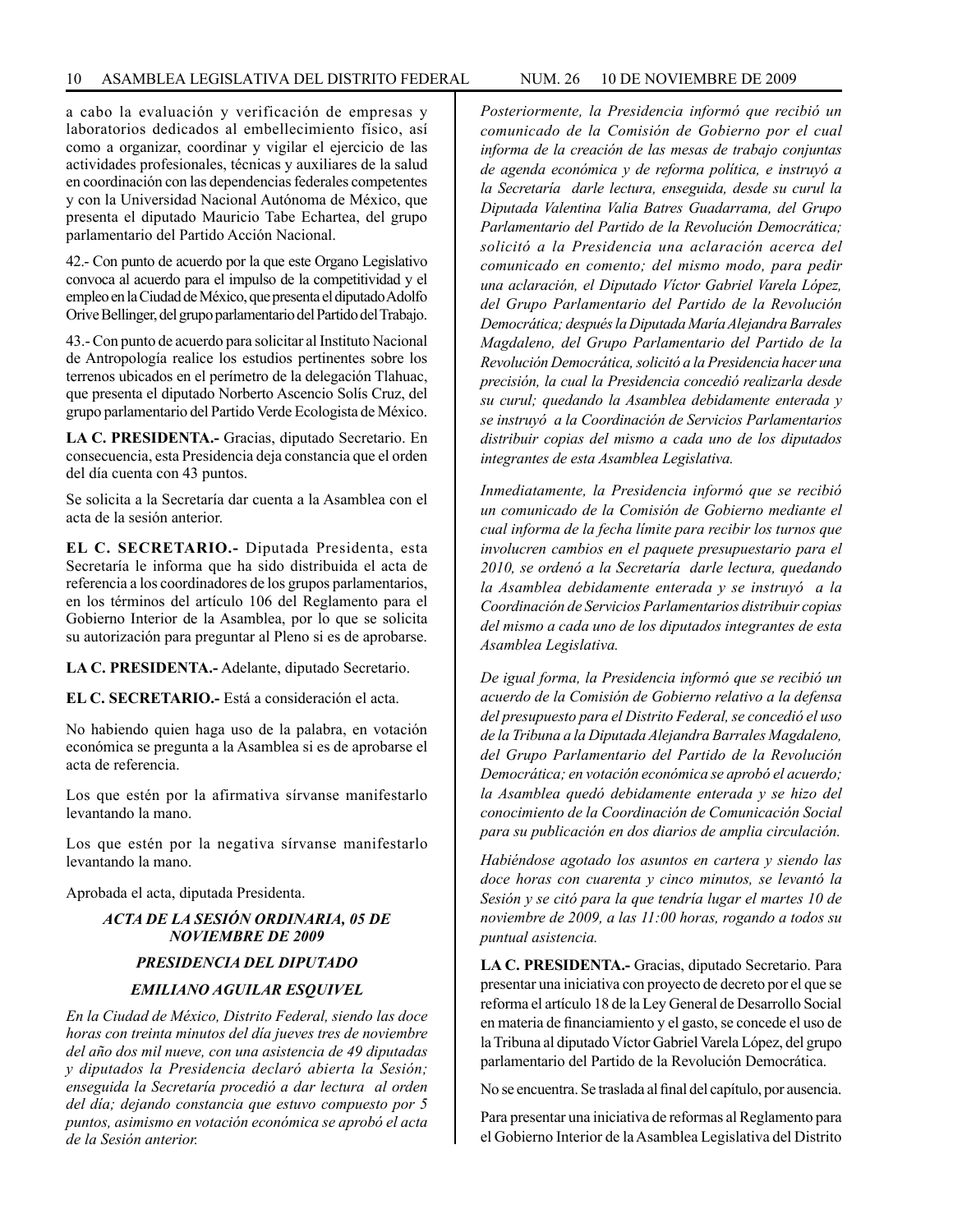Federal, se concede el uso de la Tribuna a la diputada Lizbeth Eugenia Rosas Montero, del grupo parlamentario del Partido de la Revolución Democrática.

**LA C. DIPUTADA LIZBETH EUGENIA ROSAS MONTERO.-** Con su permiso, ciudadana Presidenta.

#### *INICIATIVA CON PROYECTO DE DECRETO QUE ADICIONA EL ARTÍCULO 198 DEL REGLAMENTO PARA EL GOBIERNO INTERIOR DE LA ASAMBLEA LEGISLATIVA DEL DISTRITO FEDERAL*

*La que suscribe, Lizbeth Eugenia Rosas Montero, integrante del grupo parlamentario del Partido de la Revolución Democrática, con fundamento en los artículos 122 base primera fracción V de la Constitución Política de los Estados Unidos Mexicanos artículo 42 fracciones del Estatuto de Gobierno del Distrito Federal, artículo 10 fracción I, 17, fracciones IV y V, 88, 89 párrafos primero y segundo de la Ley Orgánica y 85 fracción I del Reglamento del Gobierno Interior, ambos de la Asamblea Legislativa, presento la siguiente Propuesta que adiciona el artículo 198 del Reglamento para el Gobierno Interior de la Asamblea Legislativa del Distrito Federal, al tenor de los siguientes:* 

#### *Antecedentes:*

*Año con año esta Soberanía ha reconocido a lo más destacado de los cuerpos policiales que han sobresalido en diversas actividades en el ámbito de su desarrollo.*

*Con fecha 3 de noviembre del 2009 se instaló la Comisión de Seguridad Pública contemplando en el orden del día, en su punto 5, el análisis y discusión y en su caso aprobación del proyecto de acuerdo para la publicación de la convocatoria para otorgar la Medalla al Mérito Policial para el año 2009.*

*Del mismo modo en su punto número 6 enuncia, análisis y discusión y en su caso aprobación de la convocatoria para otorgar la Medalla al Mérito Policial para el año 2009.*

*En el marco de dicha reunión de instalación y de trabajo, la que suscribe manifestó la intención particular de que se otorgara dicho reconocimiento también a otro de los cuerpos policiales de la Capital, me refiero a la Policía Investigadora, antes Policía Judicial, dependiente de la Procuraduría General de Justicia del Distrito Federal. También en dicha reunión de trabajo se aprobó la convocatoria antes mencionada.* 

#### *EXPOSICIÓN DE MOTIVOS:*

*La Policía Investigadora es un cuerpo del servicio público de naturaleza civil que depende de la Procuraduría General de Justicia del Distrito Federal y sustenta su actuación en el marco jurídico establecido en el respeto y protección de las garantías individuales y el de los derechos humanos.*

*La actuación de los elementos de la Policía Investigadora del Distrito Federal se encuentra regulada por la Constitución Política de los Estados Unidos Mexicanos, Artículo 21, Ley General de Responsabilidades de los Servidores Públicos,* 

*Ley de Seguridad Pública del Distrito Federal, Código de Procedimientos Penales para el Distrito Federal, Ley Orgánica de la Procuraduría General del Distrito Federal y su Reglamento y en los acuerdos, manuales y circulares de la Procuraduría General de Justicia del Distrito Federal.*

*Cuando se comete un delito y el denunciante se presenta ante el Ministerio Público da inicio a la averiguación previa, expediente en el cual se dan las prácticas necesarias para la debida integración y perfeccionamiento de la indagatoria, ordenando a la Policía Investigadora iniciar con las indagatorias de los hechos delictivos, de lo cual se derivan una serie de diligencias tales como la citaciones, notificaciones, detenciones y presentaciones que cumple el agente de la Policía Investigadora, a la vez ejecuta las órdenes de aprehensión, los cateos y los mandamientos que emiten órganos jurisdiccionales.*

*Recaba información y elementos indicativos evidenciales y probatorios del caso a investigar, preservando el lugar de los hechos para facilitar el acceso ministerial y pericial; clasifica y analiza la información recabada para presentar los resultados de la indagatoria o investigación llevada a cabo a través de informes; entrega al agente del MP que solicita la intervención, utilizando para el cumplimiento de sus funciones las técnicas y métodos científicos que lo llevan a encontrar la verdad histórica del desarrollo de los hechos delictivos cometidos por un probable responsable.*

*Entre otras de sus funciones destacan:*

*Investigar hechos delictivos y realizar las diligencias, detenciones y presentaciones que el Ministerio Público le solicite e intervenir en los supuestos de caso urgente que señala el Artículo 268 del Código de Procedimientos Penales.*

*Intervenir en los casos de delito flagrante y flagrancia equiparada, conforme al Artículo 16 Constitucional, 266, 267 y 268 del Código de Procedimientos Penales.*

*Cumplir los mandamientos Judiciales (Aprehensiones, reaprehensiones, comparecencias, arraigos y cateos) que obsequia el órgano jurisdiccional, (Jueces).*

*Atender de inmediato las llamadas de auxilio de la población como lo fue el lamentable y reciente caso en las instalaciones del Metro, recordaremos que al final fue precisamente un elemento de la Policía Judicial quien detuvo al homicida.*

*Además de efectuar custodias (áreas cerradas, abiertas, así como de hospitales); traslados a áreas periciales y a reclusorios, así como operativos que manda el mando superior.*

*Sin embargo en otro tipo de delitos como robos u homicidios, violaciones, el Policía Investigador debe acudir y preservar y proteger el escenario del delito e iniciar la búsqueda del probable responsable, ubicación y entrevista de posibles testigos, así como inducir a la reacción inmediata en caso de fuga del delincuente.*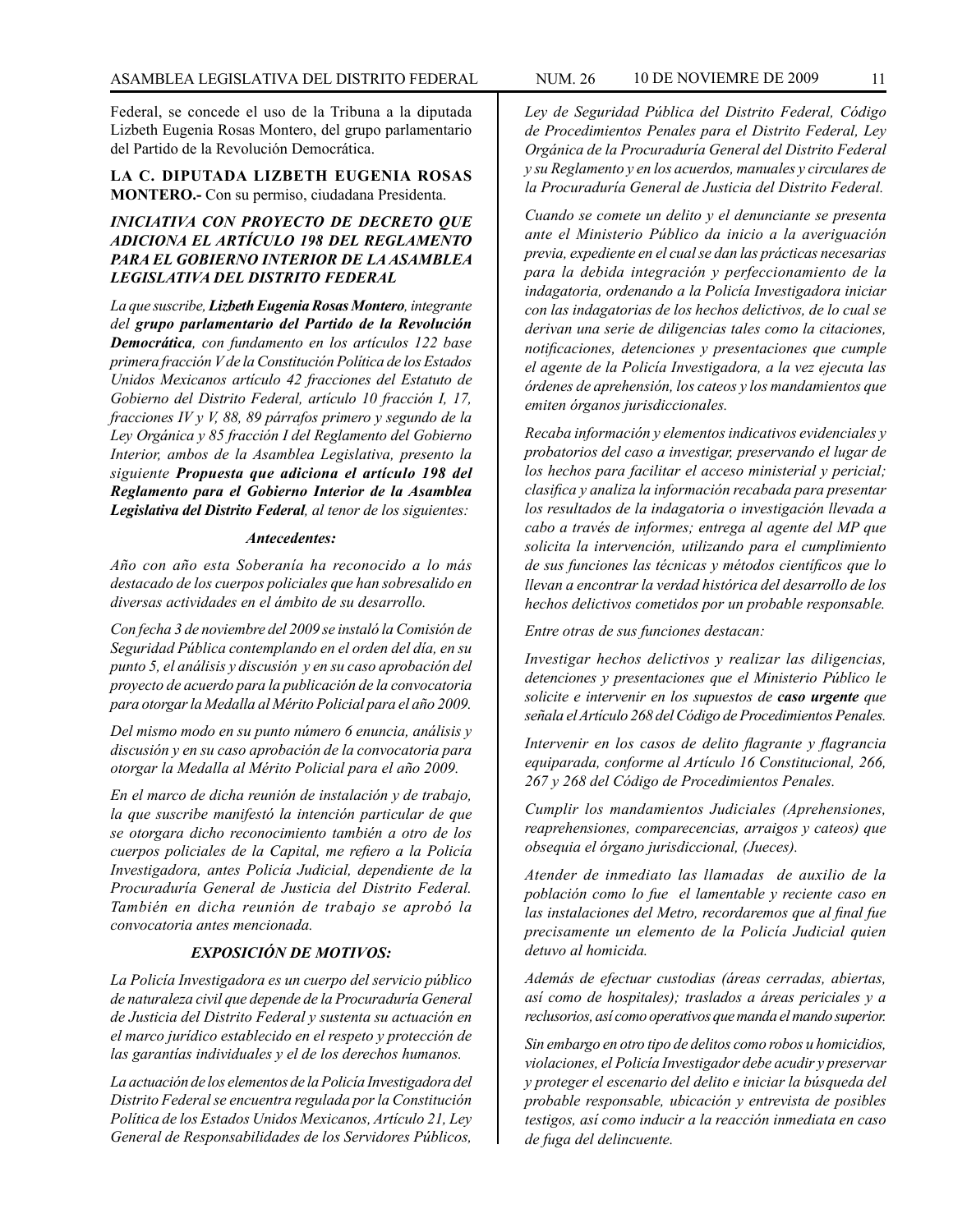*Cuando los casos asignados de investigación no se aclaren por la vía formal o metodológica de la investigación, en razón de que no existen suficientes datos y no se encuentra a los testigos presenciales del hecho para darle oportunidad a la investigación, la Policía Investigadora aplica los Operativos Dinámicos de Investigación para esclarecer estos casos.*

*Para éstos operativos, una vez definidos por el delito y por la forma en que operan los delincuentes y complementados con la información pertinente de operaciones previas iniciadas y relacionadas con el tipo de delito que se pretende abatir, se analizan todas y cada una de ellas para obtener, horas, días, zonas y calles donde se comete y con la información extraída de las denuncias, retratos hablados, nombres, apodos, características y número de sujetos, se desarrolle un plan estratégico para llevar a cabo las investigaciones o vigilancias en forma coordinada y en ocasiones encubiertas con el objeto de detener a los delincuentes en flagrancia. Una vez detectado y detenidos, se amplía la investigación sobre los probables responsables, consultando bancos de datos para saber si cuentan o no con orden de aprehensión o son buscados por la comisión o tipo de delitos, si el vehículo que tripulan es robado o si estos son buscados por otras policías, y una vez identificados por sus víctimas, se ponen a disposición del Ministerio Público quien reúne todos los elementos de prueba en la averiguación previa para consignar ante el juez de la jurisdicción que corresponda.* 

#### *DECRETO*

*ARTÍCULO ÚNICO.- Se adiciona el artículo 198 del Reglamento para el Gobierno Interior de la Asamblea Legislativa del Distrito Federal para quedar como sigue:* 

*Artículo 198.- La Medalla al Mérito Policial se concederá a los elementos de los cuerpos de Seguridad Pública y de Policía Investigadora en activo que se distingan por su heroísmo, valor, dedicación, constancia, lealtad, institucionalidad, honestidad y/o eficiencia en el desempeño de su labor en beneficio de la comunidad o en aquellos elementos que en ejercicio de sus funciones fallezcan en cumplimiento de su deber.*

*Sólo podrá otorgarse a elementos de las corporaciones policiales federales de la Policía Preventiva del Distrito Federal, con todas las unidades, agrupamientos de la policía complementaria que esté integrada por la Policía Auxiliar y la Bancaria e Industrial, además de la Policía Investigadora, dependiente de la Procuraduría General de Justicia del Distrito Federal.*

#### *TRANSITORIOS*

*PRIMERO.- Publíquese en la Gaceta Oficial del Distrito Federal y en el Diario Oficial de la Federación para su mayor difusión.*

*SEGUNDO.- El presente decreto entrará en vigor al*

*día siguiente de su publicación en la Gaceta Oficial del Distrito Federal.* 

#### *ATENTAMENTE*

#### *DIP LIZBETH EUGENIA ROSAS MONTERO*

*Dado en el recinto Legislativo de la Asamblea Legislativa del Distrito Federal a los cinco días del mes de noviembre de 2009.*

Es cuanto, ciudadana Presidenta.

**LA C. PRESIDENTA.-** Gracias, diputada. Con fundamento en lo dispuesto por los artículos 36 fracciones V y VII y 89 de la ley Orgánica, 28 y 46 del Reglamento para el Gobierno Interior, ambos de la Asamblea Legislativa del Distrito Federal, se turna para su análisis y dictamen a la Comisión de Normatividad Legislativa, Estudios y Prácticas Parlamentarias.

Para presentar una iniciativa de decreto por el que se reforma la denominación del Titulo Segundo, se adiciona un Capítulo Tercero y un artículo 155-Bis del Código Penal del Distrito Federal, se concede el uso de la Tribuna a la diputada Maricela Contreras Julián, del grupo parlamentario del Partido de la Revolución Democrática.

**LA C. DIPUTADA MARICELA CONTRERAS JULIÁN.-** Con su permiso, diputada Presidenta.

Compañeras y compañeros:

#### *INICIATIVA CON PROYECTO DE DECRETO POR EL QUE SE REFORMA LA DENOMINACIÓN DEL TÍTULO SEGUNDO, SE ADICIONA UN CAPÍTULO III Y UN ARTÍCULO 155 BIS DEL CÓDIGO PENAL DEL DISTRITO FEDERAL*

*La suscrita Diputada Maricela Contreras Julián, integrante del Grupo Parlamentario del Partido de la Revolución Democrática de la V Legislatura de la Asamblea Legislativa del Distrito Federal, con fundamento en lo dispuesto por los artículos 122, Apartado C, BASE PRIMERA, fracción V incisos g) e i) de la Constitución Política de los Estados Unidos Mexicanos; 36 y 46 fracción I del Estatuto de Gobierno del Distrito Federal; 10 fracción I, 17 fracción IV y 88 fracción I de la Ley Orgánica de la Asamblea Legislativa del Distrito Federal, así como los artículos 85 fracción I y 93 del Reglamento para el Gobierno Interior de la Asamblea Legislativa del Distrito Federal, someto a la consideración de esta Soberanía, la siguiente Iniciativa que reforma la denominación del Título Segundo, se adiciona un Capítulo III y un artículo 155 Bis del Código Penal del Distrito Federal, bajo la siguiente:*

#### *EXPOSICIÓN DE MOTIVOS*

*El acceso a la salud de manera informada es una de las problemáticas que aqueja a las mujeres; la carencia de políticas públicas eficaces en la materia habla de una situación de desigualdad e inequidad que nos lleva necesariamente a la instrumentación de acciones*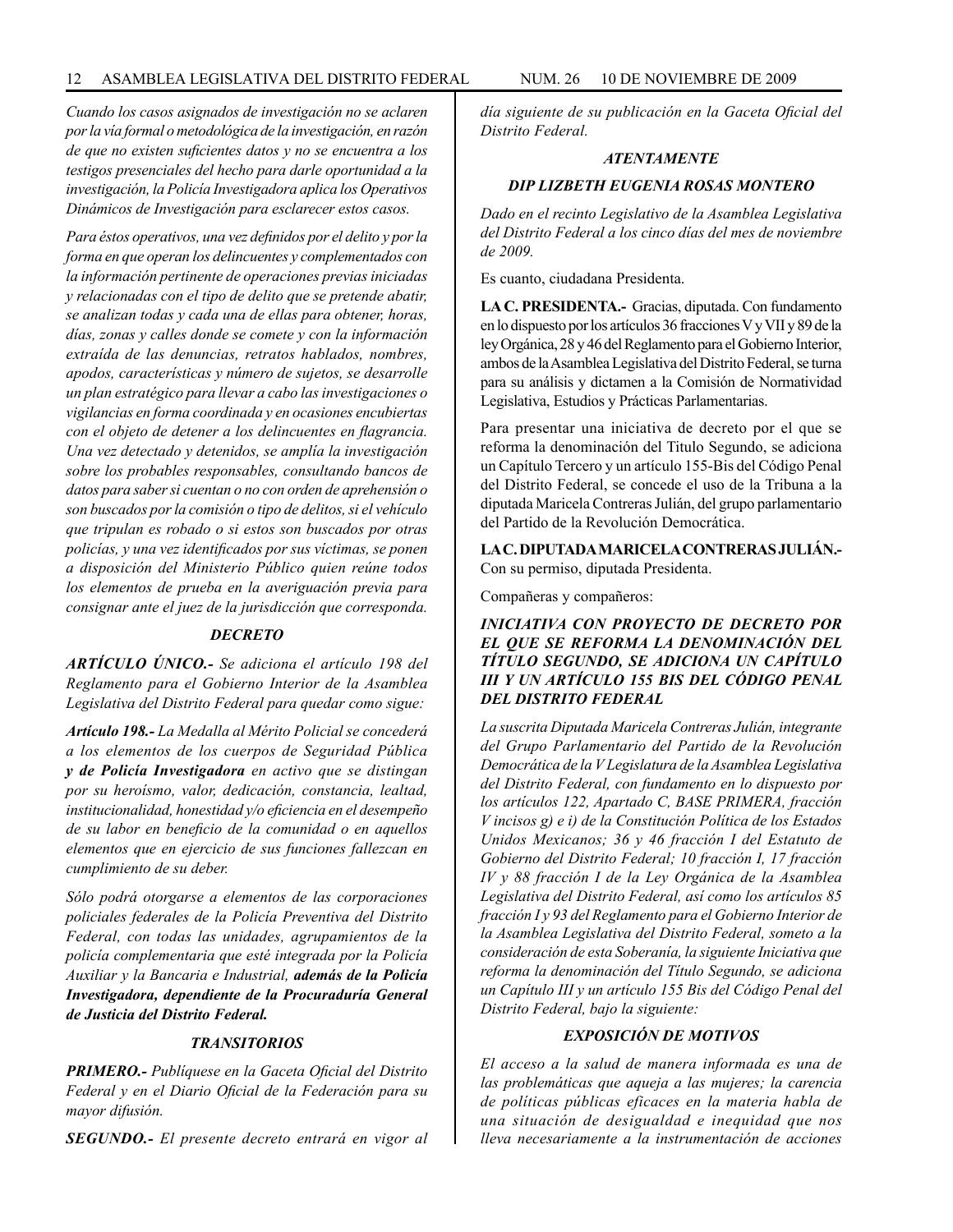*afirmativas que permitan el avance al respeto de sus derechos humanos.*

*Nuestro país ha dado pasos para lograr el adelanto de las mujeres en materia de salud, al ratificar diversos instrumentos internacionales, así con la firma de la Convención sobre la Eliminación de todas las formas de Discriminación contra la Mujer que en su inciso h) recomienda a los Estados parte, entre ellos México que se permita el "...acceso al material informativo específico que contribuya a asegurar la salud y el bienestar de la familia, incluida la información y el asesoramiento sobre planificación de la familia."*

*Por otro lado, la Plataforma de Beijing +5 en su inciso 72.i) señala que "La salud reproductiva ...lleva implícito el derecho del hombre y la mujer a obtener información y a tener acceso a métodos seguros, efectivos, accesibles y aceptables de planificación de la familia de su elección, así como a otros métodos de su elección para regular la fecundidad que no estén prohibidos por ley, el derecho a recibir servicios adecuados de atención de la salud que permitan los embarazos y los partos sin riesgos y den a las parejas las máximas posibilidades de tener hijos sanos. En consonancia con esta definición de salud reproductiva, la atención de la salud reproductiva se define como el conjunto de métodos, técnicas y servicios que contribuyen a la salud y al bienestar reproductivo al evitar y resolver los problemas relacionados con la salud reproductiva. Incluye también la salud sexual, cuyo objetivo es el desarrollo de la vida y de las relaciones personales y no meramente el asesoramiento y la atención en materia de reproducción y de enfermedades de transmisión sexual."*

*Atendiendo a esos estándares internacionales de regulación, el marco jurídico del Distrito Federal ha dado considerables avances en el reconocimiento y protección de los derechos reproductivos de las personas; además de instrumentar políticas públicas que garantizan su pleno ejercicio.*

*En ese sentido, en diversos ordenamientos jurídicos se ha establecido como un servicio de salud básico y prioritario lo relativo a la salud sexual y reproductiva, entendiendo que la prestación de este servicio es un medio para el ejercicio del derecho de toda persona a decidir de manera libre, responsable e informada sobre el número y espaciamiento de sus hijos, con pleno respeto a su dignidad. Los avances se traducen en reformas legislativas, por citar ejemplos, la prestación del servio de interrupción legal del embarazo, ha permitido reducir la mortalidad materna por la práctica de abortos clandestinos y en condiciones insalubres, dando opción a las mujeres a no someterse a un embarazo no deseado.*

*O bien, establecer la obligación de las autoridades sanitarias de llevar a cabo acciones de consejería, información y asesoramiento en materia de planificación familiar; realizar campañas permanentes de difusión y orientación en materia de salud sexual y reproductiva, hasta la distribución gratuita de anticonceptivos.*

*Esas acciones, tanto legislativas como de gobierno, son una política pública en el Gobierno de la Ciudad de México que permite a las personas ejercer sus derechos sexuales y reproductivos de manera libre y responsable, y a las mujeres, tener opción a una maternidad cuando ellas decidan.*

*La salud sexual y reproductiva debe entenderse como la capacidad de disfrutar de una vida sexual satisfactoria y sin riesgos y de procrear, y la libertad para decidir hacerlo o no hacerlo, cuándo y con qué frecuencia, como se apunta en la Plataforma de Beijing +5, lo que se traduce en que ninguna persona puede ser obligada a seguir con un embarazo y tampoco limitarle esa posibilidad, si no es bajo su consentimiento libre e informado.*

*Estas motivaciones dan pie a la propuesta de tipificar la esterilidad forzada, la cual debe incorporar todas aquellas figuras en las que, para su configuración, el victimario lleva a cabo procedimientos tendientes a impedir la fecundación de los gametos humanos, sin que haya existido la autorización de la víctima para la realización de tales procedimientos, o la misma, haya sido obtenida mediante engaño.*

*La esterilidad forzada es un sistema anticonceptivo consistente en la privación de la facultad de procrear, mediante operación quirúrgica o acción química. En el primer caso, se trata de la extirpación o modificación de alguno de los órganos indispensables para la procreación; la intervención más habitual es la ligadura de trompas de Falopio aunque también es posible la histerectomía o extirpación del útero.*

*En la mayoría de los casos de esterilización forzada, las intervenciones se practican poco después de un parto, cuando la madre se encuentra bajo estrés psicológico, sin conocimiento de su irreversibilidad, con frecuencia sin un consentimiento expreso y bajo la promesa de recibir algo a cambio.*

*Es urgente que la sociedad mexicana, y el Distrito Federal en particular, garantice un control de las mujeres sobre su salud y calificar debidamente los delitos que se refieren a los derechos sexuales, ya que afectan el derecho de las personas a decidir el número y espaciamiento de los hijos, de ahí que proponemos la debida tipificación del delito de esterilidad forzada, adicionando un artículo 155 Bis al Titulo Segundo relativo a la Procreación Asistida, inseminación Artificial, manipulación Genética y Esterilidad Provocada, adicionalmente de que las mismas tengan derecho a la reparación del daño, como una mediad para evitar la vulneración a los derechos humanos de las mujeres.*

*La presente Iniciativa toma como base un trabajo realizado desde la Comisión de Equidad y Género de la Cámara de Diputados LX legislatura, del cual surgieron propuestas de reformas a los códigos civiles y penales de las todas las entidades federativas y del distrito Federal, con la finalidad de armonizar sus disposiciones con Tratados internacionales de derechos humanos de las mujeres.*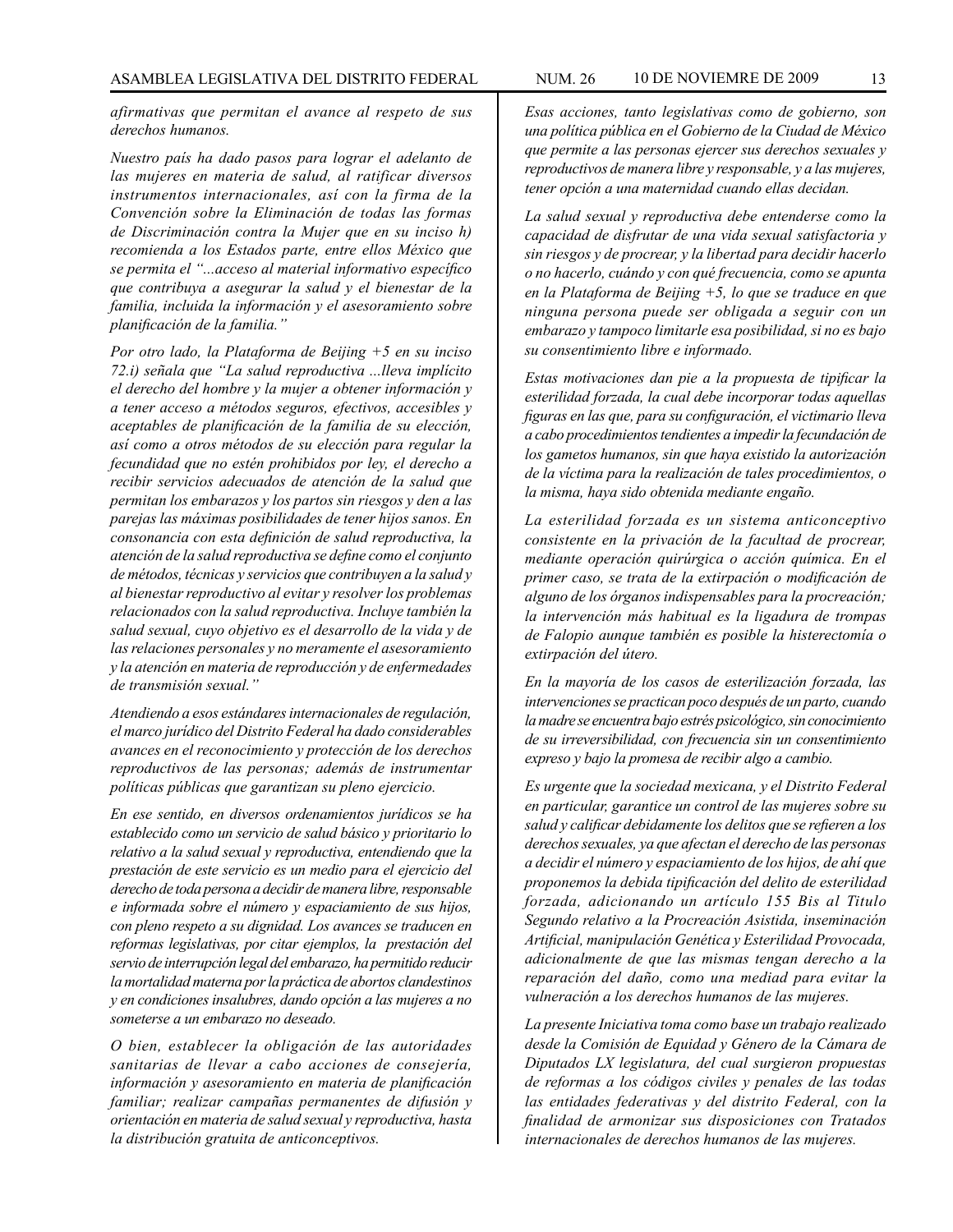*Responde también a una de las líneas de Acción del Programa de Derechos Humanos del Distrito Federal correspondiente al objetivo 21.7 Derecho a una vida libre de violencia de las mujeres, en su estrategia Armonizar las leyes locales, de modo que los lineamientos de los instrumentos internacionales en materia de violencia y discriminación en contra de las mujeres, en particular de la Convención para Eliminar todas las formas de Discriminación contra la Mujer y Convención Interamericana para Prevenir, Sancionar y Erradicar la Violencia contra la Mujer.* 

*Por otra parte, es necesario mencionar que la Comisión Nacional de Derechos Humanos (CNDH) en su Recomendación General 04, alude a las prácticas de esterilización forzada en pueblos indígenas y de planificación familiar sin el consentimiento de las mujeres o bajo presión (dispositivo intra uterino); señala que miembros del personal de las instituciones de salud pública, tanto estatales como federales, han realizado prácticas para la adopción de métodos de planificación familiar, que restringen el ejercicio de los derechos de las mujeres de decidir de manera libre, responsable e informada, sobre el número y espaciamiento de sus hijos, violentando con ello las recomendaciones hechas por los organismos internacionales en la materia.*

*Debido a ello es que la CNDH recomendó a las autoridades de salud federales y estatales que implementaran mecanismos de coordinación interinstitucional a todos los niveles de gobierno, con la finalidad de que los usuarios ejerzan el derecho humano a la libre decisión y elección consagrado en el artículo 4 constitucional, además de que se adoptaran las medidas administrativas pertinentes para la elaboración y difusión, en la lengua de las comunidades indígenas de ser el caso, de material informativo en el que se expusieran los derechos sexuales y reproductivos.*

*Esta preocupación también tuvo repercusión en el Comité para la Eliminación de la Discriminación Racial, que también comprobó la existencia de esterilización forzada y exhortó a nuestro país "...a que adopte todas las medidas necesarias para poner fin a la práctica de esterilizaciones forzadas, a que investigue de manera imparcial y a que se procese y se castigue a los autores y ejecutores de las prácticas de esterilizaciones forzadas. El Estado Parte debe velar también por que las víctimas dispongan de recursos justos y eficaces, incluso para obtener indemnización."*

*Por lo anteriormente expuesto y fundado, se somete a consideración de esta soberanía el siguiente:*

#### *PROYECTO DE DECRETO POR EL QUE SE REFORMA LA DENOMINACIÓN DEL TÍTULO SEGUNDO, SE ADICIONA UN CAPÍTULO III Y UN ARTÍCULO 155 BIS DEL CÓDIGO PENAL DEL DISTRITO FEDERAL*

*Artículo Único.- Se reforma la denominación del Título Segundo, se adiciona un Capítulo III y un artículo 155 Bis del Código Penal del Distrito Federal, para quedar como sigue:*

#### *TÍTULO SEGUNDO*

#### *PROCREACIÓN ASISTIDA, INSEMINACIÓN ARTIFICIAL, MANIPULACIÓN GENÉTICA Y ESTERILIDAD FORZADA*

#### *CAPÍTULO III*

#### *ESTERILIDAD FORZADA*

*ARTÍCULO 155 Bis. Comete el delito de esterilidad forzada, quien sin el consentimiento de una persona practique en ella procedimientos quirúrgicos con el propósito de provocar esterilidad.*

*Este delito se sancionará con una pena de cuatro a siete años de prisión y sanción pecuniaria de cuarenta a ciento veinte días de salario mínimo, más la reparación del daño. Además se le suspenderá para ejercer la profesión o, en aso de servidores públicos, inhabilitación para el desempeño del empleo, cargo o comisión públicos, por un tiempo igual al de la pena de prisión impuesta.*

#### *TRANSITORIOS*

*PRIMERO.- Publíquese el presente Decreto en la Gaceta Oficial del Distrito Federal.*

*SEGUNDO.- El presente Decreto entrará en vigor al día siguiente de su publicación en la Gaceta Oficial del Distrito Federal.*

#### *ATENTAMENTE*

#### *DIP. MARICELA CONTRERAS JULLÁN*

*Recinto de la Asamblea Legislativa del Distrito Federal, a los 03 días del mes de noviembre de 2009.*

Es cuanto, diputada Presidenta

**LA C. PRESIDENTA.-** Gracias, diputada. Con fundamento en lo dispuesto por los artículos 36 fracción V y VII y 89 de la Ley Orgánica; 28 y 146 del Reglamento para el Gobierno Interior, ambos de la Asamblea Legislativa del Distrito Federal, se turna para su análisis y dictamen a las Comisiones Unidas de Administración y Procuración de Justicia y de Salud y Asistencia Social.

Para presentar una iniciativa con proyecto de decreto por el que se reforman los artículos 172 fracción II inciso d), 207, 208 primero y segundo párrafo, 209 y 210 primer párrafo del Reglamento para el Gobierno Interior de la Asamblea Legislativa del Distrito Federal, 58 fracción V, 62 fracción II, 64, 78 fracción II y último párrafo de la Ley de las y los Jóvenes del Distrito Federal y 51 de la Ley de Educación Física y Deporte del Distrito Federal, se concede el uso de la tribuna al diputado Rafael Miguel Medina Pederzini, del grupo parlamentario del Partido Acción Nacional.

**EL C. DIPUTADO RAFAEL MIGUEL MEDINA PEDERZINI.-** Con su venia, diputada Presidenta.

*INICIATIVA CON PROYECTO DE DECRETO POR EL QUE SE REFORMAN LOS ARTÍCULOS 172 FRACCIÓN II, INCISO D; 207; 208 PRIMER Y*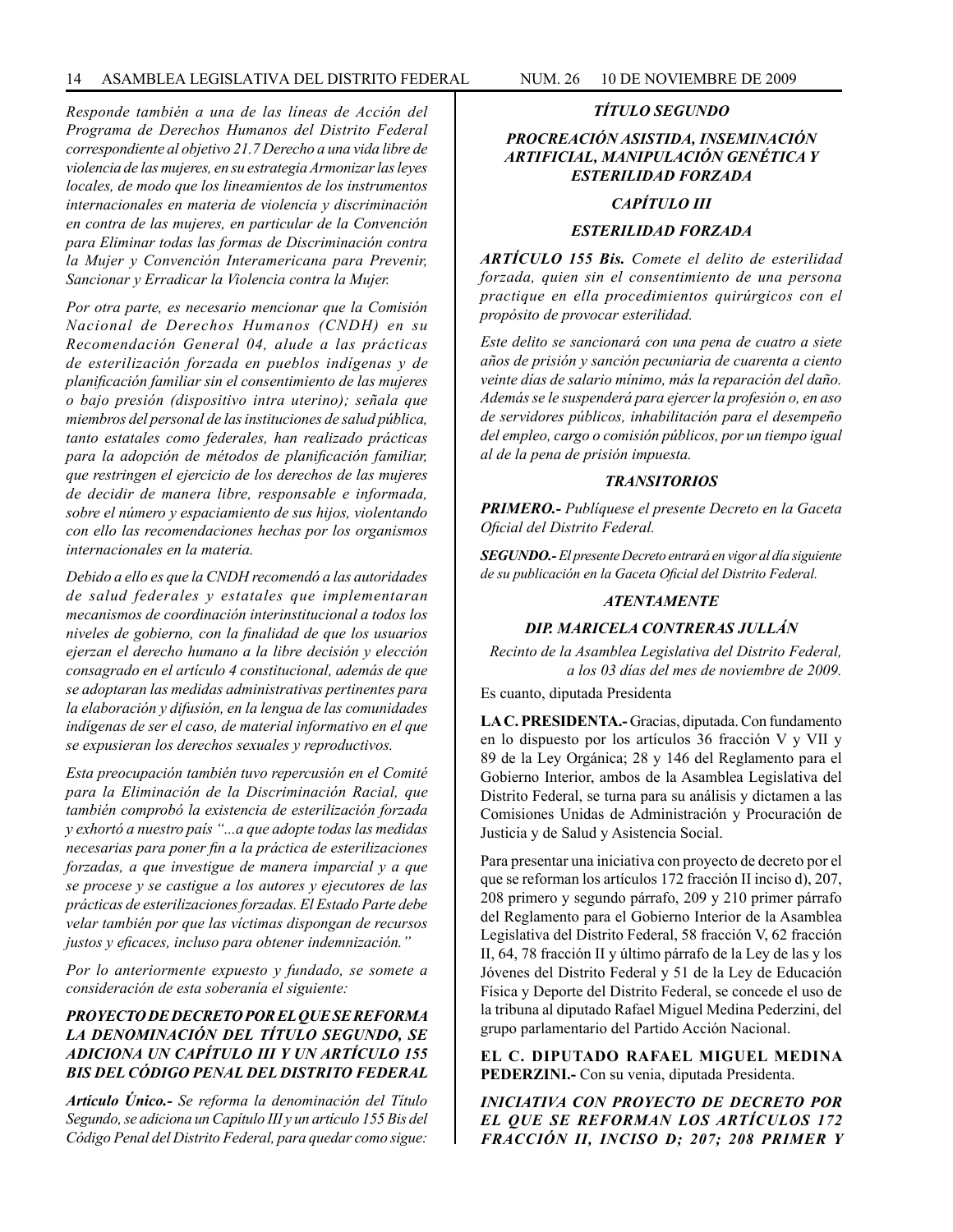*SEGUNDO PÁRRAFO; 209 Y 210 PRIMER PÁRRAFO, DEL REGLAMENTO PARA EL GOBIERNO INTERIOR DE LA ASAMBLEA LEGISLATIVA DEL DISTRITO FEDERAL, 58 FRACCIÓN V, 62 FRACCIÓN II, 64, 78 FRACCIÓN II Y ÚLTIMO PÁRRAFO, DE LA LEY DE LAS Y LOS JÓVENES DEL DISTRITO FEDERAL Y 51 DE LA LEY DE EDUCACIÓN FÍSICA Y DEPORTE DEL DISTRITO FEDERAL*

#### *DIP. EMILIANO AGUILAR ESQUIVEL.*

*PRESIDENTE DE LA MESA DIRECTIVA DE LA ASAMBLEA LEGISLATIVA DEL DISTRITO FEDERAL, V LEGISLATURA.*

*El que suscribe, Diputado de la V Legislatura de la Honorable Asamblea Legislativa del Distrito Federal, integrante del Grupo Parlamentario del Partido Acción Nacional, con fundamento en lo dispuesto por los artículos 122, apartado C., Base Primera, fracción V, inciso h) de la Constitución Política de los Estados Unidos Mexicanos; 42 fracción XI del Estatuto de Gobierno del Distrito Federal; 10, fracción I, 17 fracción IV de la Ley Orgánica; y, 85 fracción I del Reglamento para el Gobierno Interior ambos de la Asamblea Legislativa del Distrito Federal; sometemos a la consideración del Honorable Pleno de este Órgano Legislativo, la presente: "INICIATIVA CON PROYECTO DE DECRETO POR EL QUE SE REFORMAN LOS ARTÍCULOS 172 FRACCIÓN II, INCISO D; 207; 208 PRIMER Y SEGUNDO PÁRRAFO; 209 Y 210 PRIMER PÁRRAFO, DEL REGLAMENTO PARA EL GOBIERNO INTERIOR DE LA ASAMBLEA LEGISLATIVA DEL DISTRITO FEDERAL, 58 FRACCIÓN V, 62 FRACCIÓN II, 64, 78 FRACCIÓN II Y ÚLTIMO PÁRRAFO, DE LA LEY DE LAS Y LOS JÓVENES DEL DISTRITO FEDERAL Y 51 DE LA LEY DE EDUCACIÓN FÍSICA Y DEPORTE DEL DISTRITO FEDERAL" bajo la siguiente:*

#### *EXPOSICIÓN DE MOTIVOS*

*La juventud en el ser humano es un periodo en el que se experimentan diversas transformaciones, mismas que preparan a los individuos para adquirir las responsabilidades inherentes a una persona adulta como formar una familia o ingresar a la vida laboral, en México se considera entre los 12 y 29 años.*

*El deporte según la Secretaria de Educación Publica lo define como "la actividad que moviliza los conocimientos teóricos y técnicos del hombre, con la finalidad de lograr como meta el perfeccionamiento corporal al integrar todas las actividades humanas", por lo que el deporte tiene como objetivo lograr el máximo rendimiento del ser humano a través de una práctica física metódica.*

*Los temas de juventud y deporte se relacionan desde la concepción de educación física implementada en las escuelas como actividad básica en la formación de las nuevas generaciones, partiendo de una visión educativa integral.*

*La Comisión de Juventud y Deporte de la Cámara de Diputados del Honorable Congreso de la Unión, destaca el papel del deporte para la formación de las personas y el cómo su práctica competitiva cumple una función pedagógica para la sociedad mediante el ejemplo de los deportistas más destacados, de esta manera, señala: "el deporte y la competencia en el deporte forjan personas integras y respetables, personas benéficas para nuestra comunidad, los buenos deportistas reflejan conductas que sin lugar a dudas muestran el potencial de estas personas en su vida cotidiana."*

*El Honorable Congreso de la Unión cuenta en ambas cámaras con una Comisión de Juventud y Deporte, precisamente por que uno y otro tema son por naturaleza, de relevancia para los poderes y gobiernos, de manera que no puede comprenderse uno sin atender al otro, precisamente por la vinculación tan estrecha que existe entre ellos.*

*Siendo el tema del deporte accesorio al tema de la juventud y no lo contrario, pues es cierto que, el deporte, como cualquier otra actividad, si bien son de relevancia para los jóvenes, primero debe haber jóvenes para que existan programas y políticas en materia deportiva, que puedan diseccionarse a ellos.*

*En ese tenor de ideas era importante rediseñar la estructura operativa de esta Asamblea Legislativa, y que la Comisión de Deporte se fusionara con la de Juventud, para dar lugar a la Comisión de Juventud y Deporte.* 

*Por los motivos expuestos, diversos diputados integrantes de la Asamblea Legislativa en esta V Legislatura, promovieron una Iniciativa con proyecto de decreto por la que se reforman y adicionan diversos artículos de la Ley Orgánica, del Reglamento para el Gobierno Interior, y del Reglamento Interior de las Comisiones, todos de la Asamblea Legislativa del Distrito Federal, misma que fue aprobada en el pleno de la asamblea el pasado 13 de Octubre y mediante la cual se fusionaron la Comisión de Juventud y la Comisión de Deporte dando origen a la Comisión de Juventud y Deporte, entre otros puntos.*

*Por medio del acuerdo de fecha 13 octubre del año que corre, la Comisión de Gobierno de esta Asamblea propuso al pleno de la Asamblea diversas modificaciones en la integración de las comisiones ordinarias y los comités de la Asamblea Legislativa del Distrito Federal en esta V legislatura, quedando integrada la Comisión de Juventud y Deporte de la siguiente manera:*

*PRESIDENTE DIP. RAFAEL M. MEDINA PEDERZINI (PAN)*

*VICEPRESIDENTE DIP. ALAN CRISTIAN VARGAS SÁNCHEZ (PRI)*

*SECRETARIO DIP JOSÉ VALENTÍN MALDONADO SALGADO (PRD)*

#### *INTEGRANTES:*

*DIP. VÍCTOR GABRIEL VARELA LÓPEZ (PRD)*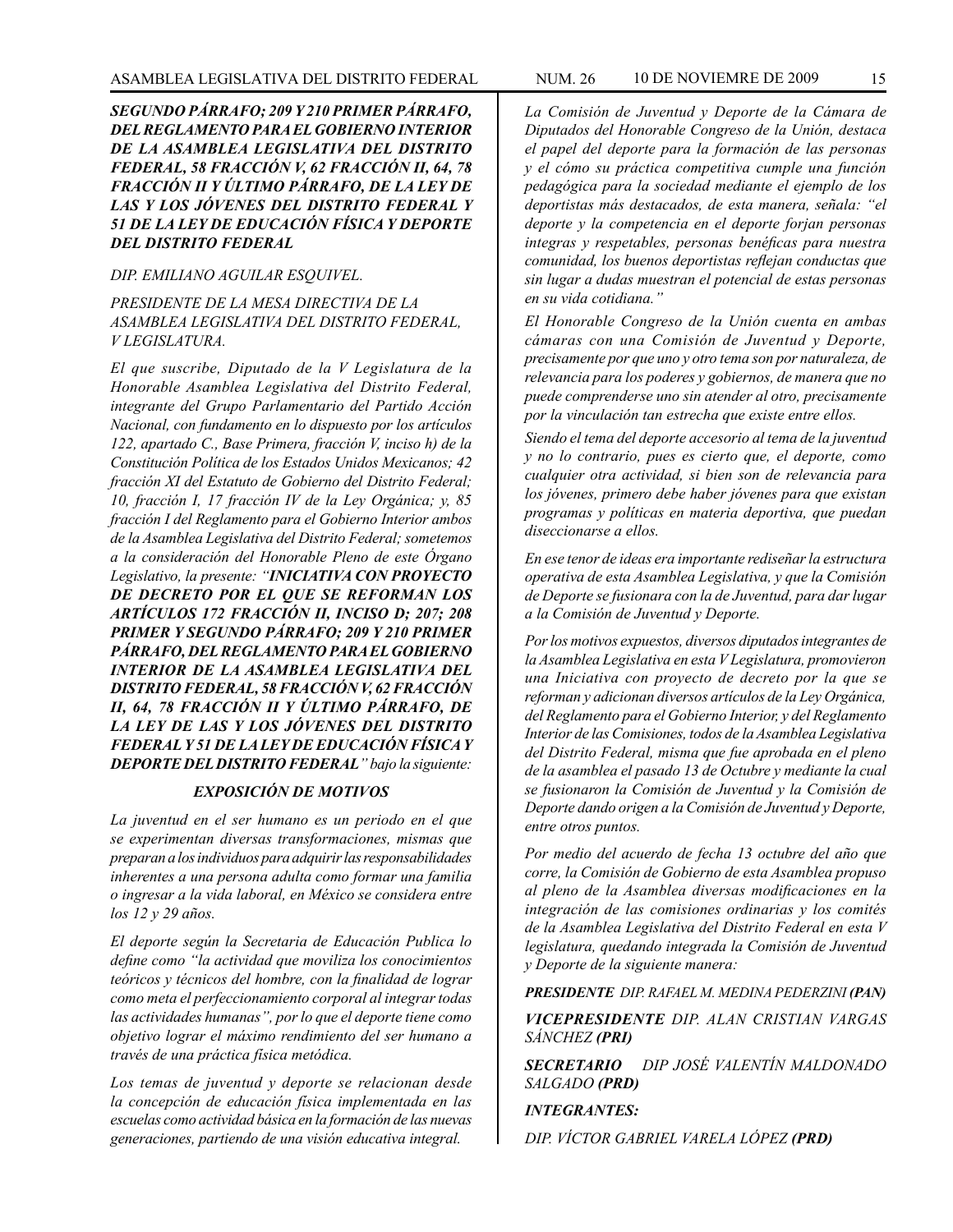#### *DIP. ERASTO ENSÁSTIGA SANTIAGO (PRD)*

#### *DIP. JOSÉ MANUEL RENDÓN OBERHAUSER (PAN)*

*El pasado 13 de octubre la Comisión de Gobierno acordó el calendario mediante el cual se determino el calendario de instalación de las comisiones ordinarias y del comité de administración de la Asamblea Legislativa del Distrito Federal V legislatura, tocando la instalación de la Comisión de Juventud y Deporte el pasado 16 de octubre a las 14: horas en el salón "Luis Donaldo Colosio", día y hora en la que puntualmente fue instalada la comisión en comento, quedando formalmente constituida para el ejercicio de sus funciones.*

*Para lograr un aprovechamiento óptimo de nuestra legislación, esta debe estar complemente adecuada a las necesidades de los ciudadanos y de sus gobernantes, así como de las reformas que se aprueben por parte de los legisladores, ya que de no ser así, la Constitución Política de los Estados Unidos Mexicanos, y todas las leyes que de ella emanen correrían el riesgo de ser inoperantes o incongruentes, lo cual motiva la presente iniciativa con proyecto de decreto por el que se reforman los artículos 172 fracción II, inciso (d; 207; 208 primer y segundo párrafo; 209 y 210 primer párrafo, del Reglamento para el Gobierno Interior de la Asamblea Legislativa del Distrito Federal, 58 fracción V, 62 fracción II, 64, 78 fracción II y último párrafo, de la Ley de Las y Los Jóvenes del Distrito Federal, y 51 de la Ley de Educación Física y Deporte del Distrito Federal, toda vez que estos artículos se han vuelto inoperantes al entrar en vigor las normas que fusionan a la Comisión de Juventud y la Comisión de Deporte de la Asamblea Legislativa y crea la Comisión de Juventud y Deporte, ya que estos se refieren a la Comisión de Deporte, o de la Juventud , respectivamente las cuales como ya se ha explicado han dejado de existir, por lo que es absolutamente necesario adecuar estos ordenamientos legales a efecto que se actualice y le sean transferidos los derechos y obligaciones a la recién creada Comisión de Juventud y Deporte.*

*Esta reforma surge como consecuencia, de las anteriores reformas y con el objeto de concertar con los diferentes ordenamientos que otorgan distintas atribuciones legales a la comisión de reciente creación respecto a lo establecido en estos artículos tanto del Reglamento para el Gobierno Interior de la Asamblea Legislativa, de La Ley de Las y Los Jóvenes, como de la Ley de Educación Física y Deporte todos ordenamientos legales del Distrito Federal, lo anterior a efecto de armonizar los ordenamientos legales antes invocados y así darle certidumbre a la Comisión de Juventud y Deporte de este órgano legislativo.*

*Por lo anteriormente expuesto, y en virtud de los argumentos vertidos, sometemos a la consideración de esta Honorable Asamblea Legislativa del Distrito Federal, V Legislatura la siguiente: INICIATIVA CON PROYECTO DE DECRETO POR EL QUE SE REFORMAN LOS ARTÍCULOS*  *172 FRACCIÓN II, INCISO (D; 207; 208 PRIMER Y SEGUNDO PÁRRAFO; 209 Y 210 PRIMER PÁRRAFO, DEL REGLAMENTO PARA EL GOBIERNO INTERIOR DE LA ASAMBLEA LEGISLATIVA DEL DISTRITO FEDERAL, 58 FRACCIÓN V, 62 FRACCIÓN II, 64, 78 FRACCIÓN II Y ÚLTIMO PÁRRAFO, DE LA LEY DE LAS Y LOS JÓVENES DEL DISTRITO FEDERAL Y 51 DE LA LEY DE EDUCACIÓN FÍSICA Y DEPORTE DEL DISTRITO FEDERAL para quedar como sigue:*

*ARTÍCULO PRIMERO.- Se reforma y modifican los artículos 172 fracción II, inciso (d; 207; 208 primer y segundo párrafo; 209 y 210 primer párrafo, del Reglamento para el Gobierno Interior de la Asamblea Legislativa del Distrito Federal para quedar como sigue:*

*Artículo 172.- ...*

*I. ...*

*II. ..*

*a) a c) ...*

*d) Comisión de Juventud y Deporte de la Asamblea Legislativa del Distríto Federal.*

*III. ...*

*Artículo 207.- La Comisión de Juventud y Deporte de la Asamblea Legislativa del Distrito Federal podrá solicitar a las asociaciones deportivas del Distrito Federal, los calendarios de actividades que habrán de realizarse durante el año, a efecto de llevar a cabo un seguimiento de la labor desempeñada por los deportistas.*

*Artículo 208.- La Comisión de Juventud y Deporte de la Asamblea Legislativa será el órgano competente, encargado de convocar y efectuar el proceso de la elección de los candidatos a recibir el reconocimiento y ponerlo a la consideración del Pleno de la Asamblea Legislativa para su aprobación.*

*El dictamen se presentará ante el pleno de la Asamblea Legislativa para su aprobación una vez que el mismo sea aprobado por consenso al interior de la Comisión de Juventud y Deporte.*

*Artículo 209.- La Comisión de Juventud y Deporte será la encargada de realizar la convocatoria correspondiente y deberá ser emitida, a más tardar, en la primera quincena del mes de noviembre del año que corresponda, publicándose en por lo menos dos diarios de circulación nacional, con sujeción a las presentes bases.*

*Artículo 210.- Expedida la convocatoria, se recibirán las propuestas y sus anexos hasta el día quince del mes de enero siguiente ante la Comisión de Juventud y Deporte.* 

*ARTÍCULO SEGUNDO.- Se reforman los artículos 58,62 fracción II, 64, y 78 fracción II y último párrafo, de la Ley de Las y Los Jóvenes del Distrito Federal, para quedar como siguen:* 

*Artículo 58.- El Director es nombrado y removido libremente por el Jefe de Gobierno. Este servidor público tiene las siguientes atribuciones:*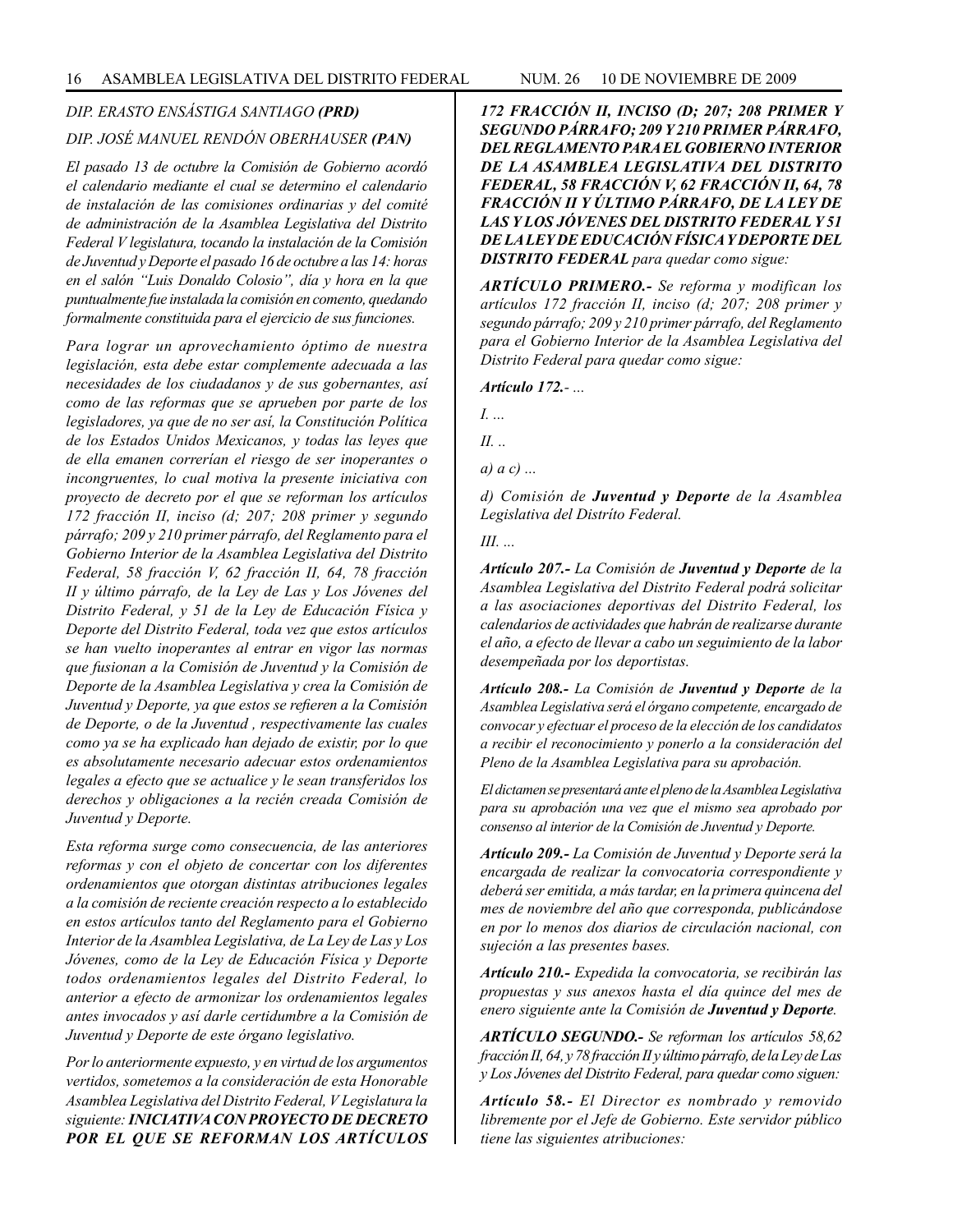#### *I a IV...*

*V.- Requerir los informes de labores de las oficinas de atención y orientación de la juventud de las demarcaciones territoriales y de los responsables de las distintas áreas del Instituto para consignarlos anualmente en su propio informe, que debe rendir ante la Junta y el Consejo Consultivo, y entregar copia del informe a la Comisión de Juventud y Deporte de la Asamblea Legislativa para su revisión, la última semana del mes de febrero de cada año.*

*Vl a XI ...*

*Artículo 62. El Consejo está integrado de la siguiente forma:*

*I. ..*

*II.- Por el diputado presidente de la Comisión de Juventud y Deporte y por tres diputados integrantes de la Asamblea Legislativa;*

*III a V ...*

*Artículo 64.- Los representantes de los diversos sectores sociales que establece el artículo 62 de esta Ley, se integran a propuesta e invitación del Jefe de Gobierno, excepto los que se establecen en los incisos II y III del mismo artículo, a quienes propone e invita la Comisión de Juventud y Deporte de la Asamblea Legislativa del Distrito Federal, por haberse destacado por su trabajo y estudio en la materia juvenil. El Jefe de Gobierno, a su vez, funge como Presidente Honorario del Consejo.*

*Artículo 78.- El órgano encargado de evaluar las propuestas para este premio, será un Jurado Calificador, el cual estará compuesto por:*

*l ...*

*II. El Presidente de la Comisión de Juventud y Deporte de la Asamblea Legislativa del Distrito Federal.*

*III a VI ...*

*El Presidente del Jurado Calificador será el Presidente de la Comisión de Juventud y Deporte de la Asamblea Legislativa del Distrito Federal, quien será el responsable de convocar a las sesiones.*

*ARTÍCULO TERCERO.- Se reforma el artículo 51 de la Ley de Educación Física y Deporte del Distrito Federal para quedar como sigue:*

*Artículo 51.- El Titular del Instituto deberá enviar trimestralmente a la Comisión de Juventud y Deporte de la Asamblea Legislativa del Distrito Federal, un informe detallado del estado financiero que guarda el Fondo de Apoyo para Deportistas de Alto Rendimiento.*

#### *TRANSITORIOS*

*PRIMERO. Publíquese en la Gaceta Oficial del Distrito Federal y para su mayor difusión en el Diario Oficial de la Federación.*

*SEGUNDO. El presente Decreto entrará en vigor al día siguiente de su publicación en la Gaceta Oficial del Distrito Federal.*

*Dado en el Recinto Legislativo de Donceles, México, Distrito Federal, a los 5 días del mes de noviembre del año 2009.*

*Firman por el Grupo Parlamentario del Partido Acción Nacional: Dip. Mariana Gómez del Campo Gurza, Dip. Rafael Miguel Medina Pederzini, Dip. Rafael Calderón Jiménez, Dip. Sergio Israel Eguren Cornejo, Dip. Carlos Alberto Flores Gutiérrez y Dip. Jorge Palacios Arroyo.*

Por economía parlamentaria solicito se inserte su texto íntegro en el Diario de los Debates.

Es cuanto, diputada Presidenta.

**LA C. PRESIDENTA.-** Gracias, diputado. Con fundamento en lo dispuesto por los artículos 36 fracciones V y VII y 89 de la Ley Orgánica, 28 y 146 del Reglamento para el Gobierno Interior, ambos de la Asamblea Legislativa del Distrito Federal, se turna para su análisis y dictamen a la Comisión de Normatividad Legislativa, Estudios y Prácticas Parlamentarias.

Esta Presidencia hace del conocimiento de la Asamblea que los puntos enlistados en los numerales, 9, 20, 26, 29 y 39 del Orden del Día han sido retirados.

Para presentar una iniciativa de iniciativa por la que se reforman y adicionan diversas disposiciones de la Constitución Política de los Estados Unidos, se concede el uso de la Tribuna a la diputada Mariana Gómez del Campo Gurza, del grupo parlamentario del Partido Acción Nacional.

**LA C. DIPUTADA MARIANA GÓMEZ DEL CAMPO GURZA.-** Con su venia, diputada Presidenta.

El Partido Acción Nacional propone disminuir el financiamiento público a los partidos políticos para lograr un ahorro considerable en este rubro, mismo que podrá destinarse al apoyo de las familias más necesitadas en materia de salud, de educación, alimentación y en general combate a la pobreza.

Si bien todos los mexicanos estamos obligados a contribuir en la medida de nuestra capacidad de ingreso y de gasto para el sostenimiento de los programas de combate a la pobreza, son los partidos políticos y las autoridades electorales los primeros obligados a cuidar los recursos de todos los mexicanos, con especial apego a los principios de austeridad y eficiencia, así como a establecer medidas de ahorro y eliminación de privilegios.

Para lograr esta reducción o disminución, se pretende modificar la fórmula que establece la Constitución Política para el sostenimiento de las actividades ordinarias de los partidos políticos disminuyendo el porcentaje del 65% al 35% del salario mínimo vigente en el Distrito Federal. De igual forma se propone eliminar el financiamiento local a los partidos políticos nacionales. Con ello se lograría la disminución de aproximadamente el 50% del monto del financiamiento público que actualmente reciben los partidos.

En lo que se refiere a la eliminación del financiamiento en el Distrito Federal es importante tomar en consideración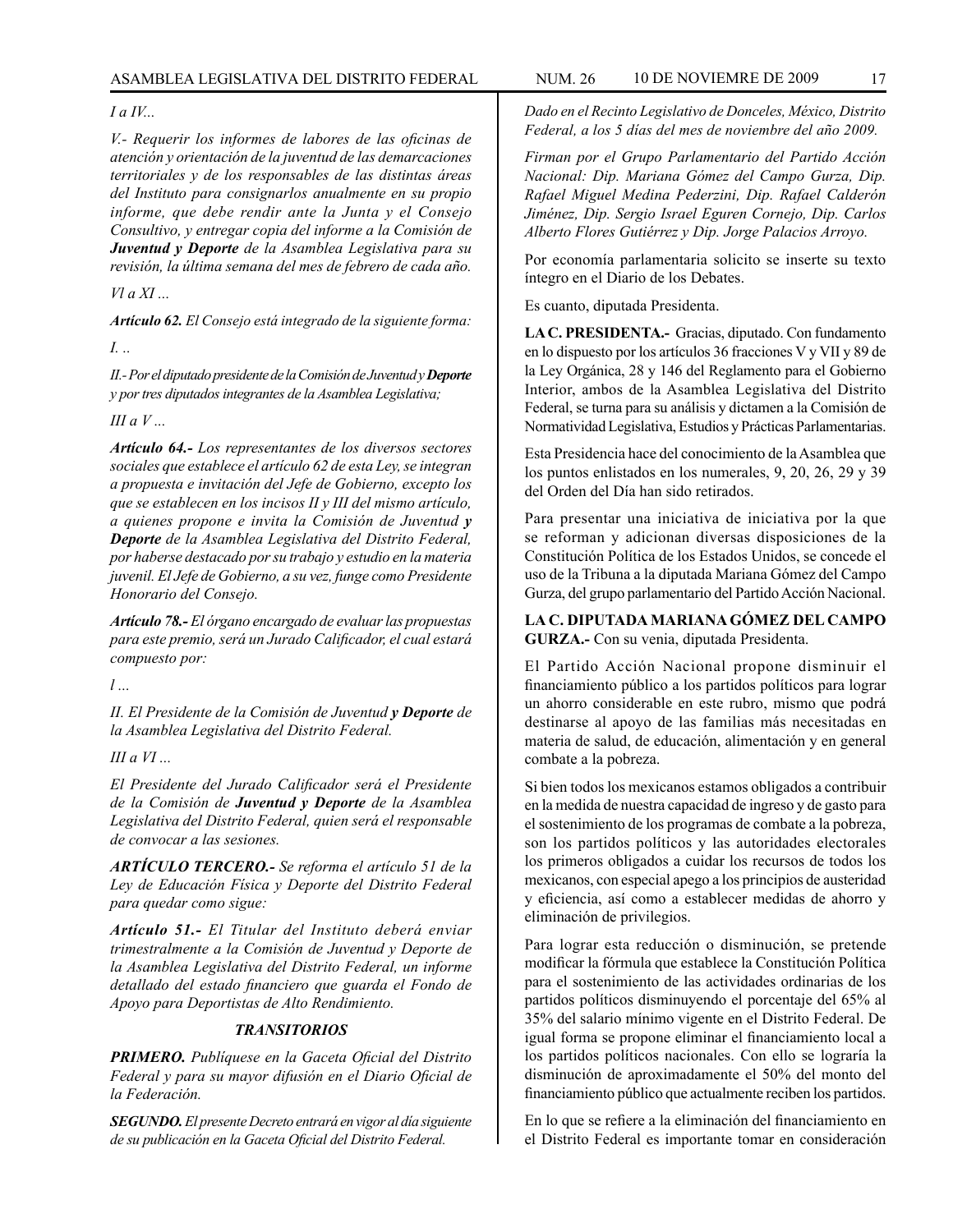que de acuerdo con lo que se menciona en el párrafo anterior, los partidos políticos con registro nacional reciben recursos de acuerdo a lo estipulado en el artículo 41 Constitucional; sin embargo, una vez que estos se acreditan como tales ante la autoridad electoral local también reciben los recursos especificados en el artículo 116 fracción IV inciso g). En ambos casos pueden destinarse para los gastos ordinarios permanentes, de modo que se genera un doble financiamiento.

Se estima que en los años no electorales los partidos políticos reciben del Instituto Federal Electoral alrededor de 3 mil 100 millones de pesos, mientras que en año electoral la cifra aumenta a 4 mil 500 millones de pesos. La suma de ambos conceptos que reciben los partidos en las 32 entidades federativas equivale aproximadamente a 1 mil 600 millones de pesos, esto quiere decir que anualmente los partidos únicamente por actividades ordinarias reciben 4 mil 700 millones de pesos.

Es por ello que a la par de proponer la reducción del financiamiento público ordinario a la mitad, Acción Nacional propone la modificación de la fórmula constitucional que establece el porcentaje máximo de financiamiento público y financiamiento ordinario. Conforme al texto vigente el financiamiento público representa el 90% de los ingresos del total de los ingresos anuales de los partidos políticos y estos pueden recibir hasta un 10% de donativos provenientes de sus simpatizantes y militantes.

En la iniciativa de iniciativa que se plantea al Congreso de la Unión se propone reducir la carga que soportan los contribuyentes mexicanos para el sostenimiento de las actividades de los partidos políticos y busca aumentar las posibilidades de recibir aportaciones de simpatizantes y militantes como mecanismo alterno de financiamiento. De esta manera los partidos estarían en condiciones de recibir el apoyo de aquellos mexicanos comprometidos con sus principios y programas, al tiempo de relevar a los ciudadanos mexicanos de contribuir al financiamiento de todos los partidos políticos.

De aprobarse esta iniciativa de iniciativa primero en esta Asamblea Legislativa como requisito para ser enviada al Congreso Federal y después aprobarse por el Congreso de la Unión, los partidos políticos estaríamos respondiendo a una clara demanda ciudadana. Es necesario reconocer que los mexicanos esperan y exigen de sus representantes acciones concretas para hacer de nuestra democracia un sistema en el que los privilegios y los costos excesivos no tengan cabida.

Los mexicanos esperan que dejemos de lado nuestras diferencias partidistas y que pongamos por encima de cualquier consideración el bien de todos, especialmente de quienes menos tienen.

En tal virtud exhortamos a todas las fuerzas políticas representadas en esta Asamblea Legislativa a que respalden esta iniciativa de iniciativa.

Solicito a la Presidencia de la Mesa Directiva inserte de manera íntegra en el Diario de los Debates la iniciativa que se propone a este Órgano Legislativo.

#### *INICIATIVA DE INICIATIVA CON PROYECTO DE DECRETO POR EL QUE SE REFORMAN DIVERSAS DISPOSICIONES DE LA CONSTITUCIÓN POLÍTICA DE LOS ESTADOS UNIDOS MEXICANOS Y DEL ESTATUTO DE GOBIERNO DEL DISTRITO FEDERAL*

*Dip. Emiliano Aguilar Esquivel,*

*Presidente de la Mesa Directiva,*

*Presente.*

*Honorable Asamblea Legislativa*

*La suscrita, Diputada integrante del Grupo Parlamentario del Partido Acción Nacional, con fundamento en lo dispuesto por el artículo 122, apartado C, Base Primera, fracción V, inciso ñ) de la Constitución Política de los Estados Unidos Mexicanos; 42 fracción VIII y 46 fracción I del Estatuto de Gobierno del Distrito Federal; 10 fracción II, 17 fracción IV, 88 fracción I, 89 párrafo primero y segundo de la Ley Orgánica; y 85 fracción I, y 93 primer párrafo del Reglamento para el Gobierno Interior, ambos de la Asamblea Legislativa del Distrito Federal, someto a la consideración de este Honorable órgano legislativo del Distrito Federal, la presente INICIATIVA DE INICIATIVA CON PROYECTO DE DECRETO POR EL QUE SE REFORMAN DIVERSAS DISPOSICIONES DE LA CONSTITUCIÓN POLÍTICA DE LOS ESTADOS UNIDOS MEXICANOS Y DEL ESTATUTO DE GOBIERNO DEL DISTRITO FEDERAL, al tenor de la siguiente:*

#### *EXPOSICIÓN DE MOTIVOS*

*La crisis alimentaría de 2007 y la económica que inició en el año 2008 y que estamos superando hoy en día, respectivamente, han ocasionado que en nuestro país se tomen medidas urgentes con la finalidad de estabilizar y eficientar el gasto público y con ello beneficiar a la ciudadanía mexicana. El esfuerzo debe ser de todos para retomar el camino del desarrollo y para evitar que millones de mexicanos permanezcan en niveles de pobreza alimentaría, patrimonial o de capacidades o caigan en ellas.*

*Hoy los legisladores del grupo parlamentario de Partido Acción Nacional estamos a favor de todas aquellas acciones de gobierno encaminadas a satisfacer las exigencias de la población en esta etapa tan difícil por la que atraviesa el país.*

*Es importante mencionar que la iniciativa de iniciativa que proponemos tiene como finalidad reducir los gastos del Estado mexicano para que estos puedan ser aplicados en programas sociales que beneficien a los más necesitados.*

*Nuestro país, como Estado Democrático, a través de sus representantes en los distintos órdenes de gobierno, y a través de sus ordenamientos jurídicos, siempre busca que se beneficie a todos los mexicanos, sobre todo en estos*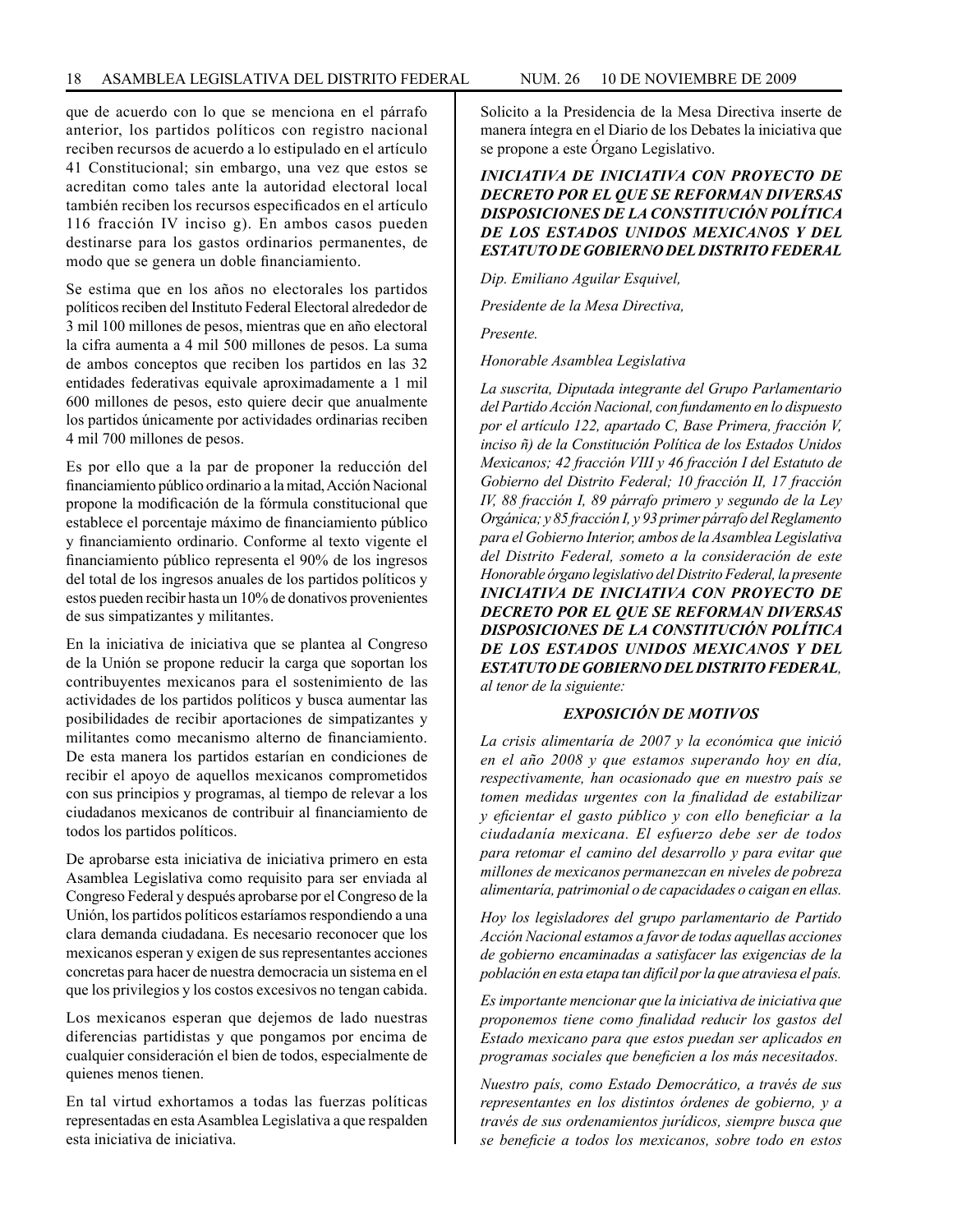*momentos en donde nuestro país empieza a reponerse del fuerte golpe ocasionado por la crisis económica mundial.*

*Las modificaciones a la norma tienen como objetivo fundamental mejorar las leyes y adecuarlas a la problemática de la actualidad con la finalidad de que los ciudadanos cuenten con un sistema jurídico eficiente que se encuentre acorde con las necesidades de la población.*

*En materia electoral es necesario reducir el gasto de los partidos políticos, ya que existe una gran diversidad de necesidades entre la población que deben ser atendidas con oportunidad; es por ello que el gasto del Estado debe enfocarse hacia los problemas sociales de mayor urgencia, como el combate a la pobreza, la desigualdad, la falta de oportunidades y la falta de empleo.*

*En Acción Nacional estamos comprometidos con los mexicanos, con la generación de políticas públicas de crecimiento económico y combate a la pobreza, pero también con la aprobación de leyes, desde los distintos congresos del país, que garanticen la estabilidad económica y social de la República, procurando siempre mejorar la calidad de cada mexicana y mexicano.*

*Este es un momento oportuno para disminuir el presupuesto de los partidos políticos, ya que la sociedad exige a sus gobernantes más y mejores programas para combatir la pobreza.*

*Recordemos que existen otras vías a través de las cuales los partidos políticos pueden obtener recursos para su funcionamiento, como es el caso de las aportaciones de sus simpatizantes o militantes.*

*Las reformas que se han aprobado a la Constitución Política de los Estados Unidos Mexicanos, al Estatuto de Gobierno del Distrito Federal y al marco electoral local no han sido suficientes para disminuir el gasto público de los partidos políticos, y en cambio, en materia social, existe una gran diversidad de temas que deben atenderse con mayor prioridad, con urgencia y sin titubeos, tomando como una de las muchas medidas, la modificación del marco constitucional y estatutario que aplica a los partidos políticos en el Distrito Federal.*

*Es momento de que todos hagamos un esfuerzo para contribuir a otorgar un mayor apoyo a programas de asistencia social en todo el país, con la única finalidad de que sean los más necesitados quienes se beneficien con nuestro trabajo legislativo.* 

*En otros países como Argentina, según lo establecido en la Ley 25.600, sancionada en el año 2002, los partidos políticos tienen una doble vía de financiamiento: pública y privada, la que debe alcanzar un delicado equilibrio, a fin de evitar la excesiva dependencia del Estado Nacional o la desmesurada influencia de determinados grupos de poder.* 

*Los partidos políticos reciben financiamiento público debido a que son considerados como agrupaciones sociales que*  *representan las distintas ideas y valores de sociedad, y por lo tanto son los ciudadanos quienes contribuyen a su sostenimiento a través de los impuestos que pagan al Estado.*

*Su financiamiento electoral funciona de la siguiente manera:* 

*Los partidos políticos reciben aproximadamente un peso por cada voto obtenido de la elección anterior, y el derecho a percibir una suma de dinero corresponde a la representación parlamentaria que hayan obtenido.*

*Su financiamiento público, comprenden dos partidas, una destina al sostenimiento y desenvolvimiento del partido político como institución, y por la otra destinada a cubrir los gastos con motivo de una campaña electoral.*

*Los recursos públicos dedicados al sostenimiento de los partidos políticos se distribuirán en un 20 por ciento de forma igualitaria entre los partidos políticos reconocidos, y el 80 por ciento en forma proporcional a la cantidad de votos que el partido haya obtenido en la última elección de diputados nacionales, es decir de acuerdo con la fuerza y presencia electoral que se haya obtenido en una contienda electoral.1*

*En cuanto al financiamiento público, este puede ser directo, es decir aquel que entrega el Estados, como parte de la obtención de votos de la elección anterior, así como el apoyo gratuito de espacios en emisoras de radiodifusión y la entrega de lugares publicitarios.*

*En relación a las aportaciones privadas estas se entregan a un Fondo Partidario Permanente o directamente al partido político y que de ninguna manera pueden ser anónimos. La Ley 25.600 establece que cualquier persona física o jurídica que realice su contribución al partido que mejor represente sus ideas, será deducible del impuesto a las ganancias, siempre y cuando no supere el 5 por ciento de la ganancia neta del ejercicio.*

*Sea en elecciones presidenciales o de legisladores nacionales, los gastos de un partido, sus candidatos y cualquier persona en su favor, no podrán superar -en su conjunto- la suma equivalente a un peso (\$1.-) por elector habilitado para votar en los comicios. A efectos de esta restricción se considera que ningún distrito tiene menos de 500.000 (quinientos mil) electores.*

*En Brasil por ejemplo el Sistema de Financiamiento Público directo no existe para las campañas electorales ya que prevé que los candidatos y los partidos políticos tengan acceso a los medios de comunicación masiva.*

*La Ley regula todo lo relativo a la propaganda electoral en radio y televisión, que se encuentra restringida a horarios gratuitos y existe la restricción de propaganda pagada.*

*Sus fuentes de financiamiento son aportaciones de personas* 

<sup>1</sup> *GONZÁLEZ MARTÍN, Nuria. "ESTUDIOS JURÍDICOS EN HOMENAJE AMARTA MORINEAU, T. II: SISTEMAS JURÍDICOS CONTEMPORÁNEOS. DERECHO COMPARADO. TEMAS DIVERSOS", Tomo II, Sistemas jurídicos Contemporáneos, Instituto de Investigaciones Jurídicas. México, UNAM, 2006. Pág. 71*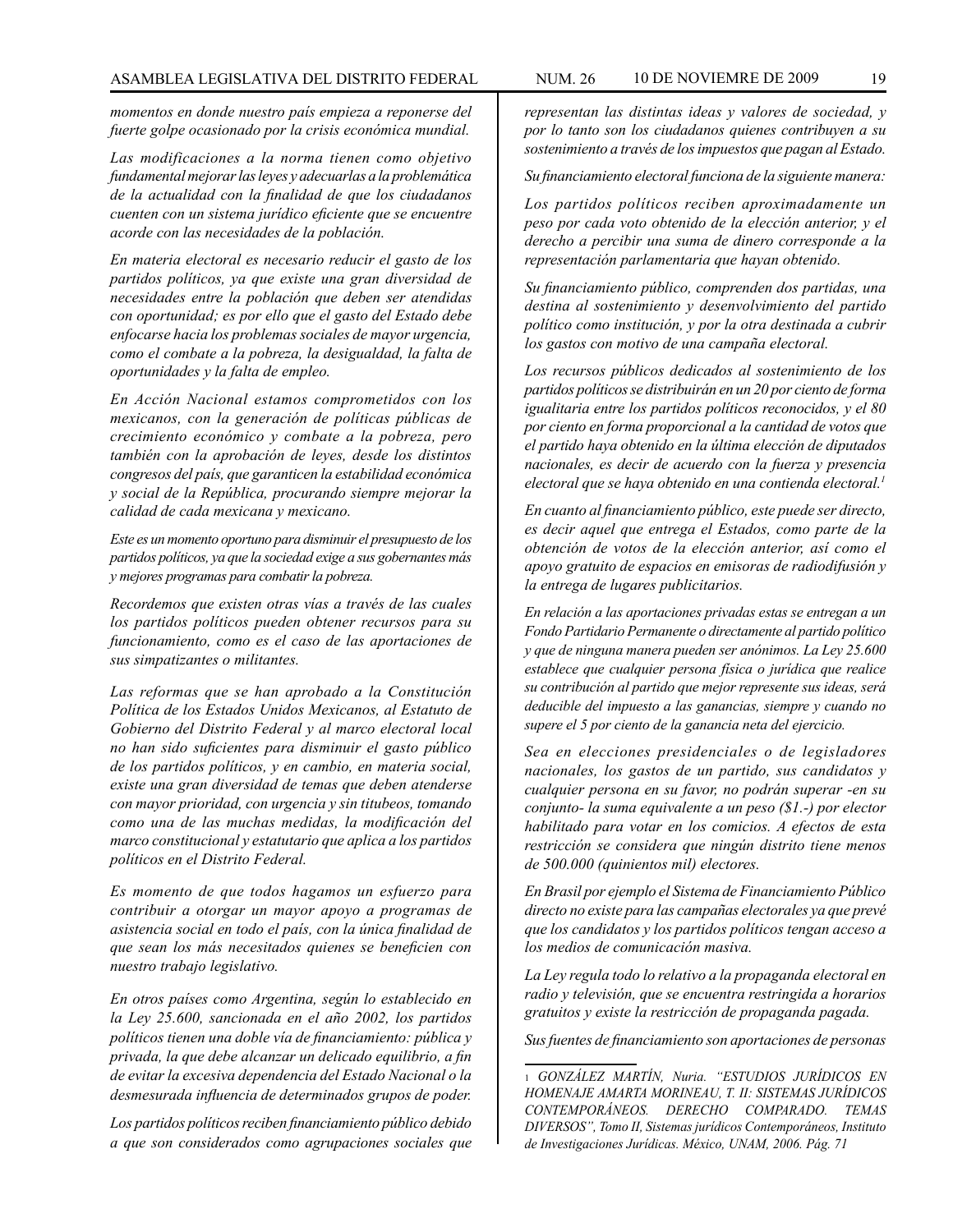*físicas, recursos propios del candidato, donativos y contribuciones de personas jurídicas, contribuciones de electorales a favor de su candidato, montos y/o asignaciones del fondo partidario y recursos propios de cada partido.2*

*Cualquier elector se encuentra facultado para realizar gastos a favor del candidato de su preferencia, gastos que tienen un tope máximo establecido en la Ley, por otro lado existen donaciones prohibidas, aquellas realizadas por entidades o gobiernos extranjeros, así como por órganos del Estados y servidores públicos.*

*En Canadá, el financiamiento electoral se obtiene de los candidatos individuales, los partidos políticos registrados y terceras partes, pudiendo ser éstas últimas cualquier persona o agrupación que no sea candidato ni partido registrado y, que la realice a favor del partido político, que puede ser publicidad electoral durante una campaña.*

*En la historia del marco jurídico electoral, debe tenerse presente que a partir de la segunda mitad del siglo XX, se llevaron a cabo una serie de reformas que en su momento tuvieron como objetivo responder a los cambios que vivía el sistema político mexicano. En este tenor, las modificaciones buscaron generar paulatinamente un sistema de partidos competitivo, abierto, democrático y transparente. Tal es el caso de las Reformas de 1964, 1977, 1987, 1990 Y 1993.*

*En el año de 1996, la legislación electoral volvió a reformarse para introducir por primera vez una serie de conceptos inéditos en materia de financiamiento público para los partidos políticos. La reforma estableció una suma anual para cada uno de ellos por concepto de actividades ordinarias y otra suma igual en el año de la elección federal marcando límites en el financiamiento público y priorizándolo sobre el privado. De esta forma se buscó generar las condiciones necesarias para el desarrollo de un sistema multipartidista que fuera capaz de representar a todas y cada una de las expresiones ideológicas, políticas, sociales y culturales que existen en nuestro país.*

*Sin embargo, al paso del tiempo fue necesario hacer una valoración sobre los alcances de la reforma de 1996, como resultado de la reciente alternancia política y la apertura en el sistema de partidos.*

*El cambio de un sistema de partido hegemónico a un sistema multipartidista competitivo, generó una espiral creciente de gastos en materia electoral, los cuales buscaban garantizar la competencia justa y equitativa entre los actores involucrados, haciendo de la democracia mexicana una de las más caras del mundo. Es por ello que, gran parte de los argumentos que pedían modificaciones a la Ley, planteaban la necesidad de disminuir el gasto de los partidos políticos en sus actividades ordinarias y en sus gastos de campaña, así como fortalecer las atribuciones de las autoridades electorales.*

*En ese tenor y después de una serie de debates y discusiones* 

*1. La disminución, en forma significativa, en el gasto de las campañas electorales;*

*2. El fortalecimiento de las atribuciones y facultades de las autoridades electorales federales; y* 

*3. El diseño de un nuevo modelo de comunicación entre la los partidos políticos y sociedad.*

*De estos ejes y en específico en lo que concierne al financiamiento de los partidos políticos, se derivaron propuestas medulares entre las que destaca el planteamiento de un nuevo método de cálculo para el financiamiento público de actividades ordinarias de los partidos políticos, la reducción del recurso público que se destina a las campañas electorales, y el establecimiento de límites menores para el financiamiento privado que pueden obtener los partidos.*

*En cuanto al recurso asignado para actividades de campañas electorales, la reforma establece que en el año de elecciones intermedias, cuando solamente se renueva la Cámara de Diputados, los partidos recibirán un 30% del monto del financiamiento ordinario que corresponda en el mismo año. En el año de las elecciones en que se renuevan de manera simultánea el Poder Ejecutivo Federal y ambas Cámaras del Congreso de la Unión, equivaldrá al cincuenta por ciento del financiamiento público que le corresponda a cada partido político por actividades ordinarias en ese mismo año.*

*La nueva fórmula para determinar dicho financiamiento representó una dinámica mucho más simple y revestida de certeza jurídica, además de que se establecieron parámetros específicos para la estimación del financiamiento público para cada partido. Como método para el cálculo mencionado se contemplan dos factores en específico: el 65% del salario mínimo diario vigente en el Distrito Federal y el número total de ciudadanos inscritos en el padrón electoral, los cuales al ser multiplicados arrojan la cifra correspondiente.*

*De conformidad con diversos estudios en torno a los efectos de la citada reforma electoral, esta nueva fórmula representó un 7.83% de ahorro en el rubro de gasto en actividades ordinarias, en comparación con la formula que se aplicaba antes de la reforma electoral de 2007.*

*En este contexto, el Partido Acción Nacional propone disminuir el financiamiento público a los partidos políticos para lograr un ahorro considerable en este rubro, mismo que podrá destinarse al apoyo de las familias más necesitadas en materia de salud, educación, alimentación y, en general, combate a la pobreza.*

*Si bien todos los mexicanos estamos obligados a contribuir en la medida de nuestra capacidad de ingreso y de gasto* 

*en la materia, en el año de 2007, el Congreso de la Unión aprobó una nueva reforma constitucional sustentada en tres ejes primordiales:* 

<sup>2</sup> *Op Cit. Pág. 72*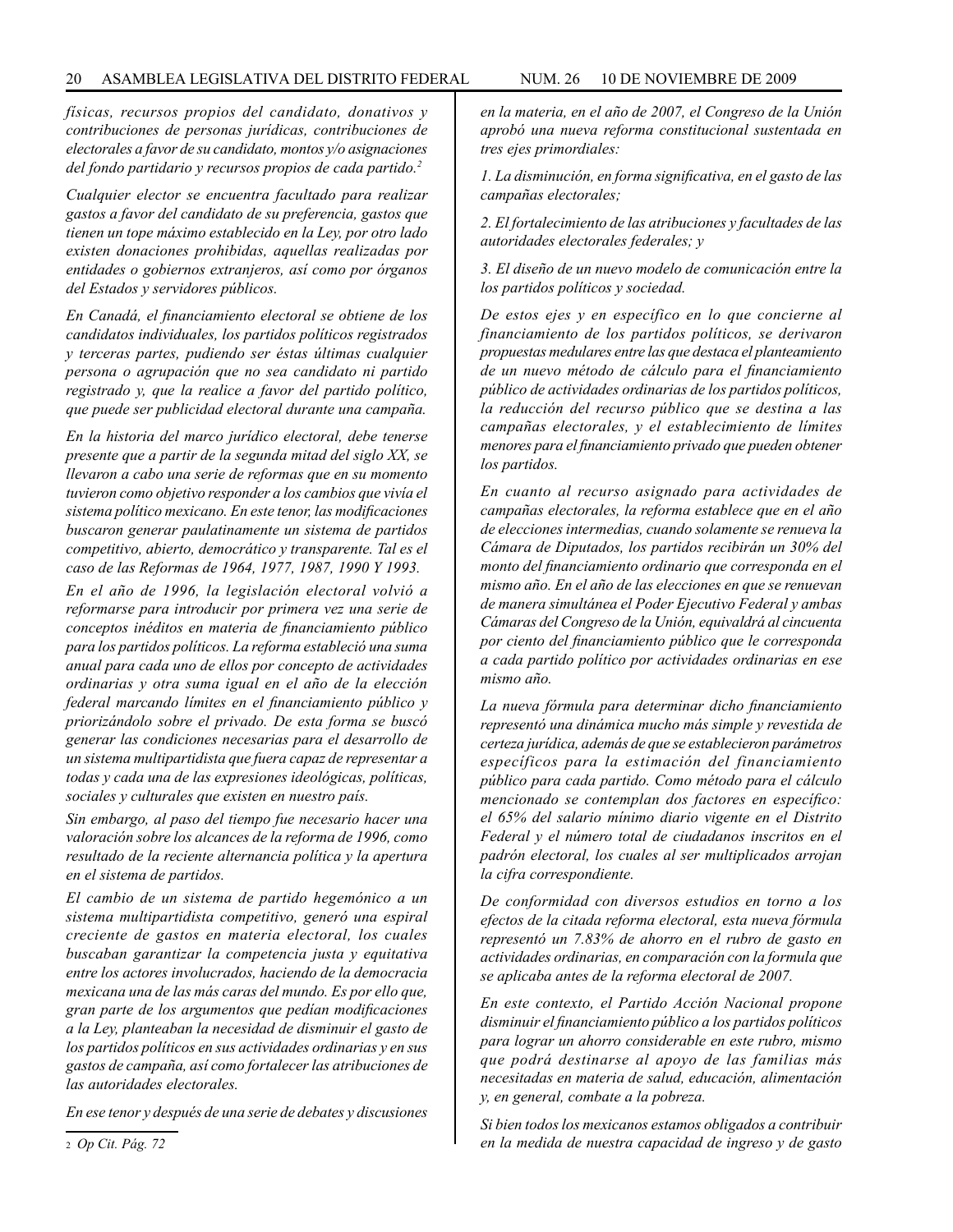*para el sostenimiento de los programas de combate a la pobreza, son los partidos políticos y las autoridades electorales, los primeros obligados a cuidar los recursos de todos los mexicanos con especial apego a los principios de austeridad y eficiencia, así como a establecer medidas de ahorro y eliminación de privilegios.*

*Para lograr esta reducción o disminución, se pretende modificar la fórmula que establece la Constitución Política para el sostenimiento de las actividades ordinarias de los partidos políticos, disminuyendo el porcentaje del 65% al 35% del salario mínimo vigente en el Distrito Federal. De igual forma se propone eliminar el financiamiento local a los partidos políticos nacionales. Con ello se lograría la disminución de aproximadamente el 50% del monto del financiamiento público que actualmente reciben los partidos políticos.*

*Es importante señalar que el objeto de esta iniciativa de iniciativa se centra en las actividades ordinarias que los partidos realizan independientemente de los procesos electorales. Tales actividades comprenden el sostenimiento de sus oficinas, el pago de los emolumentos del personal que trabaja para ellos, los gastos de transporte de sus dirigentes, la impresión y publicación de material propagandístico, el crecimiento en su militancia y todo lo que normalmente realiza un partido político en periodos no electorales.*

*En lo que se refiere a la eliminación del financiamiento en el Distrito Federal, es importante tomar en consideración que, de acuerdo con lo que se menciona en el párrafo anterior, los partidos políticos con registro nacional reciben recursos de acuerdo a lo estipulado en el artículo 41 constitucional; sin embargo, una vez que éstos se acreditan como tales ante la autoridad electoral local, también reciben los recursos especificados en el artículo 116 fracción IV inciso g). En ambos casos pueden destinarse para los gastos ordinarios permanentes, de modo que se genera un doble financiamiento.*

*Se estima que en los años no electorales los partidos políticos reciben del Instituto Federal Electoral alrededor de 3 mil 100 millones de pesos, mientras que en año electoral la cifra aumenta a 4 mil 500 millones de pesos.*

*La suma de ambos conceptos que reciben los partidos políticos en las 32 entidades federativas equivale aproximadamente a mil 600 millones de pesos, esto quiere decir que, anualmente los partidos políticos únicamente para actividades ordinarias reciben 4 mil 700 millones de pesos.*

*Por otra parte, la difícil situación económica por la que atraviesan millones de mexicanos nos exige tomar medidas tendientes a buscar otras fuentes de financiamiento, alternas a las públicas, siempre apegadas a la transparencia y rendición de cuentas, sin excepción.*

*Es por ello que, a la par de proponer la reducción del financiamiento público ordinario a la mitad, Acción Nacional propone la modificación de la fórmula constitucional que establece el porcentaje máximo de financiamiento público* 

*y financiamiento ordinario. Conforme al texto vigente, el financiamiento público representa el noventa por ciento de los ingresos del total de los ingresos anuales de los partidos políticos y éstos pueden recibir hasta un diez por ciento de donativos provenientes de sus simpatizantes y militantes.*

*En la iniciativa de iniciativa que se plantea al Congreso de la Unión, se propone reducir la carga que soportan los contribuyentes mexicanos para el sostenimiento de las actividades de los partidos políticos, y busca aumentar las posibilidades de recibir aportaciones de simpatizantes y militantes, como mecanismo alterno de financiamiento. De esta manera, los partidos estarían en condiciones de recibir el apoyo de aquellos mexicanos comprometidos con sus principios y programas, al tiempo de relevar a los ciudadanos mexicanos de contribuir al financiamiento de todos los partidos políticos.*

*En esta lógica, se propone retomar la fórmula vigente hasta 1996, en la que se establecía una composición de los ingresos anuales de los partidos basada en un setenta por ciento de financiamiento público y un treinta por ciento de aportaciones de simpatizantes y militantes.*

*De dictaminarse a favor esta iniciativa de iniciativa, primero en esta Asamblea Legislativa, como requisito de procedibilidad para ser enviada al congreso federal, y después ser aprobada por el Congreso de la Unión, los partidos políticos estaríamos respondiendo a una clara demanda ciudadana.*

*Es necesario reconocer que los mexicanos esperan y exigen de sus representantes, acciones concretas para hacer de nuestra democracia un sistema en el que los privilegios y los costos excesivos no tengan cabida.*

*Los mexicanos esperan que dejemos de lado nuestras diferencias partidistas y que pongamos por encima de cualquier consideración el bien de todos, especialmente de quienes menos tienen.*

*En tal virtud, exhortamos a todas las fuerzas políticas representadas en esta Asamblea Legislativa a que respalden esta iniciativa.*

*Por lo anteriormente expuesto y fundado, la que suscribe, Diputada a la Asamblea Legislativa del Distrito Federal, presento a este Honorable órgano de gobierno, la siguiente*

*Iniciativa con Proyecto de decreto por el que se reforma el inciso a), el segundo párrafo del inciso c) de la Base II del artículo 41, y los incisos g) y h) de la fracción IV del artículo 116, ambos de la Constitución Política de los Estados Unidos Mexicanos; y la fracción IV del artículo 122 del Estatuto de Gobierno del Distrito Federal.*

*Artículo Primero.- Se reforman el inciso a), el segundo párrafo del inciso c) de la Base II del artículo 41 de la Constitución Política de los Estados Unidos Mexicanos, para quedar como sigue:*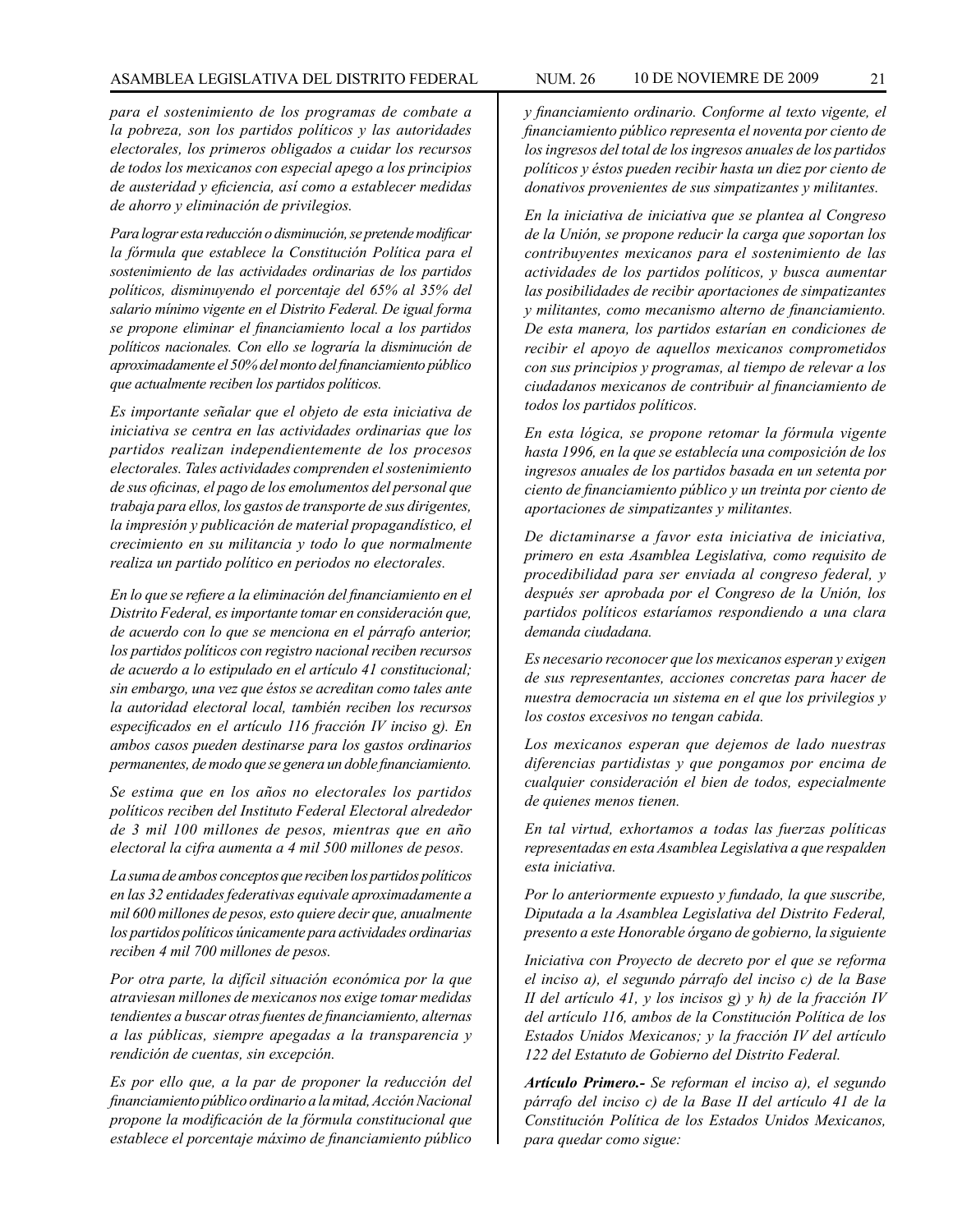#### *Artículo 41 ....*

*l....*

*II....*

*a) El financiamiento público para el sostenimiento de sus actividades ordinarias permanentes se fijará anualmente, multiplicando el número total de ciudadanos inscritos en el padrón electoral por el treinta y cinco por ciento del salario mínimo diario vigente para el Distrito Federal. El treinta por ciento de la cantidad que resulte de acuerdo a lo señalado anteriormente, se distribuirá entre los partidos políticos en forma igualitaria y el setenta por ciento restante de acuerdo con el porcentaje de votos que hubieren obtenido en la elección de diputados inmediata anterior.*

*b) ...*

*e) ...*

*La ley fijará los límites a las erogaciones en los procesos internos de selección de candidatos y las campañas electorales de los partidos políticos. La propia ley establecerá el monto máximo que tendrán las aportaciones de sus simpatizantes, cuya suma total no podrá exceder anualmente, para cada partido, al treinta por ciento del tope de gastos establecido para la última campaña presidencial; asimismo ordenará los procedimientos para el control y vigilancia del origen y uso de todos los recursos con que cuenten y dispondrá las sanciones que deban imponerse por el incumplimiento de estas disposiciones.*

*Base III. ... a la Base VI. ...*

*Artículo Segundo.- Se reforman los incisos g) y h) de la fracción IV del artículo 116 de la Constitución Política de los Estados Unidos Mexicanos, para quedar como sigue:*

*Artículo 116.- ...*

*l. ... a) ... b) ... III. … III. … IV. ... a) ... al f) ... g) Los partidos políticos reciban, en forma equitativa,* 

*financiamiento público para sus actividades tendientes a la obtención del voto durante los procesos electorales. Del mismo modo se establezca el procedimiento para la liquidación de los partidos que pierdan su registro y el destino de sus bienes remanentes;*

*h) Se fijen los criterios para establecer los límites a las erogaciones de los partidos políticos en sus precampañas y campañas electorales, así como los montos máximos que tengan las aportaciones de sus simpatizantes, cuya*  *suma total no excederá el treinta y cinco por ciento del tope de gastos de campaña que se determine para la elección de gobernador; los procedimientos para el control y vigilancia del origen y uso de todos los recursos con que cuenten los partidos políticos; y establezcan las sanciones por el incumplimiento a las disposiciones que se expidan en estas materias;*

*Artículo Tercero.- Se reforman la fracción IV del artículo 122 del Estatuto de Gobierno del Distrito Federal, para quedar como sigue:*

*Artículo 122.- ...*

*I. ... a III. …*

*IV. Los límites a las erogaciones en sus precampañas y campañas. La suma total de aportaciones que realicen los simpatizantes no podrá exceder del treinta y cinco por ciento del tope de gastos de campaña que se determine para la elección de Jefe de Gobierno;*

*V.... a XII....*

#### *Transitorios*

*Primero.- El presente decreto entrará en vigor el día siguiente al de su publicación en el Diario Oficial de la Federación.*

*Segundo.- Se derogan aquellas disposiciones que se opongan al presente decreto.*

*Tercero.- La Asamblea Legislativa del Distrito Federal contará con un plazo de 180 días naturales, contados a partir de la entrada en vigor del presente decreto, para hacer las modificaciones necesarias al marco normativo del Distrito Federal.*

*Cuarto.- Publíquese en la Gaceta Oficial del Distrito Federal para su mayor difusión.*

*Recinto Legislativo de Donceles, a diez de noviembre de dos mil nueve.*

*Dip. Mariana Gómez del Campo Gurza*

Es cuanto, diputada Presidenta.

**LA C. PRESIDENTA.-** Gracias diputada. Con fundamento en lo dispuesto por los artículos 36 fracciones V y VII y 89 de la Ley Orgánica, 28 y 146 del Reglamento para el Gobierno Interior, ambos de la Asamblea Legislativa del Distrito Federal, se turna para su análisis y dictamen a las Comisiones Unidas de Normatividad Legislativa, Estudios y Prácticas Parlamentarias y de Asuntos Político Electorales con opinión de la Comisión Especial para la Reforma Política del Distrito Federal.

Para presentar una iniciativa con proyecto de decreto por el que se reforma el Artículo 18 de la Ley General de Desarrollo Social en materia de financiamiento y el gasto, se concede el uso de la Tribuna al diputado Víctor Gabriel Varela López, del grupo parlamentario del Partido de la Revolución Democrática.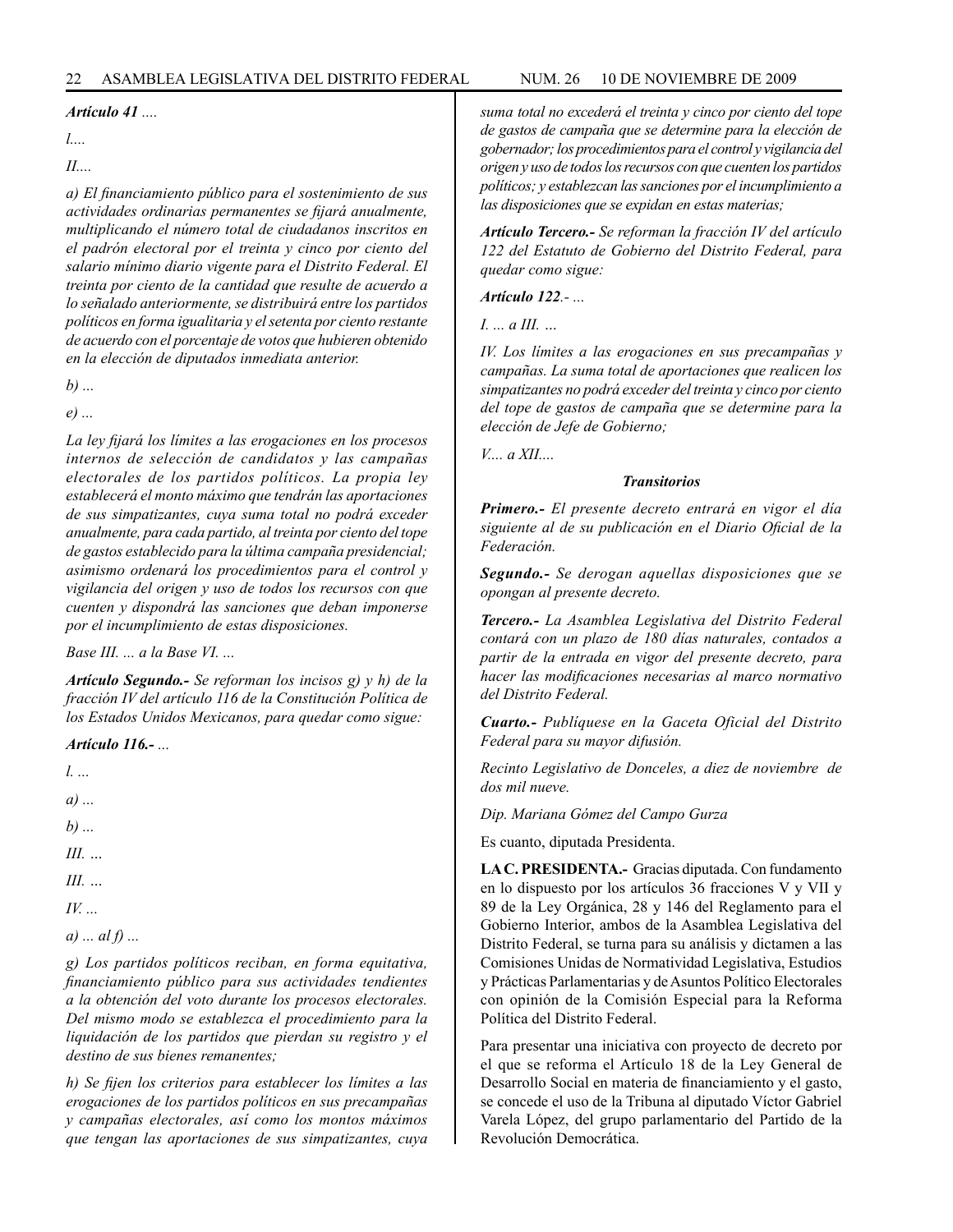#### **EL C. DIPUTADO VICTOR GABRIEL VARELA LÓPEZ.-** Con su venia diputada Presidenta:

#### *INICIATIVA CON PROYECTO DE DECRETO POR EL QUE SE REFORMA EL ARTÍCULO 18 DE LA LEY GENERAL DESARROLLO SOCIAL*

*DIP. EMILIO AGUILAR ESQUIVEL*

*PRESIDENTE DE LA MESA DIRECTIVA*

*ASAMBLEA LEGISLATIVA DEL DISTRITO FEDERAL*

*V LEGISLATURA*

#### *PRESENTE*

*El que suscribe Diputado Víctor Gabriel Varela López, integrante del Grupo Parlamentario del Partido de la Revolución Democrática en la Asamblea Legislativa del Distrito Federal, V Legislatura, con fundamento en lo dispuesto por los artículos 122, apartado C, Base Primera, fracción V, incisos h) y ñ) de la Constitución Política de los Estados Unidos Mexicanos; 42 fracciones VIII y XII y 46 fracción I del Estatuto de Gobierno del Distrito Federal; 10 fracciones I, y II y 17 fracción V, de la Ley Orgánica de la Asamblea Legislativa del Distrito Federal; 85 fracción I, y 90 del Reglamento para el Gobierno Interior de la Asamblea legislativa del Distrito Federal, presenta a esta Honorable Soberanía la PROPUESTA DE INICIATIVA CON PROYECTO DE DECRETO POR EL QUE SE REFORMA EL ARTÍCULO 18 DE LA LEY GENERAL DESARROLLO SOCIAL, en materia del financiamiento y el gasto, conforme a la siguiente:*

#### *EXPOSICIÓN DE MOTIVOS*

*En la actual situación de crisis económica y financiera, con sus efectos en la caída del empleo y los salarios y en el aumento de la pobreza en población mexicana, se hace urgente garantizar la aplicación de la Política, los programas y recursos del desarrollo social.*

*La Ley General de Desarrollo Social en su Artículo 6 establece los derechos para el desarrollo social, la educación, la salud, la alimentación, la vivienda, el disfrute de un medio ambiente sano, el trabajo y la seguridad social y los relativos a la no discriminación, en los términos de la Constitución Política de los Estados Unidos Mexicanos.*

*La política nacional de desarrollo social tiene por objetivo garantizar el acceso a los programas de desarrollo y la igualdad de oportunidades, así como promover un desarrollo con sentido social que propicie y conserve el empleo, eleve el nivel de ingreso y mejore la distribución.*

*Asimismo la Ley General de Desarrollo Social en su Artículo 18 establece que en los programas, fondos y recursos destinados al desarrollo social son prioritarios y no podrán sufrir disminuciones en sus montos, presupuestos, excepto en los casos y términos que establezca la Cámara de Diputados al aprobar el Presupuesto de Egresos de* 

*la Federación, lo cual permite que en la práctica estos aspectos del desarrollo se vean afectados por la crisis de las finanzas públicas del Gobierno Federal, ya que la caída de sus ingresos y reorientaciones presupuestales arbitrarias han propiciado que dependencias y organismos presenten propuestas de presupuestos en los que se prevén recortes al presupuesto de los programas que son señalados en esta Ley como prioritarios.*

*En ese sentido se ven afectados los programas federales con participación estatal y municipal, de educación obligatoria, las campañas de prevención y control de enfermedades trasmisibles y los programas de atención médica, los dirigidos a las personas en condiciones de pobreza, los de alimentación y nutrición, de productos básicos, vivienda, los destinados a la generación y conservación del empleo y lo de las obras de infraestructura para agua potable, drenaje y electrificación.*

*En ninguno de estos programas se debe disminuir su presupuesto, ya que impactaría negativamente en los niveles de bienestar de la población, agravados por la caída de la actividad económica, además de no cumplir con lo establecido por la Ley General o cumplir simuladamente.*

*En el caso de los programas destinados a obra de infraestructura para agua potable y drenaje, la operación de mantenimiento e incremento de esta infraestructura no se puede detener, ya que afectaría el abasto de agua de la población y se corre el riesgo de inundaciones, lo que tendría consecuencias de la salud para la población.*

*Por lo anterior se propone modificar el artículo 18 de la Ley General de Desarrollo Social para que en ningún caso los programas y recursos destinados al programa social que son prioritarios y de interés públicos sufran disminución en sus montos presupuestales.*

*Por lo anteriormente expuesto, pongo a consideración de esta Asamblea la siguiente* 

*Propuesta de Iniciativa con Proyecto de Decreto por el que se reforma el artículo 18 de la Ley General de Desarrollo Social.*

*Artículo Único.- Se reforma el artículo 18 de la Ley General de Desarrollo Social para quedar como sigue:* 

*Artículo 18.- Los programas, fondos y recursos destinados al desarrollo social son prioritarios y de interés público, por lo cual serán objeto de seguimiento y evaluación de acuerdo de esta ley y no podrán sufrir disminuciones en sus montos presupuestales.*

#### *TRANSITORIOS*

*Primero.- El presente decreto entrará en vigor al día siguiente de su publicación en el Diario Oficial de la Federación.*

*Segundo.- Se derogan todas aquellas disposiciones que se opongan al presente decreto.*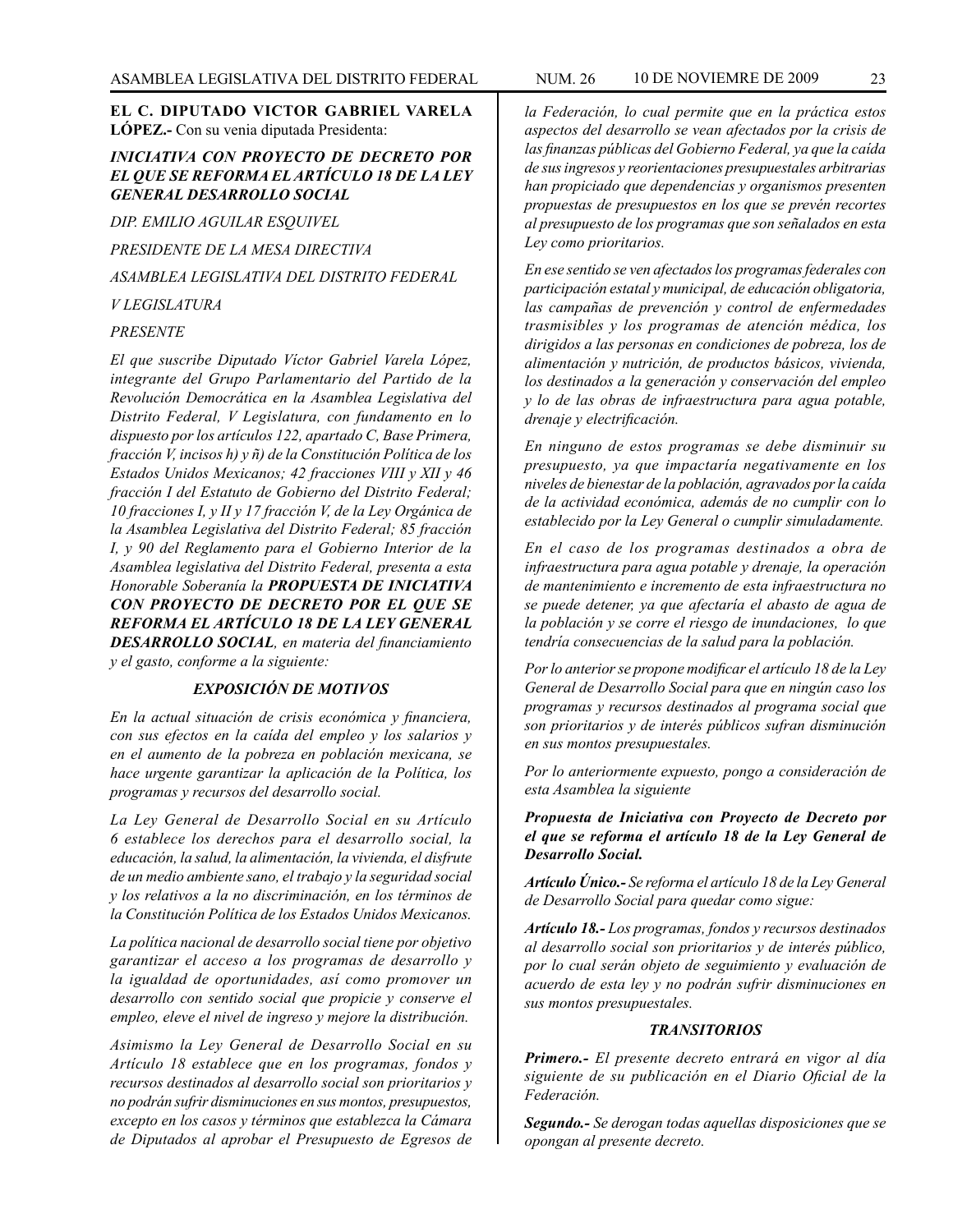*Recinto Legislativo, a los diez días del mes de noviembre de dos mil nueve.*

### *ATENTAMENTE DIP. VÍCTOR GABRIEL VARELA LÓPEZ PRESIDENTE DE LA COMISIÓN INTEGRAL DEL AGUA*

Bajo los fundamentos legales vigentes expongo el siguiente punto de acuerdo:

En la actual situación de crisis económica y financiera con sus efectos en la caída del empleo y los salarios y en el aumento de la pobreza en población mexicana se hace urgente garantizar la aplicación de la política, los programas y los recursos del desarrollo social.

Lo que estamos proponiendo en este caso es que se le quite el párrafo en donde dice que no se pueden disminuir los programas prioritarios de un año en relación con el siguiente, salvo en el caso de que así lo decidan los diputados federales, lo que da pie a que programas prioritarios de atención a la salud, al desarrollo social, a la infraestructura hidráulica, puedan estar disminuyéndose por una decisión discrecional de la Cámara Federal.

Es cuanto, diputada Presidenta.

**LA C. PRESIDENTA.-** Gracias, diputado. Con fundamento en lo dispuesto por los artículos 36 fracciones V y VII y 89 de la Ley Orgánica, 28, 29, 86 y 146 del Reglamento para el Gobierno Interior, ambos de la Asamblea Legislativa del Distrito Federal, se turna para su análisis y dictamen a las Comisiones Unidas de Presupuesto y Cuenta Pública y de Desarrollo Social.

Para presentar una iniciativa con proyecto de decreto por el que se reforma la fracción I del artículo 30 de la Ley de Desarrollo Social en el Distrito Federal, en materia de planeación, programación y presupuestación, se concede el uso de la Tribuna al diputado Víctor Gabriel Varela López, del grupo parlamentario del Partido de la Revolución Democrática.

#### **EL C. DIPUTADO VÍCTOR GABRIEL VARELA LÓPEZ.-** Con su venia, diputada Presidenta.

La presente iniciativa tiene por objeto, al igual que en la que acabo de presentar para que los programas de desarrollo social considerados prioritarios por el Gobierno respectivo, no sufra ningún decremento, no sufra ninguna disminución presupuestal bajo ninguna circunstancia.

En el caso de la Ley de Desarrollo Social del Distrito Federal se permite y lo único que dice la ley es que se procurará que ningún caso sea menor al año siguiente y se procurará que mantenga siempre incrementos reales el gasto destinado al desarrollo social.

Lo que estamos proponiendo en este caso es que se quite esa palabra, que aparte de procurar que se mantengan incrementos reales, estamos pidiendo también que se anexe al artículo 30 que en ningún caso sea menor el presupuesto de desarrollo social al año inmediato anterior en términos reales. Este es el sentido de esta iniciativa, por economía de tiempo, pido que se inserte íntegra la presente propuesta en el Diario de los Debates.

#### *INICIATIVA CON PROYECTO DE DECRETO POR EL QUE SE REFORMA LA FRACCIÓN I DEL ARTÍCULO 30 DE LA LEY DE DESARROLLO SOCIAL PARA EL DISTRITO FEDERAL*

*DIP. EMILIANO AGUILAR ESQUIVEL*

*PRESIDENTE DE LA MESA DIRECTIVA*

*ASAMBLEA LEGISLATIVA DEL DISTRITO FEDERAL*

*V LEGISLATURA.*

*PRESENTE*

*El que suscribe Diputado Víctor Gabriel Varela López, integrante del Grupo Parlamentario del Partido de la Revolución Democrática en la Asamblea Legislativa del Distrito Federal, V Legislatura, con fundamento en lo dispuesto por los artículos 122, apartado C, Base Primera, fracción V, inciso e) de la Constitución Política de los Estados Unidos Mexicanos; 36, 42 fracción IX y 46 fracción I del Estatuto de Gobierno del Distrito Federal; 1, 10 fracción I, 17 fracción IV, 31,36, 88 fracción I y 89 de la Ley Orgánica de la Asamblea Legislativa del Distrito Federal; 85 fracción I, y 93 del Reglamento para el Gobierno Interior de la Asamblea Legislativa del Distrito Federal, presenta a esta Honorable Soberanía la INICIATIVA CON PROYECTO DE DECRETO POR EL QUE SE REFORMA LA FRACCIÓN I DEL ARTÍCULO 30 DE LA LEY DE DESARROLLO SOCIAL PARA EL DISTRITO FEDERAL, en materia de planeación, programación y presupuestación, conforme a la siguiente:*

#### *EXPOSICIÓN DE MOTIVOS*

*La planeación es un proceso mediante el cual se ordenan, conducen y orientan las acciones hacia el desarrollo integral de un país. De igual manera a través de la planeación se fijan los objetivos, las prioridades o necesidades básicas. Dentro de este marco se vincula la instrumentación y operación de los programas específicos con los objetivos del programa rector.*

*En el caso del Distrito Federal, este proceso se realiza a través del Programa de Desarrollo Social y los Programas Delegacionales de Desarrollo Social que en su conjunto constituyen el instrumento rector.*

*El artículo 4 señala que los principios del Desarrollo Social constituyen el marco en el cual deberán planearse, ejecutarse y evaluarse el conjunto de las políticas y programas en materia de desarrollo social de la Administración Publica del Distrito Federal, los cuales son: universalidad, igualdad, equidad de género, equidad social,*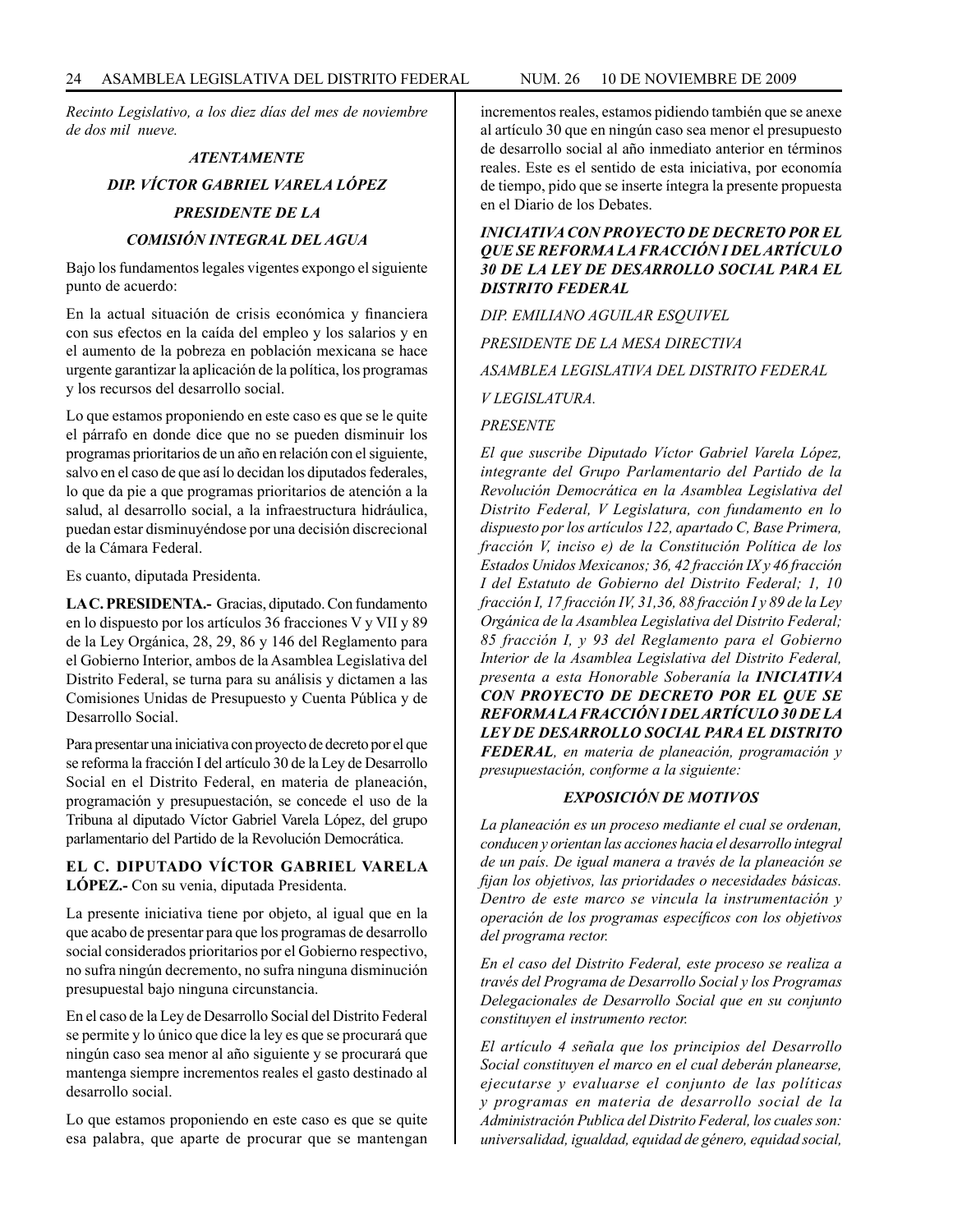*justicia distributiva, diversidad, integralidad, territorialidad, exigibilidad, participación, transparencia y efectividad.*

*En los programas sociales del Gobierno del Distrito Federal como son: el de Útiles Escolares Gratuitos, Uniformes Escolares Gratuitos, Pensión Alimentaría para Adultos Mayores de 70 Años, Estímulos para el Bachillerato Universal, 2009-2009 Prepa Sí, Seguro de Desempleo Apoyo Económico a las Micro y Pequeñas Empresas, Financiamiento a la Micro y Pequeña Empresa etc., actualmente no se ha propuesto reducir sus montos presupuestales, ni se han reducido con relación a otros años por el contrario han sufrido incrementos considerables, solamente vistos en el Distrito Federal, ya que no se han dado en otras entidades ni en los programas federales, sin embargo es importante establecer el marco normativo, para formalizar esta práctica y protegerlos de cualquier decisión contraria en lo futuro.*

*En el Programa de Desarrollo Social se especifican las estrategias para lograr los objetivos en cuanto a la superación de los problemas de la población y el mejoramiento de su calidad de vida, los criterios de colaboración y corresponsabilidad con la sociedad, las políticas sectoriales y por grupos de población y los indicadores de evaluación de los resultados.*

*En cuanto a los criterios de ejecución del Programa de Desarrollo Social, el artículo 30 de la Ley de Desarrollo Social para el Distrito Federal, señala que especificarán anualmente las estrategias para alcanzar sus objetivos y serán la base para la ejecución y control presupuestario del gasto público destinado al Desarrollo Social.* 

*Asimismo, en la fracción I del artículo 30 de la Ley de Desarrollo Social para el Distrito Federal establece que los criterios de ejecución contendrán: que el gasto público destinado al Desarrollo Social, procurando que mantenga siempre incrementos reales, sin embargo el término procurando nos indica que se intenta o se pretende que el gasto público para el Desarrollo Social mantenga siempre incrementos reales, por esta razón se propone esta reforma para que en ningún caso el gasto público destinado al Desarrollo Social sea menor al año inmediato anterior en términos reales.* 

*De igual manera, en las fracciones II, III y IV del artículo 30 de la citada Ley se estipula que los criterios de ejecución contendrán: las prioridades en materia de Desarrollo Social, así como las condiciones mínimas en las áreas de educación, salud, nutrición, trabajo, protección social e infraestructura social básica, que requieren los habitantes del Distrito Federal, los objetivos, que se pretenden alcanzar en cada una de las acciones para el Desarrollo Social y el monto de gasto que se ejercerá en cada una de las acciones para el Desarrollo Social.*

*Para garantizar que se cumpla con el objetivo de Desarrollo Social señalado en el artículo I fracción II de la Ley de Desarrollo Social para el Distrito Federal de: "Promover,* 

*proteger y garantizar el cumplimiento de los derechos sociales universales de los habitantes del Distrito Federal en particular en materia de alimentación, salud, educación, vivienda, trabajo e infraestructura social, "así como las prioridades y acciones para el Desarrollo Social sobre todo en épocas de crisis económica y para evitar que se den retrocesos en las políticas acciones e instrumentos que garantizan esos derechos, se propone modificar la fracción I del articulo 30 estableciendo que en ningún caso el gasto público destinado al Desarrollo Social sea menor al año inmediato anterior en términos reales.* 

*Por lo anteriormente expuesto, someto a consideración de esta Honorable Asamblea Legislativa del Distrito Federal, la siguiente:*

#### *Iniciativa con Proyecto de Decreto por el que se reforma la fracción I del Artículo 30 de la Ley de Desarrollo Social para el Distrito Federal.*

#### *Proyecto de Decreto*

*Artículo único. Se reforma la fracción I del artículo 30 de la Ley de Desarrollo Social para el Distrito Federal, para quedar como sigue:*

#### *Artículo 30.- …*

*I. El gasto público destinado al Desarrollo Social, procurando que mantenga siempre incrementos reales y en ningún caso sea menor al año inmediato anterior en términos reales;*

*II. al IV....*

#### *TRANSITORIOS*

*Primero.- El presente decreto entrará en vigor al día siguiente de su publicación.*

*Segundo.- Se derogan todas aquellas disposiciones que se opongan al presente decreto.*

*Tercero.- Publíquese en la Gaceta Oficial del Distrito Federal y para su mayor difusión en el Diario Oficial de la Federación.*

*Recinto Legislativo, a los diez días del mes de noviembre de dos mil nueve.*

#### *ATENTAMENTE*

#### *DIP. VÍCTOR GABRIEL VARELA LÓPEZ*

#### *PRESIDENTE DE LA*

#### *COMISIÓN INTEGRAL DEL AGUA*

Sería cuanto, diputada Presidenta.

**LA C. PRESIDENTA.-** Gracias, diputado. Con fundamento en lo dispuesto por los artículos 36 fracciones V y VII y 89 de la Ley Orgánica, 28, 29, 86 y 146 del Reglamento para el Gobierno Interior, ambos de la Asamblea Legislativa del Distrito Federal, se turna para su análisis y dictamen a las Comisiones Unidas de Presupuesto y Cuenta Pública y de Desarrollo Social.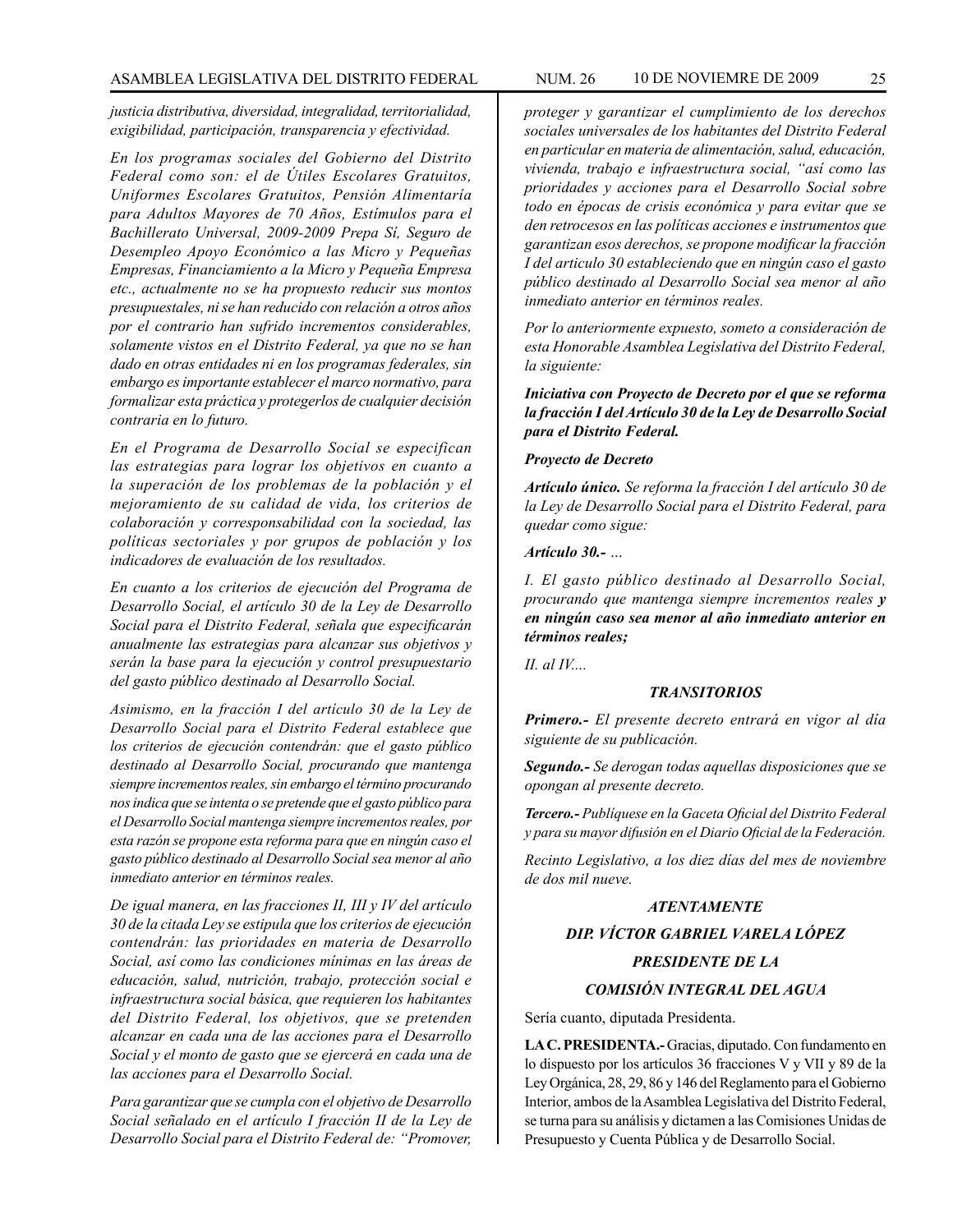Un momento. Con fundamento en el artículo 112 del Reglamento para el Gobierno Interior de la Asamblea Legislativa del Distrito Federal, esta Presidencia le solicita al público asistente guardar orden y silencio para poder continuar con la presente sesión.

Esta Presidencia, en términos del artículo 112 del Reglamento para el Gobierno Interior de la Asamblea Legislativa del Distrito Federal, solicita a las personas asistentes a esta sesión guardar las normas de respeto, silencio y compostura. Asimismo, no tomar parte en los debates con ninguna clase de demostración.

Con fundamento en el artículo 114 del Reglamento para el Gobierno Interior de la Asamblea Legislativa del Distrito Federal, esta Presidencia instruye a la Oficialía Mayor a que reestablezca el orden en el interior de este Recinto Legislativo.

Para presentar una propuesta con punto de acuerdo a través del cual se exhorta al Jefe de Gobierno del Distrito Federal, Secretario de Obras y Servicios y al Director General del Sistema de Aguas de la Ciudad de México, se concede el uso de la Tribuna a la diputada Ana Estela Aguirre y Juárez, del grupo parlamentario del Partido del Trabajo. Adelante, diputada.

#### **LA C. DIPUTADA ANA ESTELA AGUIRRE Y JUÁREZ.-**  Con su venia Presidenta.

*PROPUESTA CON PUNTO DE ACUERDO DE URGENTE Y OBVIA RESOLUCIÓN, A TRAVES DEL CUAL SE EXHORTA AL JEFE DE GOBIERNO DEL DISTRITO FEDERAL, SECRETARIO DE OBRAS Y SERVICIOS Y DIRECTOR GENERAL DEL SISTEMA DE AGUAS DE LA CIUDAD DE MÉXICO, PARA QUE DISEÑEN ESQUEMAS DE GESTIÓN DEL AGUA, INFRAESTRUCTURA Y SANEAMIENTO DE LA RED PRIMARIA Y SECUNDARIA, ABASTO, DISTRIBUCIÓN Y COBRO DEL SERVICIO EN EL MARCO DE LAS CAPACIDADES TÉCNICAS Y FINANCIERAS DEL GOBIERNO DEL DISTRITO FEDERAL*

*Los que suscriben, Ana Estela Aguirre y Juárez, Juan Pablo Pérez Mejía, José Arturo López Cándido, José Alberto Benavides Castañeda y Adolfo Orive Bellinger, en nuestra calidad de diputados a la V Legislatura a la Asamblea Legislativa del Distrito Federal, integrantes del grupo parlamentario del Partido del Trabajo, y con fundamento en lo dispuesto por los artículos 17 fracción VI de la Ley Orgánica de la Asamblea Legislativa del Distrito Federal, 93 y 133 del Reglamento para el Gobierno Interior de la Asamblea Legislativa del Distrito Federal, sometemos a la consideración del Pleno de esta Soberanía la propuesta con punto de acuerdo de urgente y obvia resolución A TRAVÉS DEL CUAL SE EXHORTA AL JEFE DE GOBIERNO DEL DISTRITO FEDERAL, SECRETARIO DE OBRAS Y SERVICIOS Y DIRECTOR GENERAL DEL SISTEMA DE AGUAS DE LA CIUDAD DE MÉXICO PARA QUE DISEÑEN ESQUEMAS DE GESTIÓN DEL AGUA, INFRAESTRUCTURA Y SANEAMIENTO* 

*DE LA RED PRIMARIA Y SECUNDARIA, ABASTO, DISTRIBUCIÓN Y COBRO DEL SERVICIO EN EL MARCO DE LAS CAPACIDADES TÉCNICAS Y FINANCIERAS DEL GOBIERNO DEL DISTRITO FEDERAL, al tenor de los siguientes:*

#### *CONSIDERANDOS*

*PRIMERO.- El agua desde la antigüedad ha sido considerada como el bien vital por excelencia, que en sustancia es más que un bien, es un valor en sí, ya que es dador de vida, y al ser el elemento vital para el ser humano requiere una reflexión profunda hacia donde caminamos como sociedad y qué se está haciendo con el líquido vital.*

*SEGUNDO.- En fechas recientes el Jefe del Ejecutivo Local ha hecho una serie de anuncios públicos de la posible inversión de la iniciativa privada en la gestión del servicio del agua, generando con dichas manifestaciones preocupación e incertidumbre ante lo delicado del asunto, razón por la cual es necesario escudriñar al respecto.*

*TERCERO.- Craso error cometieron los gobiernos de otras comunidades políticas al privatizar la gestión del agua, ejemplo de ello tenemos en el contexto internacional el caso de Obras Sanitarias de la Nación, que fue la concesión más grande del mundo en su momento, ya que abarcó Buenos Aires y 14 distritos vecinos. En un principio el gobierno y las empresas concesionadas habían prometido el control de tarifas y mejora en la infraestructura del servicio. Dichas promesas fueron incumplidas, ya que posteriormente se incrementaron en forma desmedida las tarifas en perjuicio del pueblo argentino.*

*Casualmente tres de las empresas que inyectaron sus capitales en Argentina actualmente han invertido en nuestro país, como son el caso de la francesa Suez Lyonnaise, así como la Sociedad de Aguas de Barcelona y la Compagnie General des Aux.*

*CUARTO.- Los problemas que se han generado con esta nueva visión privatizadora del líquido vital no sólo han sido de naturaleza económica sino también de conflictos sociales que han terminado en violación de derechos humanos y, lo que es más lamentable, en la pérdida de vidas humanas.* 

*Un ejemplo de ello es el caso de Cochabamba, en Bolivia, en donde la privatización se gestó en medio de negociaciones turbias, falta de transparencia y participación social durante la gestión del proceso político y la asignación del contrato con la empresa Aguas de Tunari, con su mayor parte de la inversión era de capital proveniente de la empresa británica "International Water Co", derivando dicho proceso privatizador en un conflicto social y pérdida de vidas humanas, por los costos elevados de las tarifas que superaron la capacidad de pago de los usuarios.*

*QUINTO.- En nuestra experiencia nacional Aguascalientes es el caso paradigmático de los costos elevados de las tarifas por el consumo de agua potable. En dicha entidad antes*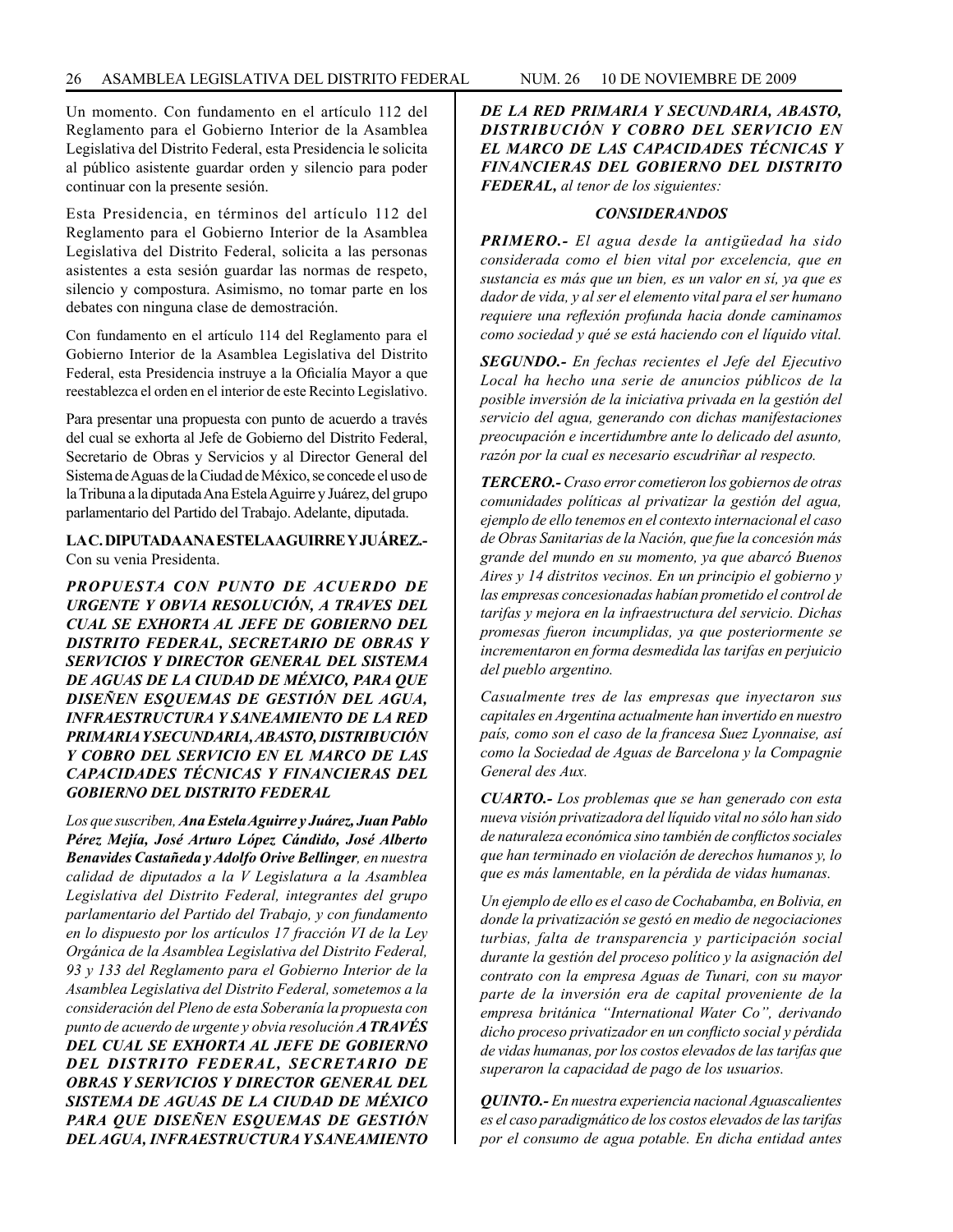#### ASAMBLEA LEGISLATIVA DEL DISTRITO FEDERAL NUM. 26 10 de NOVIEMRE de 2009 27

*de que se concesionara el servicio de agua a cargo de la empresa concesionaria "Aguas de Aguascalientes Sociedad Anónima" (CAASA) propiedad de la francesa Compagnie General Des Eaux, la población pagaba alrededor de 20 pesos por un consumo de 40 metros cúbicos, pero en 1996 el aumento fue de 200 por ciento y ahora una familia debe pagar 172 pesos por 20 metros cúbicos.*

*Aunado al hecho de que la escasez de agua se mantiene al menos en 30 y 40 por ciento de las colonias.*

*SEXTO.- Ahora bien, por lo que respecta al Distrito Federal, en el Tercer Informe de Gobierno realizado por el Jefe del Ejecutivo Local, se enuncian diversas obras hídricas, y que si bien se han realizado también proyectos de captación de agua como es el caso de la Delegación Iztapalapa en el Barrio San Miguel, Molino 114, y Cinturón Verde, así como la rehabilitación de 4 plantas de tratamiento de aguas residuales y la construcción de 2 pozos de absorción, dichos intentos de recarga del acuífero no logran solucionar el problema del acuífero del Distrito Federal, ya que éstos no captan la cantidad de lluvia necesaria para recargar el acuífero ya que son intentos minúsculos en comparación a la realidad que padece el Distrito Federal.*

*Las diferentes obras de saneamiento e intentos mínimos de captación del agua de lluvia, solo son atenuantes y no resuelven el problema sistémico del agua, ya que el problema no solo es de distribución del vital líquido, sino la búsqueda de nuevas alternativas, tanto tecnológica como de concientización de la psique colectiva, así como del control eficaz de la urbanización en suelos de conservación, que se han realizado en forma legal como ilegal, los cuales han sido factores determinantes para la pérdida de tan valioso recurso natural como lo es el suelo de conservación, que no solo es un complejo sistema de seres vivos, sino además un medio de recarga del acuífero del Distrito Federal. Los proyectos de saneamiento, distribución y búsqueda de nuevas alternativas para la captación del agua en el Distrito Federal no han sido suficientes, y se requiere una solución pronta a dicho problema, lo cual no se resolvería en la privatización de la gestión del vital líquido.* 

*SÉPTIMO.- Como hemos escuchado en el contexto internacional como nacional, la privatización del líquido vital ha generado perjuicios, incremento en las tarifas con elevados costos, servicio de mala calidad y abusos en la prestación del servicio, por lo que en lugar de satisfacer las necesidades de la población solo ha generado perjuicios a ésta.*

*Las ambiciones privatizadoras tienen sus orígenes en el sentido especulativo que se le dio en la conferencia Dublín en 1992, sobre el Agua y el Ambiente de la Organización Meteorológica Mundial, que consideran el agua con valor económico y no como un derecho.*

*El Banco Mundial y el Fondo Monetario Internacional, han sido impulsores de políticas de privatización del líquido*  *vital, particularmente en Latinoamérica. En este orden de ideas no debe olvidarse que el agua al ser un elemento vital y escaso adquiere para los intereses del poder económico un valor estratégico y de control político para años venideros.* 

*OCTAVO.- No olvidemos diputadas y diputados que México suscribió un Instrumento internacional denominado "Pacto Internacional de Derechos Económicos, Sociales y Culturales" en el cual establece en su artículo 11 párrafo primero que los países firmantes se obligan a reconocer y garantizar el derecho humano a un nivel de vida adecuado, mismo que trae inmerso el derecho al agua.*

*Este Instrumento internacional, suscrito y ratificado por el Estado mexicano, obliga a éste y por tanto a todos los ordenes de gobierno, a que se observe y se tomen las medidas necesarias para que sus gobernados tengan un nivel de vida adecuado, concepto que es analizado y desarrollado por el Comité de Derechos Económicos, Sociales y Culturales de las Naciones Unidas en su Observación General número 15, que estableció que El derecho humano al agua garantiza a todas las personas el agua en cantidad suficiente, en condiciones de seguridad y aceptabilidad, siendo físicamente accesible y asequible para usos personales y domésticos. Se necesita una cantidad adecuada de agua segura para evitar muertes por deshidratación, reducir el riesgo de enfermedades transmitidas por el agua y satisfacer las necesidades de consumo, cocina, y hábitos higiénicos personales y domésticos.*

*"Los estados miembros tienen la obligación de incrementar progresivamente los servicios de saneamiento, especialmente en zonas rurales y deprimidas, teniendo en cuenta las necesidades de mujeres y niños".*

*El acceso al líquido vital, se encuentra inmerso en un marco de derechos humanos que el Estado debe asegurar, en forma progresiva así como lograr que toda la población tenga acceso al agua potable segura, de forma equitativa y sin discriminación.*

*En esa lógica el gobierno debe generar las estrategias y planes de acción que hagan realidad el derecho al agua, evitando la privatización.*

*La naturaleza de este derecho implica que el gobierno no solo se abstenga de cualquier acto que impida el goce de este derecho, sino que garantice el derecho al agua.* 

*Si dicho ordenamiento jurídico da la pauta para que la sociedad civil exija al gobierno el reconocimiento y cumplimiento de dicho derecho, con mayor razón nuestra obligación como miembros de un órgano colegiado que fue constituido por la voluntad de la ciudadanía, es hacer valer ese derecho humano, tutelar por su cumplimiento y exigir se explique y pormenorice lo que se ha hecho al respecto para garantizarlo.*

*En el supuesto que operase la privatización del servicio del agua, podrían gestarse como una consecuencia necesaria de dicho proceso, el incremento a las tarifas por el uso de*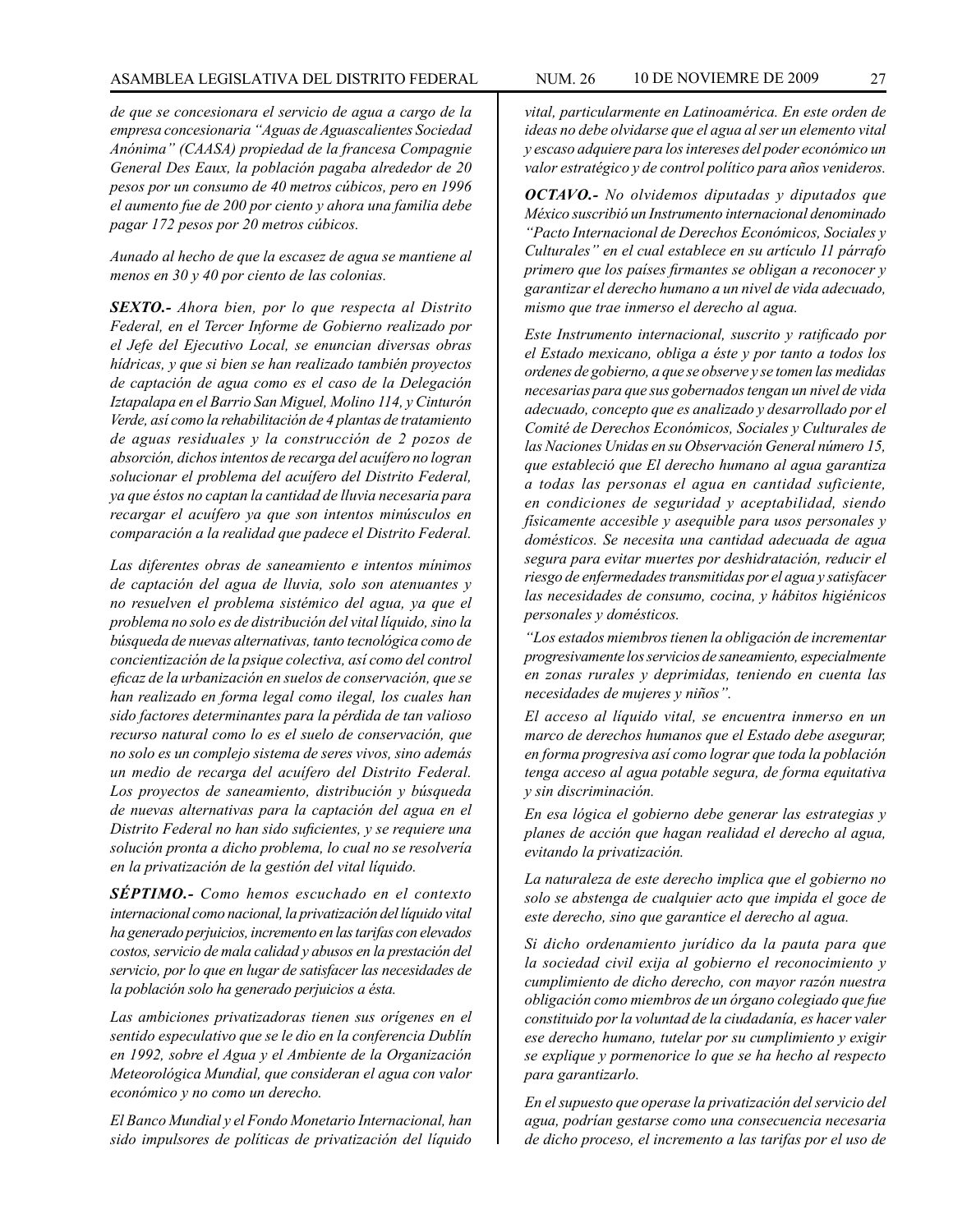*este vital liquido, generándose también otra consecuencia lógica, la privación del uso del agua a los habitantes que no cumplieran con el pago.*

*La lógica del capitalismo es clara, si hay inversión es por que existe un interés de lucro y por tanto debe haber una utilidad, la cual se obtendrá de la prestación del servicio. La iniciativa privada no va invertir sin obtener ese beneficio, utilidad inicial que obtendrá del incremento de las tarifas, ya que tiene que recuperar la inversión inicial a corto plazo, y la utilidad posterior será en forma paulatina, es decir incrementando las tarifas, generando así un negocio altamente rentable, lucrando con una necesidad humana, y un derecho reconocido universalmente.*

*Con la privatización del servicio del agua en lugar de solucionar la problemática que están viviendo los habitantes de esta urbe, lo único que ocasionaría son violaciones a derechos humanos, así como la ineficacia en la solución al abastecimiento del agua en el Distrito Federal.* 

*Cabe resaltar que resulta paradójico que si el Gobierno del Distrito Federal se jacta de promover los Derechos Humanos, sea precisamente él, quien pudiese privar de uno de tan elevada jerarquía como es el derecho al líquido vital.*

*Es cierto que se requiere una gran inversión para solucionar la problemática del agua, sin embargo la privatización de la gestión del servicio del agua no solucionará el problema, y mucho menos garantizará el derecho humano al agua.*

*Por lo anteriormente expuesto y fundado, someto a consideración de este Honorable Pleno, la siguiente Proposición de PUNTO DE ACUERDO:*

*ÚNICO. SE EXHORTA AL JEFE DE GOBIERNO DEL DISTRITO FEDERAL, SECRETARIO DE OBRAS Y SERVICIOS Y DIRECTOR GENERAL DEL SISTEMA DE AGUAS DE LA CIUDAD DE MÉXICO, PARA QUE DISEÑEN ESQUEMAS DE GESTIÓN DEL AGUA, EN MATERIA DE INFRAESTRUCTURA Y SANEAMIENTO DE LA RED PRIMARIA Y SECUNDARIA, ABASTO, DISTRIBUCIÓN Y COBRO DEL SERVICIO, EN EL MARCO DE LAS CAPACIDADES TÉCNICAS Y FINANCIERAS DEL GOBIERNO DEL DISTRITO FEDERAL; EVITANDO EN TODO MOMENTO INSTRUMENTAR MECANISMOS DE PARTICIPACIÓN DE LA INICIATIVA PRIVADA QUE TIENDAN A PRIVATIZAR LA GESTIÓN DE ESTE VITAL LÍQUIDO.*

*PUBLIQUESE EL PRESENTE PUNTO DE ACUERDO EN DOS DIARIOS DE CIRCULACIÓN NACIONAL.*

#### *ATENTAMENTE.*

*DIP. ANA ESTELA AGUIRRE y JUÁREZ, DIP. JUAN PABLO PÉREZ MEJÍA, DIP. JOSÉ ARTURO LÓPEZ CANDIDO, DIP. JOSÉ ALBERTO BENAVIDES CASTAÑEDA Y DIP. ADOLFO ORIVE BELLINGER*

Es cuanto, diputada Presidenta.

**LA C. PRESIDENTA.-** Gracias, diputada. En términos de lo dispuesto por el artículo 133 del Reglamento para el Gobierno

Interior de la Asamblea Legislativa del Distrito Federal, consulte la Secretaría a la Asamblea en votación económica si la propuesta presentada por la diputada Ana Estela Aguirre y Juárez se considera de urgente y obvia resolución.

**EL C. SECRETARIO.-** Por instrucciones de la Presidencia y en votación económica, se consulta a la Asamblea si la propuesta de referencia se considera de urgente y obvia resolución.

Los que estén por la afirmativa, sírvanse manifestarlo levantando la mano.

Los que estén por la negativa, sírvanse manifestarlo levantando la mano.

Se considera de urgente y obvia resolución, diputada Presidenta.

**LA C. PRESIDENTA.-** Esta a discusión la propuesta. ¿Existen oradores en contra?

Proceda la Secretaría a preguntar a la Asamblea en votación económica si es de aprobarse la propuesta a discusión.

**EL C. SECRETARIO.-** Por instrucciones de la Presidencia y en votación económica, se pregunta a la Asamblea si está a favor o en contra de la propuesta sometida a su consideración.

Los que estén por la afirmativa, sírvanse manifestarlo levantando la mano.

Los que estén por la negativa, sírvanse manifestarlo levantando la mano.

Aprobada la propuesta, diputada Presidenta.

**LA C. PRESIDENTA.-** Remítase a las autoridades correspondientes para los efectos legales a que haya lugar.

Para presentar una propuesta con punto de Acuerdo a través del cual se exhorta respetuosamente al Jefe de Gobierno y a los Jefes Delegacionales en materia de presupuesto para las políticas públicas en pro de la mujer, se concede el uso de la Tribuna a la diputada Ana Estela Aguirre y Juárez, del grupo parlamentario del Partido del Trabajo.

**LA C. DIPUTADA ANA ESTELA AGUIRRE Y JUÁREZ.-** Con su venia Presidenta.

*PROPUESTA CON PUNTO DE ACUERDO DE URGENTE Y OBVIA RESOLUCIÓN PARA EXHORTAR RESPETUOSAMENTE AL JEFE DE GOBIERNO DEL DISTRITO FEDERAL Y JEFES DELEGACIONALES DE LOS ÓRGANOS POLÍTICOS ADMINISTRATIVOS DEL DISTRITO FEDERAL, PARA QUE EN EL ÁMBITO DE COMPETENCIA INCORPOREN EN EL PROYECTO DE PRESUPUESTO DE EGRESOS CORRESPONDIENTE AL EJERCICIO FISCAL 2010, UN INCREMENTO PRESUPUESTAL PARA LA DETECCIÓN DEL CÁNCER DE MAMA, ASÍ COMO DE CAMPAÑAS DE PREVENCIÓN DE ESTOS PADECIMIENTOS A LAS MUJERES HABITANTES DEL DISTRITO FEDERAL*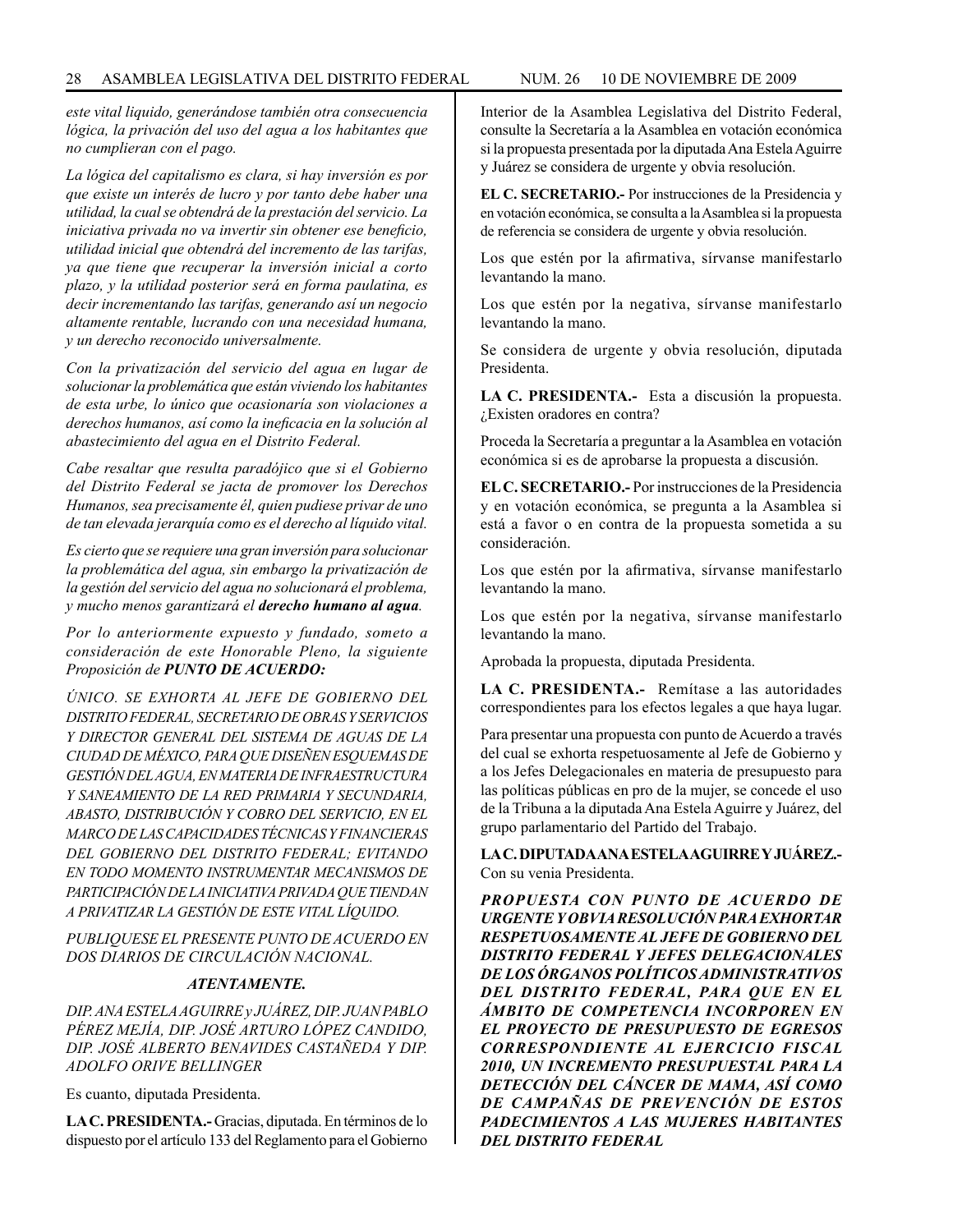*Los que suscriben, Ana Estela Aguirre y Juárez, Juan Pablo Pérez Mejía, José Arturo López Cándido, José Alberto Benavides Castañeda y Adolfo Orive Bellinger, en nuestra calidad de diputados a la V Legislatura a la Asamblea Legislativa del Distrito Federal, integrantes del grupo parlamentario del Partido del Trabajo, y con fundamento en lo dispuesto por los artículos 17 fracción VI de la Ley Orgánica de la Asamblea Legislativa del Distrito Federal, 93 y 133 del Reglamento para el Gobierno Interior de la Asamblea Legislativa del Distrito Federal, sometemos a la consideración del Pleno de esta Soberanía la propuesta con punto de acuerdo de urgente y obvia resolución PROPUESTA CON PUNTO DE ACUERDO DE URGENTE Y OBVIA RESOLUCIÓN PARA EXHORTAR RESPETUOSAMENTE AL JEFE DE GOBIERNO DEL DISTRITO FEDERAL Y JEFES DELEGACIONALES DE LOS ÓRGANOS POLÍTICOS ADMINISTRATIVOS DEL DISTRITO FEDERAL, PARA QUE EN EL ÁMBITO DE COMPETENCIA INCORPOREN EN EL PROYECTO DE PRESUPUESTO DE EGRESOS CORRESPONDIENTE AL EJERCICIO FISCAL 2010, UN INCREMENTO PRESUPUESTAL PARA LA DETECCIÓN DEL CÁNCER DE MAMA, ASÍ COMO DE CAMPAÑAS DE PREVENCIÓN DE ESTOS PADECIMIENTOS A LAS MUJERES HABITANTES* 

*DEL DISTRITO FEDERAL, bajo los siguientes*

#### *ANTECEDENTES*

*PRIMERO.- En México cada 2 horas y 20 minutos muere una mujer por cáncer de mama, esto significa que diariamente se registran en México alrededor de 10 muertes por esta causa.*

*SEGUNDO.- Datos que aporta el INEGI indican que cada año mueren más de 35 de cada 100 mil mujeres mayores a los 55 años de edad.*

*TERCERO.- Actualmente este padecimiento registra mayor incidencia en las entidades federativas del norte del país, sólo superado como causa de muerte por el cáncer cervicouterino, aunque según datos de la Fundación CIMA, en algunas entidades las tendencias se están invirtiendo.*

*La proyección indica que para el año 2010 habrá una tasa de mortalidad de 13 por cada 100 mil mujeres adultas y cerca de 4 mil 500 defunciones por año por esta causa en México.*

*CUARTO.- El cáncer de mama es un padecimiento que no distingue clases sociales ni religión ni formación educativa de la mujer que lo contrae, toda vez que los factores de riesgo para contraerlo son diversos y entre ellos se encuentran ser mujer, antecedentes familiares de cáncer mamario, primer embarazo después de los 35 años, menarquia temprana, menopausia tardía, enfermedad fibroquística severa, altos contenidos de estrógenos, de los datos expuestos podemos concluir que en la actualidad, todas estamos bajo el riesgo de contraer el cáncer de mama.*

#### *CONSIDERANDOS*

*I. Actualmente el Gobierno de la Ciudad, a través de Inmujeres del DF, lleva a cabo uno de los programas más importantes en materia de salud para las mujeres a través de los estudios de mastografía gratuitos en forma itinerante en la Ciudad. Este programa recibe la colaboración de instituciones, organizaciones sociales y grupos organizados que difunden a la detección oportuna como una herramienta de combate al Cáncer.*

*II. En este sentido, es necesario incrementar los esfuerzos para que no haya en el territorio del Distrito Federal una habitante que no se haya practicado la mastografía.* 

*III. Sirva esta Tribuna para exhortar no sólo al gobierno, sino para alertar a las mujeres sobre la importancia de la prevención del cáncer de mama que, sin afán de ser reiterativa, la detección oportuna es la diferencia entre la vida y la muerte.*

*IV. Que las metas anuales en los años precedentes apunten a la necesidad de continuar y reforzar esta política pública de prevención.*

*Por lo expuesto, someto a consideración de esta honorable Asamblea Legislativa la siguiente proposición con punto de acuerdo:*

*PRIMERO.- Se exhorta al Jefe de Gobierno del Distrito Federal para que incorpore en el proyecto de Presupuesto de Egresos del ejercicio fiscal 2010 recursos suficientes para la detección oportuna del cáncer de mama.*

*SEGUNDO.- Se exhorta a los jefes delegacionales para que en el ámbito de sus respectivas competencias incorporen al proyecto de Presupuesto de Egresos para el ejercicio fiscal 2010 recursos para implementar campañas de difusión de la detección oportuna de cáncer de mama.*

#### *ATENTAMENTE.*

*DIP. ANA ESTELA AGUIRRE y JUÁREZ, DIP. JUAN PABLO PÉREZ MEJÍA.*

Es cuanto, diputado Presidente.

**EL C. PRESIDENTE DIPUTADO EMILIANO AGUILAR ESQUIVEL.-** Gracias, diputada. En términos de lo dispuesto por el artículo 133 del Reglamento para el Gobierno Interior de la Asamblea Legislativa del Distrito Federal, consulte la Secretaría a la Asamblea en votación económica si la propuesta presentada por la diputada Ana Estela Aguirre y Juárez se considera de urgente y obvia resolución.

**EL C. SECRETARIO.-** Por instrucciones de la Presidencia y en votación económica, se consulta a la Asamblea si la propuesta de referencia se considera de urgente y obvia resolución.

Los que estén por la afirmativa sírvanse manifestarlo levantando la mano.

Los que estén por la negativa sírvanse manifestarlo levantando la mano.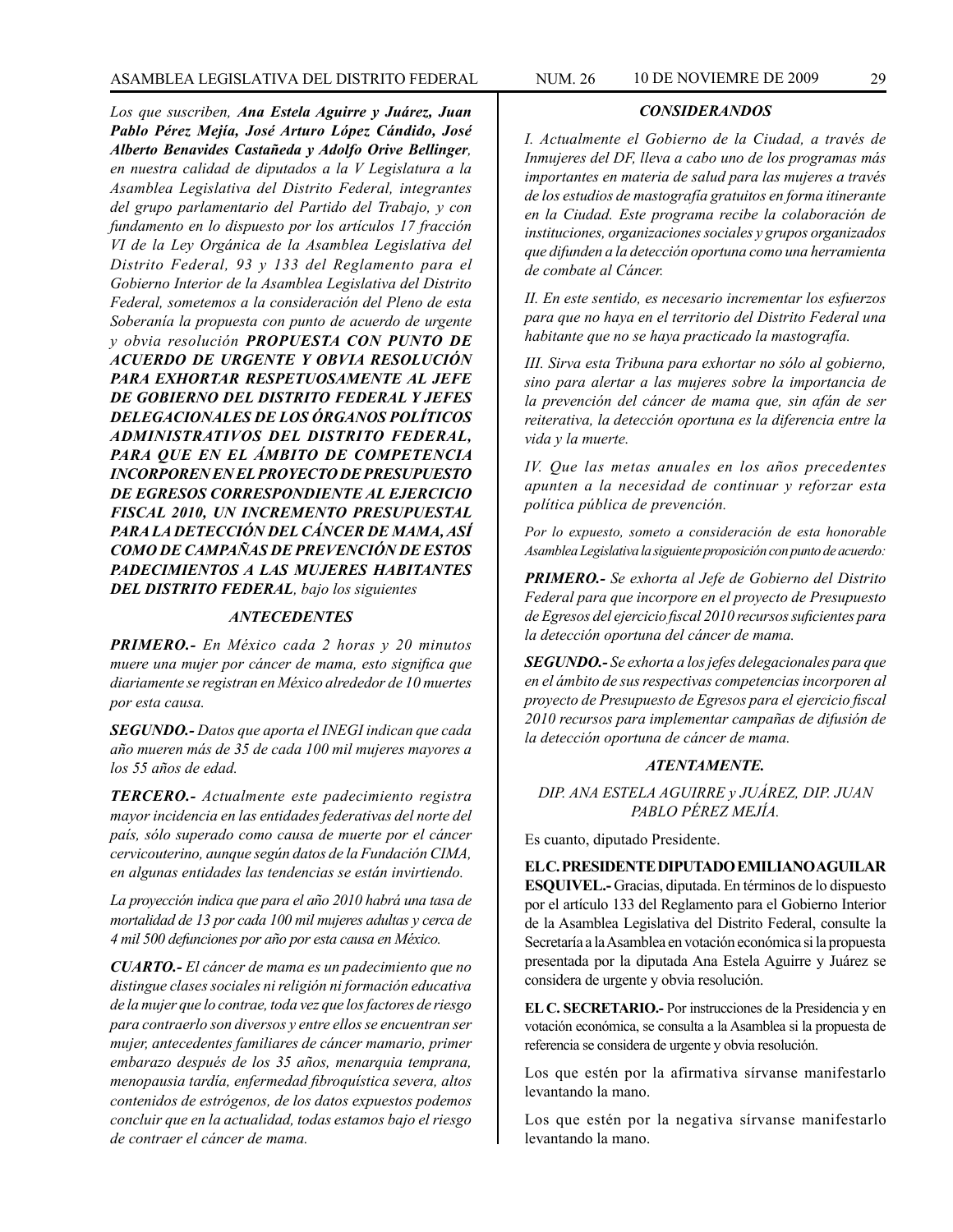Se considera de urgente y obvia resolución, diputado Presidente.

**EL C. PRESIDENTE.-** Está a discusión la propuesta. ¿Existen oradores en contra?

Proceda la Secretaría a preguntar a la Asamblea en votación económica si es de aprobarse la propuesta a discusión.

**EL C. SECRETARIO.-** Por instrucciones de la Presidencia y en votación económica, se pregunta a la Asamblea si está a favor o en contra de la propuesta sometida a su consideración.

Los que estén por la afirmativa sírvanse manifestarlo levantando la mano.

Los que estén por la negativa sírvanse manifestarlo levantando la mano.

Aprobada la propuesta, diputado Presidente.

**EL C. PRESIDENTE.-** Remítase a las autoridades correspondientes para los efectos legales a que haya lugar.

Para presentar una propuesta con punto de acuerdo para exhortar al Gobierno Federal y a la Cámara de Diputados del Congreso de la Unión apegarse a los principios, garantías y derechos humanos contemplados en la Constitución Política de los Estados Unidos Mexicanos y, en consecuencia, abstenerse de imponer cualquier impuesto o aumento en las contribuciones ya existentes que lesionen la economía de las clases populares y de la clase media, de igual forma se les exhorta para que aprueben un incremento a los montos del presupuesto federal que corresponden a los programas prioritarias y sociales del Distrito Federal, se concede el uso de la Tribuna a la diputada Ana Estela Aguirre y Juárez, del grupo parlamentario del Partido del Trabajo.

#### **LA C. DIPUTADA ANA ESTELA AGUIRRE Y JUÁREZ.-** Gracias, diputado Presidente.

*PROPOSICIÓN CON PUNTO DE ACUERDO DE URGENTE Y OBVIA RESOLUCIÓN, PARA EXHORTAR AL GOBIERNO FEDERAL Y A LA CÁMARA DE DIPUTADOS DEL CONGRESO DE LA UNIÓN APEGARSE A LOS PRINCIPIOS, GARANTÍAS Y DERECHOS HUMANOS CONTEMPLADOS EN LA CONSTITUCIÓN POLÍTICA DE LOS ESTADOS UNIDOS MEXICANOS, Y EN CONSECUENCIA, ABSTENERSE DE IMPONER CUALQUIER IMPUESTO O AUMENTO EN LAS CONTRIBUCIONES YA EXISTENTES QUE LESIONEN LA ECONOMÍA DE LAS CLASES POPULARES Y DE LA CLASE MEDIA; DE IGUAL FORMA, SE LES EXHORTA PARA QUE APRUEBEN UN INCREMENTO A LOS MONTOS DEL PRESUPUESTO FEDERAL QUE CORRESPONDEN A LOS PROGRAMAS PRIORITARIOS Y SOCIALES DEL DISTRITO FEDERAL.* 

*ASAMBLEA LEGISLATIVA DEL DISTRITO FEDERAL V LEGISLATURA PRESENTE.*

*La que suscribe, Ana Estela Aguirre y Juárez, en mi calidad de diputada a esta V Legislatura de la Asamblea Legislativa del Distrito Federal, integrante del grupo parlamentario del Partido del Trabajo y con fundamento en lo dispuesto en los artículos 17 fracción VI de la Ley Orgánica de la Asamblea Legislativa del Distrito Federal, 93 y 133 del Reglamento para el Gobierno Interior de la Asamblea Legislativa, someto a la consideración del Pleno de esta soberanía la propuesta con punto de acuerdo de urgente y obvia resolución, al tenor de los siguientes antecedentes y consideraciones:*

*1.- La crisis económica financiera estructural que se manifiesta en nuestro país se remonta a los años de 1976- 1977 y se agudiza con la imposición del modelo económico neoliberal a partir de 1981-1982.*

*Dadas las crisis financieras recurrentes del sistema capitalista hoy tenemos un aparato productivo nacional desmantelado y una creciente inestabilidad política así como una mayor diferenciación económica, social y cultural entre los mexicanos y las mexicanas.*

*2.- La fase actual del proceso crítico del periodo 1982- 2007 se ha transformado hoy en una crisis globalmente sincronizada, es decir en una crisis que afecta a todos los países del mundo y deja a nuestro país sin posibilidades de rescate financiero como ocurrió en 1995.* 

*Lo anterior se ha traducido en un profundo impacto negativo para nuestra nación, dado que se han deteriorado aceleradamente todos los indicadores de la economía nacional. El Producto Interno Bruto tiene una caída de valores y volúmenes reales, disminuye la inversión pública y privada, se deteriora el tipo de cambio del peso respecto al dólar, los salarios reales se encuentran en su poder adquisitivo más bajo en 30 años; la inflación está en riesgo de dispararse a las tasas de 1987; las importaciones se encarecen y nuestras exportaciones disminuyen y se abaratan; las remesas de los migrantes observan un declive y finalmente el turismo no logra reponerse del impacto negativo desde la pandemia de la influenza.*

*3.- La simetría económica y social que ha generado la crisis estructural y el modelo económico neoliberal viene produciendo graves problemas de subsistencia para la absoluta mayoría de la población mexicana, así como una grave situación de pobreza y miseria extrema para más de 40 millones de mexicanos.*

*4.- En este marco la desigualdad de ingresos entre los sectores privilegiados de la población y los trabajadores del campo y la ciudad ha sido agravada por una política gubernamental de contención salarial que ha impuesto un deterioro sin precedentes del poder adquisitivo real de los asalariados así como del conjunto de la población.*

*5.- Tales situaciones hacen inviable cualquier aumento generalizado aparentemente insignificante al impuesto al valor agregado, ya se trate del 2 por ciento o un punto*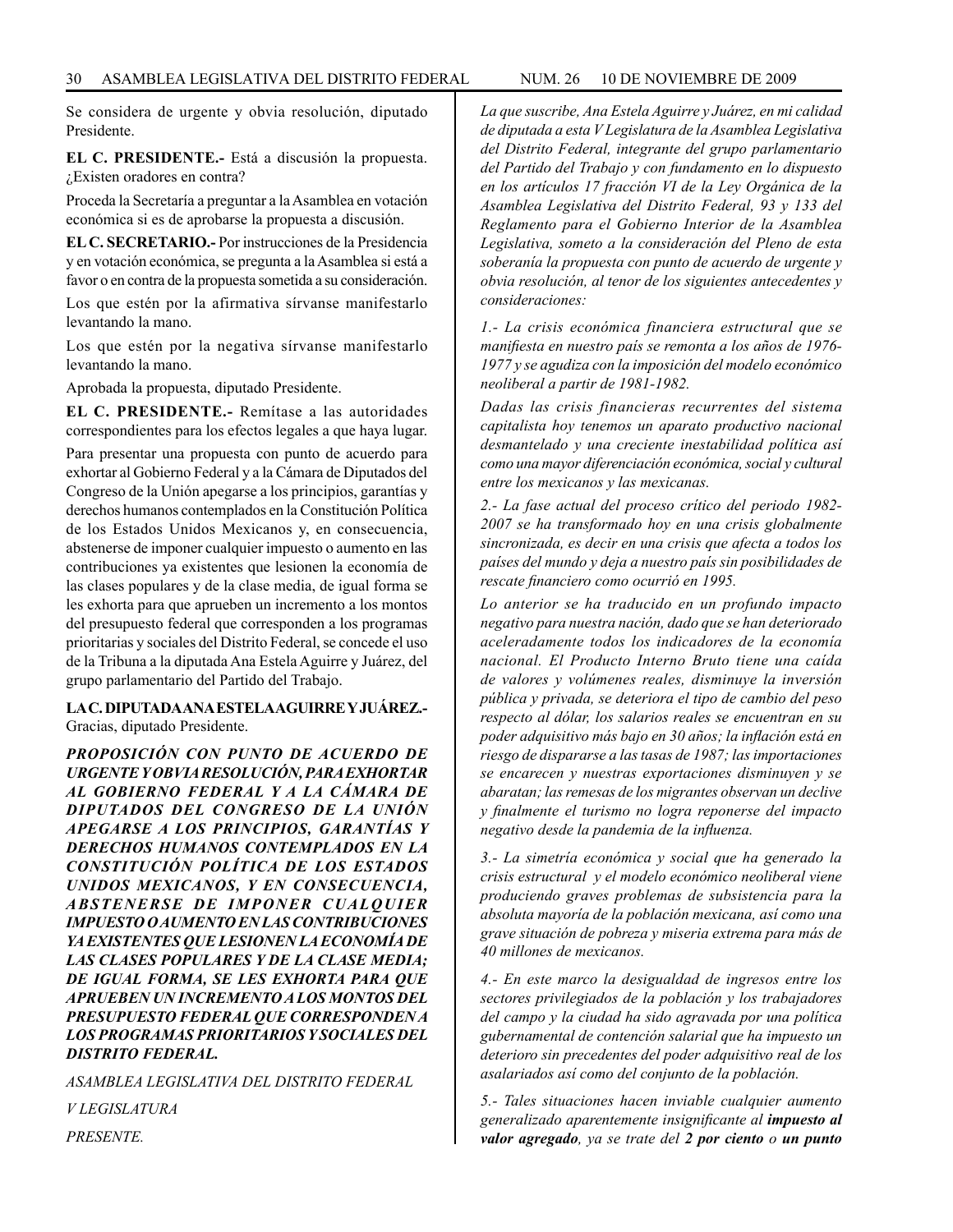*porcentual tal y como se ha planteado en los últimos días, pues de manera natural se traduciría para la mayoría de la población en un obstáculo para satisfacer sus necesidades en materia de alimentos, acceso a la salud, educación, recreación y cultura, así como una mayor carga de trabajo con las derivadas consecuencias negativas para el entorno familiar y social.*

*6.- La estrategia de regímenes anteriores, de imponer impuestos generalizados fracasó rotundamente en los procesos de agravamiento de la crisis estructural en los años 1976, 1982, 1987, 1991, 1995, 2001 y2005, donde incluso se observaron resultados contraproducentes.*

*Las experiencias históricas fallidas de imponer aumentos de impuestos generalizados, cuestionan de fondo la intención de aumentar cualquier punto porcentual al Impuesto al Valor Agregado a todos los productos, incluyendo alimentos y medicinas. Esto sería un grave error que ahondaría la exclusión, la pobreza y la marginación social, así como graves riesgos de conflictos sociales de consecuencias impredecibles.*

*7.- En el marco de la crisis mundial, la experiencia internacional con cierto éxito para enfrentar la crisis económica mundial, ha sido a través de una mayor inversión pública, la reducción de los pagos de impuesto y la contención de las tasas de interés, ejemplo de esto se da en China, Japón y Brasil, 10 que ha permitido reactivar en mejores condiciones su economía.*

*En vez de aplicar el 2% o el 1% al Impuesto al Valor Agregado, resulta indispensable eliminar los privilegios fiscales a los grandes consorcios financieros e industriales, nacionales e internacionales, lográndose recaudar impuestos por mas de 400 mil millones de pesos, los cuales representan un 300% más 10% propuesto por el Gobierno Federal.*

*8.- Expuesto lo anterior, resulta necesario so pena de empujar al país a un conflicto social generalizado, que los Poderes Ejecutivo, Legislativo y Judicial se apeguen estrictamente a los principios, garantías y derechos humanos contemplados en la Constitución Política de los Estados Unidos Mexicanos, a fin de contribuir realmente al bienestar y la mejora constante del nivel de vida de la población en el campo, en lo económico, social y cultural y en consecuencia se abstengan de imponerle a los mexicanos mayores impuestos.*

*9. Por lo que atañe a la cuestión presupuestaria del Distrito Federal, sería un grave error continuar con la política de asfixia financiera y presupuestal en contra de los habitantes de la Ciudad de México, que se ha expresado en brutales recortes a los presupuestos federales para inversión pública y el gasto social del Gobierno del Distrito Federal.*

*Los poderes ejecutivo y legislativo en el orden federal y local deben con urgencia crear nuevos conceptos y programas sociales para combatir la pobreza y la miseria que existe en el Distrito Federal, para reactivar su aparato productivo,* 

*en particular, las actividades económicas que tienen mayor impacto en la promoción de los sectores primario, secundario y terciario, por ejemplo, la producción de vivienda de interés social y popular que genera sinergias y crecimiento económico en 57 ramas industriales, así como los programas prioritarios definidos históricamente en el Decreto de Presupuesto de Egresos del Distrito Federal.*

*Es de importancia extrema que la Cámara de Diputados, en un acto de justicia histórica, incremente sustancialmente los montos de presupuesto federal para el Distrito Federal por los siguientes conceptos: ACTOS DE COORDINACIÓN DERIVADOS DEL ACUERDO DE COLABORACIÓN ADMINISTRATIVA, PARTICIPACIONES EN INGRESOS FEDERALES Y TRANSFERENCIAS FEDERALES.*

*Por otra parte, resulta necesario que para el ejercicio fiscal 2010, la Cámara de Diputados del Congreso de la Unión autorice al Distrito Federal montos de presupuesto en los RAMOS 8, 26 y 33 del Decreto de Presupuesto de Egresos de la Federación para el Ejercicio Fiscal de la Federación 2010, acordes con su importancia económica, financiera, fiscal y tributaria.*

*10. Finalmente, es necesario profundizar todas las políticas de participación democrática, decisión colectiva, transparencia y vigilancia en el ejercicio de los montos del presupuesto autorizado en la Ley de Ingresos y el Decreto de Presupuesto de Egresos del Distrito Federal para el ejercicio fiscal del 2010 y garantizar que las organizaciones sociales democráticas, que siempre han luchado por presupuestos federales para la Ciudad de México, sean escuchadas para aprovechar su conocimiento, experiencia y sus propuestas de políticas públicas construidas hasta la fecha.* 

*Por lo anteriormente expuesto y fundado, someto a consideración de este Honorable Pleno, la siguiente Proposición de PUNTO DE ACUERDO DE URGENTE Y OBVIA RESOLUCIÓN:*

*PRIMERO.- SE EXHORTA AL GOBIERNO FEDERAL Y A LA CÁMARA DE DIPUTADOS DEL CONGRESO DE LA UNIÓN Y APEGARSE A LOS PRINCIPIOS, GARANTÍAS Y DERECHOS HUMANOS CONTEMPLADOS EN LA CONSTITUCIÓN POLÍTICA DE LOS ESTADOS UNIDOS MEXICANOS Y EN CONSECUENCIA ABSTENERSE DE IMPONER CUALQUIER IMPUESTO O AUMENTO EN LAS CONTRIBUCIONES YA EXISTENTES QUE LESIONEN LA ECONOMÍA DE LAS CLASES POPULARES Y DE LA CLASE MEDIA.*

*SEGUNDO.- SE EXHORTA AL GOBIERNO FEDERAL Y A LA CÁMARA DE DIPUTADOS DEL CONGRESO DE LA UNIÓN PARA QUE APRUEBEN UN INCREMENTO A LOS MONTOS DEL PRESUPUESTO FEDERAL QUE CORRESPONDEN A LOS PROGRAMAS PRIORITARIOS Y SOCIALES DEL DISTRITO FEDERAL.*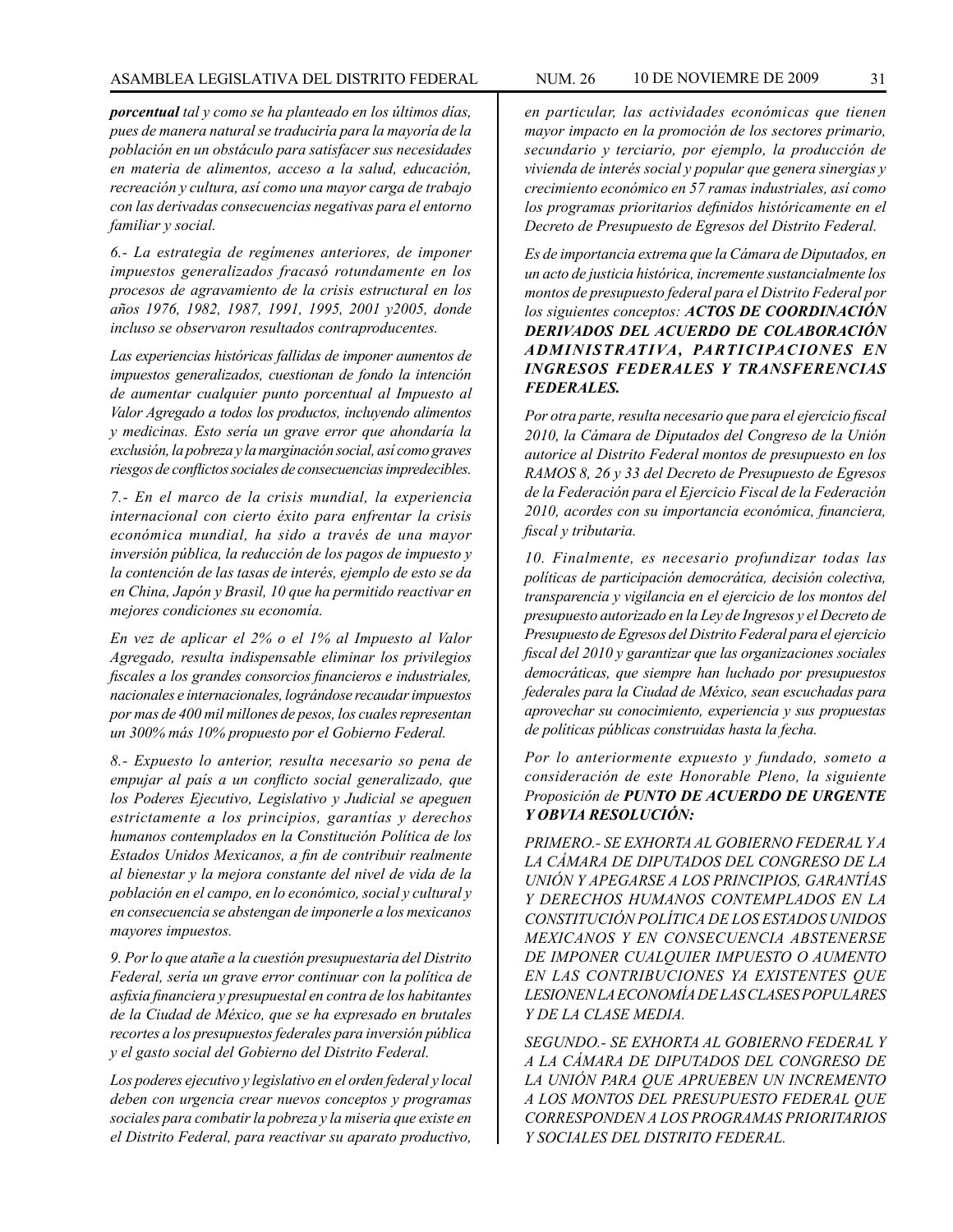#### 32 ASAMBLEA LEGISLATIVA DEL DISTRITO FEDERAL NUM. 26 10 de NOVIEMBRE de 2009

*TERCERO.- LA ASAMBLEA LEGISLATIVA DEL DISTRITO FEDERAL APRUEBA PUBLICAR ESTE PUNTO DE ACUERDO EN AL MENOS DOS DIARIOS DE CIRCULACIÓN NACIONAL.*

#### *DIP. ANA ESTELA AGUIRRE Y JUÁREZ*

Es cuanto, diputado Presidente.

**EL C. PRESIDENTE.-** Gracias, diputada. En términos de lo dispuesto por el artículo 133 del Reglamento para el Gobierno Interior de la Asamblea Legislativa del Distrito Federal, consulte la Secretaría a la Asamblea en votación económica si la propuesta presentada por la diputada Ana Estela Aguirre y Juárez, se considera de urgente y obvia resolución.

**EL C. SECRETARIO.-** Por instrucciones de la Presidencia y en votación económica, se consulta a la Asamblea si la propuesta de referencia, se considera de urgente y obvia resolución.

Los que estén por la afirmativa, sírvanse manifestarlo levantando la mano.

Los que estén por la negativa, sírvanse manifestarlo levantando la mano.

Se considera de urgente y obvia resolución, diputado Presidente.

**EL C. PRESIDENTE.-** Está a discusión la propuesta. ¿Existen oradores en contra?

Proceda la Secretaría a preguntar a la Asamblea en votación económica si es de aprobarse la propuesta a discusión.

**EL C. SECRETARIO.-** Por instrucciones de la Presidencia y en votación económica, se pregunta a la Asamblea si está a favor o en contra de la propuesta sometida a su consideración.

Los que estén por la afirmativa, sírvanse manifestarlo levantando la mano.

Los que estén por la negativa, sírvanse manifestarlo levantando la mano.

Aprobada la propuesta, diputado Presidente.

**EL C. PRESIDENTE.-** Remítase a las autoridades correspondientes para los efectos legales a que haya lugar.

Esta Presidencia solicita al público asistente, a los asesores y a los diputados nos permitan despejar los pasillos de este Recinto Legislativo a efecto de que se pueda desarrollar de mejor manera los trabajos de este órgano de Gobierno. De igual forma, les solicito a los reporteros puedan llevar a cabo sus entrevistas en los pasillos exteriores de este Recinto Legislativo, todo con la finalidad de que el orador en turno pueda exponer su proposición con la mayor atención posible.

Se solicita a Oficialía Mayor auxilie a la Presidencia de esta Mesa Directiva con el cumplimiento de lo anterior.

Para presentar una propuesta con punto de acuerdo por el que se solicita a la Delegación Tláhuac, la incorporación a la mesa de trabajo relativa al proceso de elección del coordinador territorial en Santiago Zapotitlán como observadores de la Comisión de Derechos Humanos del Distrito Federal y de las de Comisión de Asuntos Indígenas, Pueblos y Barrios Originarios y Atención a Migrantes y Participación Ciudadana de esta honorable Asamblea, se concede el uso de la Tribuna al diputado Horacio Martínez Meza, del grupo parlamentario del Partido de la Revolución Democrática.

**EL C. DIPUTADO HORACIO MARTÍNEZ MEZA.-** Con su venia, diputado Presidente.

*PROPOSICIÓN CON PUNTO DE ACUERDO DE URGENTE Y OBVIA RESOLUCION POR EL QUE SE SOLICITA A LA DELEGACION TLAHUAC LA INCORPORACION A LA MESA DE TRABAJO RELATIVA AL PROCESO DE CONSULTA PARA DESIGNAR AL COORDINADOR TERRITORIAL EN SANTIAGO ZAPOTITLAN COMO OBSERVADORES DE LAS COMISIONES DE ASUNTOS INDIGENAS, PUEBLOS Y BARRIOS ORIGINARIOS Y ATENCION A MIGRANTES Y DE PARTICIPACION CIUDADANA DE ESTA H. ASAMBLEA.*

*El que suscribe diputado Horacio Martínez Meza, integrante del Grupo Parlamentario del Partido de la Revolución Democrática, con fundamento en lo dispuesto por los artículos 17, fracción VI y 18, fracción VII de la Ley Orgánica de la Asamblea Legislativa del Distrito Federal; y 133 del Reglamento para el Gobierno Interior de la Asamblea Legislativa del Distrito Federal, someto a consideración de esta Honorable Asamblea la presente PROPOSICIÓN CON PUNTO DE ACUERDO DE URGENTE Y OBVIA RESOLUCION POR EL QUE SE SOLICITA A LA DELEGACIÓN TLÁHUAC LA INCORPORACION A LA MESA DE TRABAJO RELATIVA AL PROCESO DE CONSULTA PARA DESIGNAR AL COORDINADOR TERRITORIAL EN SANTIAGO ZAPOTITLÁN COMO OBSERVADORES DE LAS COMISIONES DE ASUNTOS INDIGENAS, PUEBLOS Y BARRIOS ORIGINARIOS Y ATENCIÓN A MIGRANTES Y DE PARTICIPACION CIUDADANA DE ESTA H. ASAMBLEA, conforme a las siguientes:*

#### *CONSIDERACIONES*

*El pasado ocho de enero de dos mil nueve, el Jefe Delegacional en Tláhuac, convocó a los ciudadanos del pueblo de Santiago Zapotitlán a participar en la consulta para elegir al coordinador territorial de esa demarcación, llevando a cabo el registro de los candidatos entre los días 12 y 13 de enero del año que transcurren.* 

*El veinticinco de enero del año en curso se realizó la consulta en el pueblo de Santiago Zapotitlán y la entrega de la constancia de mayoría se celebró el día 30, tomando posesión el ganador el día primero de febrero de dos mil nueve, en dicha consulta participaron doce candidatos, resultando ganador el candidato 2, Juan Carlos Martínez Osorno, y en segundo lugar, el candidato 1, Antonio de la Rosa Huerta.*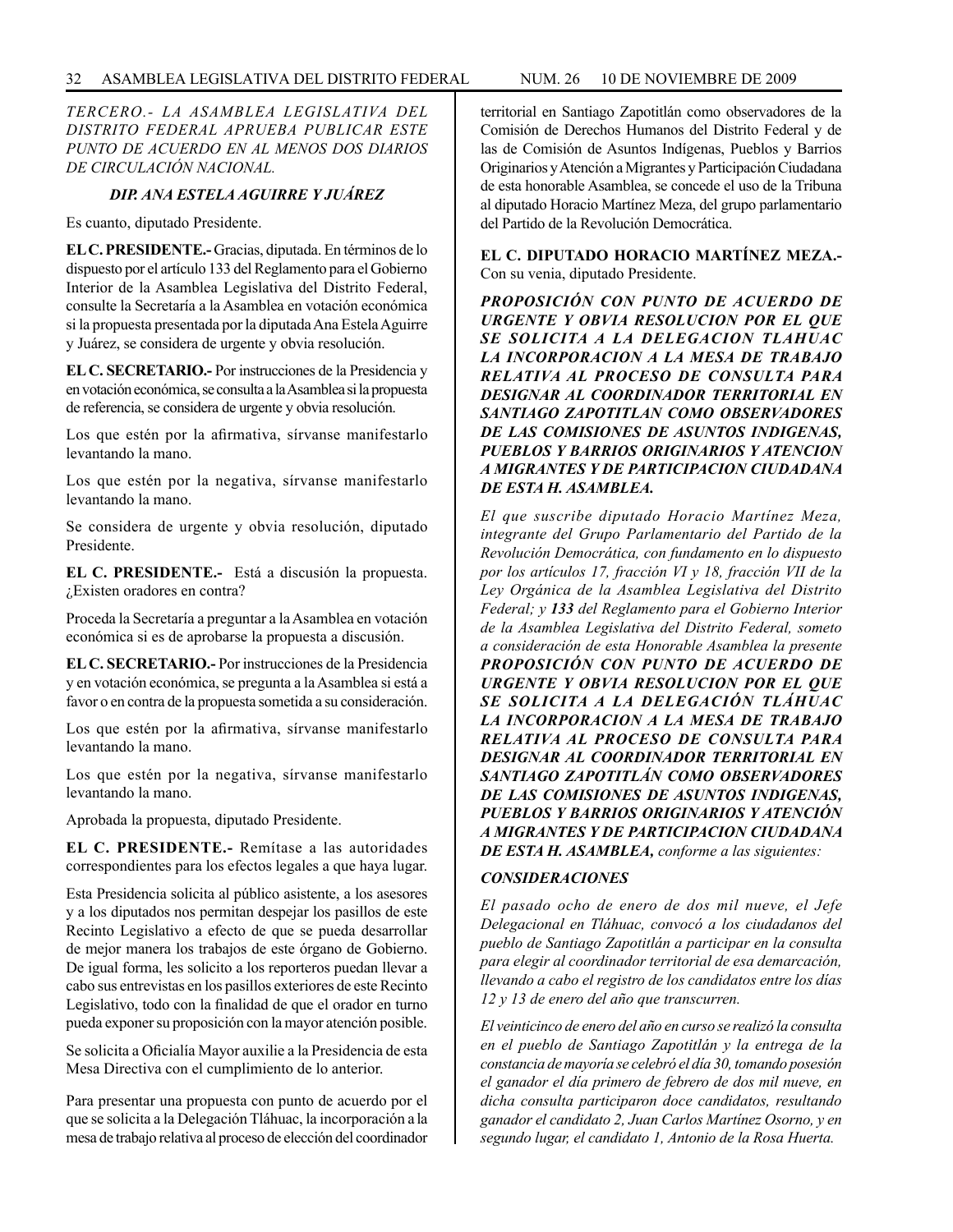*Es importante mencionar que los Jefes Delegacionales tienen entre sus facultades nombrar a su estructura, la cual es compuesta por personal de confianza, sin embargo, en las delegaciones Milpa Alta, Tláhuac y Xochimilco, se cuenta con la figura de las Coordinaciones Territoriales.* 

*La diferencia entre esta figura y la de los subdelegados o directores territoriales de otras demarcaciones, radica en que su designación será por medio de un proceso especial de consulta, en donde los interesados se someten a una jornada en la cual los pobladores eligen a su autoridad tradicional. Lo anterior se basa en usos y costumbres que constituyen una forma interna de gobierno en los pueblos originarios.*

*La democracia electoral por usos y costumbres se debe entender a partir del principio de justicia y equidad, que consiste en tratar igual a los iguales y desigual a los desiguales, sin que ello implique contar con ciudadanos de segunda. Es por ello que en sus consultas el colectivo legitima el cargo de representación, es decir, se hace de forma democrática, siendo importante precisar que este sistema no cuenta con un órgano de control institucional definido en la legislación que lo regule.*

*Resulta necesario mencionar que la consulta citada fue impugnada y la Sala Regional del Tribunal del Distrito Federal, del TRIFE, consideró dentro de la sentencia relativa a la consulta para elegir al Coordinador Territorial que era necesario subsanar aspectos que garanticen el derecho a la impugnación, la imparcialidad, el derecho a la libre determinación por medio del voto libre y secreto.*

*De esa forma la Sala Regional emitió la sentencia el pasado veintiuno de octubre de los corrientes, destacando lo siguiente:* 

*La nulidad de la consulta del veinticinco de enero y la revocación de la constancia de mayoría otorgada por la comisión organizadora a Juan Carlos Martínez Osorno, para ocupar la Coordinación Territorial del Pueblo de Santiago Zapotitlán en Tláhuac.*

*La nulidad de la convocatoria del ocho de enero de dos mil nueve emitida por el Jefe Delegacional en Tláhuac para elegir al Coordinador Territorial en el Pueblo de Santiago Zapotitlán.*

*El ordenamiento para emitir una nueva convocatoria y elegir al Coordinador Territorial en la citada demarcación poblacional, manifestando que lleve a cabo la organización de la consulta o bien facilite los instrumentos necesarios con la finalidad de que los ciudadanos del Pueblo de Santiago Zapotitlán organicen su consulta con base a sus usos y costumbres.*

*Recordemos que el espíritu de esta H. Asamblea es procurar el derecho de los ciudadanos del Distrito Federal, así como instrumentar los procesos necesarios para mejorar el marco jurídico que rige a nuestra ciudad, aceptando y respetando los usos y costumbres de los pueblos originarios, teniendo siempre el propósito de fortalecer la participación y la representación política de conformidad con sus tradiciones y normas internas.*

*De esta forma un servidor considera pertinente la asistencia en calidad de observadores, sin voz ni voto de la Comisión de Participación Ciudadana, debido a que la naturaleza de la consulta es del ámbito de competencia de la citada Comisión, así como la de Asuntos Indígenas, Pueblos y Barrios Originarios y Atención a Migrantes.*

*La meta es observar la experiencia ciudadana para generar los elementos necesarios para la creación y perfeccionamiento del entramado legal que garantice la justicia electoral, el derecho a elegir y ser elegido, para desempeñar un cargo público bajo los principios de legalidad, certeza, objetividad, imparcialidad, autenticidad, transparencia y justicia en los comicios, aún bajo las reglas de los usos y costumbres.*

*Lo anterior da cuenta de la urgencia y necesidad de acompañar en observación el proceso de consulta, por lo anteriormente expuesto y fundado, someto a consideración del Pleno de esta soberanía el siguiente:*

#### *PUNTO DE ACUERDO*

*ÚNICO.- Que esta Soberanía solicite a la Delegación Tláhuac la incorporación en calidad de observadores a la mesa de trabajo relativa al proceso de consulta para elegir al Coordinador Territorial en Santiago Zapotitlán, Delegación Tláhuac, de las Comisiones de Asuntos Indígenas, Pueblos y Barrios Originarios y Atención a Migrantes y la de Participación Ciudadana de esta H. Asamblea.*

*Dado en el Recinto Legislativo de la Asamblea Legislativa del Distrito Federal, a los cinco días del mes de noviembre de dos mil nueve.*

Es cuanto, diputado Presidente.

**EL C. PRESIDENTE.-** Gracias, señor diputado. En términos de lo dispuesto por el artículo 133 del Reglamento para el Gobierno Interior de la Asamblea Legislativa del Distrito Federal, consulte la Secretaría a la Asamblea, en votación económica, si la propuesta presentada por el diputado Horacio Martínez Meza se considera de urgente y obvia resolución.

**EL C. SECRETARIO.-** Por instrucciones de la Presidencia y en votación económica, se consulta a la Asamblea si la propuesta de referencia se considera de urgente y obvia resolución.

Los que estén por la afirmativa, sírvanse manifestarlo levantando la mano.

Los que estén por la negativa, sírvanse manifestarlo levantando la mano.

Se considera de urgente y obvia resolución, diputado Presidente.

**EL C. PRESIDENTE.-** Está a discusión la propuesta. ¿Existen oradores en contra?

Proceda la Secretaría a preguntar a la Asamblea en votación económica si es de aprobarse la propuesta a discusión.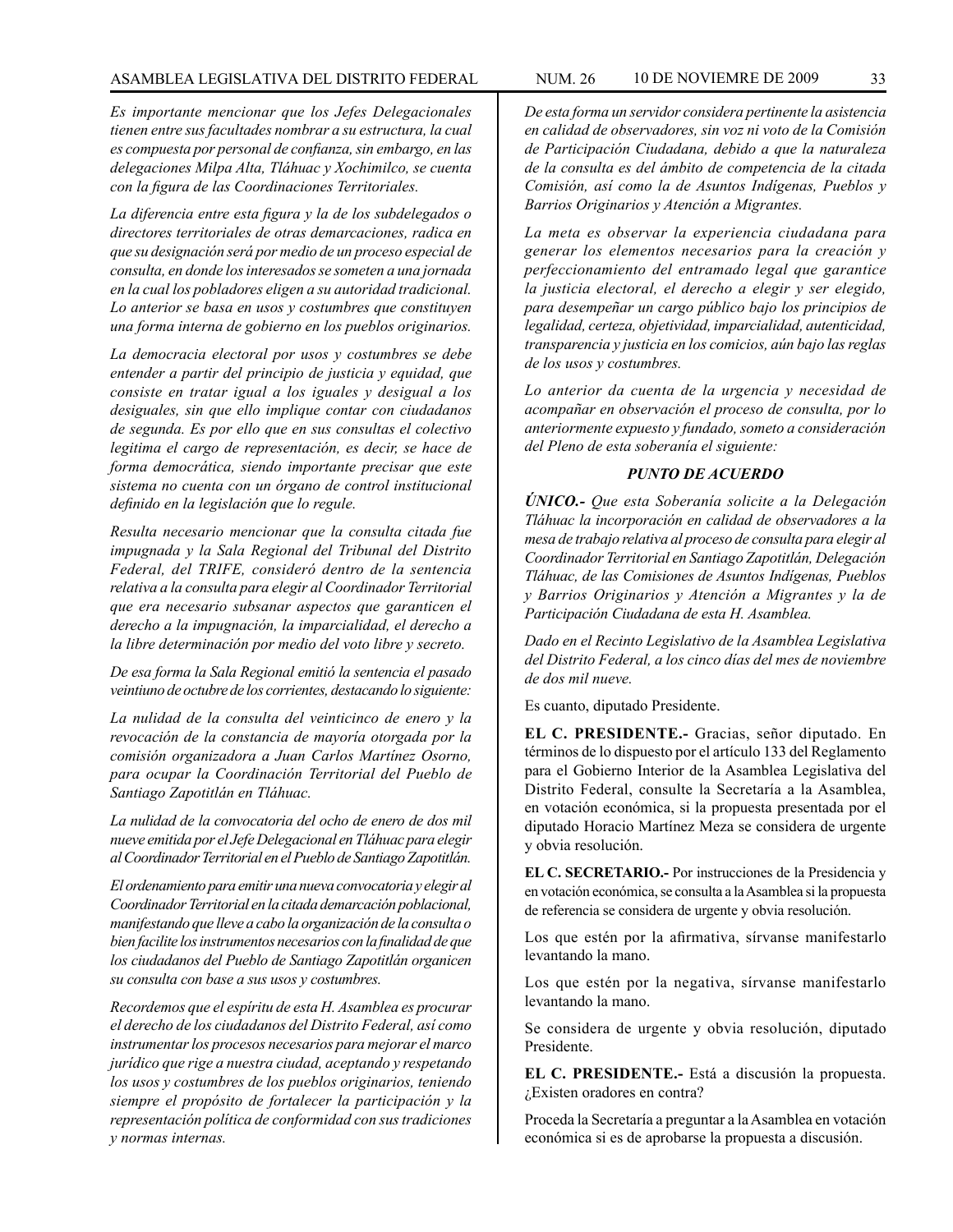**EL C. SECRETARIO.-** Por instrucciones de la Presidencia y en votación económica, se pregunta a la Asamblea si está a favor o en contra de la propuesta sometida a su consideración.

Los que estén por la afirmativa, sírvanse manifestarlo levantando la mano.

Los que estén por la negativa, sírvanse manifestarlo levantando la mano.

Aprobada la propuesta, diputado Presidente.

**EL C. PRESIDENTE.-** Remítase a las autoridades correspondientes para los efectos legales a que haya lugar.

Esta Presidencia hace del conocimiento de la Asamblea que los puntos enlistados en los numerales 15 y 30 del orden del día han sido retirados.

Esta Presidencia informa que se recibió una propuesta con punto de acuerdo para solicitar al Instituto Nacional de Antropología realice los estudios pertinentes sobre los terrenos ubicados en el perímetro de la delegación Tláhuac, del diputado Norberto Ascencio Solís Cruz, del grupo parlamentario del Partido Verde Ecologista de México.

#### *PROPOSICIÓN CON PUNTO DE ACUERDO PARA SOLICITAR AL INSTITUTO NACIONAL DE ANTROPOLOGÍA E HISTORIA, REALICE LOS ESTUDIOS PERTINENTES SOBRE LOS TERRENOS UBICADOS EN EL PERÍMETRO DE LA DELEGACIÓN TLAHUAC*

#### *H. ASAMBLEA:*

*EL suscrito Diputado Norberto Ascencio Solís Cruz integrante del Grupo Parlamentario del Partido Verde Ecologista de México en la Asamblea Legislativa del Distrito Federal V Legislatura, con fundamento en lo dispuesto por los artículos 17, fracción VI de la Ley Orgánica de la Asamblea Legislativa del Distrito Federal y 132 del Reglamento para el Gobierno Interior de la Asamblea Legislativa del Distrito Federal, someto a la consideración de este cuerpo legislativo, la siguiente proposición con PUNTO DE ACUERDO PARA SOLICITAR AL INSTITUTO NACIONAL DE ANTROPOLOGÍA E HISTORIA, REALICE LOS ESTUDIOS PERTINENTES SOBRE LOS TERRENOS UBICADOS EN EL PERÍMETRO DE LA DELEGACIÓN TLAHUAC, bajo la siguiente:*

#### *EXPOSICIÓN DE MOTIVOS*

*Todos y cada uno de nosotros los que tenemos el privilegio de ser mexicanos, vemos a nuestras raíces prehispánicas con profundo orgullo, las culturas que poblaron Mesoamérica desde antes del Siglo XVI, son motivo de asombro para todos los estudiosos del mundo y para los ciudadanos en general, que no dejan de admirar tanto la cultura que nos heredaron nuestros antepasados, como las Zonas Arqueológicas que sorprenden, tanto por su belleza arquitectónica, como por su refinada técnica de construcción, que ha sobrevivido a los Siglos a pesar del deterioro causado por el ser humano.*

*Y nosotros, somos los primeros en reconocer el compromiso social e histórico que tenemos para conservarlos y preservarlos para las generaciones futuras. En este contexto, toda señal que indique la posible presencia de ruinas arqueológicas de nuestro esplendoroso pasado prehispánico, debe ser considerada de primera importancia a fin de rescatarla y preservarla para su estudio y admiración, es por ello diputadas y diputadas de esta V Legislatura, que presento este Punto de Acuerdo en virtud de que en los terrenos en los cuales se pretende construir la Terminal y los talleres de la Línea 12 del Metro dentro del perímetro de la Delegación Tlahuác, existe, según testimonios de los vecinos del lugar, la probabilidad de que ahí se encuentren a poca profundidad vestigios arqueológicos de una Cultura Prehispánica, probablemente Tlahuica, dado que han hallado indicios como son piezas de alfarería y piedras talladas, naturalmente que estas personas por desconocimiento y para no verse comprometidos no han denunciado esos hallazgos, sin embargo la construcción de las instalaciones. de la Línea 12 podrían dar como resultado que estas ruinas salieran a la luz, por ello y a fin de evitar, si este fuera el caso, que cualquier tipo de construcción prehispánica pudiera resultar dañada por un manejo inadecuado.*

*Por lo anteriormente expuesto, con fundamento en el artículo 132 del Reglamento para el Gobierno Interior de la Asamblea Legislativa del Distrito Federal, someto a consideración del Pleno, el siguiente:*

#### *PUNTO DE ACUERDO:*

*ÚNICO.- Se exhorta al Instituto Nacional de Antropología e Historia para que con fundamento en los artículos 3 fracción cuarta, 30 y 44 de la Ley Federal Sobre Monumentos y Zonas Arqueológicos, Artísticos e Históricos y 2 fracciones I, II y VII de la Ley Orgánica del Instituto Nacional de Antropología e Historia, realice los estudios de campo necesarios sobre los terrenos en los cuales se asentarán instalaciones de la Línea 12 del Metro en el perímetro de la Delegación Tlahuác a fin de detectar la probable existencia de Vestigios arqueológicos.*

*Por el Grupo Parlamentario del Partido Verde Ecologista de México*

#### *DIP. NORBERTO ASCENCIO SOLÍS CRUZ*

*Dado en el Recinto Legislativo a los 10 días del mes de Noviembre del 2009.*

**EL C. PRESIDENTE.-** Con fundamento en lo dispuesto por los artículos 36 fracción V y VII de la Ley Orgánica de la Asamblea Legislativa del Distrito Federal, 28 y 132 del Reglamento para su Gobierno Interior, se turna para su análisis y dictamen a la Comisión de Desarrollo e Infraestructura Urbana.

Para presentar una propuesta con punto de acuerdo por la que se solicita al pleno de la Asamblea Legislativa del Distrito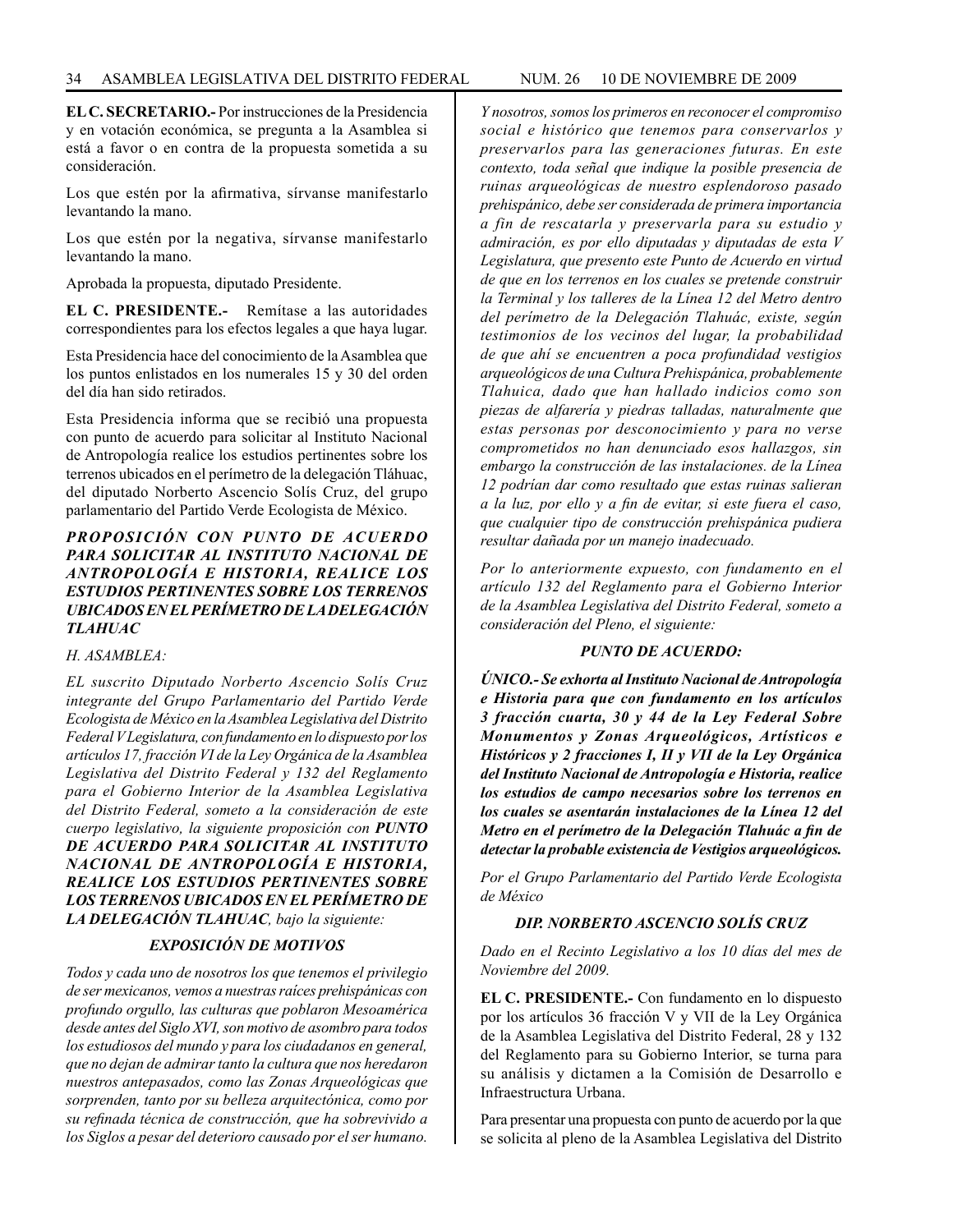Federal V Legislatura solicitar al Jefe de Gobierno, ciudadano Marcelo Ebrard Casaubon, que por su conducto sea elaborado un proyecto y requerir a la Secretaría de Gobernación al cantidad de 10 millones de pesos para realizar un estudio sobre la seguridad estructural y monitoreo de niveles de los edificios que conforman el conjunto habitacional Adolfo López Mateos, se concede el uso de la Tribuna al diputado

José Luis Muñoz Soria, del grupo parlamentario del Partido de la Revolución Democrática. **EL C. DIPUTADO JOSÉ LUIS MUÑOZ SORIA.-** Con

su permiso, diputado Presidente.

*PROPOSICIÓN CON PUNTO DE ACUERDO POR EL QUE SOLICITA AL PLENO DE LA ASAMBLEA LEGISLATIVA DEL DISTRITO FEDERAL, V LEGISLATURA, SOLICITAR AL JEFE DE GOBIERNO, CIUDADANO MARCELO EBRARD CASAUBÓN, QUE POR SU CONDUCTO SEA ELABORADO UN PROYECTO Y REQUERIR A LA SECRETARÍA DE GOBERNACIÓN COORDINADORA DEL CENTRO NACIONAL DE PREVENCIÓN DE DESASTRES DE LA SECRETARÍA DE GOBERNACIÓN, LA CANTIDAD DE \$10 MILLONES DE PESOS, PARA REALIZAR UN ESTUDIO SOBRE LA SEGURIDAD ESTRUCTURAL Y DE MONITOREO DE NIVELES DE LOS EDIFICIOS QUE CONFORMAN EL CONJUNTO HABITACIONAL ADOLFO LÓPEZ MATEOS.*

*DIPUTADO EMILIANO AGUILAR ESQUIVEL.*

*PRESIDENTE DE LA MESA DIRECTIVA DE LA ASAMBLEA LEGISLATIVA DEL DISTRITO FEDERAL.*

*V LEGISLATURA.*

*P R E S E NT E.*

*El suscrito, Diputado José Luís Muñoz Soria, del Grupo Parlamentario del Partido de la Revolución Democrática, con fundamento en lo establecido en los artículos 17 fracciones VI y VII; 18 fracción VII, de la Ley Orgánica y 133 del Reglamento para el Gobierno Interior, ambos de la Asamblea Legislativa del Distrito Federal, someto a consideración de este Honorable Pleno, la proposición con punto de acuerdo al rubro citado para su urgente y obvia resolución, al tenor de las siguientes:* 

#### *CONSIDERACIONES:*

*En 1962 inicia el Conjunto Urbano Nonoalco-Tlatelolco, ubicado entre Avenida Manuel González, Paseo de la Reforma, Ricardo Flores Magón e Insurgentes Norte, en la Delegación Cuauhtémoc, en una superficie de 945 mil metros cuadrados, el 28% fue destinado a la construcción de 12 mil departamentos conformando 90 edificios actualmente de 5, 7, 13 Y hasta 20 niveles, el 50% a espacios verdes y el resto a circulaciones, albergando 21 planteles escolares entre ellos jardines de niños, primarias y secundarias todas públicas, 4 hospitales públicos del IMSS e ISSSTE,* 

*4 teatros, 3 centros deportivos, al extremo la Plaza de la Tres Culturas, la Zona Arqueológica de Tlatelolco y el Centro Cultural Universitario Tlatelolco, establecimientos mercantiles como son tiendas de abarrotes, farmacias, mini súper, tintorerías, lavanderías, restaurantes entre otros que atienden las necesidades de abasto de 45,000 mil habitantes aproximadamente. Se encuentra dividido en 3 secciones, en las que hay 7 cisternas y cada sección cuenta con su centro de bombeo de agua potable, 1 cárcamo de bombeo de aguas residuales y el abastecimiento de gas es por gasoductos.*

*Han ocurrido en este Conjunto Urbano acontecimientos que han marcado la historia de nuestra ciudad como lo fue en 1968 y el cambio más drástico que ha sufrido Tlatelolco fue el ocurrido por el sismo de 1985 de 8.1 grados en la escala de Richter, provocando graves daños estructurales, ocasionando el derrumbe del edificio Nuevo León en el que murieron decenas de vecinos, y la desocupación y demolición de los edificios Campeche, Atizapán, 20 de Noviembre y las dos Torres de Tecpan entre otros más, soportando otros sismos, como los de 1995 de 7.7 grados, 2003 de 7.6 grados, 2007 de 6.3 grados y el ultimo de 2009 de 5.7 grados todos en la escala de Richter.*

*El Conjunto Urbano Nonoalco-Tlatelolco, lugar emblemático de la Ciudad de México, desde su fundación ha sido materia de estudio por parte de la Universidad Nacional Autónoma de México y del Instituto Politécnico Nacional, quienes han realizado observaciones y estudios de la situación geográfica, orográfica y altimétrica a consecuencia de los embates de la naturaleza, lo que podría suceder y como evitarlo, sin embargo se ha hecho caso omiso; la desatención a los hoy 45 mil habitantes, quienes preocupados por enfrentar los posibles desastres naturales reduciendo la vulnerabilidad en la que el día de hoy se encuentran por las inclinaciones, pendientes y fallas estructurales que han padecido sus edificios, lo cual podemos y debemos evitar. Tlatelolco al ser una de las más grandes unidades habitacionales no sólo de la Ciudad de México, sino incluso de América Latina, por los antecedentes e importancia ya referidos, y por el constante riesgo y peligro en el que se encuentran los habitantes y que hoy no cuentan con un programa de monitoreo constante, salvo al limitado esfuerzo del Gobierno Delegacional al contratar el monitoreo a 18 de los edificios, por el que se oriente e identifique el riesgo, para así estar en posibilidades de mitigarlo y fomentar la cultura de prevención y autoprotección, en lo que a riesgos naturales se refiere.*

*Es por ello que es indispensable pedirle al Jefe de Gobierno, Ciudadano Marcelo Ebrard Casaubón, que con relación al Acuerdo que establece las Reglas del Fondo para la Prevención de Desastres Naturales, que señala los lineamientos de coordinación entre la Federación, las Entidades Federativas y el Distrito Federal, en materia de Protección Civil para la identificación y prevención de riesgos, elabora el proyecto y solicite la cantidad de*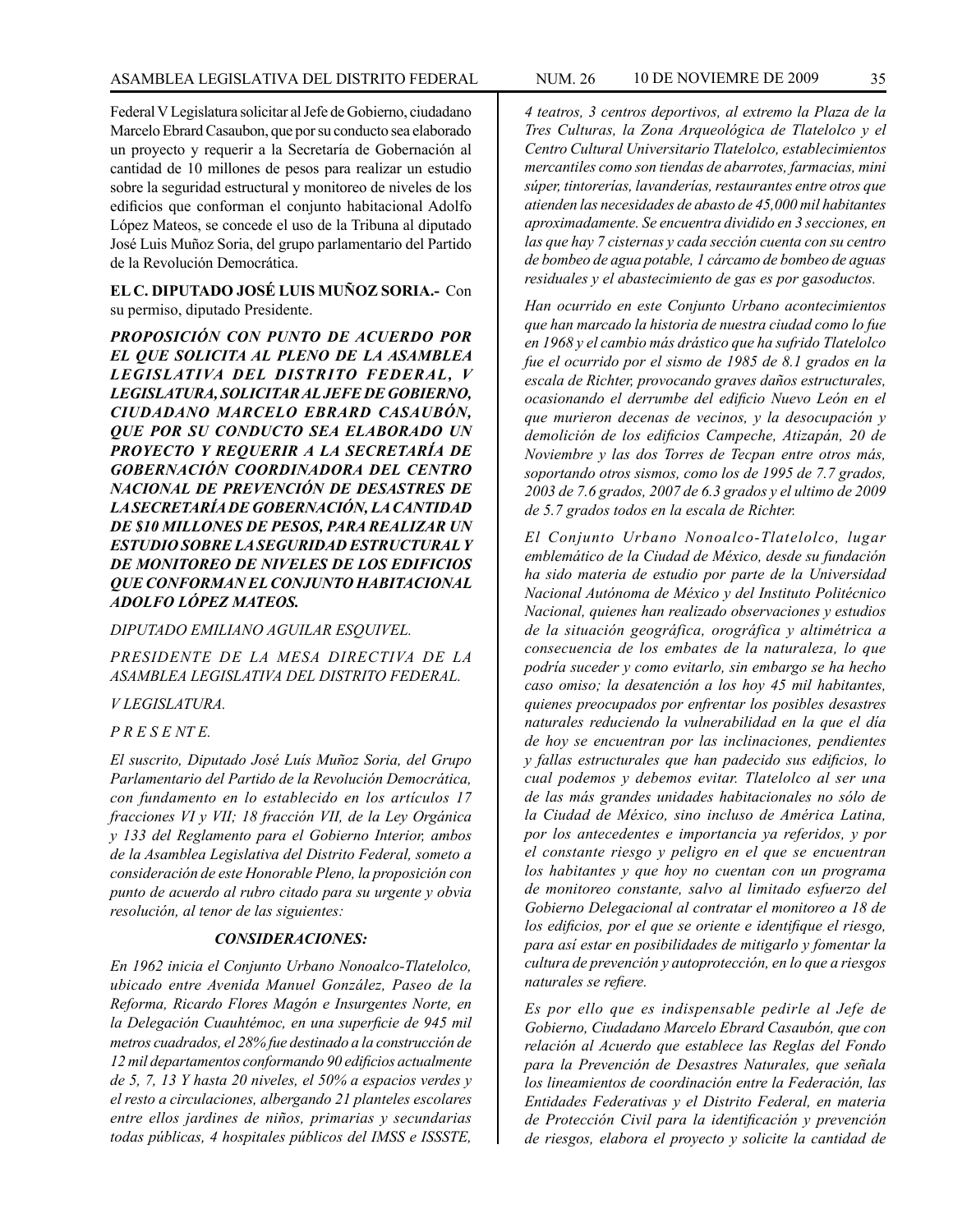#### 36 ASAMBLEA LEGISLATIVA DEL DISTRITO FEDERAL NUM. 26 10 de NOVIEMBRE de 2009

*\$10 millones de pesos para la realización de los estudios técnicos en materia de mecánica de suelos, de revisión estructural y el monitoreo constante de los niveles de los edificios que conforman el Conjunto Habitacional referido y así conocer y mitigar el riesgo en el que hoy se encuentran.*

*Esta cantidad de inversión solicitada, si los dividimos entre los 45 mil habitantes, resulta una erogación de \$222 pesos per cápita para disminuir el efecto de un posible impacto destructivo originado por los fenómenos naturales sobre la vida y bienes de las personas.* 

*Situación que no sólo debemos solicitar para los colonos de esta unidad, sino también para los que se encuentran en inminente riesgo, en atención a los sucesos recientes en las Delegaciones Álvaro Obregón, Magdalena Contreras y Cuajimalpa, los cuales deben preverse y atenderse con oportunidad.*

*Refiriendo un caso, se tomaron datos oficiales de la Secretaría de Gobernación, en el que al Distrito Federal en el periodo de 2004-2007, sólo se destinó la cantidad de \$23 millones de pesos para la elaboración de un atlas de riesgos, obteniendo como resultado que por cada año en el periodo señalado, la cantidad de recursos destinados fue de \$7,700,000 pesos, mas no así para la prevención y mitigación de riesgos, cifra que si la dividimos entre los 8,720,000 habitantes de la Ciudad de México, obtenemos una erogación de \$0.88 pesos por habitante.* 

*Por lo antes expuesto, solicito al Honorable Pleno de esta Soberanía, sea considerado el siguiente punto de acuerdo como de urgente y obvia resolución:*

#### *PUNTO DE ACUERDO*

*ÚNICO.- EL PLENO DE LA ASAMBLEA LEGISLATIVA DEL DISTRITO FEDERAL, V LEGISLATURA, PIDE AL JEFE DE GOBIERNO DEL DISTRITO FEDERAL, MARCELO EBRARD CASAUBON, SOLICITE A LA SECRETARÍA DE GOBERNACIÓN COORDINADORA DEL CENTRO NACIONAL DE PREVENCIÓN DE DESASTRES Y ACCEDER AL FONDO PARA LA PREVENCIÓN DE DESASTRES NATURALES, REALICE PROYECTO Y DE ESA MANERA SOLICITE \$10 MILLONES DE PESOS DESTINADOS PARA LA ATENCIÓN EN LOS ASPECTOS SEÑALADOS EN EL OCURSO Y ATENDER LOS EDIFICIOS QUE CONFORMAN EL CONJUNTO HABITACIONAL ADOLFO LÓPEZ MATEOS, NONOALCO-TLATELOLCO.*

Es cuanto. Señor Presidente.

**EL C. PRESIDENTE.-** Gracias, señor diputado. En términos de lo dispuesto el artículo 133 del Reglamento para el Gobierno Interior de la Asamblea Legislativa del Distrito Federal, consulte la Secretaría a la Asamblea en votación económica si la propuesta presentada por el diputado José Luis Muñoz Soria se considera de urgente y obvia resolución.

**EL C. SECRETARIO.-** Por instrucciones de la Presidencia y en votación económica, se consulta a la Asamblea si la propuesta de referencia se considera de urgente y obvia resolución.

Los que estén por la afirmativa, sírvanse manifestarlo levantando la mano.

Los que estén por la negativa, sírvanse manifestarlo levantando la mano.

Se considera de urgente y obvia resolución, diputado Presidente.

**EL C. PRESIDENTE.-** Está a discusión la propuesta. ¿Existen oradores en contra?

Proceda la Secretaría a preguntar a la Asamblea en votación económica si es de aprobarse la propuesta a discusión.

**EL C. SECRETARIO.-** Por instrucciones de la Presidencia y en votación económica, se pregunta a la Asamblea si está a favor o en contra de la propuesta sometida a su consideración.

Los que estén por la afirmativa, sírvanse manifestarlo levantando la mano.

Los que estén por la negativa, sírvanse manifestarlo levantando la mano.

Aprobada la propuesta, diputado Presidente.

**EL C. PRESIDENTE.-** Remítase a las autoridades correspondientes para los efectos legales a que haya lugar.

Para presentar una propuesta con punto de Acuerdo por el que se exhorta al Jefe de Gobierno solicite ante la UNESCO sea reconocido por sus tradiciones históricas a Mixquic se identifique, conserva, protege y rehabilite, sitio que por su valor cultural y natural debe ser declarado patrimonio de la humanidad, a fin de que las próximas generaciones las conozcan, se concede el uso de la Tribuna al diputado Alejandro Sánchez Camacho, del grupo parlamentario del Partido de la Revolución Democrática.

**EL C. DIPUTADO ALEJANDRO SÁNCHEZ CAMACHO.-**  Con su permiso, señor Presidente.

*PROPUESTA CON PUNTO DE ACUERDO A EFECTO DE EXHORTAR AL JEFE DE GOBIERNO DEL DISTRITO FEDERAL, A QUE LLEVE A CABO TODAS Y CADA UNA DE LAS GESTIONES NECESARIAS, A FIN DE LOGRAR LA DECLARATORIA DE LA UNESCO PARA EL PUEBLO DE SAN ANDRÉS MIXQUIC COMO PATRIMONIO CULTURAL DE LA HUMANIDAD.* 

*Honorable Asamblea Legislativa del Distrito Federal:*

*ALEJANDRO SÁNCHEZ CAMACHO integrante de esta Quinta Legislatura, con fundamento en lo establecido en los artículos 10 y 17 de la Ley Orgánica y 93 y 133 del Reglamento para el Gobierno Interior, ambos de la Asamblea Legislativa del Distrito Federal, en ésta, la máxima tribuna de la Ciudad de México, propongo a este órgano colegiado aprobar la PROPUESTA CON*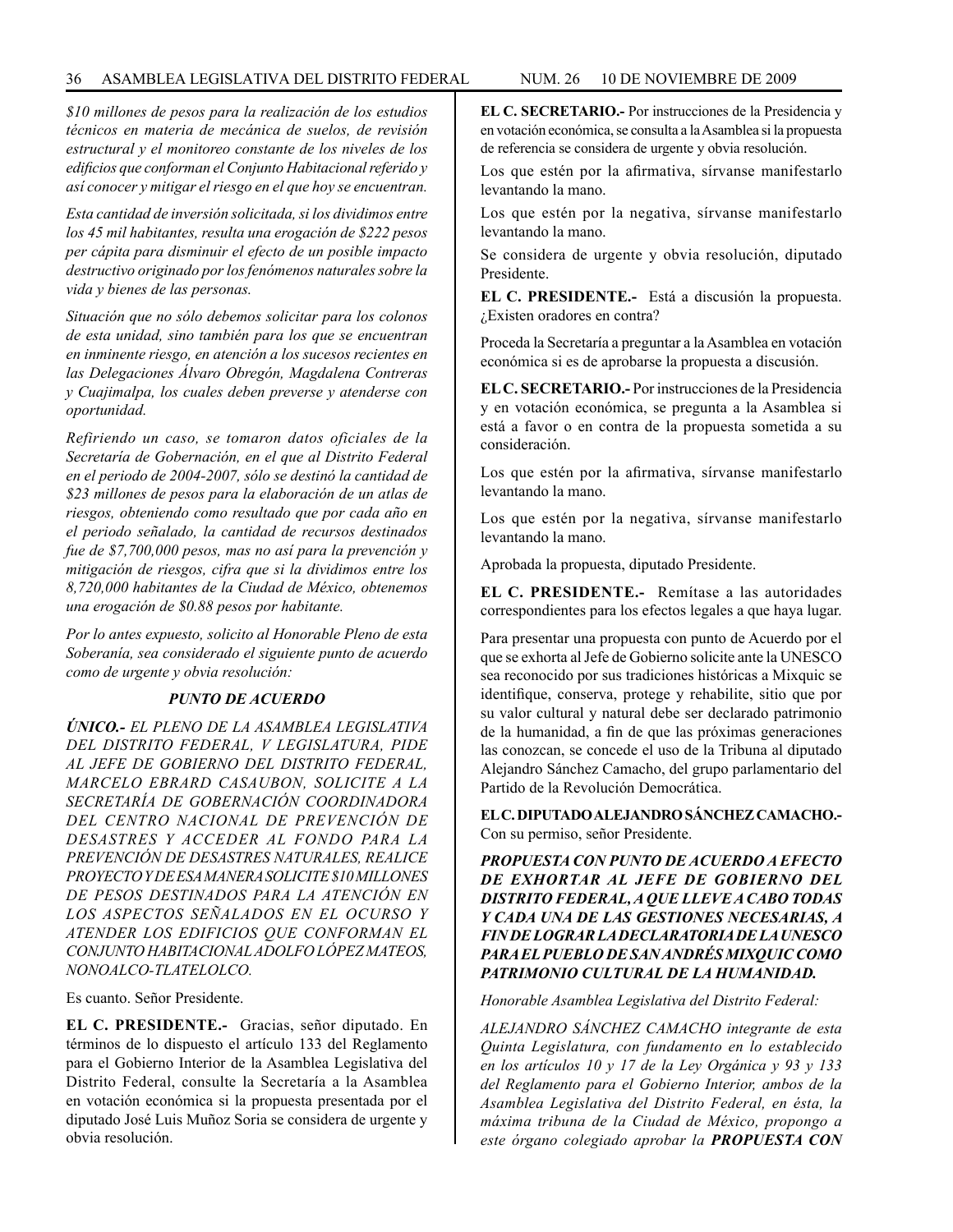*PUNTO DE ACUERDO A EFECTO DE EXHORTAR AL JEFE DE GOBIERNO DEL DISTRITO FEDERAL, A QUE LLEVE A CABO TODAS Y CADA UNA DE LAS GESTIONES NECESARIAS, A FIN DE LOGRAR LA DECLARATORIA DE LA UNESCO PARA EL PUEBLO DE SAN ANDRÉS MIXQUIC, COMO PATRIMONIO CULTURAL DE LA HUMANIDAD.*

*Fundan y motivan la presentación de esta propuesta, las siguientes:*

#### *CONSIDERACIONES:*

*PRIMERO.- El patrimonio cultural representa lo que tenemos derecho a heredar de nuestros predecesores y nuestra obligación de conservarlo a su vez para las generaciones futuras. Las formas intangibles de la cultura así como las tangibles, monumentos, libros y obras de arte son tan preciosas que los pueblos tienen la responsabilidad de asegurar su protección.*

*La Ciudad de México, sitio de profundos contrastes, y tesoro cultural del país, reclama mejores condiciones para la preservación de su patrimonio cultural e histórico, nos corresponde como representantes de sus habitantes, gestionar la consecución de estas mejores condiciones.*

*A nivel internacional, la Organización de las Naciones Unidas para la Educación, la Ciencia y la Cultura (UNESCO), sustenta un plan de protección de los bienes culturales del mundo, a través de la "Convención sobre la Protección del Patrimonio Mundial Cultural y Natural", aprobado en 1972.*

*A través de este programa, se presenta una lista de bienes que pertenecen al Patrimonio Mundial, mejor conocido como Patrimonio de la Humanidad. México es el país de América con más bienes culturales y naturales del continente con 31, además ser el sexto lugar con lugares declarados Patrimonio de la Humanidad a nivel mundial sólo superado por Italia, España, China, Alemania y Francia, no obstante debemos considerar que nos falta mucho por hacer para lograr la nominación como patrimonio, de sitios que por su valor histórico y cultural, debieran ser considerados dentro del referido catálogo.*

*SEGUNDO.- Para ser incluido en el la lista de Patrimonios de la Humanidad, un sitio debe tener un sobresaliente valor universal y debe satisfacer diversos criterios, de los cuales podemos considerar que el Pueblo de Santiago Mixquic reúne, ahí mediante sus tradiciones tenemos la representación de una obra maestra del genio creativo humano, en sus tradiciones de día de muertos.*

*Las tradiciones de día de muertos en Santiago Mixquic, revisten una excepcional obra que ha trascendido en generaciones y que la hace única y representativa, aportando con ello un testimonio trascendental.*

*TERCERO.- Tomando en cuenta la importancia que reviste al declaratoria mencionada y los beneficios que traería para* 

*la comunidad de éste pueblo, es que se hace un exhorto al Jefe de Gobierno de la Ciudad de México, a efecto de que lleve a cabo todas y cada una de las gestiones necesarias, primero a nivel local y luego internacionalmente, para lograr que el Pueblo de Andres Mixquic, sea declarado como Patrimonio Cultural de la Humanidad.*

*Por lo anteriormente expuesto, propongo a esta H. Asamblea Legislativa, tomar el punto de acuerdo siguiente:*

#### *PUNTO DE ACUERDO:*

*ÚNICO.- ESTA ASAMBLEA LEGISATIVA DEL DISTRITO FEDERAL, EXHORTA AL JEFE DE GOBIERNO DEL DISTRITO FEDERAL, A QUE LLEVE A CABO TODAS Y CADA UNA DE LAS GESTIONES NECESARIAS, A FIN DE LOGRAR LA DECLARATORIA DE LA UNESCO PARA EL PUEBLO DE SAN ANDRÉS MIXQUIC, COMO PATRIMONIO CULTURAL DE LA HUMANIDAD.* 

*Firma y somete a la consideración de este órgano legislativo*

### *ALEJANDRO SÁNCHEZ CAMACHO DIPUTADO LOCAL*

*Firma en apoyo a este Punto de Acuerdo: Dip. Alejandro Carbajal González, Dip. Juan José Larios Méndez, Dip. Aleida Alavez Ruíz, Dip. Carlos Augusto Morales López, Dip. José Luis Muñoz Soria, Dip. Lizbeth Rosas Montero, Dip. María Natividad Razo Vázquez, Dip. Víctor Gabriel Varela López, Dip. Edith Ruíz Mendicuti, Dip. Adolfo Uriel González Monzón y Dip. Guillermo Loreto Orozco.*

Es cuanto, señor Presidente.

**EL C. PRESIDENTE.-** Gracias, diputado. En términos de lo dispuesto por el artículo 133 del Reglamento para el Gobierno Interior de la Asamblea Legislativa del Distrito Federal, consulte la Secretaría a la Asamblea en votación económica si la propuesta presentada por el diputado Alejandro Sánchez Camacho se considera de urgente y obvia resolución.

**EL C. SECRETARIO.-** Por instrucciones de la Presidencia y en votación económica, se consulta a la Asamblea si la propuesta de referencia se considera de urgente y obvia resolución.

Los que estén por la afirmativa sírvanse manifestarlo levantando la mano.

Los que estén por la negativa sírvanse manifestarlo levantando la mano.

Se considera de urgente y obvia resolución, diputado Presidente.

**EL C. PRESIDENTE.-** Está a discusión la propuesta. ¿Existen oradores en contra?

Proceda la Secretaría a preguntar a la Asamblea en votación económica si es de aprobarse la propuesta a discusión.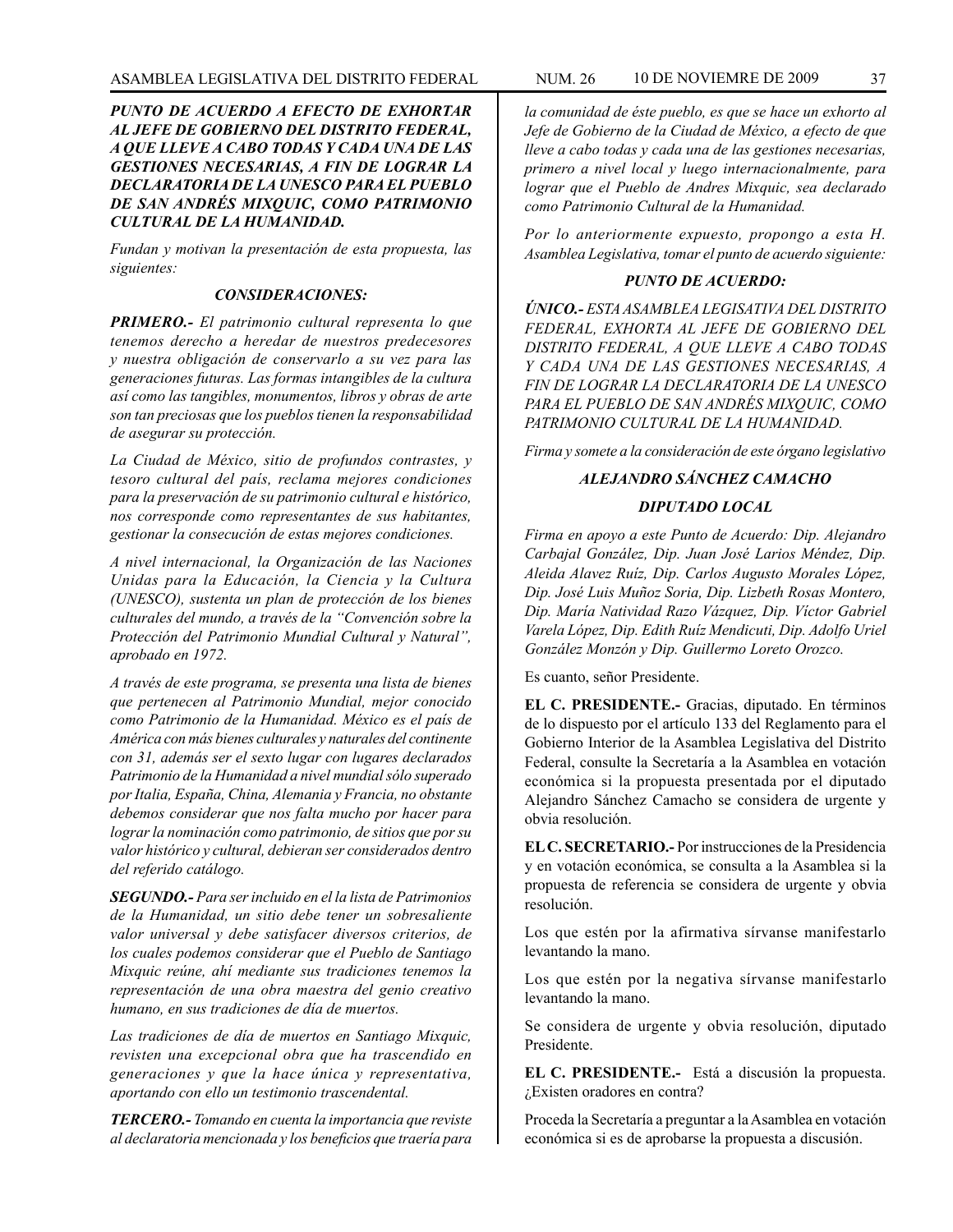**EL C. SECRETARIO.-** Por instrucciones de la Presidencia y en votación económica se pregunta a la Asamblea si está a favor o en contra de la propuesta sometida a su consideración.

Los que estén por la afirmativa, sírvanse manifestarlo levantando la mano.

Los que estén por la negativa, sírvanse manifestarlo levantando la mano.

Aprobada la propuesta, diputado Presidente.

**EL C. PRESIDENTE.-** Remítase a las autoridades correspondientes para los efectos legales a que haya lugar.

Para presentar una propuesta con punto de acuerdo para exhortar respetuosamente a la Comisión de Gobierno de la Asamblea Legislativa del Distrito Federal para que sean eliminados del presupuesto 2010 los gastos médicos mayores que se otorgan a los diputados y funcionarios, en el contexto de las medidas de austeridad, se concede el uso de la Tribuna al diputado Víctor Gabriel Varela López, del grupo parlamentario del Partido de la Revolución Democrática.

#### **EL C. DIPUTADO VÍCTOR GABRIEL VARELA LÓPEZ.-** Con su venia diputado Presidente.

*PROPOSICIÓN CON PUNTO DE ACUERDO MEDIANTE LA CUAL SE EXHORTA RESPETUOSAMENTE A LA COMISIÓN DE GOBIERNO DE LA ASAMBLEA LEGISLATIVA DEL DISTRITO FEDERAL PARA QUE SEA ELIMINADO DEL PRESUPUESTO 2010, EL SEGURO DE GASTOS MÉDICOS MAYORES QUE SE OTORGA A LOS DIPUTADOS Y FUNCIONARIOS DE ALTO NIVEL DE LA ASAMBLEA LEGISLATIVA DEL DISTRITO FEDERAL*

*El que suscribe Diputado Víctor Gabriel Varela López integrante del Grupo Parlamentario del Partido de la Revolución Democrática en la Asamblea Legislativa del Distrito Federal, V Legislatura, con fundamento en lo dispuesto por los artículos 17 fracción VI de la Ley Orgánica de la Asamblea Legislativa, y 132 fracciones I y II del Reglamento para el Gobierno Interior de la Asamblea Legislativa del Distrito Federal, someto a la consideración de este pleno la presente Proposición con Punto de Acuerdo mediante la cual se exhorta respetuosamente a la Comisión de Gobierno de la Asamblea Legislativa del Distrito Federal para que sea eliminado del presupuesto 2010, el seguro de gastos médicos mayores que se otorga a los Diputados y funcionarios de alto nivel de la Asamblea Legislativa del Distrito Federal, esto en el contexto de las medidas de austeridad que requiere la ciudad.*

#### *EXPOSICIÓN DE MOTIVOS*

#### *Problemática*

*La crisis económica que sufre nuestro país y que se presentó desde el 2008 se ha profundizado durante el presente con la enorme caída de la actividad económica produciendo* *efectos en el empleo, los salarios, aumento de la pobreza, desequilibrio de las finanzas públicas de los diferentes niveles de gobierno y en general de los niveles de bienestar de la población.*

*Diferentes analistas académicos consideran que esta crisis que se ha presentado en el país es de las más graves en los últimos 70 años y los diversos organismos internacionales han manifestado que el país más afectado en América Latina y prácticamente a nivel mundial es México.*

*La gravedad de la crisis obliga a diferentes niveles de gobierno formular planes de austeridad y proponer la actualización de las leyes de austeridad.*

*En el caso del Distrito Federal aún cuando la situación económica no estaba tan deteriorada en 2003 se expidió la Ley de Austeridad del Gobierno del Distrito Federal mediante la cual se establecieron los criterios de economía y austeridad para la elaboración, control y ejercicio anual del presupuesto de las dependencias delegacionales, los órganos desconcentrados y entidades de la administración pública del Distrito Federal.*

*Asimismo en esta línea se fijaron los límites de sueldo neto del Jefe de Gobierno del Distrito Federal y de los altos funcionarios así como de los Jefes Delegacionales.* 

*De igual manera se estableció la no autorización de bonos o percepciones extraordinarias, gastos de representación ni contratación de seguros médicos privados para ningún servidor público del Gobierno del Distrito Federal. Se normaron los gastos en publicidad, la adquisición de vehículos así como el gasto corriente.*

*Con los ahorros y economías que se obtuvieron en el ejercicio de esta Ley fue posible otorgar útiles escolares a los alumnos de las escuelas públicas del Distrito Federal y cumplir con la Ley de Útiles Escolares que se viene aplicando desde aquellos entonces hasta la fecha.* 

*Ese es un claro ejemplo de los beneficios que se logran a favor de la ciudadanía cuando se ahorran los recursos públicos y que en época de crisis como la actual se vuelven indispensables.*

*En abril del año pasado se expidió la Ley de Austeridad y Gasto Eficiente para el Gobierno del Distrito Federal que abroga la anterior Ley de Austeridad. En esta nueva Ley se establecen los criterios de economía y añade los de gasto y eficiencia; fija las percepciones máximas a altos funcionarios, al Jefe de Gobierno, a los Jefes Delegacionales, los límites de gastos en publicidad, viajes al extranjero y norma el gasto corriente en general.*

*Cabe Destacar que la Ley de Austeridad vigente también desautoriza los bonos o percepciones extraordinarias de representación y la contratación de seguros de gastos médicos mayores privados para cualquier servidor público del Gobierno del Distrito Federal.*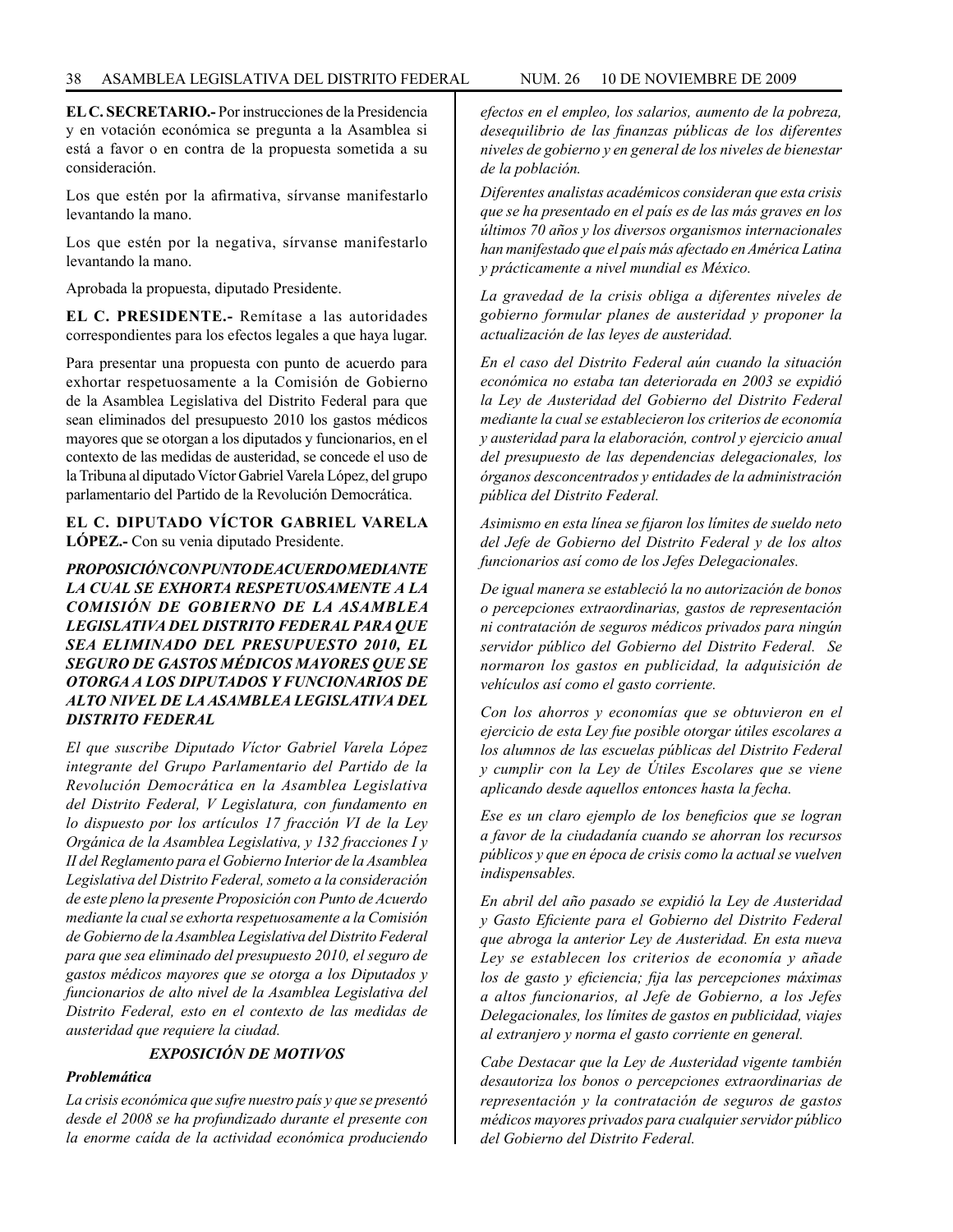#### ASAMBLEA LEGISLATIVA DEL DISTRITO FEDERAL NUM. 26 10 de NOVIEMRE de 2009 39

*Cuando se discutió la elaboración de la Ley de Austeridad del Gasto Eficiente para el Gobierno del Distrito Federal, se planteó que esta ley no fuera únicamente para el Gobierno y las 16 delegaciones, sino también para los órganos que reciben recursos públicos a fin de generar programas de apoyo directo a los ciudadanos.*

*Por estas razones, consideramos que los Diputados y Funcionarios de la Asamblea Legislativa debemos colaborar y trabajar para buscar la mejora de la economía, atención y servicios que les ofrecemos a los ciudadanos, a través de renunciar a privilegios en servicios que podemos pagar con nuestros sueldos, como es el seguro de Gastos Médicos Mayores, como lo han hecho ya algunos Diputados de esta H. Asamblea Legislativa e incorporándonos al servicio médico del Instituto de Seguridad y Servicios Sociales de los Trabajadores al Servicio del Estado.*

*Por lo anteriormente expuesto, someto a consideración de esta Honorable Asamblea Legislativa del Distrito Federal la siguiente proposición con:*

#### *PUNTO DE ACUERDO*

*ÚNICO.- Se exhorta respetuosamente a la Comisión de Gobierno de la Asamblea Legislativa del Distrito Federal para que sea eliminado del presupuesto 2010, el seguro de los gastos médicos mayores que se otorga a los Diputados y Funcionarios de alto nivel de la Asamblea Legislativa del Distrito Federal, esto en el contexto de las medidas de austeridad que requiere nuestra ciudad.* 

#### *ATENTAMENTE*

### *DIP. VÍCTOR GABRIEL VARELA LÓPEZ*

Es cuanto, diputado Presidente.

**EL C. PRESIDENTE.-** Gracias, diputado. Con fundamento en lo dispuesto por los artículos 36 fracción V y VII de la Ley Orgánica de la Asamblea Legislativa del Distrito Federal, 28 y 132 del Reglamento para su Gobierno Interior, se turna para su análisis y dictamen a la Comisión de Presupuesto y Cuenta Pública, con opinión del Comité de Administración.

Esta Presidencia informa que el punto enlistado en el numeral 19 del orden del día ha sido retirado.

Para presentar una propuesta con punto de acuerdo, mediante el cual se solicita un informe al titular del Sistema de Aguas de la Ciudad de México, Ramón Aguirre Díaz, que contenga a detalle la disponibilidad, calidad y consumo del agua de la Ciudad de México, así como la cantidad promedio de agua suministrada para consumo no doméstico por colonia en el Distrito Federal, se concede el uso de la Tribuna a la diputada Valentina Valia Batres Guadarrama, del grupo parlamentario del Partido de la Revolución Democrática.

**LA C. DIPUTADA VALENTINA VALIA BATRES GUADARRAMA.-** Con su venia, diputado Presidente.

*PROPOSICIÓN CON PUNTO DE ACUERDO PARA SOLICITAR AL TITULAR DEL SISTEMAS DE AGUAS DE LA CIUDAD DE MÉXICO, EL CIUDADANO RAMÓN AGUIRRE DÍAZ, LA INFORMACIÓN SOBRE LOS NIVELES DE DISPONIBILIDAD, CALIDAD Y VOLÚMENES DE CONSUMO DE AGUA POR COLONIAS DEL DISTRITO FEDERAL, DESGLOSANDO LA DISPONIBILIDAD, CALIDAD Y VOLÚMENES DE CONSUMO, SEGÚN SUMINISTRE AL CONSUMO DOMÉSTICO, AL CONSUMO NO DOMÉSTICO Y AL CONSUMO MIXTO, DESGLOSANDO LA INFORMACIÓN TAMBIÉN POR COLONIAS EN EL DISTRITO FEDERAL.*

*La suscrita diputada Valentina Batres Guadarrama, integrante del grupo parlamentario del PRD, de la V Asamblea Legislativa del Distrito Federal, con fundamento en lo dispuesto por la Ley Orgánica y el Reglamento para el Gobierno Interior de la Asamblea Legislativa del Distrito Federal, someto a la consideración del Pleno de esta Asamblea Legislativa del Distrito Federal para su discusión y en su caso aprobación con carácter de urgente y obvia resolución, la siguiente:*

*Proposición con punto de Acuerdo para solicitar al Titular del Sistemas de Aguas de la Ciudad de México, el ciudadano Ramón Aguirre Díaz, la información sobre los niveles de disponibilidad, calidad y volúmenes de consumo de agua por colonias del Distrito Federal, desglosando la disponibilidad, calidad y volúmenes de consumo, según suministre al consumo doméstico, al consumo no doméstico y al consumo mixto, desglosando la información también por colonias en el Distrito Federal.*

#### *CONSIDERACIONES*

*El enorme esfuerzo que se realiza para la distribución de agua en el Distrito Federal, obtiene sin embargo, resultados desiguales para los distintos estratos de la población capitalina. Mientras áreas importantes de la población afortunadamente reciben un suministro prácticamente continuo o casi continuo a lo largo del año, incluso durante periodos de estío; y con una calidad aceptable de líquido en cuanto a que se recibe libre de contaminantes de biológicos o químicos significativos, en otras áreas de la ciudad se recibe el líquido con importantes discontinuidades en el suministro o bien en tandeos por horario y/o se recibe con niveles menores de calidad con niveles de contaminación por arriba de los que especifican la norma para la presencia de organismos vivos o minerales.* 

*Ante las dificultades actuales que se presentan por los limitados niveles de la reserva de agua acumulada en los sistemas que abastecen al Distrito Federal, tanto en los acuíferos localizados en el propio territorio, como los de procedencia de otros territorios, consideramos que la Asamblea Legislativa del Distrito Federal está obligada a analizar y a evaluar con rapidez y precisión las opciones de política de distribución de agua de las cuales disponen*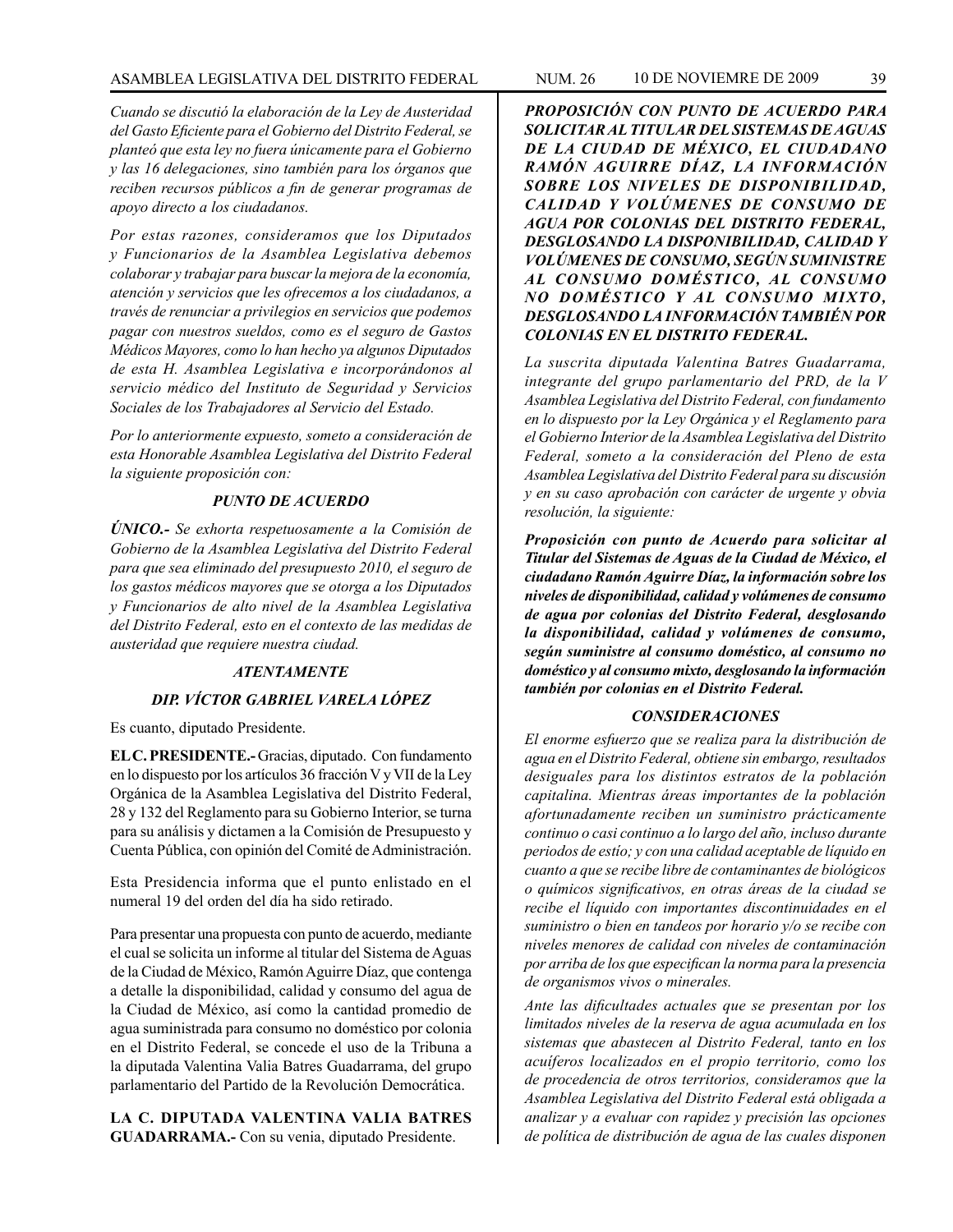*los capitalinos para enfrentar de la mejor manera y con la mayor equidad posible la escasez que nos amenaza.*

*Los legisladores, representantes de la población, haciendo eco a las preocupaciones de aquellos grupos de capitalinos que habitualmente reciben agua en forma discontinua o bien en forma de tandeo y que reciben aguas con niveles de contaminación arriba de los límites de la norma, deseamos conocer con precisión las opciones de distribución existentes, tomando en consideración los actuales volúmenes de distribución de líquido, la continuidad o no de la disponibilidad por horarios y la disponibilidad por niveles de calidad de agua, según se distribuyen en las distintas colonias del Distrito Federal.*

*El Sistema de Aguas de la Ciudad de México, al operar el suministro de agua a las distintas zonas de la ciudad y al recabar la información sobre los volúmenes de consumo y de cobro a los usuarios, conoce necesariamente esta información, aunque no la hemos localizado en la información pública disponible emitida por este organismo, por lo cual consideramos de urgente y de obvia resolución solicitar al Titular del Sistema de Aguas de la Ciudad de México la información descrita.*

*Por lo anterior expuesto, es que someto a consideración de esta Soberanía la siguiente:*

#### *PROPOSICIÓN CON PUNTO DE ACUERDO:*

*Único.- Se solicita informar al Titular del Sistema de Aguas de la Ciudad de México, al ciudadano Ramón Aguirre Díaz, sobre la disponibilidad, calidad y consumo del agua, así como del suministro para el consumo doméstico, consumo mixto y consumo no doméstico, desglosado por colonias en el Distrito Federal, entendiéndose por disponibilidad el tipo de suministro del que goza el usuario, ya sea por tandeo o por suministro por horario, por rangos de periodicidad.*

Por lo anterior, muchas gracias.

**EL C. PRESIDENTE-** Gracias, diputada. En términos de lo dispuesto por el artículo 133 del Reglamento para el Gobierno Interior de la Asamblea Legislativa del Distrito Federal, consulte la Secretaría a la Asamblea en votación económica si la propuesta presentada por la diputada Valentina Valia Batres Guadarrama se considera de urgente y obvia resolución.

**EL C. SECRETARIO.-** Por instrucciones de la Presidencia, y en votación económica, se consulta a la Asamblea si la propuesta de referencia se considera de urgente y obvia resolución.

Los que estén por la afirmativa, sírvanse manifestarlo levantando la mano.

Los que estén por la negativa, sírvanse manifestarlo levantando la mano.

Se considera de urgente y obvia resolución, diputado Presidente.

**EL C. PRESIDENTE.-** Está a discusión la propuesta. ¿Existen oradores en contra?

#### **EL C. DIPUTADO JUAN CARLOS ZÁRRAGA SARMIENTO (Desde su curul).-** Presidente

**EL C. PRESIDENTE.-** Dígame, diputado.

**EL C. DIPUTADO JUAN CARLOS ZÁRRAGA SARMIENTO (Desde su curul).-**En contra.

**EL C. PRESIDENTE.-** ¿En contra? Adelante, diputado, suba a la Tribuna hasta por 10 minutos, diputado Zárraga.

**EL C. DIPUTADO JUAN CARLOS ZÁRRAGA SARMIENTO.-** Con su venia, diputado Presidente.

Nada más para solicitarle a la diputada Batres si en los análisis que está pidiendo se podrían incluir todos aquellos sobre metales pesados y algunos que no son metales pero que también son contaminantes que pueden causar daño mortal, como el arsénico.

Entonces no sé si esta proposición pudiera ser añadida al punto de acuerdo de la diputada Batres, ya aprovechando que va a pedir que se hagan públicos los análisis que hace el Sistema de Aguas de la Ciudad de México.

Es cuanto, diputado Presidente.

**EL C. PRESIDENTE.-** Gracias, diputado.

**LA C. DIPUTADA VALENTINA VALIA BATRES GUADARRAMA (Desde su curul).-** Presidente.

**EL C. PRESIDENTE.-** Adelante, diputada.

**LA C. DIPUTADA VALENTINA VALIA BATRES GUADARRAMA (Desde su curul).-** Sólo para contestar.

**EL C. PRESIDENTE.-** Para hablar a favor, hasta por 10 minutos, se le concede el uso de la tribuna a la diputada Batres.

**LA C. DIPUTADA VALENTINA VALIA BATRES GUADARRAMA.-** La solicitud de información que le estamos precisando le entregue a esta Asamblea Legislativa el ciudadano Ramón Aguirre en realidad no supone, sino solicita nos informe la calidad del agua, la forma de distribución por colonia, que es la disponibilidad y los volúmenes de consumo por colonia.

Lo estamos solicitando porque el tema del agua en estos días empezó ya su discusión en torno a lo que deberíamos de valorar los legisladores para reflexionar si hacemos modificaciones al Código Financiero en cuestión de tarifas.

Esta información es necesaria porque necesitamos atravesar primeramente porque cualquier cosa que hagamos que modifique las condiciones de cobro de agua tendrá que tener en consideración su distribución, su accesibilidad, que es la disponibilidad, su calidad y los volúmenes de consumo, en esa razón engloba todo.

Esperamos que obviamente en ese entendido de extensión de calidad el ciudadano Ramón Aguirre, no dudo de su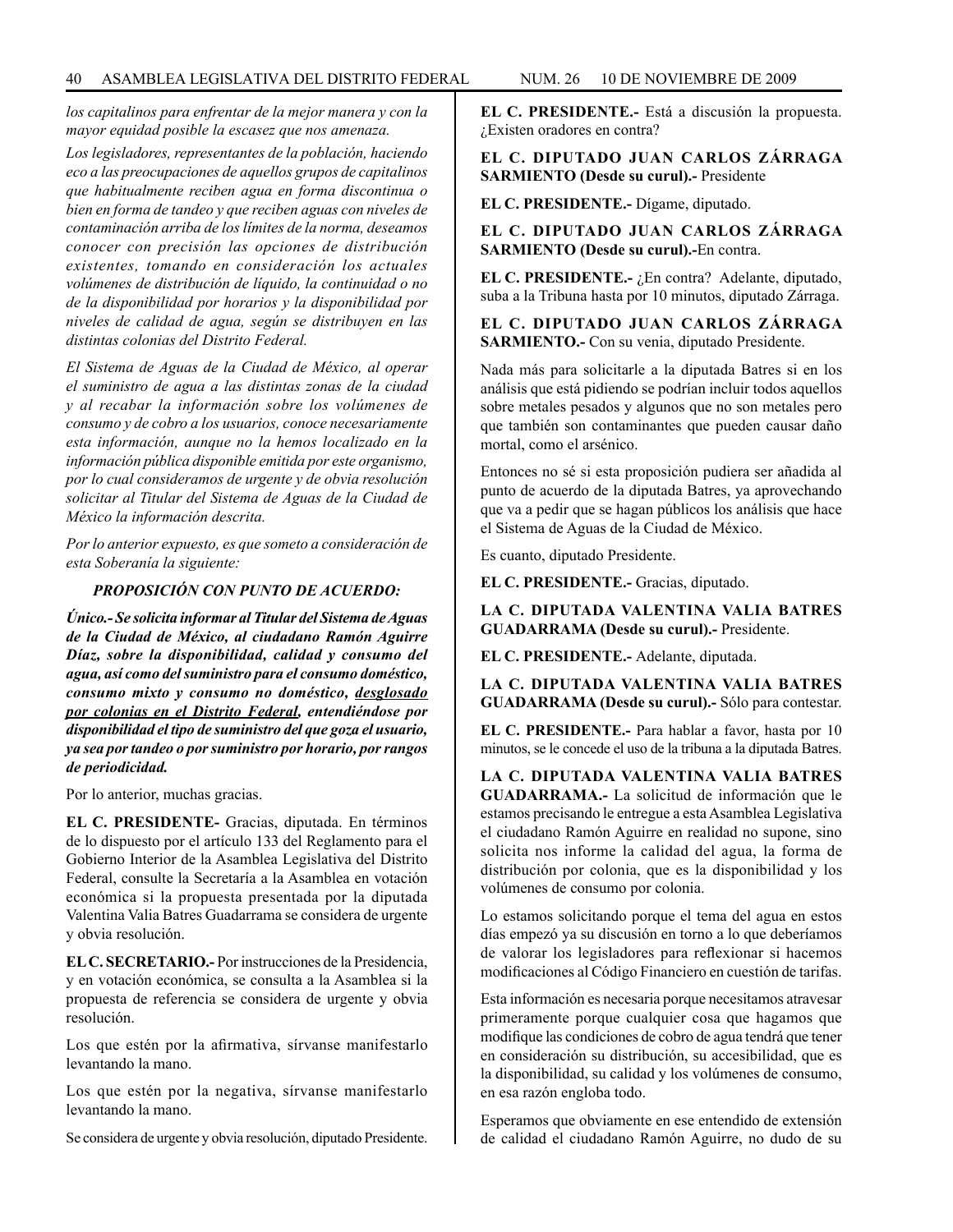responsabilidad para entregar la información completa a esta Asamblea Legislativa.

Por lo tanto, quisiera que la forma de frasear la solicitud de información no nos encontrase afirmando tipo de contaminantes en el agua sino en su caso que sea parte de la información que nos dé el ciudadano Ramón Aguirre.

**EL C. PRESIDENTE.-** Proceda la Secretaría a preguntar a la Asamblea en votación económica si es de aprobarse la propuesta a discusión.

**EL C. SECRETARIO.-** Por instrucciones de la Presidencia y en votación económica, se pregunta a la Asamblea si está a favor o en contra de la propuesta sometida a su consideración.

Los que estén por la afirmativa, sírvanse manifestarlo levantando la mano.

Los que estén por la negativa, sírvanse manifestarlo levantando la mano.

Aprobada la propuesta, diputado Presidente.

**EL C. PRESIDENTE.-** Remítase a las autoridades correspondientes para los efectos legales a que haya lugar.

Para presentar una propuesta con punto de acuerdo por el que se exhorta al Jefe de Gobierno, ciudadano Marcelo Ebrard Casaubon, y al Oficial Mayor, ciudadano Ramón Montaño Cuadra, ambos del Gobierno del Distrito Federal, para que respeten las áreas verdes del predio ubicado en Parque Prados de la Montaña, en Santa Fe, en beneficio de los vecinos de la zona, se concede el uso de la Tribuna a la diputada Lía Limón García, del grupo parlamentario del Partido Acción Nacional.

**LA C. DIPUTADA LÍA LIMÓN GARCÍA.-** Con su venia, diputado Presidente.

*PROPOSICIÓN CON PUNTO DE ACUERDO POR EL QUE SE EXHORTA EL JEFE DE GOBIERNO, MARCELO EBRARD, Y AL OFICIAL MAYOR, RAMÓN MONTAÑO CUADRA, AMBOS DEL GOBIERNO DEL DISTRITO FEDERAL, PARA QUE RESPETEN LAS ÁREAS VERDES DEL PREDIO UBICADO EN EL PARQUE PRADOS DE LA MONTAÑA EN SANTA FE, EN BENEFICIO DE LOS VECINOS DE LA ZONA*

*Los suscritos diputados Rafael Miguel Medina Pederzini, José Manuel Rendón Oberhauser y la de la voz, integrantes del grupo parlamentario del Partido Acción Nacional, con fundamento en lo dispuesto por los artículos 17 fracción VI de la Ley Orgánica y 133 del Reglamento para el Gobierno Interior, ambos de la Asamblea Legislativa del Distrito Federal, sometemos a consideración de esta honorable Asamblea Legislativa la siguiente PROPOSICIÓN CON PUNTO DE ACUERDO POR EL QUE SE EXHORTA EL JEFE DE GOBIERNO, MARCELO EBRARD, Y AL OFICIAL MAYOR, RAMÓN MONTAÑO CUADRA,* 

*AMBOS DEL GOBIERNO DEL DISTRITO FEDERAL, PARA QUE RESPETEN LAS ÁREAS VERDES DEL PREDIO UBICADO EN EL PARQUE PRADOS DE LA MONTAÑA EN SANTA FE, EN BENEFICIO DE LOS VECINOS DE LA ZONA, al tenor de los siguientes* 

#### *ANTECEDENTES*

*1.- De marzo de 1987 a julio de 1994, la zona relativa a Parque Prados de la Montaña en Santa Fe, constituyó un relleno sanitario que llegó a contener más de 5 millones y medio de toneladas de basura.*

*2.- De acuerdo con datos de la Secretaría de Desarrollo Urbano y Vivienda, actualmente el uso de suelo de Parque Prados de la Montaña es AV-1, es decir, Área Verde en espacios determinados para uso exclusivo de parques recreativos, actividades deportivas y al aire libre, centros culturales y áreas sociales.*

*3.- En aquel tiempo, un estudio de la Dirección General de Servicios Urbanos del Departamento del Distrito Federal estableció que dicho terreno no podría alojar estructuras pesadas ni desarrollo alguno, a fin de no interferir con la segura captación del biogás mientras éste se siga produciendo.*

*4.- Actualmente existen ductos por los que transita el biogás. El referido estudio estableció como mínimo 10 años después del cierre del depósito de residuos sólidos para analizar la posibilidad de una utilización distinta a la establecida.*

*5.- A la fecha, el acceso al parque está restringido a personal de mantenimiento y supervisión. De hecho, las autoridades buscaron integrarlo al entorno mediante bardas especialmente diseñadas y cortinas arbóreas perimetrales distribuidas de acuerdo a estrictos requerimientos estéticos, a fin de evitar el acceso a todo público.*

*6.- Los vecinos de la zona de Parque Prados de la Montaña han manifestado su interés porque dicho predio siga siendo área verde ya que lo consideran único en la zona y por ello un pulmón para Santa Fé y de la ciudad.*

*7- Por otro lado, el pasado 28 de octubre se dio a conocer información respecto al contenido del ante proyecto de contrato de compra venta en que el gobierno capitalino establecía su intención de vender el terreno ubicado en Parque Prados de la Montaña, garantizando al comprador cambio de uso de suelo y permisos de construcción, a pesar de la presencia de biogás.*

*8.- De acuerdo con la carpeta descriptiva de la Consultoría Desarrollo de Negocios FY & HP referida en los diferentes medios de comunicación, el predio que el Gobierno del Distrito Federal tiene la intención de vender se ubica en Santa Fe, entre las calles Carlos Lazo y Tamaulipas y Francisco J. Serrano; abarca las delegaciones Cuajimalpa y Álvaro Obregón; la conforman dos predios uno de más de 220 mil metros cuadrados, con un valor de SO millones 729 dólares, y otro de más de 26 mil metros cuadrados, que cuesta más de seis millones de dólares; y cuenta actualmente con un uso de suelo que sólo permite centros deportivos y de golf.*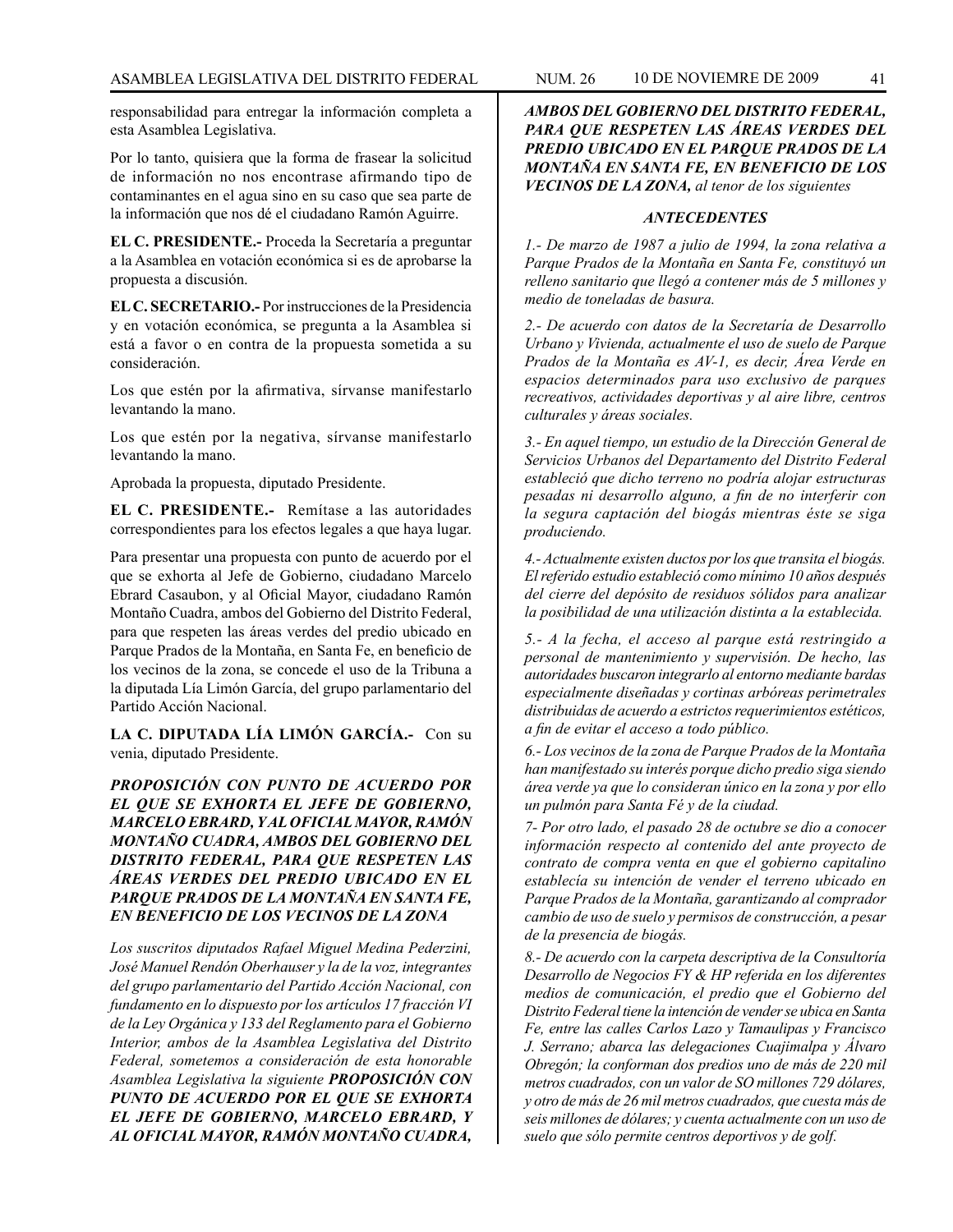#### 42 ASAMBLEA LEGISLATIVA DEL DISTRITO FEDERAL NUM. 26 10 de NOVIEMBRE de 2009

*9.- Francisco Yañez líder de la empresa Desarrollo de Negocios FY & HP empresa encargada de llevar a cabo la venta del predio de referencia, se negó a dar pormenores, toda vez que aseguró existe un pacto de confidencialidad con el Gobierno del Distrito Federal; sin embargo, el Oficial mayor del Gobierno del Distrito Federal, Ramón Montaño Cuadra, negó a los medios de comunicación el viernes pasado, dicho pacto de confidencialidad.*

*10.- Debido a la supuesta comercialización del Parque Prados de la Montaña, que abarca 22.60 hectáreas, diferentes asociaciones de vecinos de las colonias de Cruz Manca, Valle de Tarango y Santa Fe, se han manifestado en contra por la violación a sus derechos y por la falta de cumplimiento a la normatividad establecida en esa zona.*

#### *CONSIDERANDOS*

*PRIMERO.- Que es responsabilidad de los diputados integrantes de este órgano Legislativo el velar por los intereses y representar las inquietudes de los ciudadanos.*

*SEGUNDO.- Que es fundamental que las autoridades del Gobierno del Distrito Federal respeten los usos de suelo de áreas verdes y promuevan el mantenimiento de reservas territoriales, así como su saneamiento y la recuperación de espacios públicos para que los habitantes de esta ciudad puedan contar con áreas de esparcimiento y recreación.*

*TERCERO.- Que el Gobierno del Distrito Federal debe cumplir la normatividad establecida en los planes parciales de desarrollo urbano, así como los usos de suelo de los diferentes predios, en este caso de Parques Prados de la Montaña que cuenta con un uso de suelo V1.*

*CUARTO.- Que los vecinos deben participar en la decisión respecto al uso y destino que se le dé a la zona de referencia y se les debe escuchar antes de cualquier decisión arbitraria y unilateral por parte de las autoridades del Gobierno del Distrito Federal.*

*QUINTO.- Que de conformidad con la fracción XXIV del artículo 33 de la Ley Orgánica de la Administración Pública del Distrito Federal, es atribución del Oficial Mayor del Gobierno del Distrito Federal:* 

*Artículo 33.- …*

*XXIV.- Celebrar, otorgar y suscribir los contratos, convenios, escrituras públicas y demás actos jurídicos de cualquier índole, necesarios para el ejercicio de las atribuciones del órgano ejecutivo local, excepto los relativos a obra pública, los servicios relacionados con ésta, la contratación de créditos o firma de títulos crediticios y otros que sean atribución de otra dependencia, unidad administrativa u órgano desconcentrado, o corresponda a una facultad indelagable del Jefe de Gobierno del Distrito Federal, y* 

*SEXTO.- Que es inquietud fundada que las asociaciones de vecinos de la zona pidan al Gobierno del Distrito Federal que transparente la información sobre las negociaciones* 

*sostenidas por el Oficial Mayor del Gobierno del Distrito Federal con la Consultoría Desarrollo de Negocios FY&HP para darle la exclusividad de la venta de este predio y esclarecer el punto de formalización de los contratos de promesa de compraventa con la Empresa CAD INDUSTRIAL, S. A. DE C. V., administrada por Sergio Flores Ochoa. Una vez más la falta de transparencia en las decisiones públicas pone en riesgo los intereses ciudadanos afectando la calidad de vida de los habitantes de la zona.*

#### *PUNTO DE ACUERDO*

*PRIMERO.- Se solicita al Jefe de Gobierno, Marcelo Ebrard Casaubon y al Oficial Mayor del Gobierno del Distrito Federal, Ramón Montaño Cuadra, el respeto a las áreas verdes catalogadas con el uso de suelo AV1 relativo al espacios destinados a la construcción de lugares de esparcimiento en la ciudad y el saneamiento del terreno en mención.*

*SEGUNDO.- Se solicita al Jefe de Gobierno del Distrito Federal, Marcelo Ebrard Casaubon, el respeto de los derechos de los vecinos de la zona mediante las siguientes acciones:*

*a) La realización de una mesa de trabajo entre las autoridades del Gobierno del Distrito Federal, diputados de esta Asamblea y los vecinos de la zona, con el objeto de que los vecinos puedan conocer la información relacionada a la supuestas negociaciones para vender este predio que ha realizado el Gobierno del Distrito Federal y manifestar su opinión y sus preocupaciones.*

*b) En el marco de la Mesa de Trabajo referida con anterioridad, analizar la viabilidad de realizar un estudio de las condiciones de dicho predio.*

*TERCERO.- Se exhorta al Oficial Mayor del Gobierno del Distrito Federal a dar respuesta conforme a la Ley de Transparencia y Acceso a la Información Pública del Distrito Federal a la solicitud de información número 0111400126709 de fecha 30 de octubre del año en curso, relativa a la copia del contrato celebrado entre el Gobierno del Distrito Federal con la Empresa Desarrollo de Negocios FY & HP relativo a la venta del predio Parques Prado de la Montaña, ubicado en Santa Fe.*

Es cuanto, diputado Presidente.

**EL C. PRESIDENTE.-** Gracias, diputada. En términos de lo dispuesto el artículo 133 del Reglamento para el Gobierno Interior de la Asamblea Legislativa del Distrito Federal, consulte la Secretaría a la Asamblea en votación económica si la propuesta presentada por la diputada Lía Limón García se considera de urgente y obvia resolución.

**EL C. SECRETARIO.-** Por instrucciones de la Presidencia y en votación económica, se consulta a la Asamblea si la propuesta de referencia se considera de urgente y obvia resolución.

Los que estén por la afirmativa, sírvanse manifestarlo levantando la mano.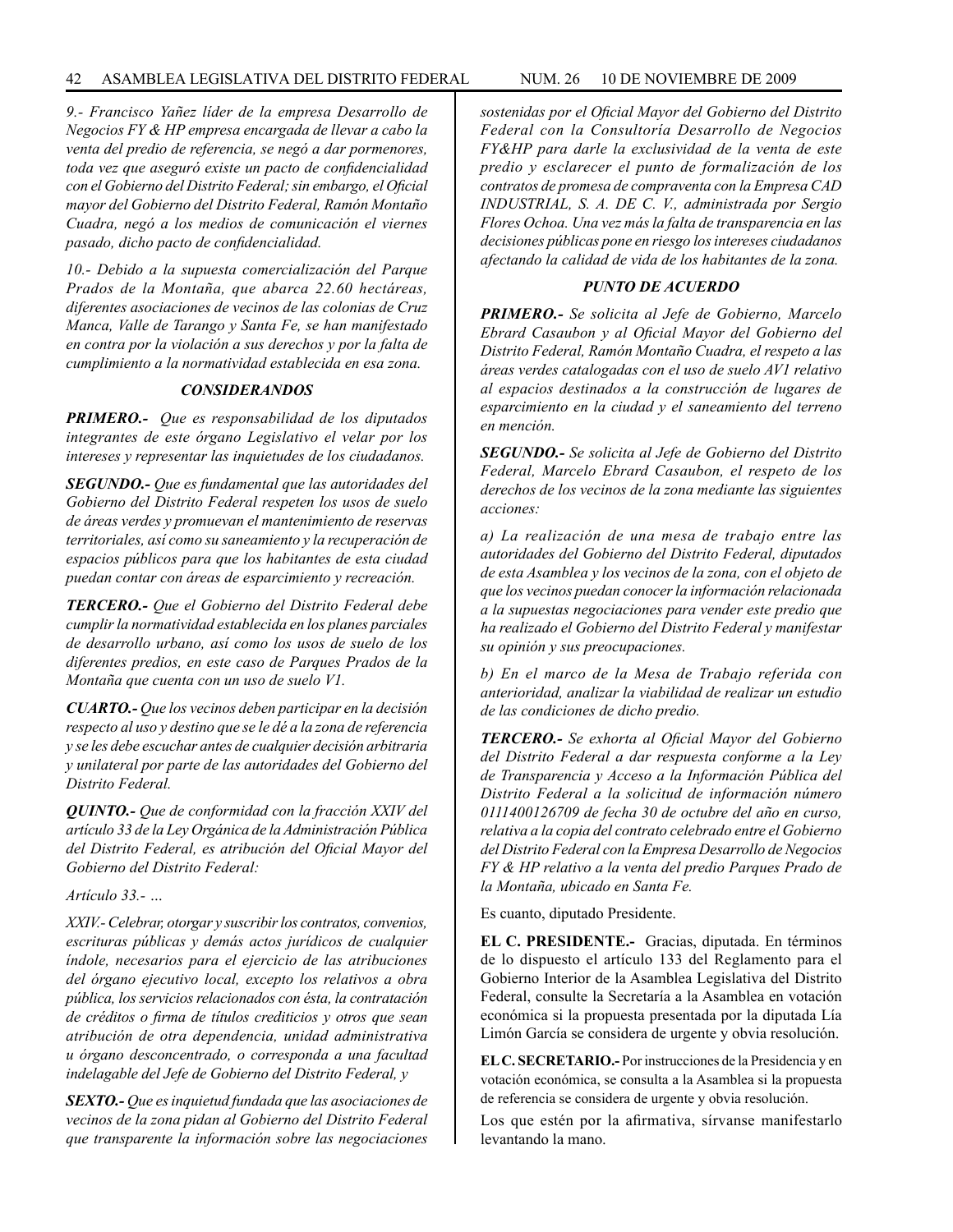Los que estén por la negativa, sírvanse manifestarlo levantando la mano.

Se considera de urgente y obvia resolución, diputado Presidente.

**EL C. PRESIDENTE.-** Está a discusión la propuesta. ¿Existen oradores en contra?

Proceda la Secretaría a preguntar a la Asamblea en votación económica si es de aprobarse la propuesta a discusión.

**EL C. SECRETARIO.-** Por instrucciones de la Presidencia y en votación económica, se pregunta a la Asamblea si está a favor o en contra de la propuesta sometida a su consideración.

Los que estén por la afirmativa, sírvanse manifestarlo levantando la mano.

Los que estén por la negativa, sírvanse manifestarlo levantando la mano.

Aprobada la propuesta, diputado Presidente.

**EL C. PRESIDENTE.-** Remítase a las autoridades correspondientes para los efectos legales a que haya lugar.

Para presentar una propuesta con punto de acuerdo por la que se exhorta al titular de la Secretaría de Obras y Servicios del Gobierno del Distrito Federal para que se intensifiquen y mejoren las labores de desazolve en las avenidas y calles principales de la Ciudad de México a fin de evitar las inundaciones ocasionadas por la lluvia, se concede el uso de la Tribuna al diputado Giovani Gutiérrez Aguilar, del grupo parlamentario del Partido Acción Nacional.

Se retira este punto del orden del día.

Para presentar una propuesta con punto de acuerdo para exhortar a la Asamblea Legislativa del Distrito Federal a incorporar a la Comisión de Hacienda a las reuniones de trabajo que en materia de presupuesto se realizan con los jefes delegacionales, órganos de gobierno y autónomos, servidores públicos de la Secretaría de Finanzas y de la Consejería Jurídica del Distrito Federal con la Comisión de Presupuesto y Cuenta Pública, con el fin de diseñar de manera correcta el paquete presupuestal 2010 que comprende la Ley de Ingresos, el Presupuesto de Egresos y el Código Financiero para el Distrito Federal, lo cual es competencia en ambas Comisiones, se concede el uso de la Tribuna al diputado Juan Pablo Pérez Mejía, del grupo parlamentario del Partido del Trabajo.

**EL C. DIPUTADO JUAN PABLO PÉREZ MEJÍA.-** Con su permiso, diputado Presidente.

*PROPUESTA CON PUNTO DE ACUERDO PARA EXHORTAR A LA ASAMBLEA LEGISLATIVA DEL DISTRITO FEDERAL A INCORPORAR A LA COMISIÓN DE HACIENDA A LAS REUNIONES DE TRABAJO QUE EN MATERIA DE PRESUPUESTO SE REALIZAN CON LOS JEFES DELEGACIONALES, ÓRGANOS* 

*DE GOBIERNO Y AUTÓNOMOS, SERVIDORES PÚBLICOS DE LA SECRETARÍA DE FINANZAS Y DE LA CONSEJERÍA JURÍDICA DEL DISTRITO FEDERAL CON LA COMISIÓN DE PRESUPUESTO Y CUENTA PÚBLICA, CON EL FIN DE DISEÑAR DE MANERA CORRECTA EL PAQUETE PRESUPUESTAL 2010 QUE COMPRENDE LA LEY DE INGRESOS, EL PRESUPUESTO DE EGRESOS Y EL CÓDIGO FINANCIERO PARA EL DISTRITO FEDERAL, LO CUAL ES COMPETENCIA EN AMBAS COMISIONES*

*Los suscritos diputados Juan Pablo Pérez Mejía, José Arturo López Candido, Ana Estela Aguirre y Juárez, José Alberto Benavides Castañeda y Adolfo Orive Bellinger, en nuestra calidad de diputados locales a la V Legislatura de la Asamblea Legislativa del Distrito Federal, integrantes del grupo parlamentario del Partido del Trabajo, con fundamento en lo dispuesto por los artículos 17 fracción VI de la Ley Orgánica de la Asamblea Legislativa Distrito Federal, 93 y 133 del Reglamento para el Gobierno Interior de la Asamblea Legislativa del Distrito Federal, sometemos a la consideración del pleno de esta Soberanía la propuesta con punto de acuerdo de urgente y obvia resolución, con la finalidad de EXHORTAR A LA ASAMBLEA LEGISLATIVA DEL DISTRITO FEDERAL A INCORPORAR A LA COMISIÓN DE HACIENDA A LAS REUNIONES DE TRABAJO QUE EN MATERIA DE PRESUPUESTO SE REALIZAN CON LOS JEFES DELEGACIONALES, ÓRGANOS DE GOBIERNO Y AUTÓNOMOS, SERVIDORES PÚBLICOS DE LA SECRETARÍA DE FINANZAS Y DE LA CONSEJERÍA JURÍDICA DEL DISTRITO FEDERAL CON LA COMISIÓN DE PRESUPUESTO Y CUENTA PÚBLICA, CON EL FIN DE DISEÑAR DE MANERA CORRECTA EL PAQUETE PRESUPUESTAL 2010, QUE COMPRENDE LA LEY DE INGRESOS, EL PRESUPUESTO DE EGRESOS, Y EL CÓDIGO FINANCIERO PARA EL DISTRITO FEDERAL, LO CUAL ES COMPETENCIA DE AMBAS COMISIONES, bajo los siguientes:*

#### *CONSIDERANDOS*

*PRIMERO. La Asamblea Legislativa tiene dentro de sus facultades el citar a reuniones de trabajo o comparecencias a los distintos funcionarios del Gobierno de la Ciudad y a quienes detentan las jefaturas delegacionales capitalinas. Estas actividades propician el desarrollo de herramientas democráticas como la transparencia, la rendición de cuentas, el debate, la argumentación y la racionalidad de la administración de los recursos públicos.*

*SEGUNDO. La Comisión de Presupuesto y Cuenta Pública de la Asamblea Legislativa aprobó, el 28 de octubre del presente, el calendario de las mesas de trabajo para analizar el paquete económico para el ejercicio fiscal 2010, tanto con jefes delegacionales, órganos de gobierno y autónomos, así como de los servidores públicos de la*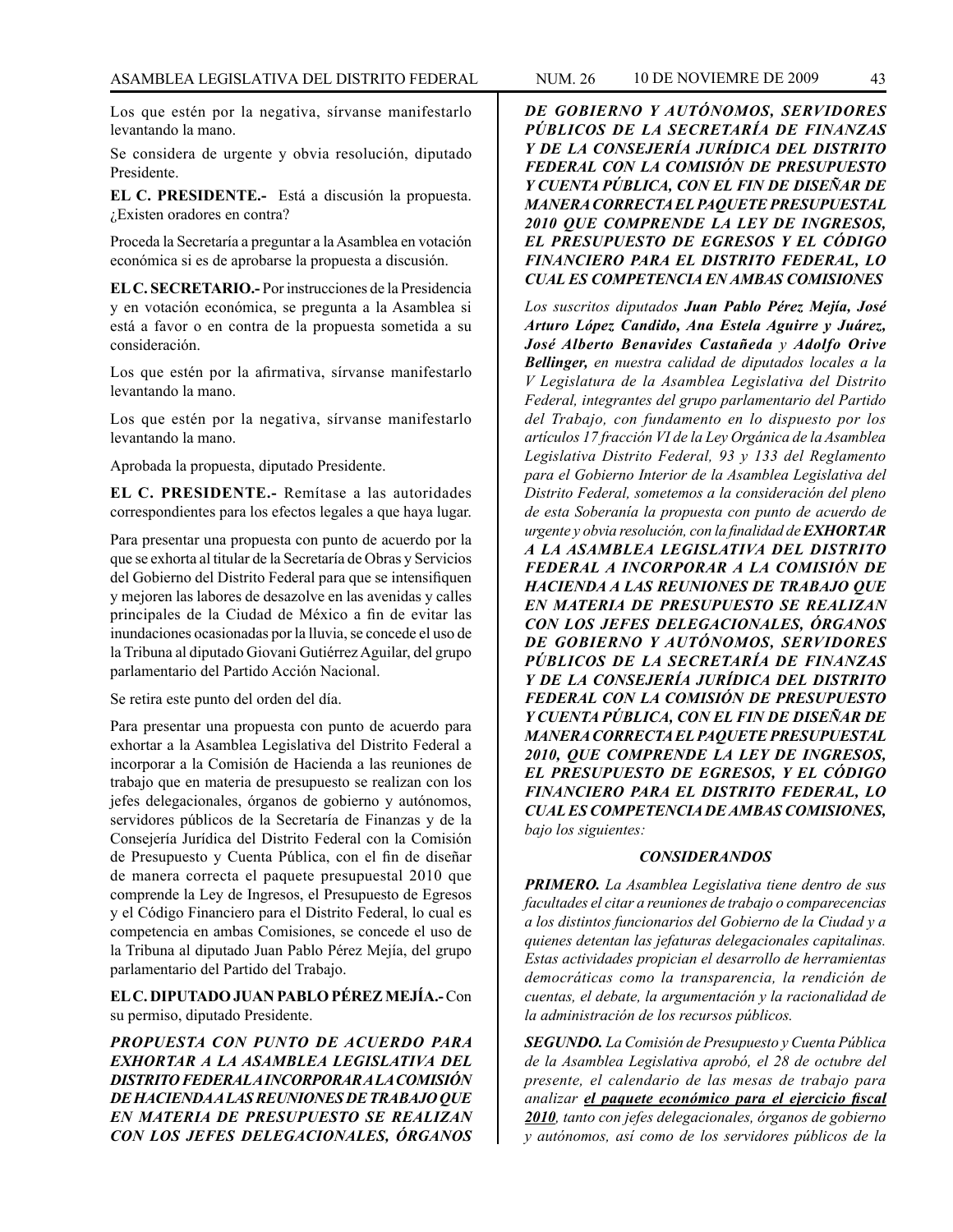*Secretaría de Finanzas y de la Consejería Jurídica, ambos del Gobierno del Distrito Federal. Se explica que "entre los objetivos de la Comisión están la emisión del paquete presupuestal, la revisión de las Cuentas Públicas del GDF y los correspondientes a los programas generales de Auditoría". El diputado Presidente Erasto Ensástiga Santiago señaló que "el formato de las comparecencias estará, en el caso de los jefes delegacionales, dividido en dos partes, la primera, para hablar de los montos asignados a la demarcación para el 2009 y los recursos comprometidos a septiembre, señalando los que restan por ejercer, "así como sus propuestas de modificaciones o reformas regulatorias que a su juicio deben impulsarse en el paquete económico financiero para 2010" Se analizarán las propuestas de trabajo del jefe delegacional que impliquen necesidades de recursos, así como las expectativas de su gestión para 2010.*

*TERCERO. El acuerdo no consideró que el paquete presupuestal comprende elementos que deben ser analizados y dictaminados en Comisiones Unidas de Presupuesto y Cuenta Pública y de Hacienda, motivo por el cual es de suma importancia que la Comisión de Hacienda de este Órgano Legislativo se incorpore de manera formal al trabajo que se realiza por parte de la Comisión de Presupuesto y Cuenta Pública.*

*CUARTO. Legislativamente, y en aras de la construcción equilibrada y participativa del paquete presupuestal, que comprende la gran estructura de ingresos y la fiscal, históricamente este órgano legislativo ha abierto esta secuencia de reuniones de trabajo a dos Comisiones, la de Presupuesto y Cuenta Pública y la de Hacienda, con la finalidad de reunir los elementos que se requieran para analizar y dictaminar en los tiempos que marca la normatividad el paquete presupuestario.*

*Lo señalado en los considerandos que forman el presente punto de acuerdo se refuerza con el hecho de que en los propios formatos de comparecencias aprobados por la Comisión de Presupuesto y Cuenta Pública se les ha requerido a los comparecientes que informen respecto a las propuestas que plantea en materia de Código Financiero, lo cual corresponde analizar y dictaminar a los Comisiones Unidas de Presupuesto y Cuenta Pública y de Hacienda.*

*Por las anteriores consideraciones y con la finalidad de evitar dificultades en la dictaminación del paquete presupuestal correspondiente al ejercicio fiscal 2010, solicito la aprobación del presente* 

#### *PUNTO DE ACUERDO DE URGENTE Y OBVIA RESOLUCIÓN.*

*PRIMERO.- La Asamblea Legislativa del Distrito Federal acuerda incorporar a la Comisión de Hacienda a las reuniones de trabajo que en materia de presupuesto se realizan con los Jefes Delegacionales, Órganos de Gobierno y Autónomos, servidores públicos, Secretaría de Finanzas* 

*y de la Consejería Jurídica del Distrito Federal, con la Comisión de Presupuesto y Cuenta Pública, con el fin de diseñar en materia correcta el paquete presupuestal 2010, que comprende la Ley de Ingresos, el Presupuesto de Egresos y el Código Financiero para el Distrito Federal, lo cual es competencia de ambas Comisiones.*

*SEGUNDO.- Se instruye a las Comisiones de Presupuesto y Cuenta Pública y de Hacienda para de manera inmediata realicen las modificaciones correspondientes al formato de comparecencias para integrar la participación de los diputados de la Comisión de Hacienda y para que procedan a notificarlo a los funcionarios y servidores públicos.*

*Firman los diputados: Juan Pablo Pérez Mejía, José Arturo López Candido y Ana Estela Aguirre y Juárez.*

Es cuanto, diputado Presidente.

**EL C. PRESIDENTE.-** Gracias diputado. En términos de lo dispuesto por el Artículo 133 del Reglamento para el Gobierno Interior de la Asamblea Legislativa del Distrito Federal, consulte la Secretaría a la Asamblea en votación económica si la propuesta presentada por el diputado Juan Pablo Pérez Mejía se considera de urgente y obvia resolución.

**EL C. SECRETARIO.-** Por instrucciones de la Presidencia y en votación económica se consulta a la Asamblea si la propuesta de referencia se considera de urgente y obvia resolución.

Los que estén por la afirmativa, sírvanse manifestarlo levantando la mano.

Los que estén por la negativa, sírvanse manifestarlo levantando la mano.

Se considera de urgente y obvia resolución, diputado Presidente.

**EL C. PRESIDENTE.-** Está a discusión la propuesta. ¿Existen oradores en contra?

Proceda la Secretaría a preguntar a la Asamblea en votación económica si es de aprobarse la propuesta a discusión.

**EL C. SECRETARIO.-** Por instrucciones de la Presidencia y en votación económica se pregunta a la Asamblea si está a favor o en contra de la propuesta sometida a su consideración.

Los que estén por la afirmativa, sírvanse manifestarlo levantando la mano.

Los que estén por la negativa, sírvanse manifestarlo levantando la mano.

Aprobada la propuesta, diputado Presidente.

**EL C. PRESIDENTE.-** Remítase a las autoridades correspondientes para los efectos legales a que haya lugar. Para presentar una propuesta con punto de acuerdo para que esta honorable Asamblea Legislativa exhorte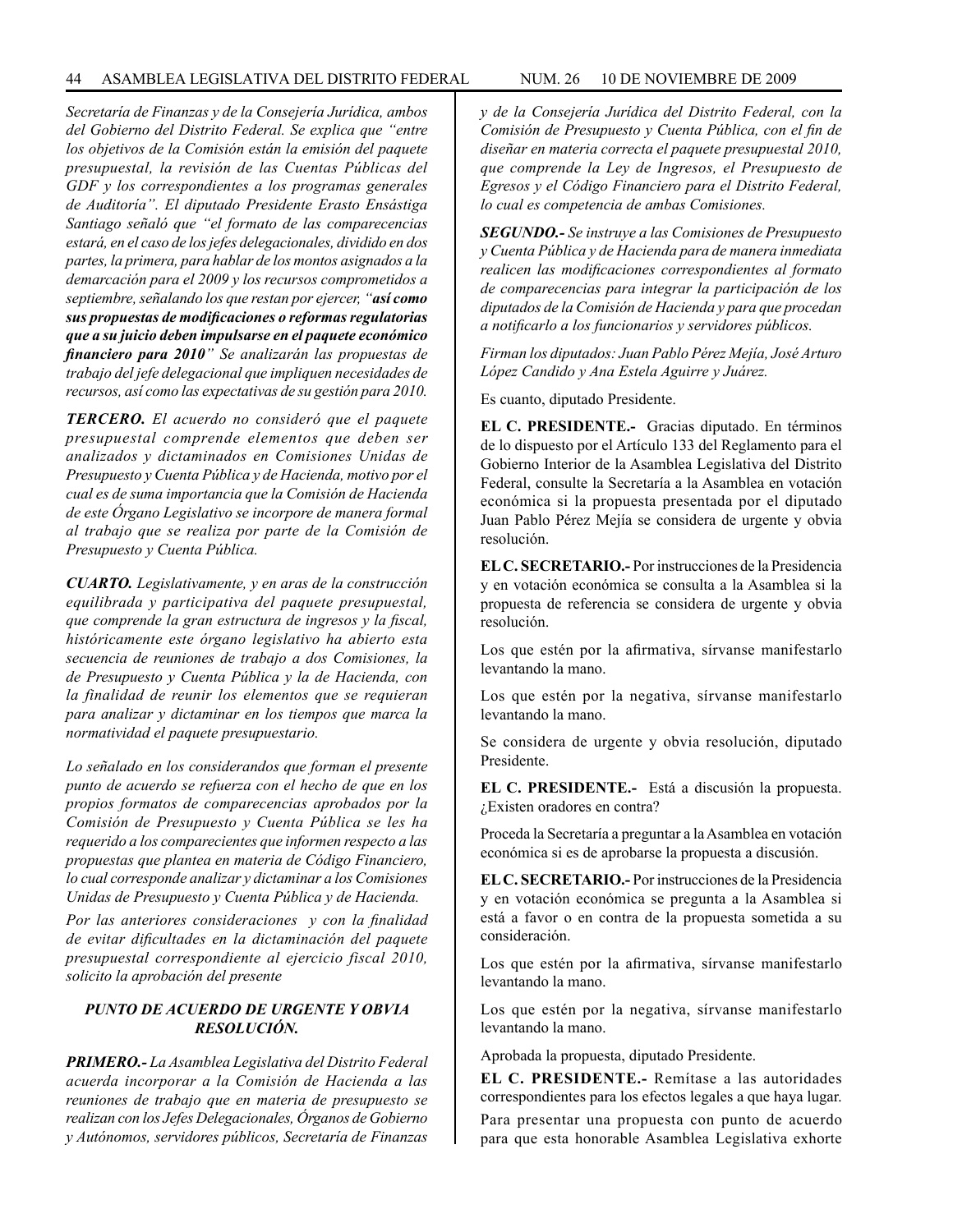respetuosamente al ingeniero Ramón Aguirre Díaz, Director del Sistema de Aguas de la Ciudad de México a tomar las medidas necesarias para regularizar el servicio de agua en la Delegación Gustavo A. Madero, se concede el uso de la tribuna a la diputada Claudia Elena Aguila Torres, del grupo parlamentario del Partido de la Revolución Democrática.

**LA C. DIPUTADA CLAUDIA ELENA ÁGUILA TORRES.-** Con el permiso de la Presidencia.

*PROPOSICIÓN CON PUNTO DE ACUERDO PARA QUE ESTA HONORABLE ASAMBLEA LEGISLATIVA EXHORTE RESPETUOSAMENTE AL INGENIERO RAMÓN AGUIRRE DÍAZ, DIRECTOR DEL SISTEMA DE AGUAS DE LA CIUDAD DE MÉXICO, A TOMAR LAS MEDIDAS NECESARIAS PARA REGULARIZAR EL SERVICIO DE AGUA EN LA DELEGACIÓN GUSTAVO A. MADERO*

*La Diputada suscrita Claudia Elena Águila Torres, integrante del Grupo Parlamentario del Partido de la Revolución Democrática en esta V Legislatura, con fundamento en lo dispuesto por los artículos 122, Apartado C, BASE PRIMERA, fracción V, inciso e) de la Constitución Política de los Estados Unidos Mexicanos; los artículos 36, 42 fracción IX, 46 fracción I, del Estatuto de Gobierno del Distrito Federal; los artículos 10 fracción I, II, 17 Fracción IV y VI, 88 fracción I de la Ley Orgánica de la Asamblea Legislativa del Distrito Federal y el artículo 85 fracción I, 133 del Reglamento para el Gobierno Interior de la Asamblea Legislativa del Distrito Federal, someto a la consideración de esta Asamblea Legislativa, la siguiente PROPOSICIÓN CON PUNTO DE ACUERDO PARA QUE ESTA HONORABLE ASAMBLEA LEGISLATIVA EXHORTE RESPETUOSAMENTE AL INGENIERO RAMÓN AGUIRRE DÍAZ, DIRECTOR DEL SISTEMA DE AGUAS DE LA CIUDAD DE MÉXICO, A TOMAR LAS MEDIDAS NECESARIAS PARA REGULARIZAR EL SERVICIO DE AGUA EN LA DELEGACIÓN GUSTAVO A. MADERO, de acuerdo con los siguientes:*

#### *EXPOSICIÓN DE MOTIVOS*

*La Ciudad de México está asentada en una cuenca principalmente sobre terreno lacustre a una altitud de 2, 236 metros hasta 3,700 metros sobre el nivel del mar. Fue y es la cuna de un mosaico de culturas. A lo largo de su historia se ha transformado en todos los ámbitos, por lo que tenemos que conocer lo que fue la Ciudad de nuestros antepasados para comprender la gran metrópoli de nuestros días. La principal consecuencia del desarrollo sociocultural y urbanístico del centro del país, es el gemelo territorial y político que constituye el Estado de México y el Distrito Federal. Uno no puede entenderse sin el otro, ya que ambos comparten una historia cultural, ecológica, hidrológica y de crecimiento demográfico.* 

*Considerando la herencia común histórico-hidrológica de la cuenca de México y las entidades que urbanizaron* 

*dicho territorio (Distrito Federal y Estado de México), y aclarando que no es una problemática exclusiva de la Delegación Gustavo A. Madero, citaré los casos de algunas colonias de esta demarcación ubicadas en zonas cercanas o colindantes con municipios mexiquenses como Ecatepec y Nezahualcóyotl, en donde el principal problema compartido es de irregularidad en el suministro del líquido, así como el desabasto por semanas enteras, principalmente en las unidades y secciones 1, 2, 3, 4, 5, 6 y 7 de San Juan de Aragón, así como las Colonias Gertrudis Sánchez, San Felipe de Jesús, Nueva Atzacoalco, Cuchilla del Tesoro, así como en los cuatro Barrios del Pueblo de San Juan de Aragón, Martín Carrera, Vasco de Quiroga, Casas Alemán, Providencia, La Pradera, Santa Isabel Tola, Aragón la Villa y otras unidades habitacionales, las cuales únicamente cuentan con un servicio regular las primeras 5 a 6 horas del día, de 6 a.m. a 12 a.m. aproximadamente, en ciertos casos se conserva la presión y la cantidad hasta las 2 p.m., pero de ahí en adelante el agua disminuye hasta en un 90% y los usuarios tienen qué esperar hasta la mañana del día siguiente para la normalización del servicio.*

#### *CONSIDERANDOS*

*1.- En el Distrito Federal es urgente establecer un modelo de vida sobre los servicios ambientales para canalizar recursos hídricos, así como para realizar obras que permitan la captación, alimentación y aprovechamiento de agua de lluvia.*

*2.- Es imprescindible instrumentar las medidas de ayuda y asistencia técnica, a efecto de lograr la equidad en relación a los servicios de agua potable de red hidráulica y mantenimiento para que cada familia cuente con una toma de agua domiciliaria.*

*3.- Ya que los patrones tradicionales del manejo del agua resultan inadecuados, sustentados en sus puestos que no contemplan el carácter social de un recurso común, insustituible y vital y no se controla el desperdicio y la degradación, se requiere una normatividad que genere una conciencia social y ecológica.*

*4.- El Distrito Federal se abastece del sistema Cutzamala, Lerma, Barrientos y Chiconautla, con una aportación de 16 mil 600 litros por segundo y la caldera, pozos profundos y manantiales con una capacidad de 15 mil 400 litros por segundo, dando un total de 32 mil litros por segundo. De este volumen se estima que el 30 por ciento se pierde en fugas a través de redes primarias, secundarias e interdomiciliarias de agua potable. Por tal motivo, aproximadamente un millón de personas reciben un servicio irregular o deficiente.*

*Con base a lo anteriormente expuesto, someto a la consideración de esta honorable Asamblea Legislativa del Distrito Federal, V Legislatura, la siguiente PROPOSICIÓN CON PUNTO DE ACUERDO PARA QUE ESTA HONORABLE ASAMBLEA LEGISLATIVA EXHORTE RESPETUOSAMENTE AL INGENIERO*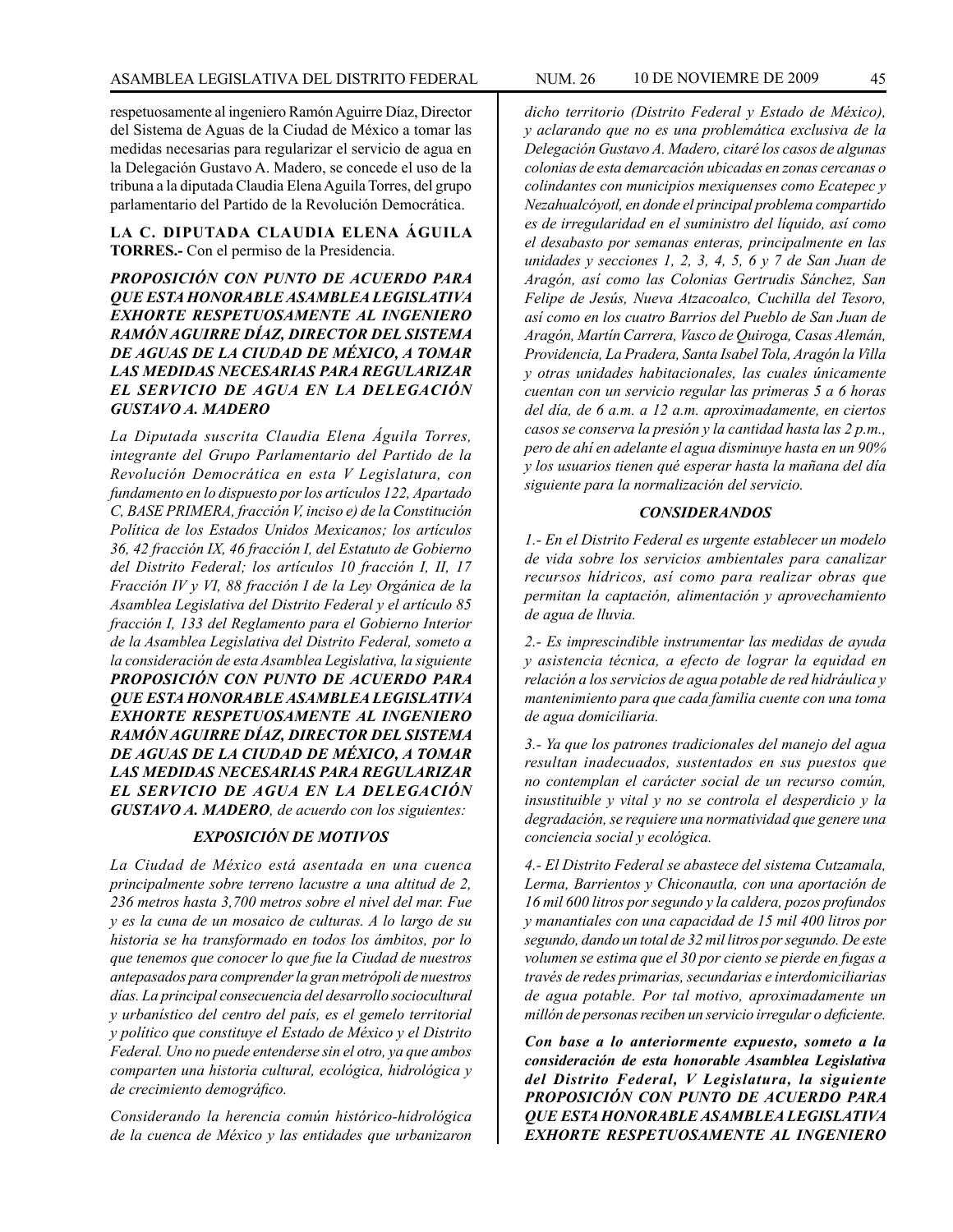#### *RAMÓN AGUIRRE DÍAZ, DIRECTOR DEL SISTEMA DE AGUAS DE LA CIUDAD DE MÉXICO, A TOMAR LAS MEDIDAS NECESARIAS PARA REGULARIZAR EL SERVICIO DE AGUA EN LA DELEGACIÓN GUSTAVO A. MADERO.*

*Dado en el pleno de la Asamblea Legislativa del distrito Federa a los 10 días del mes de noviembre de dos mil nueve.*

#### *ATENTAMENTE,*

#### *DIP. CLAUDIA ELENA ÁGUILA TORRES*

Es cuanto, diputado Presidente.

**EL C. PRESIDENTE.-** Gracias, diputada. En términos de lo dispuesto por el artículo 133 del Reglamento para el Gobierno Interior de la Asamblea Legislativa del Distrito Federal, consulte la Secretaría a la Asamblea en votación económica si la propuesta presentada por la diputada Claudia Elena Águila Torres, se considera de urgente y obvia resolución.

**EL C. SECRETARIO.-** Por instrucciones de la Presidencia y en votación económica, se consulta a la Asamblea si la propuesta de referencia se considera de urgente y obvia resolución.

Los que estén por la afirmativa, sírvanse manifestarlo levantando la mano.

Los que estén por la negativa, sírvanse manifestarlo levantando la mano.

Se considera de urgente y obvia resolución, diputado Presidente.

**EL C. PRESIDENTE.-** Está a discusión la propuesta. ¿Existen oradores en contra?

Proceda la Secretaría a preguntar a la Asamblea en votación económica si es de aprobarse la propuesta a discusión.

**EL C. SECRETARIO.-** Por instrucciones de la Presidencia y en votación económica, se pregunta a la Asamblea si está a favor o en contra de la propuesta sometida a su consideración.

Los que estén por la afirmativa, sírvanse manifestarlo levantando la mano.

Los que estén por la negativa, sírvanse manifestarlo levantando la mano.

Aprobada la propuesta, diputado Presidente.

**EL C. PRESIDENTE.-** Remítase a las autoridades correspondientes para los efectos legales a que haya lugar.

Esta Presidencia hace del conocimiento de la Asamblea que el punto enlistado en el numeral 40 ha sido retirado del orden del día de la presente sesión.

Para presentar una propuesta con punto de acuerdo para que esta Asamblea Legislativa del Distrito Federal exhorte respetuosamente al Jefe de Gobierno del Distrito Federal, para que instruya a las instancias competentes a fin de poner en estado de emisión los decretos de expropiación que regularicen la tenencia de la tierra en diferentes delegaciones del Distrito Federal, en beneficio de los habitantes del Distrito Federal de escasos recursos económicos, se concede el uso de la Tribuna al diputado José Arturo López Cándido, del grupo parlamentario del Partido del Trabajo.

**EL C. DIPUTADO JOSÉ ARTURO LÓPEZ CÁNDIDO.-**  Con su permiso, diputado Presidente.

*PROPUESTA CON PUNTO DE ACUERDO PARA QUE ESTA ASAMBLEA LEGISLATIVA DEL DISTRITO FEDERAL EXHORTE RESPETUOSAMENTE AL JEFE DE GOBIERNO DEL DISTRITO FEDERAL, PARA QUE INSTRUYA A LAS INSTANCIAS COMPETENTES A FIN DE PONER EN ESTADO DE EMISIÓN LOS DECRETOS DE EXPROPIACIÓN QUE REGULARICEN LA TENENCIA DE LA TIERRA EN DIFERENTES DELEGACIONES DEL DISTRITO FEDERAL, EN BENEFICIO DE LOS HABITANTES DEL DISTRITO FEDERAL DE ESCASOS RECURSOS ECONÓMICOS.*

*En las Delegaciones de Iztapalapa, Azcapotzalco, Álvaro Obregón, Tláhuac, Coyoacán, Gustavo A. Madero, Tlalpan, Xochimilco, todas en el Distrito Federal, se localizan asentamientos humanos irregulares, entre los cuales se encuentran 18 predios que corresponden a 7,854 lotes, con una superficie a regularizar de 1 millón de metros cuadrados, beneficiándose con ello aproximadamente a 43,197 habitantes de escasos recursos económicos.*

*La irregularidad en la tenencia de la tierra en el Distrito Federal se origina, en gran medida, por contratos de compraventa celebrados sin cumplir con las formalidades de ley, así como por transmisiones hereditarias y legados verbales, todo lo cual ocasiona inseguridad jurídica en la titularidad de los derechos de los particulares sobre los inmuebles que habitan.*

*Los predios referidos se subdividieron a través de la enajenación sin formalizar, posteriormente se transmitieron por diversos medios, como cesiones de derechos, compraventas ratificadas o simples sin formalizar, por lo tanto, los actuales ocupantes sólo pueden acreditar derechos de posesión.*

*La planificación del desarrollo urbano y ordenamiento territorial del Distrito Federal, se lleva a cabo de conformidad con el Programa General de Desarrollo Urbano del Distrito Federal, así como en atención a los Programas Delegacionales y Parciales, cuyos objetivos principales consisten en optimizar el ordenamiento territorial y el aprovechamiento de suelo, mediante la distribución armónica de la población, el acceso adquisitivo a la vivienda y la regularización del mercado inmobiliario para evitar la especulación de inmuebles, sobre todo aquellos que son de utilidad social y en particular son propiedad del Gobierno del Distrito Federal.*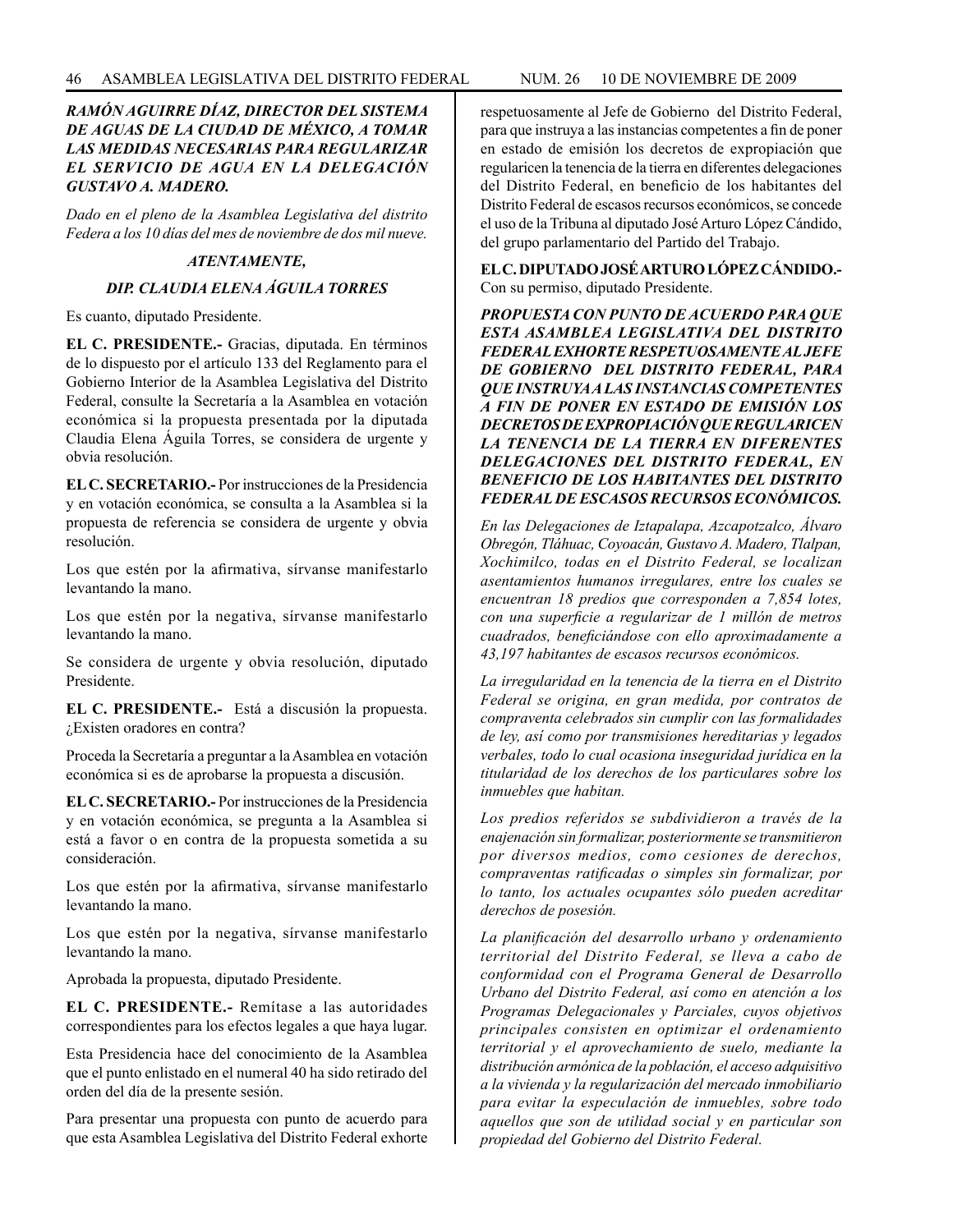*El propósito de dar cumplimiento a las correspondientes posiciones legales, reglamentarias y administrativas, el Gobierno del Distrito Federal tiene un programa de regularización de tenencia de la tierra.*

*Los habitantes de los asentamientos humanos irregulares referidos han mantenido de diversa forma la necesidad de regularizar la tenencia de la tierra de los lotes que ocupan, a fin de que se garantice la seguridad jurídica, respeto a los mismos, manifestando incluso su conformidad con la vía de expropiación y con el Programa de Regularización Territorial.*

*La Secretaría de Gobierno tiene dentro de su ámbito competencial determinar como causa de utilidad pública la regularización de la tenencia de la tierra de los lotes mencionados en la presente proposición de punto de acuerdo.*

*El Programa de Derechos Humanos del Distrito Federal, ha determinado como eje principal garantizar la seguridad jurídica de la tenencia. Es un elemento fundamental para poder gozar el derecho a la* vivienda.

*Para lograrlo, en primer lugar es necesario que se desarrolle una política de suelo que garantice la oferta legal del suelo suficiente y que para la población sea de primer derecho y que por otra parte también desaliente la ocupación de predios irregulares.*

*Este instrumento, mandata revisar y reorientar, desde el enfoque de derechos humanos y de sustentabilidad las políticas de desarrollo urbano, ordenamiento territorial, ordenamiento ecológico, asegurando su consistencia y articulación.* 

*Esto favorecerá soluciones más equilibradas a diversos problemas en materia de derechos de vivienda, derechos a un medio ambiente sano y derechos al agua, entre otros, para regular el crecimiento de la vivienda y los asentamientos en suelo de conservación, así como para regular los asentamientos informales consolidados que no se encuentran en zona de riesgo y que no afectan los atributos del medio ambiente.*

*Por lo anterior, consideramos que se propone el siguiente punto de acuerdo de urgente y obvia resolución:*

*ÚNICO.- La Asamblea Legislativa del Distrito Federal acuerda exhortar respetuosamente al Jefe de Gobierno del Distrito Federal para que instruya a las instancias competentes a fin de poner en estado de emisión los decretos de expropiación que regularicen la tenencia de la tierra en diferentes delegaciones del Distrito Federal en beneficio de los habitantes del Distrito Federal de escasos recursos.*

Es cuanto, señor Presidente.

**EL C. PRESIDENTE.-** Gracias, diputado. En términos de lo dispuesto por el artículo 133 del Reglamento para el Gobierno Interior de la Asamblea Legislativa del Distrito Federal, consulte la Secretaría a la Asamblea en votación económica si la propuesta presentada por el diputado José Arturo López Cándido se considera de urgente y obvia resolución.

**EL C. SECRETARIO.-** Por instrucciones de la Presidencia y en votación económica, se consulta a la Asamblea si la propuesta de referencia se considera de urgente y obvia resolución.

Los que estén por la afirmativa, sírvanse manifestarlo levantando la mano.

Los que estén por la negativa, sírvanse manifestarlo levantando la mano.

No se considera de urgente y obvia resolución, diputado Presidente.

**EL C. PRESIDENTE.-** Se turna para su análisis y dictamen a las Comisiones Unidas de Desarrollo e Infraestructura Urbana y de Atención a Grupos Vulnerables.

Para presentar una propuesta con punto de acuerdo para exhortar al Gobierno de la Ciudad a ejercer acciones contundentes que inhiban el tráfico de armas en la Ciudad de México, se concede el uso de la Tribuna al diputado José Arturo López Cándido, del grupo parlamentario del Partido del Trabajo.

**EL C. DIPUTADO JOSÉ ARTURO LÓPEZ CÁNDIDO.-**  Con su permiso, diputado Presidente.

#### *PROPUESTA CON PUNTO DE ACUERDO PARA EXHORTAR AL GOBIERNO DE LA CIUDAD A EJERCER ACCIONES CONTUNDENTES QUE INHIBAN EL TRÁFICO DE ARMAS EN LA CIUDAD DE MÉXICO*

*Los medios de comunicación difundieron la semana pasada la noticia de que una noche de juegos electrónicos terminó cuando uno de ellos disparó al otro provocando la muerte a las 3:00 horas del miércoles 4, Mauricio, de 17 años, jugaba con un X Box con su amigo Iván Rivera, también de 17 años.* 

*Mauricio preguntó a su amigo que si quería ver una escopeta que había comprado a Tepito y fue a recogerla a su recámara, cuando regresó comenzaron a jugar con el arma hasta que Mauricio apuntó a la cabeza de su amigo, lo que provoca una reacción de miedo. Iván intentó tomar el cañón y desviar el tiro, pero según las declaraciones de Mauricio la escopeta se disparó en la cara de su amigo.* 

*El joven se asustó y llamó por teléfono a su madre, quien estaba en Cuernavaca, para avisarle. María del Rocío, de 33 años, le dijo que no hiciera nada hasta que ella llegara, sin embargo Mauricio declaró ante el Ministerio Público de la Coordinación Territorial Primera en Alvaro Obregón, que antes de que llegara su madre tiró el arma en un terreno baldío.*

*Informes de la Policía Judicial del Distrito Federal refieren que la escopeta no ha sido encontrada, por lo que los peritos de la Procuraduría del Distrito Federal no han determinado el calibre del arma de fuego.* 

*En esta Asamblea Legislativa, en la anterior Legislatura diversos diputados expresaron su preocupación sobre*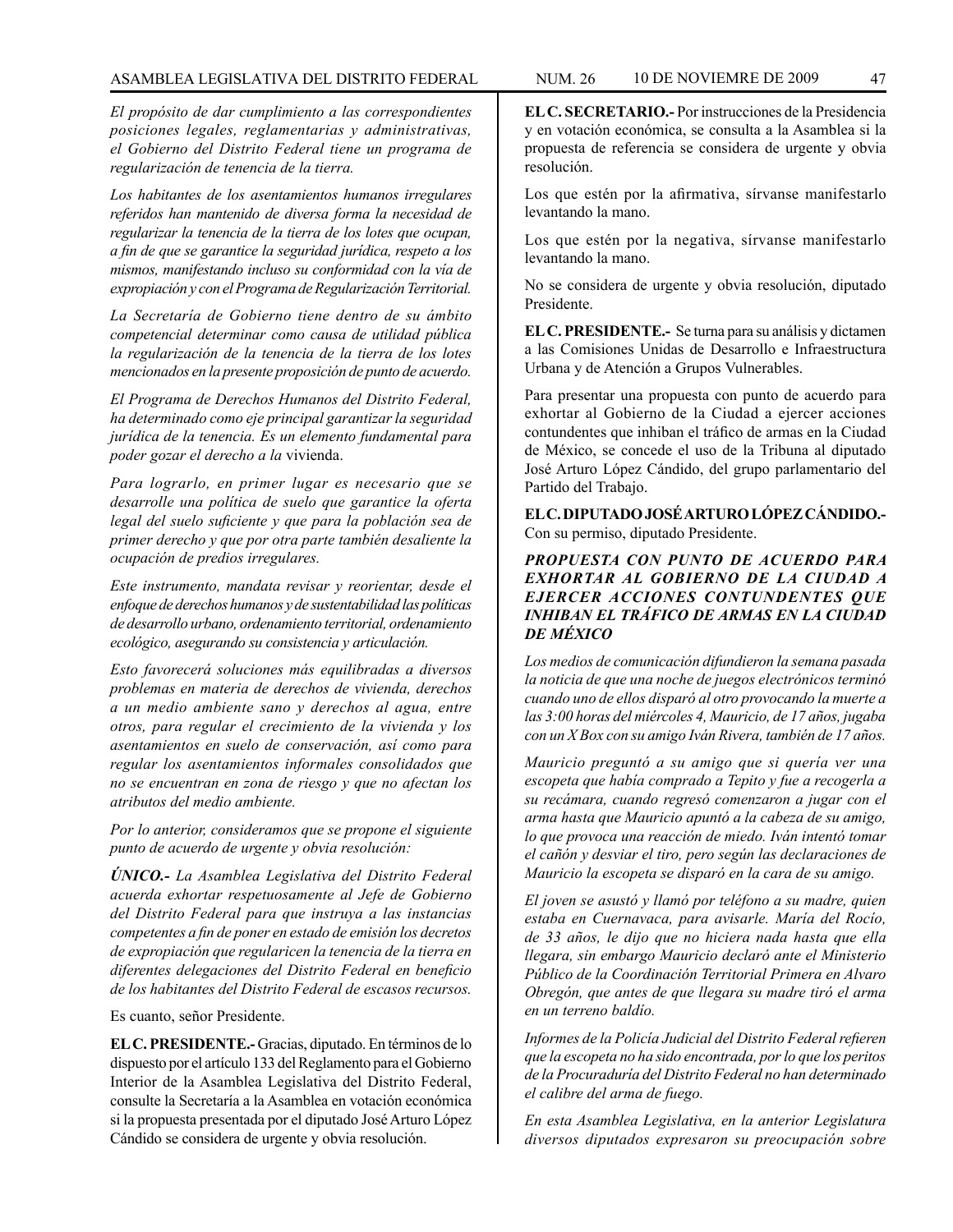*el aumento de tráfico de armas en el Distrito Federal, particularmente porque en la capital del país han sido incautadas armas, las que están usando en Irak.*

*Legisladores han asegurado que de acuerdo con datos de diversas ONG durante 2007 ingresaron al Distrito Federal alrededor de 150 mil armas de fuego de diverso calibre.*

*Citaron estadísticas de la Secretaría de Seguridad Pública capitalina, en la que se señala que de 2005 a 2007 fueron detenidas mil 694 personas portadores de arma de manera ilegal; de esas cifras se señala que "sólo 117 personas fueron consignadas ante el Ministerio Público Federal. Esto es grave porque el resto de los detenidos por portar armas quedó en libertad, ya que por una mala integración de las averiguaciones previas que derivó en falta de elementos o en expedientes mal elaborados".* 

*Existen informes públicos que difunden los medios de comunicación que señalan que "el tráfico de armas hacia la capital del país y aquí, y en otras entidades tiene intrínsecas redes que logran colocar cargamentos de pistolas, cartuchos, cargadores, proyectiles en contenedores movidos por barcos bajo el disfraz de mercancía china".*

*Según datos de la PGR y la SEDENA, entre el 2001 y 2006 el Distrito Federal fue el principal punto de incautación de armas, en especial pistolas automáticas, semiautomáticas. La SEDENA confirma desde otra perspectiva esta situación al señalar que en el balance sobre la aplicación de programas nacionales de canje de armas del 2007 que la Ciudad de México alcanzó la lista de entrega voluntaria de armas con 2 mil 163 piezas donadas, 409 largas y 1 mil 754 cortas.*

*Ahora desde fines del 2007 la tendencia es a la alza, así como la sofisticación y el aumento de calibre y poder destructivo de arsenal incautado, lanzacohetes RPG22, lanzagranadas M72A3, antitanques, morteros de 40 milímetros, rifles de alto poder y subametralladoras P90 de alta penetración aparecen como frecuencia en los arsenales incautados por las fuerzas federales y ahora por policías locales.*

*Las referencias noticiosas sobre la compra de rifles que el adolescente realizó presumiblemente en Tepito, vuelve a colocar el tema como uno pendiente de la gobernabilidad que permite que cualquier persona tenga acceso a armas de fuego.*

*Por lo anterior consideramos se propone el siguiente* 

#### *PUNTO DE ACUERDO DE URGENTE Y OBVIA RESOLUCIÓN*

*ÚNICO.- La Asamblea Legislativa del Distrito Federal exhorta al Gobierno de la Ciudad que fortalezca las acciones que inhiban y sancionen el tráfico de armas que se presente en la Ciudad de México.*

Es cuanto, señor Presidente. Gracias.

**EL C. PRESIDENTE.-** Gracias, diputado. En términos de lo dispuesto el artículo 133 del Reglamento para el Gobierno Interior de la Asamblea Legislativa del Distrito Federal, consulte la Secretaría a la Asamblea en votación económica si la propuesta presentada por el diputado José Arturo López Cándido se considera de urgente y obvia resolución.

**EL C. SECRETARIO, DIPUTADO JORGE PALACIOS ARROYO.-** Por instrucciones de la Presidencia y en votación económica, se consulta a la Asamblea si la propuesta de referencia se considera de urgente y obvia resolución.

Los que estén por la afirmativa, sírvanse manifestarlo levantando la mano.

Los que estén por la negativa, sírvanse manifestarlo levantando la mano.

Se considera de urgente y obvia resolución, diputado Presidente.

**EL C. PRESIDENTE.-** Está a discusión la propuesta. ¿Existen oradores en contra?

Proceda la Secretaría a preguntar a la Asamblea en votación económica si es de aprobarse la propuesta a discusión.

**EL C. SECRETARIO.-** Por instrucciones de la Presidencia y en votación económica, se pregunta a la Asamblea si está a favor o en contra de la propuesta sometida a su consideración.

Los que estén por la afirmativa, sírvanse manifestarlo levantando la mano.

Los que estén por la negativa, sírvanse manifestarlo levantando la mano.

Aprobada la propuesta, diputado Presidente.

**EL C. PRESIDENTE.-** Remítase a las autoridades correspondientes para los efectos a que haya lugar.

Para presentar una propuesta con punto de acuerdo por el que se solicita a las Secretarías de Obras y Servicios, de Desarrollo Social y de Seguridad Pública del Distrito Federal concluyan y se les dote de equipo a los Módulos de Seguridad y de Participación Ciudadana en el Distrito Federal, se concede el uso de la Tribuna a la diputada Aleida Alavez Ruíz, del grupo parlamentario del Partido de la Revolución Democrática.

**LA C. DIPUTADA ALEIDA ALAVEZ RUÍZ.-** Con su venia, diputado Presidente.

*PROPOSICIÓN CON PUNTO DE ACUERDO POR EL QUE SE SOLICITA A LAS SECRETARÍAS DE OBRAS Y SERVICIOS, DE DESARROLLO SOCIAL Y DE SEGURIDAD PÚBLICA DEL DISTRITO FEDERAL CONCLUYAN Y SE LES DOTE DE EQUIPO A LOS MÓDULOS DE SEGURIDAD Y DE PARTICIPACIÓN CIUDADANA EN EL DISTRITO FEDERAL.*

*DIP. CARLOS LABERTO FLORES GUTIÉRREZ PRESIDENTE DE LA MESA DIRECTIVA DE LA*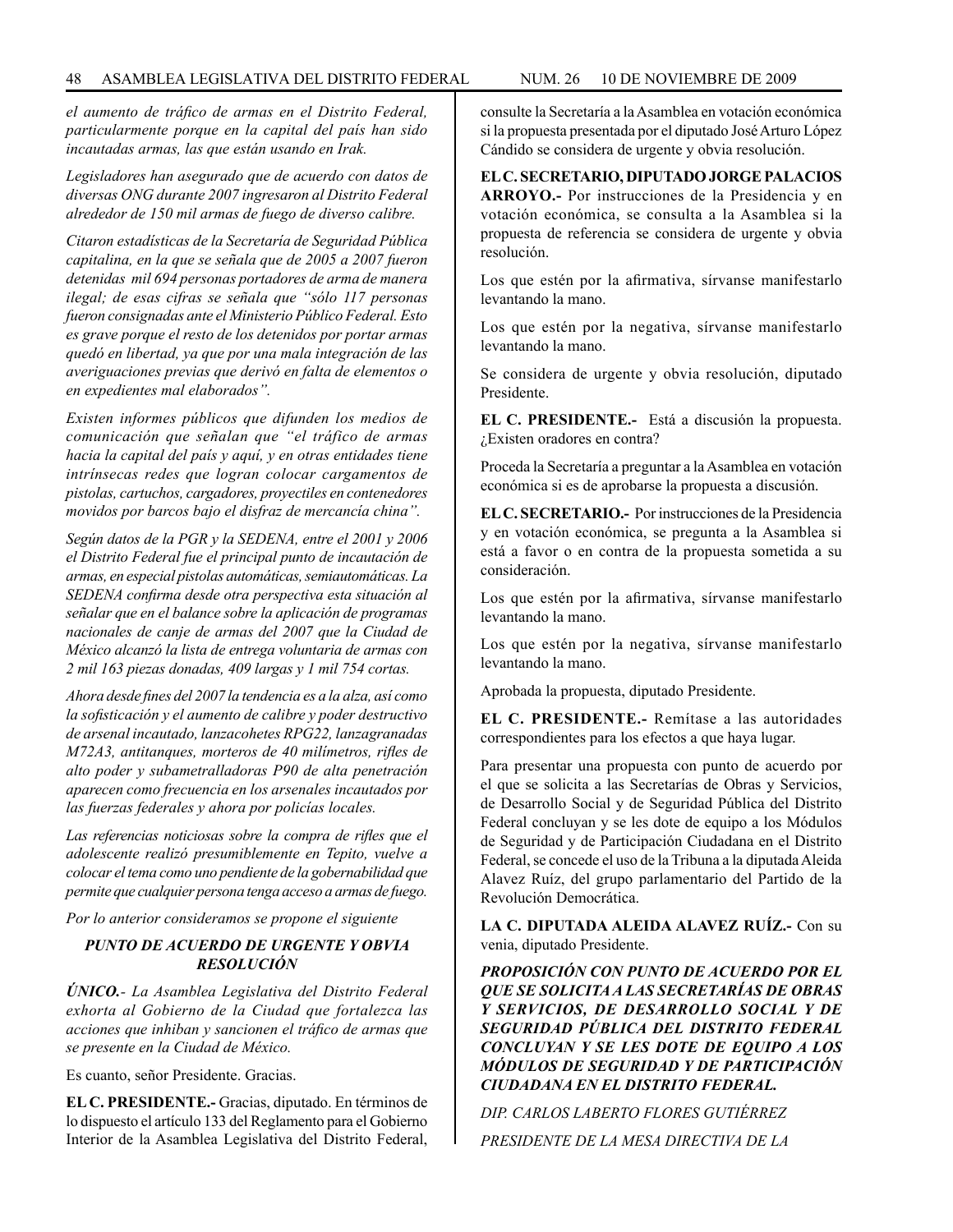#### *ASAMBLEA LEGISLATIVA DEL DISTRITO FEDERAL,*

#### *V LEGISLATURA*

#### *PRESENTE*

*La que suscribe, Aleida Alavez Ruíz, integrante del grupo parlamentario del Partido de la Revolución Democrática, con fundamento en lo dispuesto por los artículos 17 fracciones III, VI y VII, 18 fracciones III y VII de la Ley Orgánica de la Asamblea Legislativa del Distrito Federal, así como de lo dispuesto en los artículos 92, 93 y 133 del Reglamento para el Gobierno Interior de la propia Asamblea, proponemos a este Pleno el punto de acuerdo con carácter de urgente y obvia resolución la PROPOSICIÓN CON PUNTO DE ACUERDO POR EL QUE SE SOLICITA A LAS SECRETARÍAS DE OBRAS Y SERVICIOS, DE DESARROLLO SOCIAL Y DE SEGURIDAD PÚBLICA DEL DISTRITO FEDERAL CONCLUYAN Y SE LES DOTE EQUIPO A LOS MÓDULOS DE SEGURIDAD Y DE PARTICIPACIÓN CIUDADANA EN EL DISTRITO FEDERAL, al tenor de las siguientes:* 

#### *CONSIDERACIONES*

*I.- Desde septiembre de 2008 al mismo mes de 2009 el gobierno capitalino impulsó la implementación de Módulos de Seguridad y de Participación Ciudadana, destacando la construcción de 141 nuevos módulos aunados a 60 módulos móviles y de mantenimiento a otros 366 ya existentes, sumando un total de 567 espacios de esta índole en las 16 delegaciones que conforman el Distrito Federal.*

*II.- La necesidad de rescatar algunos módulos en este estado de abandono y la construcción de nuevos tiene que ver con una forma diferente de fortalecer la seguridad pública y el cuidado de las personas, basado en la atención cercana por parte de la autoridad, pero sobre todo en la participación de la gente.*

*Aquí el ciudadano tiene la certeza de encontrar apoyo en caso de emergencias, así como un punto de referencia de inhibición del delito y de reunión social. Este Módulo de Atención Ciudadana tiene como premisa una visión integral de solución al problema de la inseguridad y ese es mediante el acercamiento de alternativas a las causas de los problemas sociales en la población.*

*III.- Este modelo de atención ciudadana tiene como premisa una visión integral de solución al problema de la inseguridad y ese es mediante el acercamiento de alternativas a las causas de los problemas sociales por medio de la canalización de las acciones de gobierno y de la interacción con la colectividad.*

*IV.- Así, es necesario advertir que se cuenta con 366 módulos asentados en unidades territoriales que en su conjunto acumulan cerca del 64% de los delitos que se cometen en la ciudad.* 

*VI.- Es inobjetable el beneficio que estos espacios proporcionan a la población, fortalecerlos debe ser una tarea para esta Asamblea, sin embargo, la conclusión de los 141 módulos no puede ni debe postergarse, por ello desde esta tribuna hacemos un respetuoso llamado a la conclusión* 

*y entrega de estos centros.*

*VII.- También, es necesario que la Secretaría de Seguridad Pública asigne elementos de manera permanente a la vigilancia de los espacios y de vínculos con la sociedad, pues el vacío ha generado el uso indebido por personas ajenas a ellos.*

*VIII.- Delegaciones como Iztapalapa y Gustavo A. Madero, por su densidad poblacional y los rezagos sociales que enfrentan, así como el resto de las demarcaciones políticas, tienen en este programa un importante aliado para acercarse a los apoyos del gobierno y a los instrumentos de prevención del delito.*

*Ante estas circunstancias, es indispensable poner en forma urgente la operación de estos espacios que son de y para la sociedad; gobierno y congreso debemos apoyar este esfuerzo en beneficio de nuestra ciudad y de los que aquí vivimos.*

*Por lo expuesto, ponemos a consideración de esta Honorable Asamblea la siguiente:*

#### *PROPOSICIÓN CON PUNTO DE ACUERDO*

*PRIMERO.- Se solicita a la Secretaría de Obras y Servicios del Distrito Federal concluya a la brevedad las obras de construcción de los Módulos de Seguridad y de Participación Ciudadana, así como la realización de un censo para la reparación de los que previamente fueron concluidos y entregados para el mantenimiento que corresponda.*

*SEGUNDO.- Se solicita a la Secretaría de Seguridad Pública del Distrito Federal asigne elementos de la corporación de manera inmediata y permanente para la vigilancia de los Módulos de Seguridad y de Participación Ciudadana así como la debida atención a la ciudadanía.*

*TERCERO.- Se solicita a la Secretaría de Desarrollo Social del Distrito Federal asigne personal para la difusión de los programas sociales del gobierno de la ciudad en los Módulos de Seguridad y de Participación Ciudadana y se pueda cumplir con el objeto de dichos espacios públicos.*

*Dado en el salón de sesiones de la Asamblea Legislativa del Distrito Federal, a los cuatro días del mes de noviembre de dos mil nueve.*

#### *ATENTAMENTE*

#### *DIP ALEIDA ALAVEZ RUÍZ*

Es cuanto. Muchas gracias.

**EL C. PRESIDENTE.-** Gracias, diputada. En términos de lo dispuesto por el artículo 133 del Reglamento para el Gobierno Interior de la Asamblea Legislativa del Distrito Federal, consulte la Secretaría a la Asamblea en votación económica si la propuesta presentada por la diputada Aleida Alavez Ruiz se considera de urgente y obvia resolución.

**EL C. SECRETARIO.-** Por instrucciones de la Presidencia y en votación económica, se consulta a la Asamblea si la propuesta de referencia se considera de urgente y obvia resolución.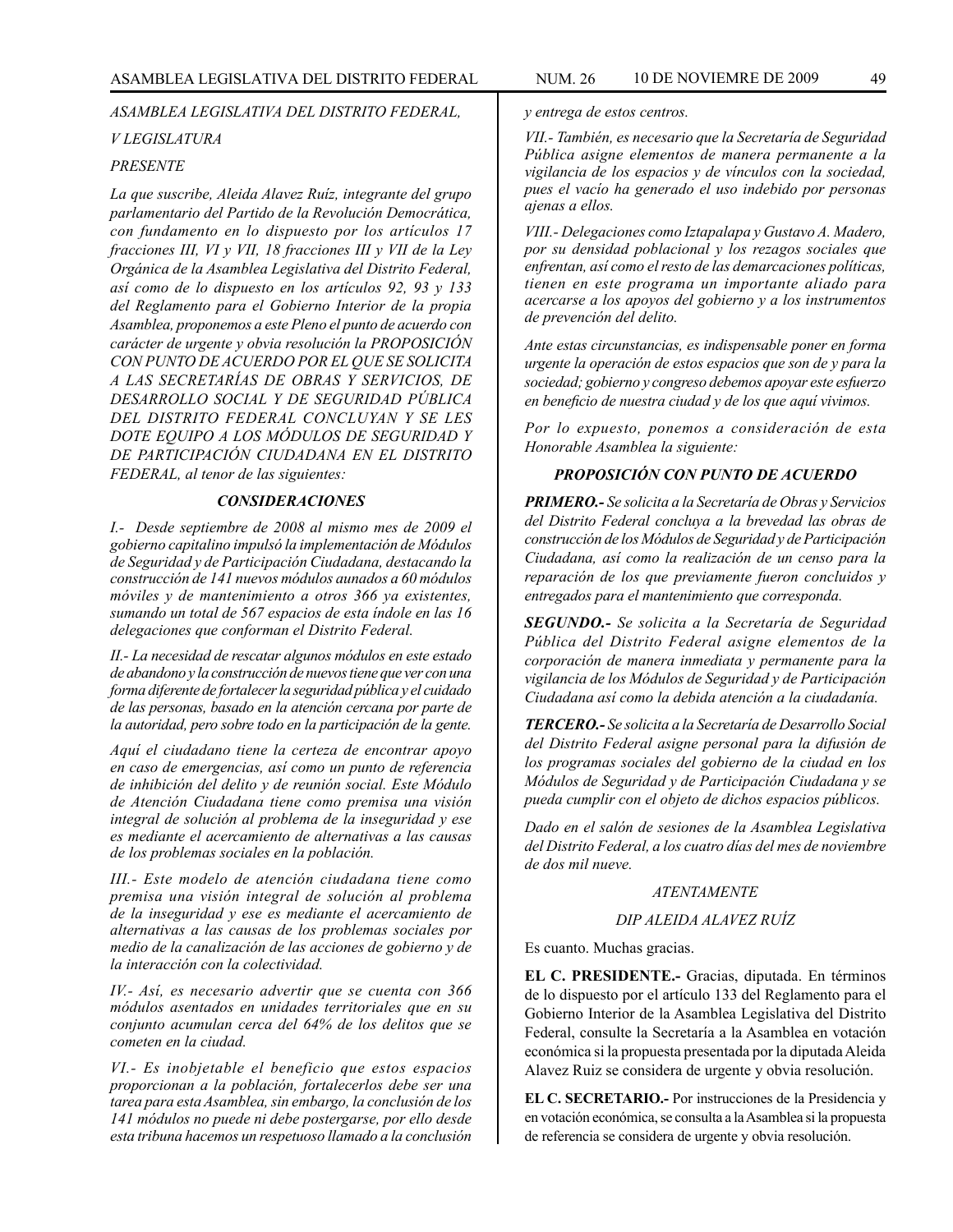Los que estén por la afirmativa sírvanse manifestarlo levantando la mano.

Los que estén por la negativa sírvanse manifestarlo levantando la mano.

Se considera de urgente y obvia resolución, diputado Presidente.

**EL C. PRESIDENTE.-** Está a discusión la propuesta. ¿Existen oradores en contra?

Proceda la Secretaría a preguntar a la Asamblea en votación económica si es de aprobarse la propuesta a discusión.

**EL C. SECRETARIO.-** Por instrucciones de la Presidencia y en votación económica se pregunta a la Asamblea si está a favor o en contra de la propuesta sometida a su consideración.

Los que estén por la afirmativa, sírvanse manifestarlo levantando la mano.

Los que estén por la negativa, sírvanse manifestarlo levantando la mano.

Aprobada la propuesta, diputado Presidente.

**EL C. PRESIDENTE.-** Remítase a las autoridades correspondientes para los efectos legales a que haya lugar.

Para presentar una propuesta con punto de acuerdo sobre la solicitud de información al Secretario de Educación del Distrito Federal respecto del *Programa Prepa Más*, se concede el uso de la tribuna a la diputada Alicia Virginia Téllez Sánchez, del grupo parlamentario del Partido Revolucionario Institucional.

#### **LA C. DIPUTADA ALICIA VIRGINIA TÉLLEZ SÁNCHEZ.-** Con su venia diputado Presidente.

Diputado Presidente, por economía procesal y en atención al tiempo que se nos otorga para detallar la presente propuesta, le solicito se agregue en su totalidad al Diario de los Debates el documento que entregaré al final de mi lectura por lo que a continuación sólo daré las consideraciones de hecho y de derecho más importantes que contiene la propuesta original que realizo.

#### *PROPUESTA CON PUNTO DE ACUERDO POR EL QUE SE SOLICITA ATENTAMENTE AL LICENCIADO MARIO CARRILLO HUERTA, SECRETARIO DE EDUCACIÓN PÚBLICA DEL DISTRITO FEDERAL, INFORME A ESTA SOBERANÍA RESPECTO DEL PROGRAMA "PREPA MÁS"*

*La suscrita Diputada Alicia Téllez Sánchez, integrante del Grupo Parlamentario del Partido Revolucionario Institucional, con fundamento en lo dispuesto por los artículos 13 fracción 11; 17 fracción VI de la Ley Orgánica de la Asamblea Legislativa del Distrito Federal y 133 del Reglamento para el Gobierno Interior de la Asamblea Legislativa del Distrito Federal, someto a la consideración* *de este Honorable cuerpo legislativo la siguiente propuesta con Punto de Acuerdo, al tenor de los siguientes:*

#### *ANTECEDENTES*

*En días pasados el Secretario de Educación Pública del Gobierno del Distrito Federal anunció la puesta en marcha del Programa "Prepa Más" que tiene por objeto capacitar a los jóvenes del Distrito Federal que fueron rechazados en los exámenes de admisión a nivel bachillerato.*

*Dicha capacitación, según se ha anunciado, se implementará a través de tutorías en 50 Módulos de la Secretaría de Seguridad Pública y Participación Ciudadana, ubicados en las 16 Delegaciones Territoriales que comprenden el Distrito Federal.*

*En este sentido, de la nota antes mencionada, no se desprende una explicación de dicho programa y ni siquiera se precisan datos que puedan servir para la formulación de criterios verídicos al respecto.*

*Para mayor abundamiento y reforzamiento sobre el tema nos ceñimos al tenor de los siguientes:*

#### *CONSIDERANDOS*

*Primero.- Que esta soberanía debe coadyuvar en el fomento a la educación, obligando al ejecutivo a garantizar la educación pública gratuita de calidad, en todos los niveles escolares, siendo de suma importancia el de la formación educativa a nivel bachillerato.*

*SEGUNDO.- Que de conformidad con el Artículo 13, fracción VII de la Ley Orgánica de esta Soberanía, esta Representación está facultada para solicitar a la Administración Pública del Distrito Federal la información y la documentación que considere necesaria.*

*TERCERO.- Que el Foro Económico Mundial ha recomendado, en los últimos años, a México mejorar el nivel de educación, generar un mercado laboral más benéfico para empleados y empleadores, así como eliminar rigideces que hacen ineficiente el mercado laboral.*

*Es así que datos recientes demuestran que la calificación de los índices impulsores de eficiencia educativa coloca a nuestro país por debajo del lugar 60 en 5 de las 6 categorías de medición, encontrándose la educación superior en el lugar 74. Asimismo México está muy por debajo de los niveles internacionales, ya que apenas llega a un 25% cuando en países como Argentina y Uruguay tienen una cobertura del 50%.*

*CUARTO.- Que recientemente la Organización para la Cooperación y el Desarrollo Económico realizó un estudio en el cual se señala que existe una brecha importante entre los alumnos finlandeses, mismos que obtuvieron la calificación más alta y los alumnos mexicanos, existiendo una diferencia de 150 puntos, lo que equivale a unos 4 años de formación educativa.*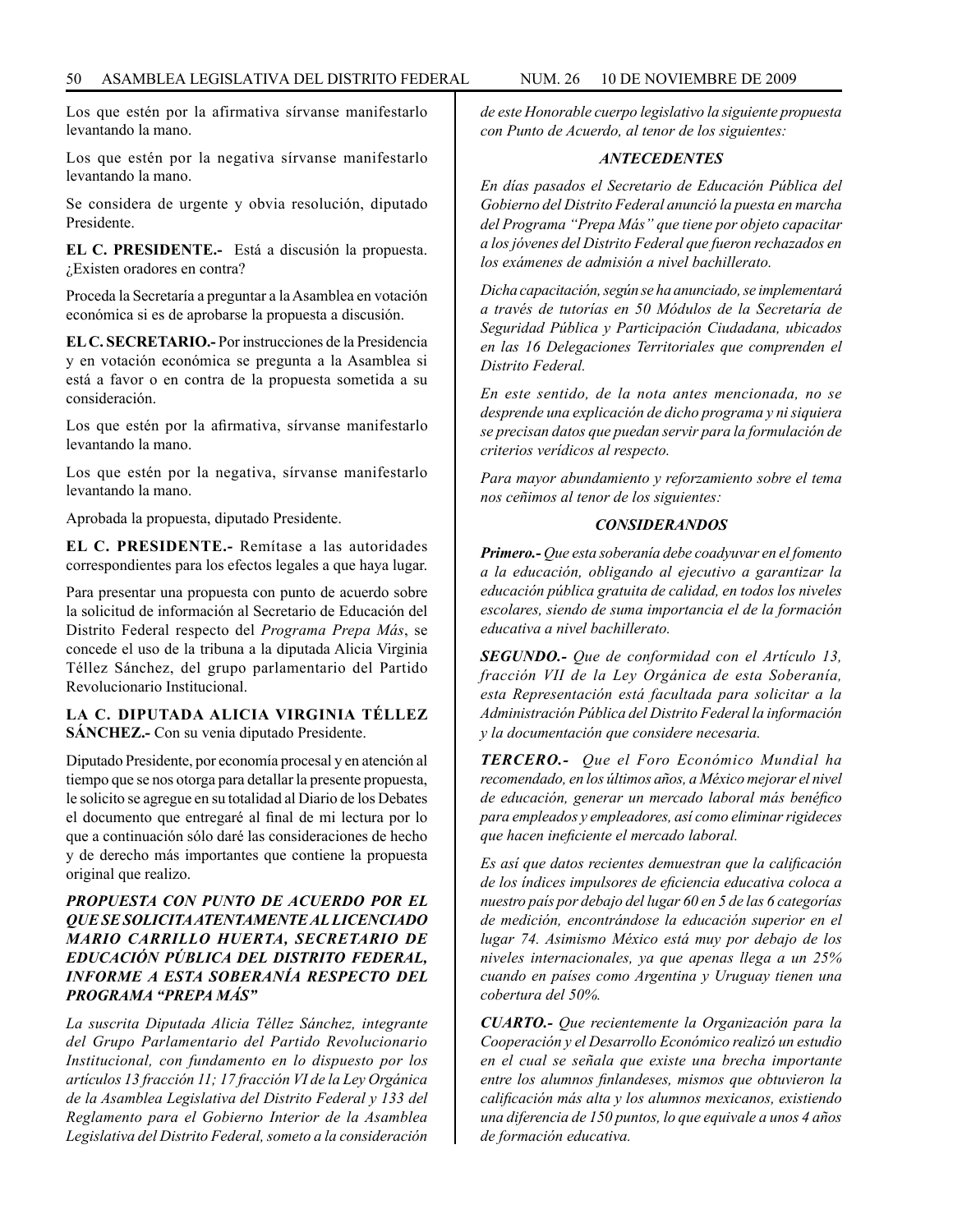*QUINTO.- Que uno de los objetivos primordiales de la educación media superior es el de propiciar al educando la adquisición de conocimientos e instrumentos metodológicos necesarios para su formación y acceso al conocimiento científico y humanístico, además de fomentar el desarrollo de aptitudes y habilidades para el autoaprendizaje, un sistema de valores, a partir de principio universales y nacionales racionalmente compartidos, estimulará la participación crítica en los problemas sociales.*

*SÉPTIMO.- El futuro profesional de los jóvenes capitalinos a nivel bachillerato se ve frustrado en el momento en que no se satisface la demandad de espacios académicos a nivel bachillerato o cuando por negligencia del docente no se prepara bien al estudiante con el objetivo de obtener el puntaje requerido para ingresar a una institución educativa pública.*

*OCTAVO.- Que derivado de lo anterior debemos de obtener información detallada respecto del Programa "Prepa Más" con el objetivo de conocer los alcances y objetivos de dicho programa, pero también con la finalidad de coadyuvar con el Gobierno de la Ciudad y buscar que éste y todos los programas educativos destinados a la capacitación de los jóvenes de la Capital tengan por objeto que los alumnos se apropien de un conjunto mínimo de conocimientos y habilidades, aptitudes, valores y destrezas que les permita participar activa y constructivamente en su formación futura e integrarse plenamente a la sociedad; asimismo desarrollar un espíritu creativo frente a las necesidades, problemas y desafíos de los diferentes aspectos personales de su vida personal y colectiva, así como su desenvolvimiento en la vida diaria, a partir del dominio de las disciplinas lingüísticas de comunicación, científicas, humanísticas, tecnológicas y artísticas, a través de la sistematización de conceptos y procedimientos de los diferentes campos de saber y del hacer.*

*Por tales razones, el tema de la educación en México, caso específico en el Distrito Federal, requiere de mayor atención, dejando a un lado la improvisación y el asistencialismo, procurando promover siempre una educación de calidad universal, competitiva y con tendencias de formación profesional.* 

*Por lo anterior y toda vez que el presente ocurso cumple con los requisitos de motivación y fundamentación, someto a la consideración de esta Honorable Asamblea Legislativa del Distrito Federal el siguiente:*

*En ese sentido proponemos el siguiente:* 

#### *PUNTO DE ACUERDO.*

*ÚNICO.- Se solicita atentamente al Lic. Mario Carrillo Huerta, Secretario de Educación Pública del Distrito Federal, informe a esta Soberanía respecto del Programa "Prepa Más" en los siguientes rubros:* 

- *a) Metodología y logística aplicada para la implementación de dicho programa;*
- *b) Ubicación de los 50 módulos donde se impartirán los*

*cursos de capacitación, así como el horario de atención de los mismos.*

- *c) Perfil y ficha curricular de los capacitadores o llamados tutores; plan de estudios o de capacitación impartido por los tutores.*
- *d) Plan de estudios o capacitación impartido por los tutores o capacitadotes.*
- *e) Metodología implementada en la capacitación realizada previamente a los tutores.*
- *f) Si existiera pago alguno a los tutores por la impartición de dicha capacitación o si va a ser de forma gratuita.*
- *g) Fecha de inicio.*
- *h) Mecanismos y criterios implementados para que los alumnos se acrediten como jóvenes aptos para evaluaciones a nivel bachillerato.*

*Diputado Presidente, le solicito se dé el trámite correspondiente al Presente asunto en los términos del artículo 133 del Reglamento para el Gobierno Interior de la Asamblea Legislativa del Distrito Federal.* 

*Apoyan este punto de acuerdo el diputado Horacio Martínez Mesa, la diputada Alejandra Barrales, el diputado Alejandro Carbajal, la diputada Mariana Gómez del Campo, el diputado José Giovani Gutiérrez y la fracción parlamentaria del Partido Revolucionario Institucional.* 

Es cuanto, diputado Presidente.

**EL C. PRESIDENTE.-** Gracias, diputada. En términos de lo dispuesto por el artículo 133 del Reglamento para el Gobierno Interior de la Asamblea Legislativa del Distrito Federal, consulte la Secretaría a la Asamblea en votación económica si la propuesta presentada por la diputada Alicia Virginia Téllez Sánchez, se considera de urgente y obvia resolución.

**EL C. SECRETARIO.-** Por instrucciones de la Presidencia y en votación económica, se consulta a la Asamblea si la propuesta de referencia se considera de urgente y obvia resolución.

Los que estén por la afirmativa, sírvanse manifestarlo levantando la mano.

Los que estén por la negativa, sírvanse manifestarlo levantando la mano.

Se considera de urgente y obvia resolución, diputado Presidente.

**EL C. PRESIDENTE.-** Está a discusión la propuesta. ¿Existen oradores en contra?

Proceda la Secretaría a preguntar a la Asamblea en votación económica si es de aprobarse la propuesta a discusión.

**EL C. SECRETARIO.-** Por instrucciones de la Presidencia y en votación económica, se pregunta a la Asamblea si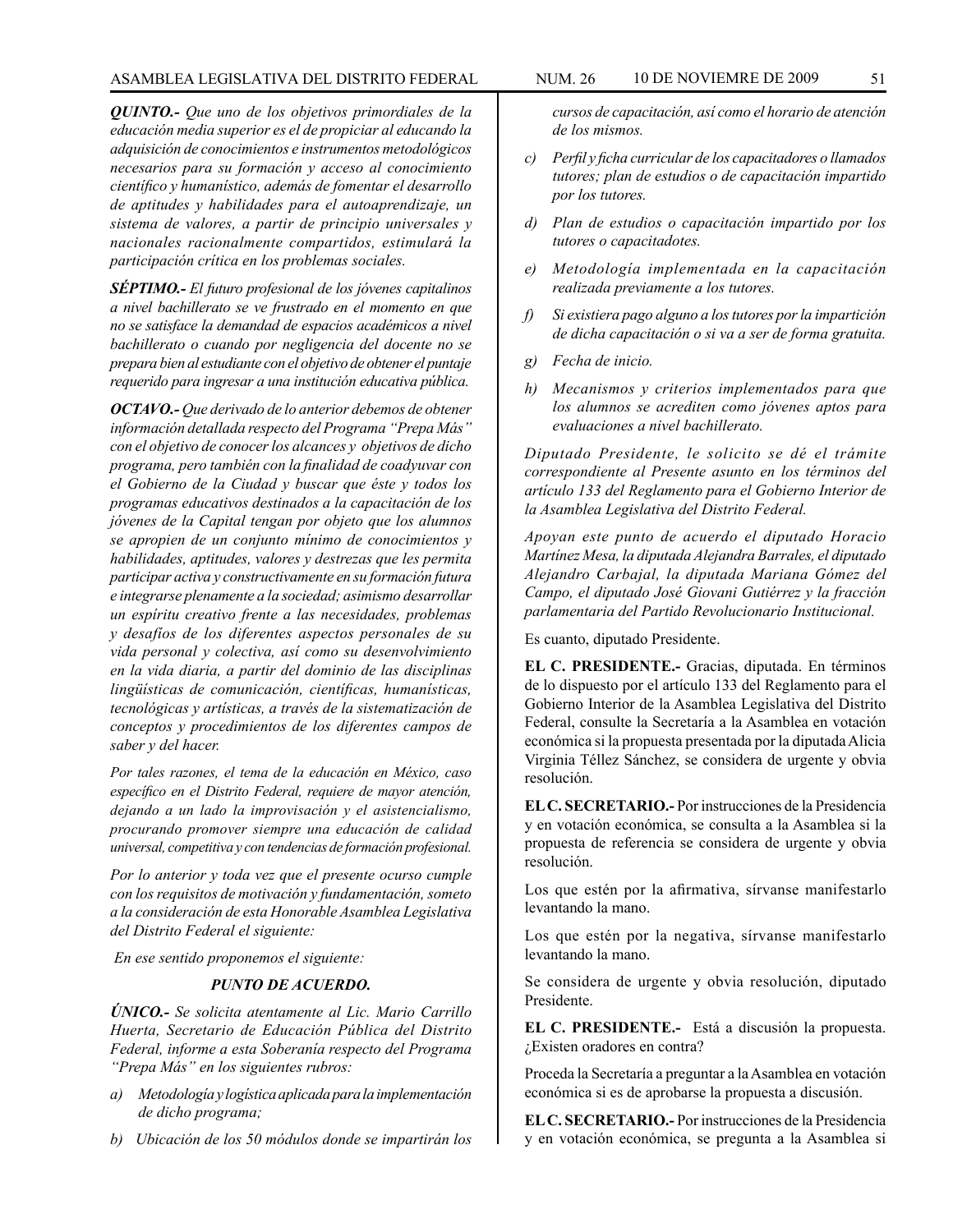está a favor o en contra de la propuesta sometida a su consideración.

Los que estén por la afirmativa, sírvanse manifestarlo levantando la mano.

Los que estén por la negativa, sírvanse manifestarlo levantando la mano.

Aprobada la propuesta, diputado Presidente.

**EL C. PRESIDENTE.-** Remítase a las autoridades correspondientes para los efectos legales a que haya lugar.

Para presentar una propuesta con punto de acuerdo por el que se exhorta al Jefe de Gobierno y a la Junta de Gobierno del Instituto del Deporte, ambos del Distrito Federal, a efecto de que designe en forma inmediata un Director del Instituto del Deporte que cumpla con los requisitos legales que existe al Reglamento Interior del propio órgano descentralizado de referencia, se concede el uso de la Tribuna al diputado Rafael Miguel Medina Pederzini, del grupo parlamentario del Partido de Acción Nacional.

#### **EL C. DIPUTADO RAFAEL MIGUEL MEDINA PEDERZINI.-** Con su venia, diputado Presidente.

*PROPOSICIÓN CON PUNTO DE ACUERDO POR EL QUE SE EXHORTA AL JEFE DE GOBIERNO MARCELO LUIS EBRARD CASAUBON Y A LA JUNTA DE GOBIERNO DEL INSTITUTO DEL DEPORTE AMBOS DEL DISTRITO FEDERAL, A EFECTO DE QUE DESIGNEN EN FORMA INMEDIATA A UN DIRECTOR GENERAL DEL INSTITUTO DEL DEPORTE DEL DISTRITO FEDERAL, QUE CUMPLA CON LOS REQUISITOS LEGALES QUE EXIGE EL REGLAMENTO INTERIOR DEL PROPIO ORGANO DESCENTRALIZADO DE REFERENCIA*

*DIP. RAFAEL MEDINA PEDERZINI*

*DIP. EMILIANO AGUILAR ESQUIVEL.*

*PRESIDENTE DE LA MESA DIRECTIVA*

*DE LA ASAMBLEA LEGISLATIVA DEL DISTRITO FEDERAL, V LEGISLATURA.*

*El suscrito, a nombre propio y de los integrantes del Grupo Parlamentario del Partido Acción Nacional, con fundamento en lo dispuesto por los artículos 17 fracción VI de la Ley Orgánica y 133 del Reglamento para el Gobierno Interior, ambos de la Asamblea Legislativa del Distrito Federal, sometemos a la consideración del pleno de esta Honorable Asamblea Legislativa, con el carácter "De urgente y obvia resolución" la presente "PROPOSICIÓN CON PUNTO DE ACUERDO POR EL QUE SE EXHORTA AL JEFE DE GOBIERNO MARCELO LUIS EBRARD CASAUBON Y A LA JUNTA DE GOBIERNO DEL INSTITUTO DEL DEPORTE AMBOS DEL DISTRITO FEDERAL, A EFECTO DE QUE DESIGNEN EN FORMA INMEDIATA A UN DIRECTOR GENERAL*  *DEL INSTITUTO DEL DEPORTE DEL DISTRITO FEDERAL, QUE CUMPLA CON LOS REQUISITOS LEGALES QUE EXIGE EL REGLAMENTO INTERIOR DEL PROPIO ORGANO DESCENTRALIZADO DE REFERENCIA", al tenor de los siguientes:*

#### *ANTECEDENTES.-*

*I.- El deporte de acuerdo con la definición de la Real Academia de la Lengua Española se define como "La Actividad Física, ejercida como juego o competición cuya práctica supone entrenamiento y sujeción a normas, también entendido como recreación, pasatiempo, placer, diversión o ejercicio físico, por lo común al aíre libre, también según la Secretaría de Educación Pública se define como "la actividad que moviliza los conocimientos teóricos y técnicos del hombre, con la finalidad de lograr como meta el perfeccionamiento corporal al integrar todas las actividades humanas", por lo que el deporte tiene como objetivo lograr el máximo rendimiento del ser humano a través de una práctica física metódica.* 

*II.- La Comisión de Juventud y Deporte de la Cámara de Diputados del Honorable Congreso de la Unión, destaca el papel del deporte para la formación de las personas y él como su práctica competitiva cumple una función pedagógica para la sociedad mediante el ejemplo de los deportistas más destacados, de esta manera, señala: "el deporte y la competencia en el deporte forjan personas integras y respetables, personas benéficas para nuestra comunidad, los buenos deportistas reflejan conductas que sin lugar a dudas muestran el potencial de estas personas en su vida cotidiana.*

*III.- Es el caso que desde febrero del presente año el Instituto del Deporte del Distrito Federal, ha estado en manos de una encargada del despacho, la señora Ana Laura Bernal Camarena.*

*IV.- Los programas deportivos del Instituto del Deporte del Distrito Federal se han limitado a la realización de dos ciclotones, 19 triciclotones, cinco clases masivas de aerobics y bailes al aire libre.*

*V.- De acuerdo con información proporcionada por la oficina de prensa del Gobierno del Distrito Federal, del mes de septiembre de 2008 al mes de septiembre de 2009, el instituto realizó las siguientes actividades; presencia en ferias; festivales de cultura y salud; instalación de un puesto de hidratación en un paseo ciclista y "apoyo" a certámenes deportivos organizados por otras instituciones como delegaciones políticas, la Conade y Telmex.*

*VI.- A pesar de que el 16 de Junio del año 2008, la señora Ana Gabriela Guevara asumió las riendas del Instituto del Deporte del Distrito Federal con el lema "Yo sí soy capaz", solo duró ocho meses en el cargo, porque renunció a la dirección del organismo para contender por la Jefatura Delegacional de Miguel Hidalgo, y se marchó sin iniciar el Plan de Cultura Física y Deporte del Distrito Federal 20082012, que no sólo fue entregado con un mes de retraso,*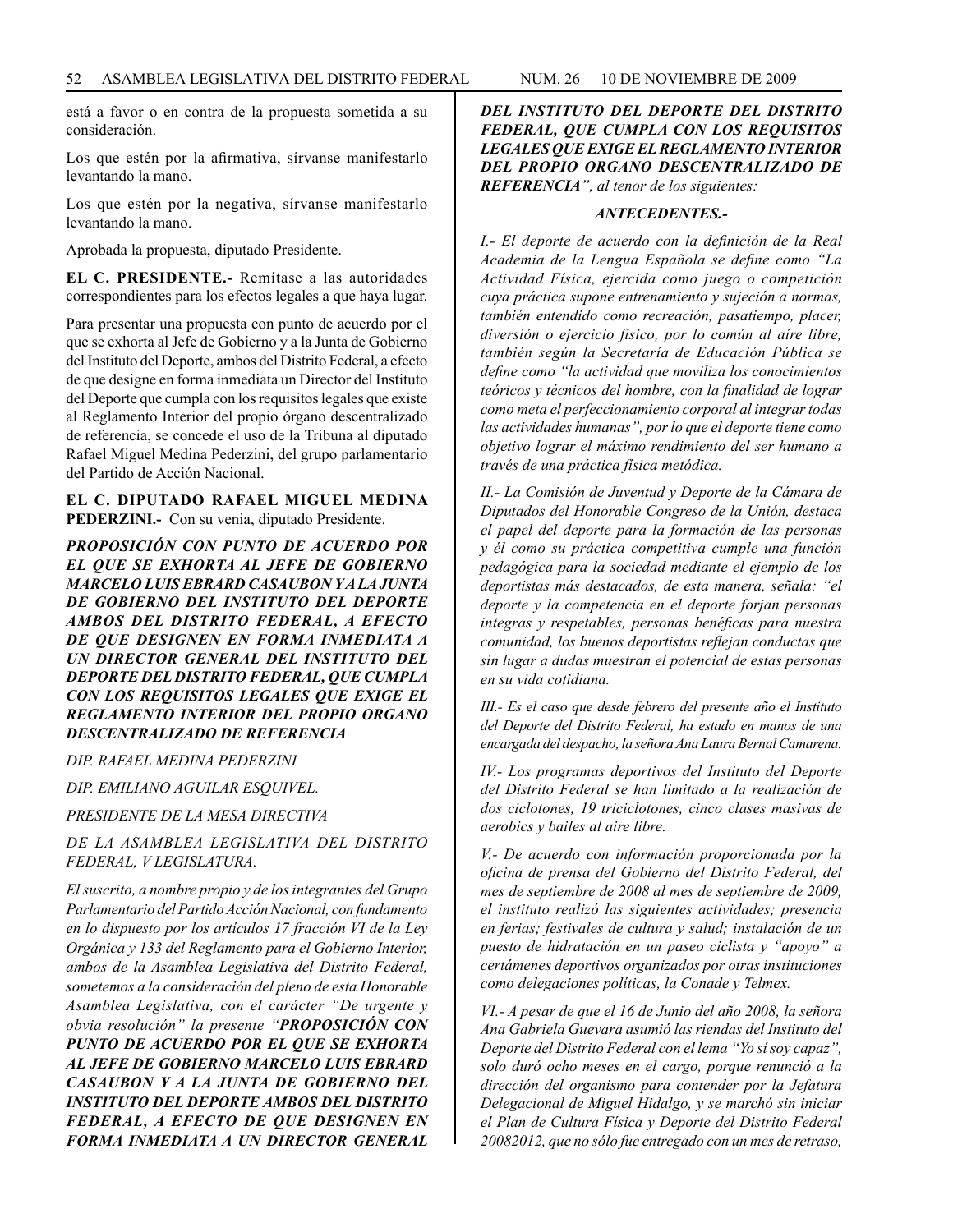*sino que se quedó en el papel como una lista de intenciones, retirándose ésta sin haber cumplido con lo que establece la ley ni con sus propias promesas de cambiarle el rostro al deporte en la ciudad y posicionar a ésta en la Olimpiada Nacional al nivel de los estados líderes, como Jalisco, Nuevo León o Baja California.* 

*VII.- Ni la Junta de Gobierno del Instituto del Deporte, ni el Gobierno del Distrito Federal, objetaron la decisión de la ex directora Ana Gabriela Guevara, de dejar en su lugar a la señora Ana Laura Bernal Camarena, quien se desempeñaba en el Instituto de referencia como Directora de Seguimiento y Comunicación Social, esto a pesar de que el artículo 280 en relación con el artículo 50 ambos del Reglamento Interno del Instituto del Deporte, precisan que, en caso de ausencia, el responsable de asumir las funciones será el Director de Promoción y Desarrollo del Deporte.*

*VIII.- La encargada del despacho la señora Ana Laura Bernal, el mes pasado designó al frente del Instituto del Deporte del Distrito Federal al Señor Sergio Monroy Collado, subdirector Jurídico de dicho organismo, con quien cuya designación de nueva cuenta tampoco se vuelve a cumplir con el requisito de nombrar al titular de la Dirección de Promoción y Desarrollo del Deporte para ocupar el cargo de Director General.*

*IX.- Ahora bien la junta de Gobierno es, de acuerdo con el Reglamento interno, la máxima autoridad del Instituto y está integrada por los titulares de las Secretarías de Educación, Gobierno, Salud y Finanzas, así como por el oficial mayor, y está obligada a realizar reuniones trimestrales para autorizar prácticamente cualquier movimiento que haga en el instituto, y salvo el 12 de septiembre cuando tomó protesta la señora Ana Gabriela Guevara como directora del organismo, no hay información que haya cumplido con lo que el reglamento ordena respecto a las reuniones.*

*X.- El Instituto no ha diseñado programas deportivos de alto rendimiento, detección de talentos y de becas con fideicomisos que permitan que el Distrito Federal aspire a obtener el número de medallas que suman los estados líderes de la Olimpiada Nacional, por ello no es posible sentar las bases para que los atletas que representan a la capital del país participen en las competencias internacionales más relevantes.*

*XI.- El Instituto del Deporte del Distrito Federal, gasta 50 millones de pesos anuales sólo en el pago de salarios, y de acuerdo con la página de transparencia del Instituto del Deporte del Distrito Federal, en 2009 se contó con un presupuesto de 68 millones 117 mil 713 pesos, de los cuales según refleja el Programa Operativo Anual 53 millones 642 mil 313 se gastan en servicios personales, 4 millones 27 mil 400 pesos en materiales y suministros y 10 millones 448 mil en servicios generales.*

*XII.- Información proporcionada por la Conade indica que debido a las diferencias irreconciliables entre Ana Gabriela Guevara y el entonces titular del organismo,* *Carlos Hermosillo, y a que alrededor de 200 mil pesos del ejercicio 2008 no habían sido comprobados, el Instituto del Deporte del Distrito Federal dejó de recibir recursos por parte del Gobierno Federal durante 2009, y por esta razón no hubo becas para atletas, ni se les pagó a los entrenadores estatales.* 

*XIII.- Asociado a lo anterior la organización del Maratón de la Ciudad de México fue concesionada a la empresa Sport Promotion que encabezó a otras seis que se encargan de la organización de carreras en el Distrito Federal, entre ellas A S Deporte, General Sport y Ávila Sport, esta competencia que durante años requirió del trabajo de personal de base del IDDF y que ahora está bajo la responsabilidad de particulares, apenas repartió una bolsa de 500 mil pesos, en 2008 fueron 2.3 millones de pesos, que resultó poco atractiva para los atletas extranjeros; al no haberse inscrito éstos por primera vez en años, los corredores mexicanos se hicieron de los primeros lugares, lo que el instituto consignó como "el fin del dominio Keniano".*

*XIV.- De los antecedentes antes descritos se aprecia con claridad que hay una profunda crisis al interior del Instituto del Deporte debido a una mala gestión dado que su conducción se encuentra en manos de personas incompatibles con las funciones del propio Instituto del Deporte del Distrito Federal y que está causando un severo daño al Deporte de la Ciudad.*

*Por lo que de lo antes expresado, esta proposición se funda bajo los siguientes:*

#### *CONSIDERANDOS*

*PRIMERO.- Que de conformidad con la Ley Orgánica de la Asamblea Legislativa del Distrito Federal, es deber de los Diputados presentar proposiciones y denuncias, así como representar los intereses de los ciudadanos y promover y gestionar la solución de los problemas y necesidades colectivas ante las autoridades competentes.*

*SEGUNDO.- Que tal como lo establece el artículo 30 de la Ley de Educación Física y Deporte del Distrito Federal, la función social del deporte es la de fortalecer la interacción e integración de la sociedad, para desarrollar de manera armónica las aptitudes físicas e intelectuales de las personas y contribuir a fomentar la solidaridad como valor social.*

*TERCERO.- Que en congruencia con el artículo 40 de la Ley de Educación Física y Deporte del Distrito Federal, la función educativa del deporte debe implicar además de la enseñanza de técnicas y el desarrollo de las cualidades físicas de los alumnos, la transmisión de hábitos, valores y actitudes.*

*CUARTO.- Que de conformidad con lo establecido por el artículo 60 de la Ley de Educación Física y Deporte del Distrito Federal todo individuo tiene derecho al conocimiento, difusión y práctica del deporte sin distinción, exclusión o restricción basada en cualquier origen étnico, sexo, edad, discapacidad, condición social o económica,*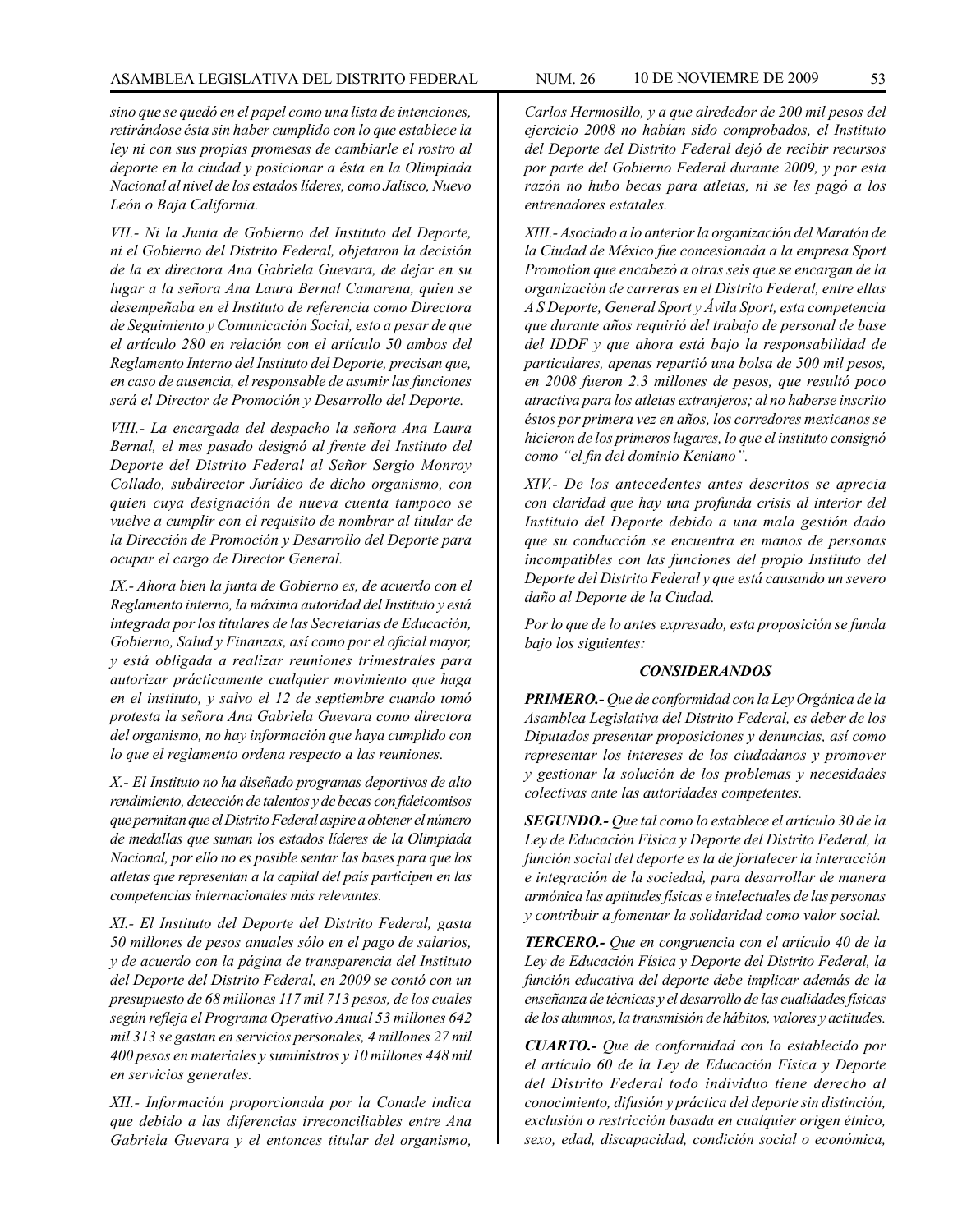*condiciones de salud, lengua, opiniones, preferencias sexuales, estado civil, militancia o creencia religiosa.*

*QUINTO.- Que de acuerdo con el artículo 7° de la Ley de Educación Física y Deporte del Distrito Federal Corresponde al Instituto del Deporte del Distrito Federal ser el órgano rector de la política deportiva en esta ciudad.*

*SEXTO.- Que de conformidad con el artículo 22 de la Ley de Educación Física y Deporte del Distrito Federal, y 3° del Reglamento Interior del Instituto del Deporte del Distrito Federal, el Instituto del Deporte del Distrito Federal es un órgano descentralizado de la Administración Pública del Distrito Federal, con personalidad jurídica, patrimonio propio, autonomía técnica y de gestión para el cumplimiento de sus objetivos y atribuciones, teniendo a su cargo el cumplimiento de los ordenamientos legales antes invocados, asimismo de conformidad con el primer precepto legal ulteriormente citado, el Instituto del Deporte del Distrito Federal, contará con una Junta de Gobierno y un Órgano de Control Interno.*

*SÉPTIMO.- Que de conformidad con lo establecido en el dispositivo 8° del Reglamento Interior del Instituto del Deporte del Distrito Federal, la Junta de Gobierno del Instituto del Deporte del Distrito Federal se integrará por la Secretaría de Educación, la Secretaría de Gobierno, la Secretaría de Salud, Secretaría de Finanzas y Oficialía Mayor.*

*OCTAVO.- Que en avenencia con lo dispuesto por el artículo 11 fracción I del Reglamento Interior del Instituto del Deporte del Distrito Federal, entre otras atribuciones, es facultad de la Junta de Gobierno designar al titular de la Dirección General del Instituto del Deporte del Distrito Federal, atendiendo a las indicaciones de la Jefatura de Gobierno por conducto de la Secretaría de Educación.* 

*NOVENO.- Que según determina el artículo 15 del Reglamento Interior del Instituto del Deporte del Distrito Federal, la persona titular de la Dirección General será designada por la Junta de Gobierno, atendiendo las indicaciones que la Jefatura de Gobierno señale a través de la Secretaría de Educación, debiendo recaer dicho nombramiento en quien reúna los requisitos siguientes:*

*l. Ser de nacionalidad mexicana en pleno goce y ejercicio de sus derechos políticos y civiles, con residencia efectiva en el Distrito Federal;* 

*II. Haberse distinguido por su probidad, competencia y antecedentes profesionales en el ejercicio de actividades que se vinculen con el deporte;*

*III. Contar con conocimientos y experiencia en materia administrativa.*

*DÉCIMO.- Que de conformidad con lo establecido por el artículo 28 del Reglamento Interior del Instituto del Deporte del Distrito Federal, corresponde a las Direcciones y Subdirección Jurídica, ante la ausencia de la persona* 

*titular de la Dirección General, la atención y resolución de los asuntos conforme al ámbito de sus respectivas competencias, y en el orden de adscripción que señala el artículo 5 del propio ordenamiento, en donde a saber, el artículo en comento señala, que para el ejercicio de sus atribuciones, planeación y el despacho de los asuntos que le competen, el Instituto contará con los siguientes órganos:*

*l. Junta de Gobierno;*

*II. Dirección General;*

*III. Dirección de Promoción y Desarrollo del Deporte;* 

*IV. Dirección de Deporte de Alto Rendimiento;*

*V. Dirección de Planeación y Deporte Internacional;*

*VI. Dirección de Administración;*

*VII. Dirección de Seguimiento y Comunicación Social;*

*VIII. Subdirección Jurídica;*

*IX. Contraloría Interna, y*

*X. Comisaría.*

*DÉCIMO PRIMERO.- Que en la actualidad el Instituto del Deporte del Distrito Federal, se encuentra a cargo de un "encargado" el señor Sergio Monroy Collado, quien anteriormente ocupaba el cargo de Subdirector Jurídico, lo que en la especie resulta inicuo e ilegal, ya que la designación de dicha persona de ninguna manera se ajusta a lo preestablecido por el artículo 28 del Reglamento Interior del Instituto del Deporte del Distrito Federal en relación con el artículo 50 del mismo cuerpo legal antes invocado.*

*DÉCIMO SEGUNDO.- Que sumado a lo establecido en el anterior considerando, se considera de mayor gravedad, el hecho de que la encargada del despacho la señora Ana Laura Bernal Camarena, que a su vez encargó el despacho del Instituto del Deporte del Distrito Federal al señor Sergio Monroy Collado, se encontraba actuando y despachando al margen de la normatividad legal aplicable, ya que incluso su designación fue ilegal (la de Ana Laura Bernal Camarena) pues de igual manera, de ninguna forma, medio ó razón alguna, se encontró ajustada a derecho su designación, pues que en todo caso para la designación del titular de dicho organismo público descentralizado, tenía que haberse seguido el procedimiento que prevé para este caso, el propio artículo 28 del Reglamento Interior del Instituto del Deporte del Distrito Federal, en donde de conformidad con lo establecido por el dispositivo legal antes invocado, lo ajustado a derecho hubiese sido que se nombrara al titular de la Dirección de Promoción y Desarrollo del Deporte del propio organismo, como Director General del mismo, hecho que en la especie nunca aconteció dentro de la hipótesis de ambas designaciones.* 

*DÉCIMO TERCERO.- Que tomando en consideración los argumentos vertidos dentro de los antecedentes y*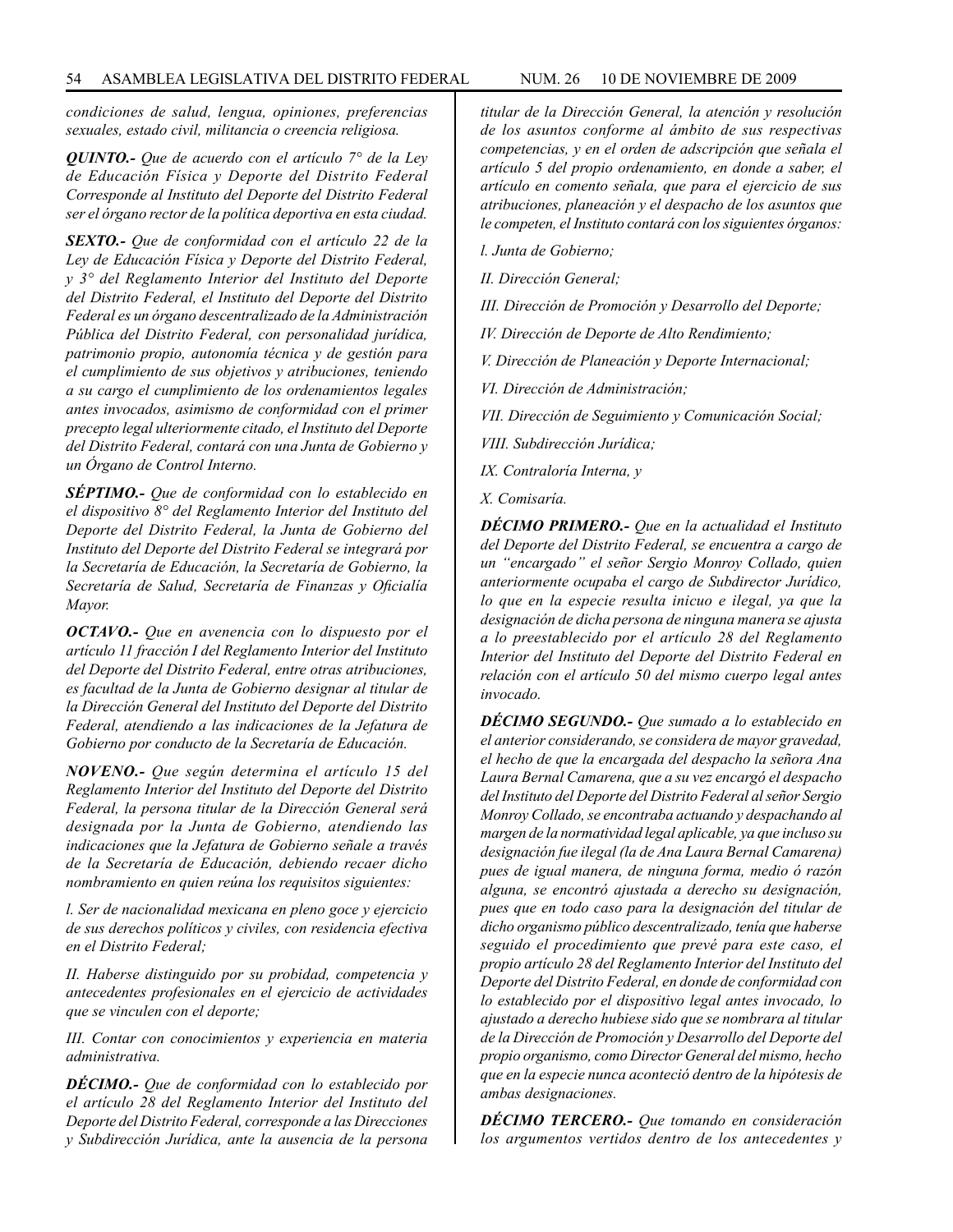*considerandos anteriores, se desprende que la actual Dirección General del Instituto del Deporte del Distrito Federal, se encuentra actuando al margen de la ley, ya que el procedimiento de designación de la Dirección General no se ha seguido conforme al que indica la normatividad legal aplicable en términos de lo dispuesto por el artículo 28 del Reglamento Interior del Instituto del Deporte del Distrito Federal, por tal motivo todos los actos administrativos que sean efectuados por la Dirección General se encuentran viciados de nulidad lisa y llana, y que en cuyo caso pueden ser fácilmente impugnables por los particulares dada la ilegalidad del proceso de designación en comento.*

*DÉCIMO CUARTO.- Que en atención a que la conducción bajo la que se encuentra el Instituto del Deporte del Distrito Federal, no ha diseñado programas deportivos de alto rendimiento, detección de talentos y de becas con fideicomisos que permitan que el Distrito Federal aspire a obtener el número de medallas que suman los estados líderes de la Olimpiada Nacional, y que el Instituto del Deporte del Distrito Federal, gasta 50 millones de pesos anuales sólo en el pago de salarios, y que en 2009 se contó con un presupuesto de 68 millones 117 mil 713 pesos, de los cuales según refleja el Programa Operativo Anual 53 millones 642 mil 313 se gastan en servicios personales, 4 millones 27 mil 400 pesos en materiales y suministros y 10 millones 448 mil en servicios generales, asimismo que debido a las diferencias irreconciliables entre Ana Gabriela Guevara y el entonces titular del organismo, Carlos Hermosillo, y a que alrededor de 200 mil pesos del ejercicio 2008 no habían sido comprobados, el Instituto del Deporte del Distrito Federal dejó de recibir recursos por parte del Gobierno Federal durante 2009, y por esta razón no hubo becas para atletas, ni se les pagó a los entrenadores estatales, además de que existen espacios públicos que fueron recuperados y entregados al Instituto del Deporte del Distrito Federal y que a la fecha son utilizados como oficinas del Instituto del Deporte del Distrito Federal, lo que sin duda es una grave inconsistencia ya que los espacios públicos son recuperados precisamente para ser ocupados por el público en general y para los efectos que prevé la Constitución Política de los Estados Unidos Mexicanos en su artículo 4° en la parte relativa que señala "toda persona tiene derecho a un medio ambiente adecuado para su desarrollo y bienestar'.*

*DÉCIMO QUINTO.- Que de lo establecido en los anteriores considerandos se desprende con claridad que existe una grave crisis en el Instituto del Deporte del Distrito Federal, en todos los sentidos, tanto en la aplicación de políticas públicas enfocadas al deporte, como en la responsabilidad de gestión pública, en los ámbitos económico, político y social, que llevan a concluir que el deporte en la ciudad se encuentra en manos de personas incompatibles con las funciones del Instituto del Deporte del Distrito Federal, tanto por su falta de pericia en el tema administrativo, como por su falta de conocimiento del ámbito deportivo, por lo que ante tales circunstancias,*

*se hace evidente que se requiere que de manera urgente se designe a una persona que cumpla con las exigencias mínimas requeridas por el Reglamento Interior del Instituto del Deporte del Distrito Federal.* 

*Con base en los antecedentes y considerandos antes descritos, y con fundamento en lo dispuesto en el artículo 17 fracción VI de la Ley Orgánica y 133 del Reglamento para el Gobierno Interior ambos ordenamientos de la Asamblea Legislativa del Distrito Federal, el que suscribe a nombre propio y del Grupo Parlamentario del Partido Acción Nacional somete a la consideración del Honorable Pleno de esta Asamblea, con el carácter "De urgente y obvia resolución" la presente:*

#### *PROPOSICIÓN CON PUNTO DE ACUERDO*

*Con la siguiente resolución.-*

*ÚNICO.- SE EXHORTA RESPETUOSAMENTE AL JEFE DE GOBIERNO MARCELO LUIS EBRARD CASAUBON y A LA JUNTA DE GOBIERNO DEL INSTITUTO DEL DEPORTE AMBOS DEL DISTRITO FEDERAL, A EFECTO DE QUE DESIGNEN EN FORMA INMEDIATA A UN DIRECTOR GENERAL DEL INSTITUTO DEL DEPORTE DEL DISTRITO FEDERAL, QUE CUMPLA CON LOS REQUISITOS LEGALES QUE EXIGE EL REGLAMENTO INTERIOR DEL PROPIO ORGANO DESCENTRALIZADO DE REFERENCIA.*

*Firman por el grupo parlamentario del Partido Acción Nacional: Dip. Mariana Gómez del Campo Gurza, Dip. Rafael Miguel Medina Pederzini, Dip. Rafael Calderón Jiménez, Dip. Sergio Israel Eguren Cornejo, Dip. Carlos Alberto Flores Gutiérrez, Dip. José Giovanni Gutiérrez Aguilar, Dip. Guillermo Octavio Huerta Ling, Dip. Lía Limón García, Dip. Federico Manzo Sarquis, Dip. Jorge Palacios Arroyo, Dip. Cario Fabian Pizano, Dip. Fernando Rodríguez Doval y Dip. Juan Carlos Zárraga Sarmiento.*

*Dado en el Recinto Legislativo de Donceles de la Asamblea Legislativa del Distrito Federal a los 10 días del mes de noviembre del año 2009.*

Es cuanto, diputado Presidente.

**EL C. PRESIDENTE.-** Gracias, diputado. En términos de lo dispuesto por el artículo 133 del Reglamento para el Gobierno Interior de la Asamblea Legislativa del Distrito Federal, consulte la Secretaría a la Asamblea, en votación económica, si la propuesta presentada por el diputado Rafael Miguel Medina Pederzini, se considera de urgente y obvia resolución.

**EL C. SECRETARIO.-** Por instrucciones de la Presidencia, y en votación económica, se consulta a la Asamblea si la propuesta de referencia se considera de urgente y obvia resolución.

Los que estén por la afirmativa, sírvanse manifestarlo levantando la mano.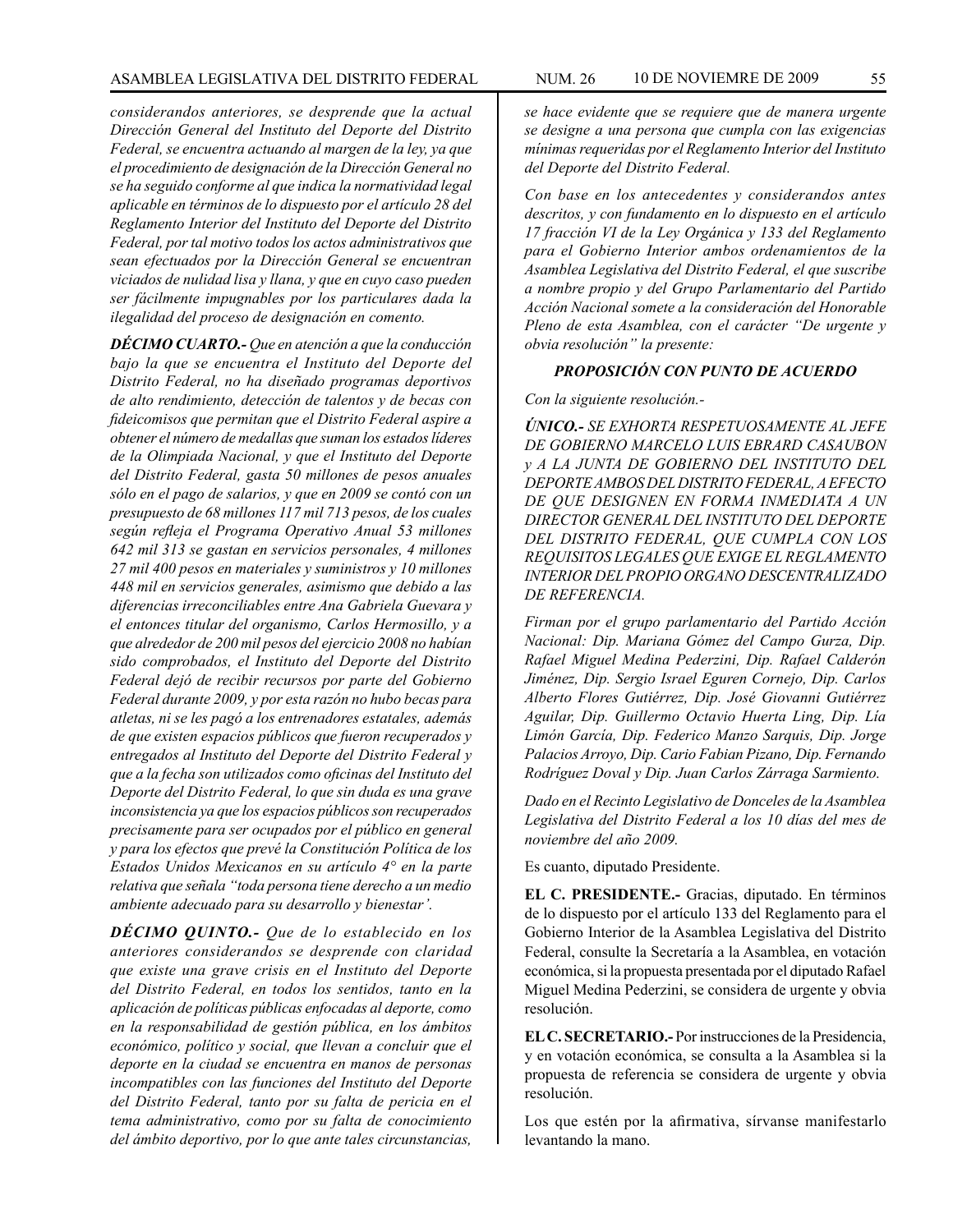Los que estén por la negativa, sírvanse manifestarlo levantando la mano.

Se considera de urgente y obvia resolución, diputado Presidente.

**EL C. PRESIDENTE.-** Está a discusión la propuesta. ¿Existen oradores en contra?

Proceda la Secretaría a preguntar a la Asamblea, en votación económica, si es de aprobarse la propuesta a discusión.

**EL C. SECRETARIO.-** Por instrucciones de la Presidencia, y en votación económica, se pregunta a la Asamblea si está a favor o en contra de la propuesta sometida a su consideración.

Los que estén por la afirmativa, sírvanse manifestarlo levantando la mano.

Los que estén por la negativa, sírvanse manifestarlo levantando la mano.

Aprobada la propuesta, diputado Presidente.

**EL C. PRESIDENTE.-** Remítase a las autoridades correspondientes para los efectos legales a que haya lugar.

Para presentar una propuesta con punto de acuerdo por el que se solicita a la honorable Cámara de Diputados del Congreso de la Unión apruebe la solicitud de recursos adicionales para el Distrito Federal para el ejercicio fiscal 2010, se concede el uso de la tribuna al diputado Erasto Ensástiga Santiago, del grupo parlamentario del Partido de la Revolución Democrática.

#### **EL C. DIPUTADO ERASTO ENSÁSTIGA SANTIAGO.-**

Buenas tardes, diputadas y diputados.

Con su permiso, diputado Presidente.

*PUNTO DE ACUERDO DE URGENTE Y OBVIA RESOLUCIÓN POR EL QUE ESTA HONORABLE ASAMBLEA LEGISLATIVA SOLICITA A LA HONORABLE CÁMARA DE DIPUTADOS DEL CONGRESO DE LA UNIÓN APRUEBE LA PETICIÓN DE RECURSOS ADICIONALES PARA EL DISTRITO FERDERAL PARA EL EJERCICIO FISCAL 2010 POR UN MONTO DE QUINCE MIL MILLONES DE PESOS Y QUE SE REQUIEREN PARA PROYECTOS YA EN MARCHA.*

#### *HONORABLE ASAMBLEA:*

*El que suscribe, Dip. Erasto Ensástiga Santiago, del Grupo Parlamentario del Partido de la Revolución Democrática, con fundamento en los artículos 42 fracción XXV del Estatuto de Gobierno del Distrito Federal; 10 fracción XXI y 1 7 fracción VI, de la Ley Orgánica de la Asamblea Legislativa del Distrito Federal; 92 inciso 3; 93 Y 133 del Reglamento Interior de la Asamblea Legislativa del Distrito Federal, someto a la consideración de este H. Órgano Legislativo del Distrito Federal la siguiente Proposición con Punto de Acuerdo, a fin de que ésta H. Asamblea Legislativa*  *del Distrito Federal, apruebe emitir un comunicado a la H. Cámara de Diputados del Congreso de la Unión, para que apruebe los recursos adicionales para el Distrito Federal para el ejercicio fiscal de 2010.*

#### *ANTECEDENTES*

*La Ciudad de México participa dentro del Convenio del Marco de Coordinación Fiscal, pero aporta mucho más de lo que recibe. En esta ciudad se recauda casi el 50% del Impuesto al Valor Agregado que se recauda en el país y aporta más del 20% del producto interno bruto nacional, sin embargo los recursos que recibirá son muy inferiores a su aportación.*

*Bajo estas circunstancias se justifica plenamente el llamado del Jefe de Gobierno a defender nuestra ciudad y a sus habitantes. Es, como dijo, hora de elevar nuestra protesta más allá de colores y partidos y exigir al Gobierno Federal que pare esta política.*

*Particularmente porque existen dos proyectos que ya están en marcha, que no sólo benefician a los habitantes de la capital sino que son fundamentales para la Zona Metropolitana, pero cuya viabilidad depende de que los recursos federales comprometidos fluyan como estaban originalmente asignados.*

*El primero consiste en el Proyecto Bicentenario de Seguridad, que pretende instalar 5,080 videocámaras de seguridad y seis centros de control para las mismas, a lo largo de tres años, y que permitirá abatir los índices de inseguridad que se viven en la capital. Actualmente ya se concluyó la primera etapa, y en ella destaca que en seis meses se logró la reducción de 75% en el índice de delitos cometidos al interior del sistema de Transporte Colectivo Metro, que se utilizó como prueba piloto.*

*El segundo en la construcción de la Línea 12 Bicentenario del STC Metro, que permitirá comunicar la zona de Tlahuác con la parte centro de la ciudad, beneficiando con ello la calidad de vida y los ingresos de todos los habitantes del oriente y suroriente de la capital, que tendrían mejores maneras de acercarse al centro de la ciudad. Sin embargo, por tratarse de la mayor obra pública en marcha en el país, no puede costearse con los fondos propios de la ciudad, y se inició porque se contaba con el aval y el compromiso de utilizar fondos federales para complementar la obra.*

*Estos dos proyectos ya están empezados y cuentan con aval federal, por lo que retirar los fondos implicará suspender las obras, perdiendo lo que ya se ha invertido y evitando que se pueda avanzar conforme a lo programado. Adicionalmente, existen necesidades apremiantes que tampoco podrían dejarse de lado y que son parte de los montos solicitados.*

*En ese sentido debemos ponderar los siguientes*

#### *CONSIDERANDOS*

*PRIMERO.- Que el empobrecimiento de los habitantes de la Ciudad y en general del país, consecuencia de la crisis*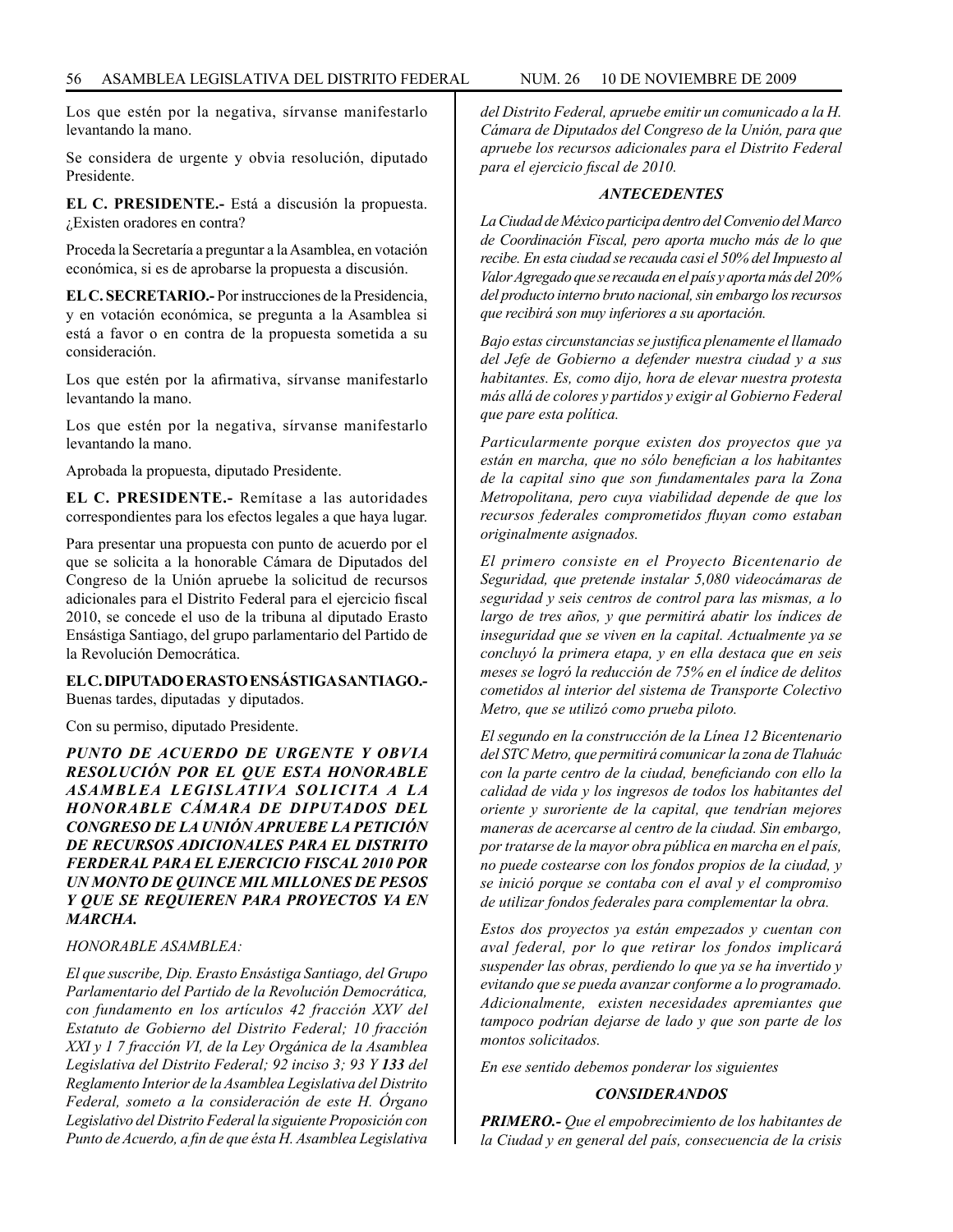*global está lesionando más a nuestra población, porque aún en este contexto adverso de contracción económica del mercado norteamericano, países emergentes de Latinoamérica y, el Caribe, muestran signos de crecimiento económico y recuperación de bienes.*

*SEGUNDO.- Que el Distrito Federal puede ser el detonante de la recuperación económica y seguir contribuyendo en la producción de la riqueza nacional, dada su infraestructura y capital humano, su ubicación geográfica estratégica para los negocios nacionales e internacionales, para expandir la cultura y los valores democráticos, así como para definir pautas de gobernabilidad en tanto capacidad para atender la demanda y necesidades sociales bajo un modelo de gobierno eficiente y eficaz, con visión estratégica y de sustentabilidad. Análogamente, por su alta concentración en aportaciones a la federación mediante el recientemente elevado Impuesto al Valor Agregado, el mayor efecto inflacionario y de reducción del ingreso familiar disponible ocurrirá en la capital, lo que agravará la recesión si no se actúa adecuadamente.*

*TERCERO.- Las entidades de nuestro país son un mosaico de desigualdades y rezagos donde contrastan altos índices de pobreza. También en la Ciudad de México existen segmentos sociales que de acuerdo al último informe de CONEVAL, quizás hoy no tengan ingresos suficientes para comer.*

*Sin embargo, la Ciudad de México tiene un índice de pobreza que lo pone en el lugar 31 de muy baja pobreza, después de Nuevo León que ocupa el lugar 32. Pero el Gobierno de Nuevo León tiene menor capacidad para recabar contribuciones, ya que a su gasto sólo aporta el 12.5 % de ingresos propios y recibe por concepto de pago de aportaciones federales el 87.5 %, y sólo aporta a la generación de riqueza nacional el 7.9 % (ver Anexo 1 adjunto).*

*Otras entidades como el Estado de México, Jalisco y Guanajuato, aportan el 30, el 21 o el 11.2 % de ingresos propios a su gasto, y reciben por concepto de aportaciones federales el 70, 78.4 y 88.8 % respectivamente. De igual manera, sus techos de endeudamiento son del orden de los 6 mil 400 millones de pesos para el Estado de México; 150 millones para Jalisco y 2 mil 748 millones 894 mil 225 pesos para el Gobierno de Guanajuato, que apenas aporta el 3.7 % del PIB nacional (ver Anexo 2 adjunto).* 

*Mientras otras entidades federativas son beneficiadas con el pago de aportaciones federales, apenas pueden cubrir menos del 10% de sus ingresos propios y poco aportan al Producto Interno Bruto del país, y desde luego, mantienen altos índices de pobreza y poco han avanzado.*

*Durante 2009, los, ingresos del Distrito Federal provienen de recursos propios cercanos al 50% y, aportaciones federales en la misma proporción. Sin embargo, aporta el 20.7% del PIB nacional.*

*Durante los últimos 20 años se ha castigado a la ciudad y las consecuencias ha sido la pérdida de capacidad para*  *generar riqueza para el país, pues el PIB generado aquí pasó del 25 al 20% del total nacional. Esta pérdida de dinamismo ha contribuido a reducir el crecimiento del país; puesto que si en la entidad con mayor población educada por más años no es posible ofrecer más y mejores alternativas de empleo mediante creación de empresas nuevas, sólo se logra abaratar los salarios y agravar la competencia.*

*CUARTO.- Los proyectos que se presentan y que ya están en marcha ofrecen resultados positivos comprobados, como lo es el hecho de la reducción de 75% de la incidencia delictiva al interior del Sistema de Transporte Colectivo Metro, en tan sólo seis meses de iniciado en su primera etapa. Por ello, y porque el sistema de videovigilancia que se está instalando alimenta de datos duros en el combate a la delincuencia, presunta prioridad del gobierno federal, no sólo al gobierno local sino a la Plataforma México, a la PGR y a la SEDENA, es justo que la Federación contribuya a su instalación y operación como estaba originalmente prevista, fondeando con los recursos necesarios en 2010 y 2011.*

*También el Sistema de Transporte Colectivo es un proyecto probado con alto beneficio social, que de extender su red al suroriente podrá atender a miles de personas que no tienen alternativas de transporte, y que ofrecerlas a nivel de superficie, mediante la ampliación de avenidas, tendría un costo monetario y social muy alto, porque implicaría la destrucción del patrimonio de miles de personas que deberían entregar sus propiedades a fin de ampliar el trazo de las vías existentes, y que no puede realizarse con facilidad o a bajo costo. Por ello, la solución de habilitar un transporte subterráneo es la más adecuada.*

*QUINTO.- El Gobierno del Distrito Federal ha señalado que sus requerimientos adicionales corresponden 6,400 millones de pesos en proyectos de infraestructura 2,000 millones de pesos en seguridad pública, 1,000 millones de pesos para protección civil, otro tanto igual en el Fondo de Apoyo a la Vivienda Social, Delegaciones: 600 millones para combate a la influenza, 500 millones para suelo de conservación y 2,500 para Perspectiva de Derechos. Humanos como acción central del gobierno. En total, quince mil millones de pesos adicionales en programas y proyectos cuyo impacto y beneficio social son impostergables.*

*SEXTO.- Recientemente se ha firmado un Acuerdo por la Ciudad por parte de todas las fuerzas políticas representadas en la Asamblea Legislativa y por la Secretaría de Finanzas, con la finalidad de asegurar que las necesidades monetarias de la ciudad sean adecuadamente atendidas, sin colores partidistas y sin sesgos políticos. Este espíritu de colaboración es sustento de este punto de acuerdo, que confiamos será apoyado por unanimidad de los presentes.*

*SÉPTIMO.- Esta Asamblea Legislativa, a través de todas sus comisiones competentes y a través de los diputados de*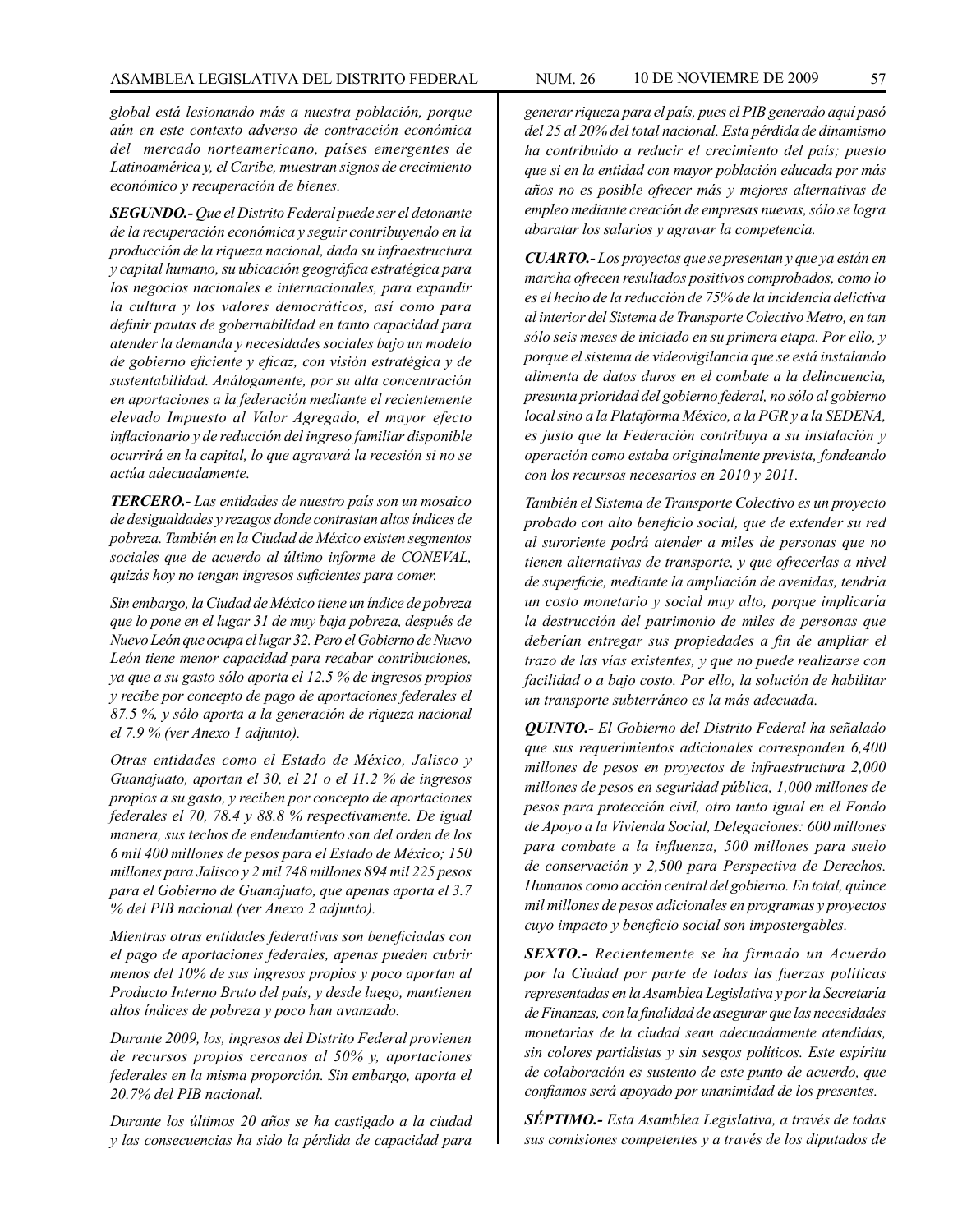*todos los partidos, cuidaremos que el uso de estos recursos sea única y exclusivamente para los fines enunciados, vigilando en todo momento su uso eficaz, eficiente, transparente y con adecuada rendición de cuentas.*

*En virtud de las consideraciones antes expuestas, se somete a la consideración del Pleno de esta Soberanía el siguiente*

#### *PUNTO DE ACUERDO*

*Ú N I C O . - E S TA H O N O R A B L E A S A M B L E A LEGISLATIVA SOLICITA A LA HONORABLE CÁMARA DE DIPUTADOS DEL CONGRESO DE LA UNIÓN APRUEBE LA PETICIÓN DE RECURSOS ADICIONALES PARA EL DISTRITO FEDERAL PARA EL EJERCICIO FISCAL 2010 POR UN MONTO DE QUINCE MIL MILLONES DE PESOS Y QUE SE REQUIEREN PARA PROYECTOS YA EN MARCHA.*

#### *Atentamente*

#### *Dip. Erasto Ensástiga Santiago*

Es cuanto, diputado Presidente.

**EL C. PRESIDENTE.-** Gracias, diputado. En términos de lo dispuesto el artículo 133 del Reglamento para el Gobierno Interior de la Asamblea Legislativa del Distrito Federal, consulte la Secretaría a la Asamblea en votación económica si la propuesta presentada por el diputado Erasto Ensástiga Santiago se considera de urgente y obvia resolución.

**EL C. SECRETARIO.-** Por instrucciones de la Presidencia y en votación económica, se consulta a la Asamblea si la propuesta de referencia se considera de urgente y obvia resolución.

Los que estén por la afirmativa, sírvanse manifestarlo levantando la mano.

Los que estén por la negativa, sírvanse manifestarlo levantando la mano.

Se considera de urgente y obvia resolución, diputado Presidente.

**EL C. PRESIDENTE.-** Está a discusión la propuesta. ¿Existen oradores en contra?

Proceda la Secretaría a preguntar a la Asamblea en votación económica si es de aprobarse la propuesta a discusión.

**EL C. SECRETARIO.-** Por instrucciones de la Presidencia y en votación económica, se pregunta a la Asamblea si está a favor o en contra de la propuesta sometida a su consideración.

Los que estén por la afirmativa, sírvanse manifestarlo levantando la mano.

Los que estén por la negativa, sírvanse manifestarlo levantando la mano.

Aprobada la propuesta, diputado Presidente.

**EL C. PRESIDENTE.-** Remítase a las autoridades correspondientes para los efectos legales a que haya lugar. Para presentar una propuesta con punto de Acuerdo mediante el cual se exhorta respetuosamente a la Procuraduría General de Justicia del Distrito Federal, la Dirección General de Registro Civil del Distrito Federal y la Secretaría de Salud del Distrito Federal para que en el ámbito de sus respectivas competencias informen a esta Soberanía sobre los hechos que se suscitaron en el Hospital particular denominado *Central de Oriente*, con motivo del tráfico de recién nacidos por médicos de ese hospital, se concede el uso de la Tribuna a la diputada Edith Ruíz Mendicuti, del grupo parlamentario del Partido de la Revolución Democrática.

**LA C. DIPUTADA EDITH RUÍZ MENDICUTI.-**  Buenas tardes. Con su venia, señor Presidente.

Compañeros diputados:

*PROPOSICIÓN CON PUNTO DE ACUERDO MEDIANTE LA CUAL SE EXHORTA RESPETUOSAMENTE A LA PROCURADURÍA GENERAL DE JUSTICIA DEL DISTRITO FEDERAL, A LA DIRECCIÓN GENERAL DEL REGISTRO CIVIL DEL DISTRITO FEDERAL, A LA SECRETARÍA DE SALUD DEL DISTRITO FEDERAL A QUE EN EL ÁMBITO DE SUS RESPECTIVAS COMPETENCIAS, INFORMEN A ESTA SOBERANÍA, LOS HECHOS QUE SE SUSCITARON EN EL HOSPITAL PARTICULAR DENOMINADO "CENTRAL DE ORIENTE", CON MOTIVO DEL TRÁFICO DE RECIÉN NACIDOS POR MÉDICOS DE ESE HOSPITAL.*

*Dip. Carlos Alberto Flores Gutiérrez*

*Presidente de la Mesa directiva*

*Asamblea Legislativa del Distrito Federal*

#### *V Legislatura*

*La suscrita Diputada Edith Ruíz Mendicuti, integrante del Grupo Parlamentario del Partido de la Revolución Democrática, en la Asamblea Legislativa del Distrito Federal, en ejercicio de lo dispuesto por el artículo 17 fracción VI de la Ley Orgánica, y 133 del Reglamento para el Gobierno Interior, ambos de la Asamblea Legislativa del Distrito Federal, presento a esta Honorable Soberanía la siguiente: Proposición con Punto de Acuerdo mediante la cual se exhorta respetuosamente a la Procuraduría General de Justicia del Distrito Federal, a la Dirección General del Registro Civil del Distrito Federal a la Secretaría de Salud del Distrito Federal a que en el ámbito de sus respectivas competencias, informen a esta Soberanía, los hechos que se suscitaron en el hospital particular denominado Central de Oriente con motivo del tráfico de recién nacidos por médicos de ese hospital; conforme a la siguiente:*

#### *Exposición de Motivos*

*La Procuraduría General de Justicia del Distrito Federal detuvo a 5 empleados en el Hospital particular denominado Central*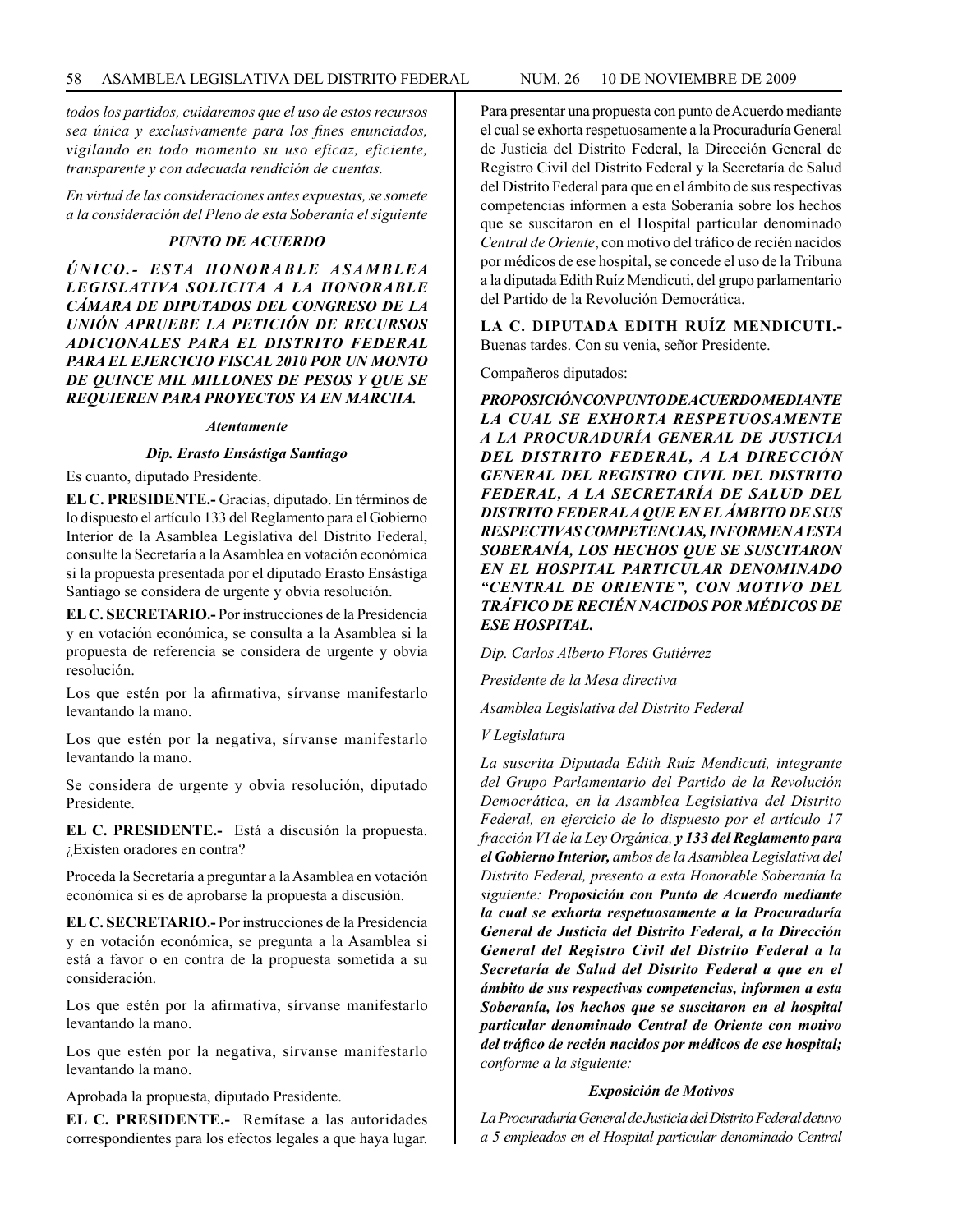*de Oriente, ubicado en la Delegación Venustiano Carranza, en donde presuntamente se traficaba con menores de edad.*

*También está detenida una psicóloga que compró por 15 mil pesos a una niña de ocho meses y un médico más se encuentra prófugo.*

*La denuncia de una mujer que tuvo una niña el 25 de octubre de 2008 derivó en la investigación de este caso pues se le indicó que había nacido muerta.*

*Al no entregarle los restos de la recién nacida ni el acta de defunción, y recibir un correo electrónico del hijo del dueño de la clínica, en el que revela que su hija había sido vendida, acudió a las autoridades.* 

*El Subprocurador de Averiguaciones Previas Centrales, Luis Genaro Vázquez, dio a conocer que la clínica ubicada en Ignacio Zaragoza número 491 quedó bajo resguardo, y que será objeto de una solicitud de extinción de dominio.*

*Los médicos Víctor Manuel Mancera González (dueño de la clínica); Jorge Adalberto Guerrero Bustos y Alfredo Ortiz Rosas, de 74, 55 y 52 años, respectivamente, así como la enfermera María Guadalupe Castro Morales, de 58, y el recepcionista Leonel Rodríguez, quedaron bajo arraigo por los delitos de tráfico de menores, uso de documentación falsa y delincuencia organizada.*

*Además se detuvo a Cinthia Nayeli Pérez Ortiz, de 37 años, de profesión psicóloga, quien compró en 15 mil pesos a la hija de la denunciante.* 

*Aunado a ello, están bajo investigación el matrimonio compuesto por Antonio Merino Hernández de 46 años, y María de Luz Ruiz Padilla, de 39 años, quienes tenían en su poder a la niña que supuestamente les habían regalado en otro lugar, en abril pasado, pero que para registrarla, dieron 12 mil pesos al doctor Mancera para que les expidiera un acta de alumbramiento en esa clínica.* 

*El hospital tenía 20 años laborando, y en él se realizaban nacimientos así como abortos de alto riesgo, pero algunos eran de hasta seis meses de embarazo.*

*El subprocurador informó que la psicóloga contactó a otro médico de ese lugar, a quien le dijo que querían tener un hijo, pero que no podían embarazarse; dicho individuo respondió que tenía la posibilidad de conseguir un bebé.* 

*El profesionista, le explicó que en esas ocasiones lograban convencer a las madres que querían abortar, para que esperaran a tener 6 meses y medio de embarazo para que luego les pudieran procesar una cesárea.*

*Cuando el bebé nacía, les inyectaban una solución para poder madurar sus pulmones y corazón. Posteriormente los vendía.*

*Por los razonamientos y motivaciones expuestos en el cuerpo del presente punto de acuerdo, con fundamento en el artículo 67 párrafo tercero de la Ley Orgánica de* 

*la Asamblea Legislativa del Distrito Federal, someto a consideración del Pleno de esta Asamblea Legislativa del Distrito Federal el siguiente:* 

#### *PUNTO DE ACUERDO*

*Único.- Se exhorta respetuosamente a la Procuraduría General de Justicia del Distrito Federal, a la Dirección General del Registro Civil del Distrito Federal, a la Secretaría de Salud del Distrito Federal a que en el ámbito de sus respectivas competencias informen a esta soberanía los hechos que se suscitaron en el hospital particular denominado "Central de Oriente", con motivo del tráfico de recién nacidos por los médicos de este hospital.*

#### *Dip. Edith Ruiz Mendicuti*

Es cuanto, señor Presidente.

**EL C. PRESIDENTE.-** Gracias, diputada. En términos de lo dispuesto por el artículo 133 del Reglamento para el Gobierno Interior de la Asamblea Legislativa del Distrito Federal, consulte la Secretaría a la Asamblea en votación económica si la propuesta presentada por la diputada Edith Ruiz Mendicuti se considera de urgente y obvia resolución.

**EL C. SECRETARIO.-** Por instrucciones de la Presidencia y en votación económica, se consulta a la Asamblea si la propuesta de referencia se considera de urgente y obvia resolución.

Los que estén por la afirmativa sírvanse manifestarlo levantando la mano.

Los que estén por la negativa sírvanse manifestarlo levantando la mano.

Se considera de urgente y obvia resolución, diputado Presidente.

**EL C. PRESIDENTE.-** Está a discusión la propuesta. ¿Existen oradores en contra?

Proceda la Secretaría a preguntar a la Asamblea en votación económica si es de aprobarse la propuesta a discusión.

**EL C. SECRETARIO.-** Por instrucciones de la Presidencia y en votación económica se pregunta a la Asamblea si está a favor o en contra de la propuesta sometida a su consideración.

Los que estén por la afirmativa sírvanse manifestarlo levantando la mano.

Los que estén por la negativa sírvanse manifestarlo levantando la mano.

Aprobada la propuesta, diputado Presidente.

**EL C. PRESIDENTE.-** Remítase a las autoridades correspondientes para los efectos legales a que haya lugar.

Para presentar una propuesta con punto de acuerdo por el que se exhorta al ciudadano Marcelo Ebrard Casaubón, Jefe de Gobierno del Distrito Federal; al ciudadano Mario Carrillo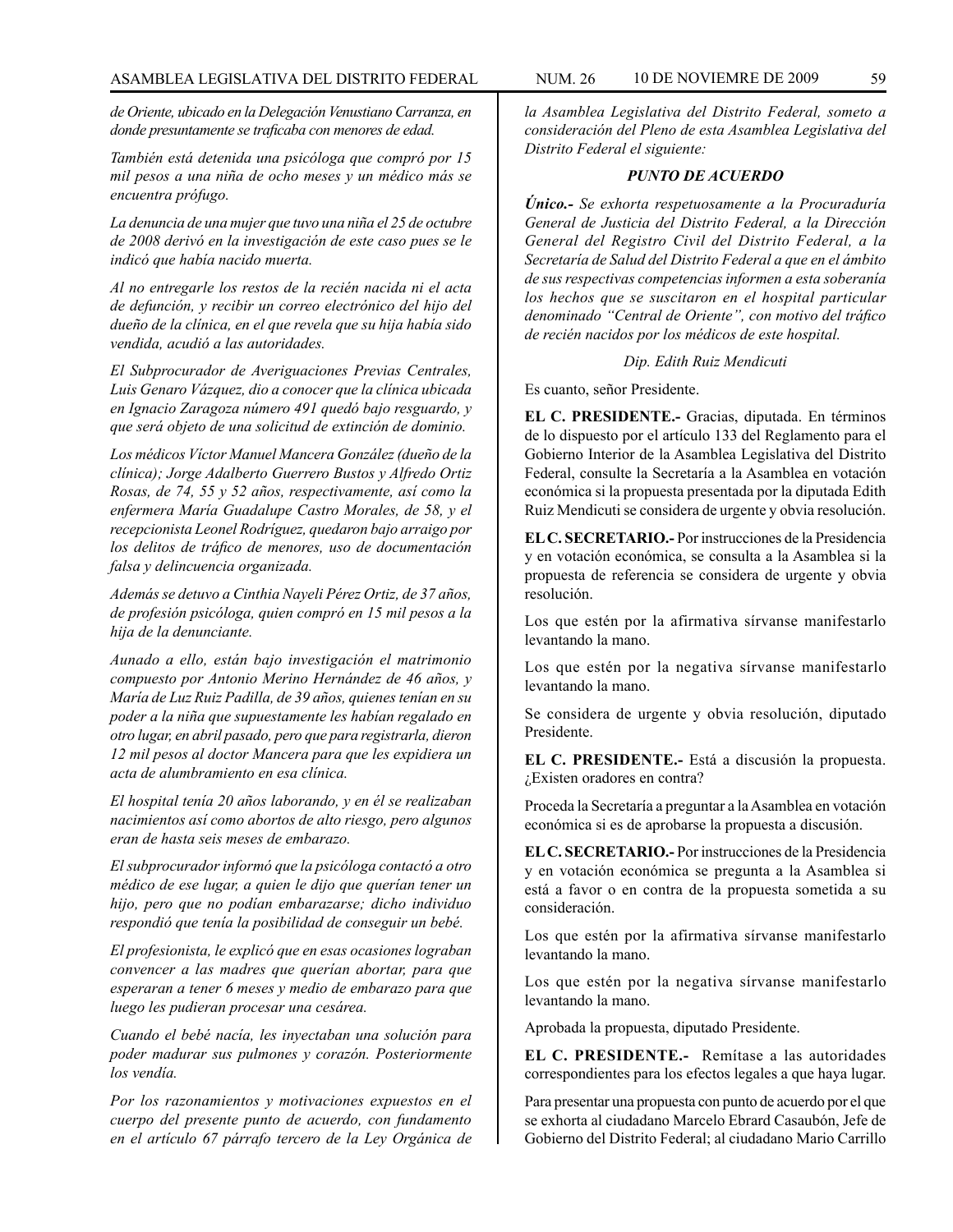Huerta, Secretario de Educación de la Ciudad de México, para destituir a Javier Hidalgo Ponce, como Director del Instituto de la Juventud de la Ciudad de México, se concede de la Tribuna al diputado Cristian Vargas Sánchez, del grupo parlamentario del Partido Revolucionario Institucional.

#### **EL C. DIPUTADO ALAN CRISTIAN VARGAS SÁNCHEZ.-** Con su venia diputado Presidente.

*Se es joven cuando se ve la vida como un deber y no como un placer; cuando nunca se admite la obra acabada, cumplida; cuando nunca se cree estar ante algo perfecto. Se es joven si se está lejos de la docilidad y el servilismo; si se cree en la solidaridad y en la fraternidad. Se es joven cuando se quiere transformar y no conservar; cuando se tiene la voluntad de hacer y de no poseer; cuando se saber vivir al día para el mañana; cuando se ve siempre hacia delante, cuando la rebeldía frente a lo indeseable no ha terminado, cuando se mantiene el anhelo por el futuro y se cree todo posible.*

*Cuando todo esto se posee, se pueden tener mil años y ser joven; hay juventud con años, hay vejez antes de tiempo.*

*Para ser joven o viejo lo que menos cuenta es la edad. Joven o viejo decía el poeta, son papeles que reparte la vida y que no siempre coinciden con nuestra vocación.* 

Grandes palabras de don Jesús Reyes Heroles.

*PROPOSICIÓN CON PUNTO DE ACUERDO POR EL QUE SE LE EXHORTA AL CIUDADANO MARCELO EBRARD CASAUBÓN, JEFE DE GOBIERNO DEL DISTRITO FEDERAL, AL CIUDADANO MARIO CARRILLO HUERTA, SECRETARIO DE EDUCACION PUBLICA DE LA CIUDAD DE MÉXICO PARA DESTITUIR A JAVIER HIDALGO PONCE, COMO DIRECTOR DEL INSTITUTO DE LA JUVENTUD DE LA CIUDAD DE MÉXICO.*

#### *HONORABLE ASAMBLEA;*

#### *DIPUTADO PRESIDENTE DE LA MESA DIRECTIVA DE LA ASAMBLEA LEGISLATIVA DEL DISTRITO FEDERAL;*

*El suscrito Diputado Cristian Vargas Sánchez, integrante del Grupo Parlamentario del Partido Revolucionario Institucional, con fundamento en lo dispuesto por los artículos 122, Apartado C, Base Primera, fracción V, inciso f), de la Constitución Política de los Estados Unidos Mexicanos; 1, 42 fracción X, 46 fracción I del Estatuto de Gobierno del Distrito Federal; 10 fracción I y 17 fracción IV, 88 fracción I y 89 de la Ley Orgánica de la Asamblea Legislativa del Distrito Federal y 132 del Reglamento para el Gobierno Interior de la Asamblea Legislativa del Distrito Federal, someto a la consideración de este Honorable Órgano Legislativo del Distrito Federal, la siguiente proposición con punto de acuerdo:*

#### *ANTECEDENTES*

*Que en el año 2005 el INEGI en la ciudad de México en el conteo de población y vivienda calculó que el 26% de la*  *población es la representación de los jóvenes en la ciudad de México la cual oscila entre 15 y 29 años de edad.*

*Que diversas organizaciones e institutos a nivel mundial tienen como límite la edad de 35 años a los jóvenes.*

*Que La Organización de las Naciones Unidas considera un rango entre los 14 y 29 años de edad a los jóvenes.*

*Que el 6 de enero de 1999 se publica en el Diario Oficial de la Federación, La Ley del Instituto de la Juventud.*

*Que en su Artículo 2. la población cuya edad quede comprendida entre los 12 y 29 años, por su importancia estratégica para el desarrollo del país, será objeto de los programas, servicios y acciones que el Instituto lleve a cabo.*

*Que el 25 de Julio del 2000 se publica en la Gaceta Oficial del Distrito Federal la Ley de las y los Jóvenes del Distrito Federal.*

*Que en su Artículo 2.- Para efectos de esta Ley se entiende por:*

*I. Joven. Sujeto de derecho cuya edad comprende:*

*a) Mayor de edad. El rango entre los 18 y los 29 años de edad cumplidos, identificado como un actor social estratégico para la transformación y el mejoramiento de la ciudad;*

*b) Menor de edad. El rango entre los 14 años cumplidos y los 18 incumplidos, identificado como un actor social estratégico para la transformación y el mejoramiento de la ciudad;*

*Que la Ley de Transparencia y Acceso a la Información Pública del Distrito Federal dice que las funciones del Instituto de la Juventud del Distrito Federal son:*

*I. Cooperar con el Gobierno en la planeación, coordinación, ejecución, seguimiento y evaluación periódica de sus programas particulares para fomentar el desarrollo de la juventud;*

*II. Elaborar y difundir encuestas, estudios, investigaciones, informes y demás trabajos que sobre la juventud se realicen;*

*III. Prestar todos aquellos servicios que como funciones sustantivas del Instituto, resulten necesarios para garantizar el cabal cumplimiento de sus fines específicos;*

*IV. Fomentar los intercambios académicos, políticos, culturales y deportivos a nivel nacional e internacional;*

*V. Elaborar y ejecutar programas culturales que propicien la mayor expresión de sus realidades y la comunicación cultural entre las y los jóvenes;*

*VI. Promover y coordinar la práctica de aquellas actividades educativas que resulten prioritarias para desarrollar armónicamente todas las facultades del ser humano, fomentando entre los jóvenes el amor a la ciudad y la patria, el respeto a los derechos humanos, la solidaridad internacional, la soberanía y la promoción de la justicia;*

*VII. Fungir como órgano de consulta y asesoría en materia de juventud de las dependencias y entidades de la Administración Pública del Distrito Federal, así como de las autoridades delegacionales y de los sectores social y privado cuando así lo requieran;*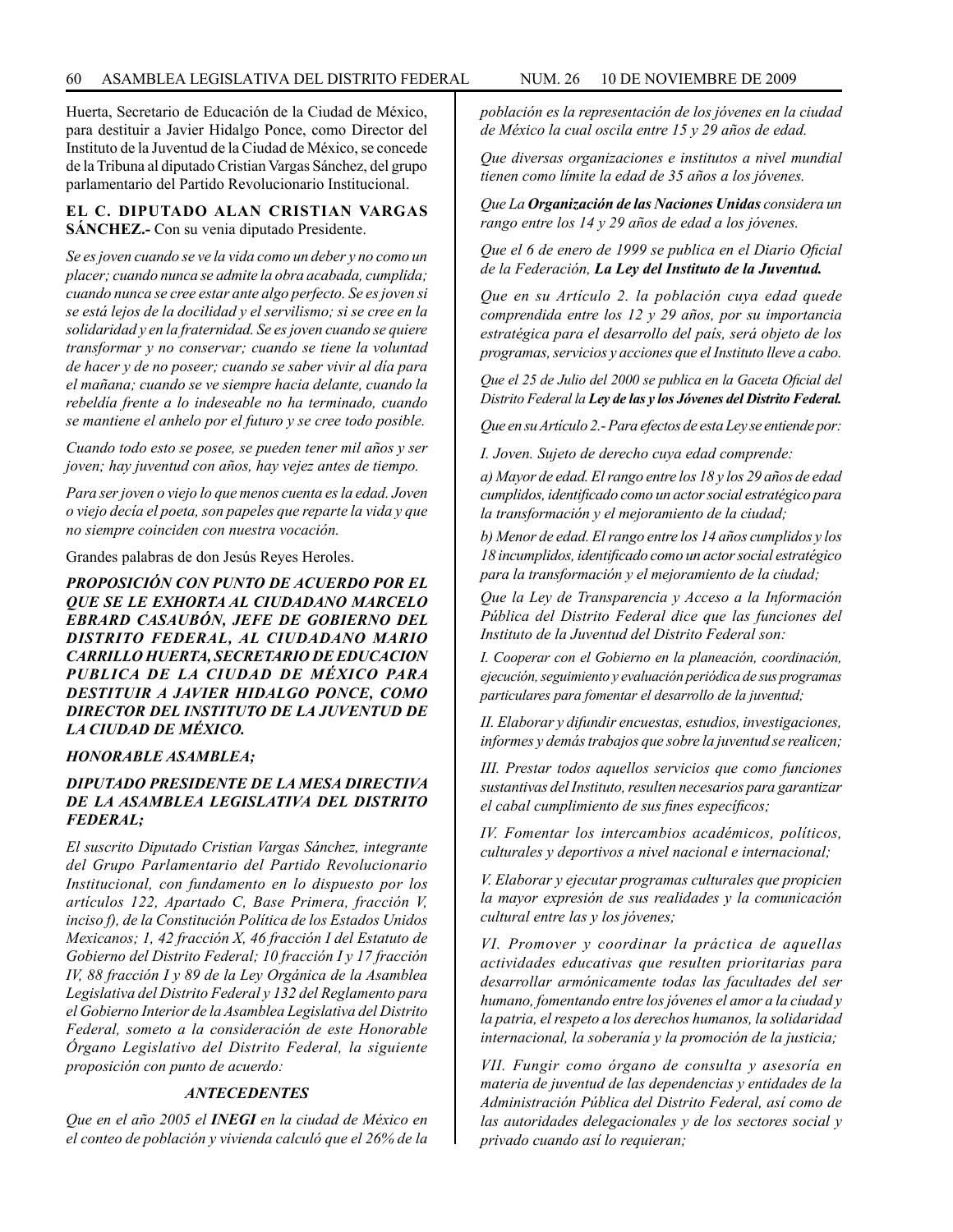*VIII. Las demás que establezca la Ley de las y los Jóvenes del Distrito Federal.*

#### *CONSIDERANDOS*

*Que en el día 19 de octubre del 2009 en la comparecencia del primer año de la V Legislatura, el ciudadano Mario Miguel Carrillo Huerta, Secretario de Educación Pública de la ciudad de México; ante las Comisiones de Educación y de Juventud y Deporte.*

*Que la Diputada integrante, Alicia Virginia Téllez Sánchez, comentó;*

*"A nombre de mi compañero Cristian le quisiera yo preguntar, que él tiene mucho interés en conocer la trayectoria de los funcionarios del Instituto de la Juventud, porque dice y creo que tiene razón, que dependiendo de las edades que tengan es o qué tan sensibles o qué no tan sensibles son a programas para jóvenes. Ahora los Jóvenes necesitan propuestas muy innovadoras y muy creativas para que en lugar de irse por el lado de las adicciones pudieran dedicarse a actividades en el bien de la Ciudad".*

#### *Que el Secretario, contestó;*

*"Ahora, si me lo permite, usted tenía también una preocupación... Ah, la preocupación es del compañero, por qué el Director del INJUVE tiene 46 años.* 

*Dice el diputado Cristian que es como si nosotros pensáramos que en el Instituto de las Mujeres fuera dirigido por un hombre. Si el hombre es más capaz, tiene mayor experiencia, tiene vocación, tiene mayor identificación, entrega con el tema, a lo mejor habría que considerar la posibilidad de circunstancias, quizá no se le permitiría, pero por lo menos se tendría la duda.*

*El objetivo finalmente de la función pública, como ustedes saben, el objetivo de la función pública es servir a la comunidad de la mejor manera que se pueda, entonces el Jefe de Gobierno tiene la responsabilidad de escoger los funcionarios que por su trayectoria, por su dedicación, etcétera, etcétera, no estoy haciendo una apología del director del INJUVE, el solito se sabe defender, yo lo único que digo es que en ningún lugar, en ninguna norma dice que el instituto de la juventud deba tener tantos o cuantos años".*

*Que Javier Hidalgo, director del Instituto de la Juventud del Distrito Federal, solicitó una licencia temporal de 60 días sin goce de sueldo para dedicarse a apoyar las campañas electorales de los candidatos del Partido de la Revolución Democrática del Distrito Federal, en la delegación Miguel Hidalgo.*

*Que el funcionario solicitó permiso para ausentarse de sus labores del 15 de mayo hasta el 15 de julio del 2009, por lo que su lugar fue ocupado de forma interina por la subdirectora del organismo, Miriam Cruz.*

*Que el Gobierno del Distrito Federal creó el Instituto de la Juventud del Distrito Federal para operar, atender y despachar las políticas y asuntos de los jóvenes de la Ciudad*  *de México. Fungiendo como un eje estratégico de operación para vincular las acciones del Gobierno de la Ciudad con el sector juvenil de la población del Distrito Federal.*

*Que las políticas encaminadas a los jóvenes son un desafío constante y es una tarea insoslayable la cual requiere de mayor atención en el marco de las acciones gubernamentales del Distrito Federal.*

*Que los programas en materia juvenil tienen como finalidad contribuir a mejorar las condiciones de vida, a la participación social, a favorecer la socialización, a impulsar las adecuadas políticas de juventud, entre muchas otras por lo que es de gran trascendencia llevar a cabo las acciones que permitan este desarrollo.*

*Que entre las funciones del Instituto de la Juventud del Distrito Federal se encuentran elaborar un plan estratégico de desarrollo integral de la juventud del Distrito Federal; crear mecanismos de coordinación institucional entre instancias del Gobierno Federal, del Gobierno Central del Distrito Federal, demarcaciones territoriales, organismos no gubernamentales, instituciones de asistencia privada y asociaciones civiles que realicen trabajo con jóvenes o que tengan relación con las temáticas juveniles.*

*Por lo anteriormente expuesto y fundado, me permito presentar a la consideración de esta Honorable Asamblea el siguiente:*

#### *PUNTO DE ACUERDO*

*ÚNICO.- SE LE EXHORTA AL CIUDADANO MARCELO EBRARD CASAUBÓN, JEFE DE GOBIERNO DEL DISTRITO FEDERAL, AL CIUDADANO MARIO CARRILLO HUERTA, SECRETARIO DE EDUCACIÓN PÚBLICA DE LA CIUDAD DE MEXICO PARA DESTITUIR A JAVIER HIDALGO PONCE, COMO DIRECTOR DEL INSTITUTO DE LA JUVENTUD DE LA CIUDAD DE MEXICO.*

*Dado en el salón de sesiones de esta Honorable Asamblea Legislativa del Distrito Federal, el día 10 de Noviembre del año 2009.*

Es cuanto, señor Presidente.

**EL C. PRESIDENTE.-** ¿Señor diputado, es por el 132?

**EL C. DIPUTADO ALAN CRISTIAN VARGAS SÁNCHEZ.-** Sí, Presidente.

**EL C. PRESIDENTE.-** Con fundamento en lo dispuesto por los artículos 36 fracción V y VII de la Ley Orgánica de la Asamblea Legislativa del Distrito Federal, 28 y 132 del Reglamento para su Gobierno Interior, se turna para su análisis y dictamen a la Comisión de Juventud y Deporte.

**EL C. PRESIDENTE, DIPUTADO JUAN PABLO PÉREZ MEJÍA.-** Para presentar una propuesta con punto de acuerdo relativo a la asignación de recursos adicionales al Distrito Federal por la atención que brinda a pacientes de otras entidades federativas en el Sistema de Salud de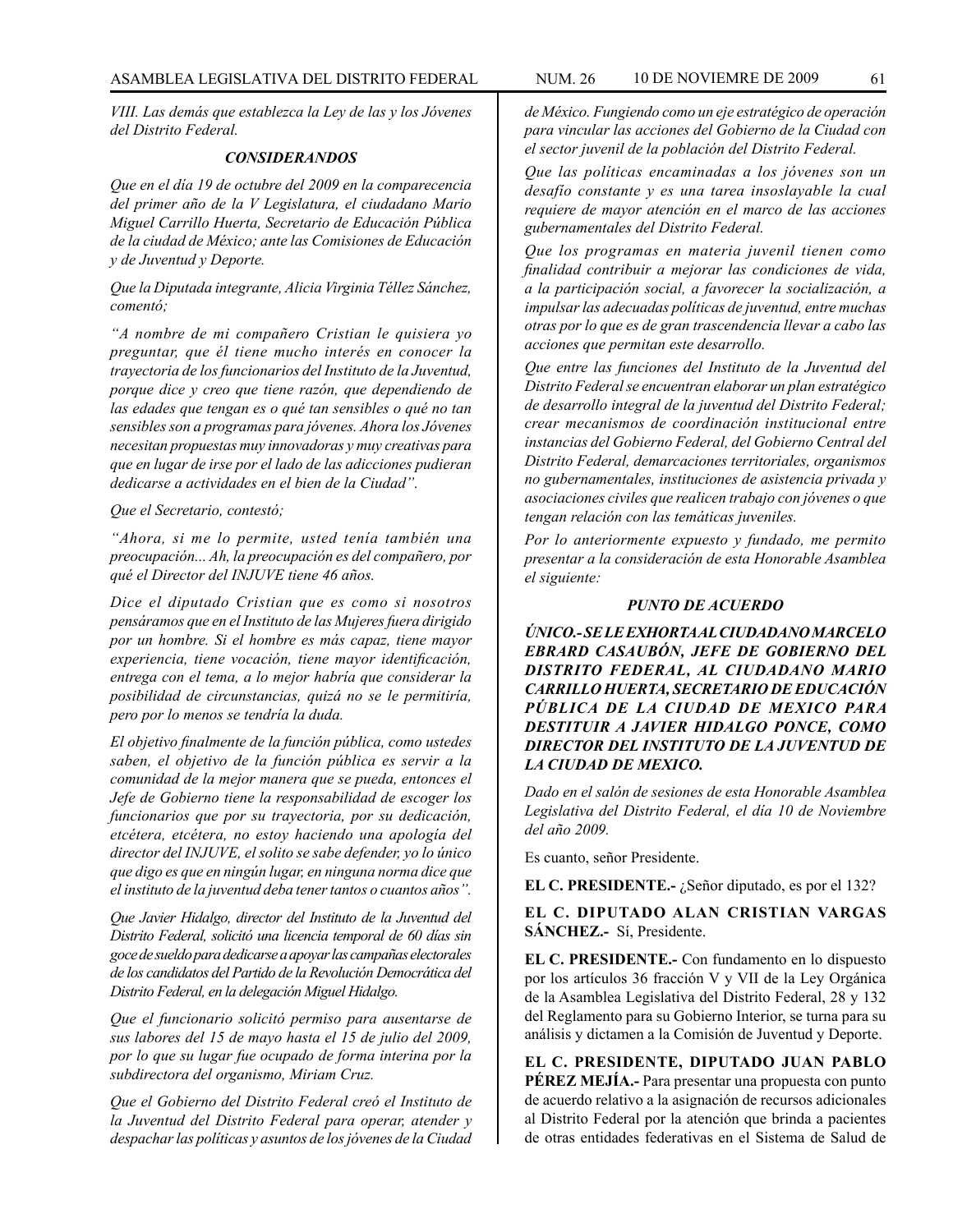la Ciudad de México, se concede el uso de la palabra a la diputada Maricela Contreras Julián, del grupo parlamentario del Partido de la Revolución Democrática.

#### *LA C. DIPUTADA MARICELA CONTRERAS JULIÁN.- Con el permiso de la Presidencia.*

#### *PROPOSICIÓN CON PUNTO DE ACUERDO RELATIVO A LA ASIGNACIÓN DE RECURSOS ADICIONALES AL DISTRITO FEDERAL POR LA ATENCIÓN QUE BRINDA A PACIENTES DE OTRAS ENTIDADES FEDERATIVAS EN EL SISTEMA DE SALUD DE LA CIUDAD DE MÉXICO*

*La suscrita Diputada Maricela Contreras Julián, integrante del Partido de la Revolución Democrática, con fundamento en lo dispuesto por los artículos 10 fracción XI, 17 fracción VI de la Ley Orgánica y 133 del Reglamento para el Gobierno Interior de la Asamblea Legislativa del Distrito Federal, someto a la consideración de esta Soberanía, la siguiente proposición con punto de acuerdo, bajo las siguientes:*

#### *CONSIDERACIONES*

*El Sistema de Salud de la Capital se ha consolidado como la piedra angular del ejercicio de gobierno para garantizar el acceso al derecho constitucional a la salud, de las personas que habitamos la Ciudad de México.* 

*Las políticas que se han aplicado en esta materia la colocan a la vanguardia de la prestación de servicios de salud en el país, bajo principios de universalidad, gratuidad y eficiencias, sin que a ninguna persona que acude a los hospitales del Gobierno del Distrito Federal se le niegue la atención.* 

*La infraestructura de salud con la que cuenta nuestra Ciudad está constituida de la siguiente manera:*

*En el primer nivel de atención se brindan servicios de salud pública, donde se ubican 16 jurisdicciones sanitarias, 204 centros de salud, 14 clínicas especializadas y dos centros toxicológicos. Respecto al Segundo Nivel, se presta atención hospitalaria y se compone de 28 hospitales, cinco áreas de servicios médicos en reclusorios, seis áreas médicas en centros tutelares, 32 centros de atención primaria para adicciones y siete centros de atención de sobrepeso, riesgo cardiovascular y diabetes.*

*Lo anterior se traduce en 1,890 consultorios, 2,368 camas censables, 92 salas de operaciones, 102 laboratorios clínicos, 95 servicios de rayos X y ocho bancos de sangre.*

*Las características propias del Distrito Federal por su densidad demográfica, actividad económica, destino turístico y lugar de tránsito de seis millones de personas diarias, implican una alta demanda de la población en la prestación de servicios de salud; tan sólo en un día típico, se brindan alrededor de 22 mil consultas generales y especilizadas.*

*En la infraestructura sanitaria del Distrito Federal, se atienden aproximadamente 4 millones de personas residentes de la ciudad y que no cuentan con algún tipo de* 

*seguridad social. Sin embargo, mucha población de otras entidades federativas llega a los hospitales capitalinos para que se les brinde algún tipo de servicio de salud, lo que representa una inversión de recursos propios del Distrito Federal en la salud de los habitantes de otros Estados, sin que se reciba un recurso extraordinario por esta circunstancia.*

*Si bien, de todas las entidades federativas se registra atención en los hospitales del Distrito Federal, cifras de la Secretaría de Salud local indican que de los estados de México, Hidalgo, Puebla, Michoacán, Guerrero y Morelos proviene la mayor cantidad de personas.*

*De esos datos, se desprende que en 2008 se contabilizaron 19,348 egresos hospitalarios de personas que no residen en el Distrito Federal, de los cuales solamente el Estado de México fueron 18,409, es decir, el 95% del total. Hasta octubre del 2009 se presenta una situación similar, de los 12,965 egresos correspondieron a la entidad mexiquense 12,221 ó sea el 94%. En el cuadro siguiente puede apreciarse la evolución de los egresos hospitalarios del sistema de salud de la Ciudad de México en 2008 y hasta octubre de 2009:*

#### *REGISTRO DE EGRESOS HOSPITALARIOS SERVICIOS DE SALUD DEL DISTRITO FEDERAL*

| Entidad Federativa: Aguascalientes      |                        |
|-----------------------------------------|------------------------|
| $A\tilde{n}$ o 2008: 13                 | $A\tilde{n}$ o 2009: 8 |
| Entidad Federativa: Baja California     |                        |
| Año 2008: 4                             | Año 2009: 1            |
| Entidad Federativa: Baja California Sur |                        |
| $A\tilde{n}$ o 2008: 2                  | $A\tilde{n}$ o 2009: 1 |
| Entidad Federativa: Campeche            |                        |
| Año 2008: 1                             | $A\tilde{n}$ o 2009: 0 |
| Entidad Federativa: Coahuila            |                        |
| Año 2008: 9                             | $A\tilde{n}$ o 2009: 9 |
| Entidad Federativa: Colima              |                        |
| Año 2008: 13                            | $A\tilde{n}$ o 2009: 7 |
| Entidad Federativa: Chiapas             |                        |
| Año 2008: 17                            | Año 2009: 12           |
| Entidad Federativa: Chihuahua           |                        |
| $A\tilde{n}$ o 2008: 8                  | Año 2009: 3            |
| Entidad Federativa: Durango             |                        |
| $A\tilde{n}$ o 2008: 2                  | $A\tilde{n}$ o 2009: 1 |
| Entidad Federativa: Guanajuato          |                        |
| Año 2008: 40                            | Año 2009: 22           |
| Entidad Federativa: Guerrero            |                        |
| Año 2008: 80                            | Año 2009: 58           |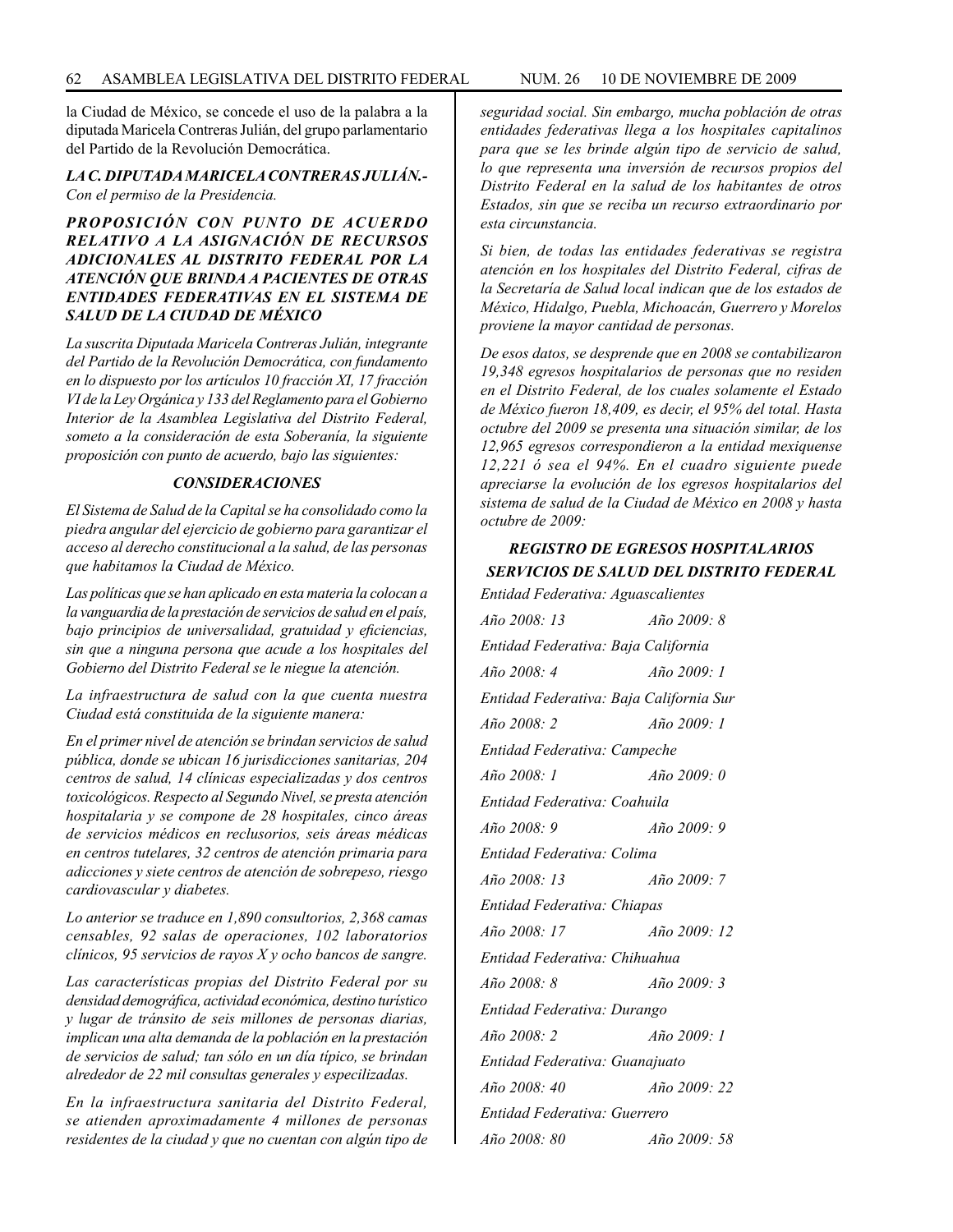#### ASAMBLEA LEGISLATIVA DEL DISTRITO FEDERAL NUM. 26 10 de NOVIEMRE de 2009 63

*Entidad Federativa: Hidalgo Año 2008: 148 Año 2009: 143 Entidad Federativa: Jalisco Año 2008: 15 Año 2009: 8 Entidad Federativa: México Año 2008: 18,409 Año 2009: 12,221 Entidad Federativa: Michoacán Año 2008: 102 Año 2009: 64 Entidad Federativa: Morelos Año 2008: 75 Año 2009: 65 Entidad Federativa: Nayarit Año 2008: 0 Año 2009: 1 Entidad Federativa: Nuevo León Año 2008: 6 Año 2009: 5 Entidad Federativa: Oaxaca Año 2008: 47 Año 2009: 38 Entidad Federativa: Puebla Año 2008: 131 Año 2009: 98 Entidad Federativa: Querétaro Año 2008: 32 Año 2009: 24 Entidad Federativa: Quintana Roo Año 2008: 5 Año 2009: 0 Entidad Federativa: San Luis Potosí Año 2008: 8 Año 2009: 8 Entidad Federativa: Sinaloa Año 2008: 1 Año 2009: 2 Entidad Federativa: Sonora Año 2008: 1 Año 2009: 2 Entidad Federativa: Tabasco Año 2008: 4 Año 2009: 6 Entidad Federativa: Tamaulipas Año 2008: 7 Año 2009: 3 Entidad Federativa: Tlaxcala Año 2008: 36 Año 2009: 18 Entidad Federativa: Veracruz Año 2008: 61 Año 2009: 51 Entidad Federativa: Yucatán Año 2008: 4 Año 2009: 2 Entidad Federativa: Zacatecas Año 2008: 5 Año 2009: 1*

*Entidad Federativa: Estados Unidos de América Año 2008: 0 Año 2009: 1 Entidad Federativa: Resto de Latinoamérica Año 2008: 2 Año 2009: 1 Entidad Federativa: Otro continente Año 2008: 1 Año 2009: 0 Entidad Federativa: No informaron Año 2008: 59 Año 2009: 81 Total General Año 2008: 19,348 Año 2009: 12,965*

*Las cifras anteriores sólo son en cuanto a egresos hospitalarios; sin embargo, si lo llevamos a diversas actividades institucionales que realiza la Secretaría de Salud del Distrito Federal, las cifras aumentan: hasta el mes de septiembre, en el caso de personas provenientes del Estado de México se registran 556,239 personas atendidas, es decir, el 25% de la población que en total recibe atención en la Ciudad.*

*Lo anterior representa un costo de 550 millones 952 mil 722 pesos, sumado a 33 millones 489 mil 914 pesos para la atención en salud a personas provenientes de otras entidades federativas; lo que se traduce en un 255 de los servicios y presupuesto destinados a la prestación y atención de esos servicios de salud en el Distrito Federal.*

*En la siguiente tabla se desglosa esta información3 :*

*Actividad Institucional: Proporcionar Consulta Externa General*

*Unidad de Medida: Consulta*

*Población atendida residente del D. F.: 2,719,825*

*Costo Población D. F.: 1,029,894,360*

*Población residente del Estado de México: 379,315*

*Costo Población del Estado de México: 143,632,382*

*Costo Población de otros Estados: 8,730,760*

*Actividad Institucional: Proporcionar Consulta Externa Especializada*

*Unidad de Medida: Consulta*

*Población atendida residente del D.F.: 696,242*

*Costo Población D.F.: 393,364,528*

*Población residente del Estado de México:97,100*

*Costo Población del Estado de México: 54,859,883*

*Costo Población de otros Estados:3,334,683*

*Actividad Institucional: Proporcionar servicios de Hospitalización General de Urgencias*

<sup>3</sup> *Fuente: Secretaría de Salud del Gobierno del Distrito Federal.*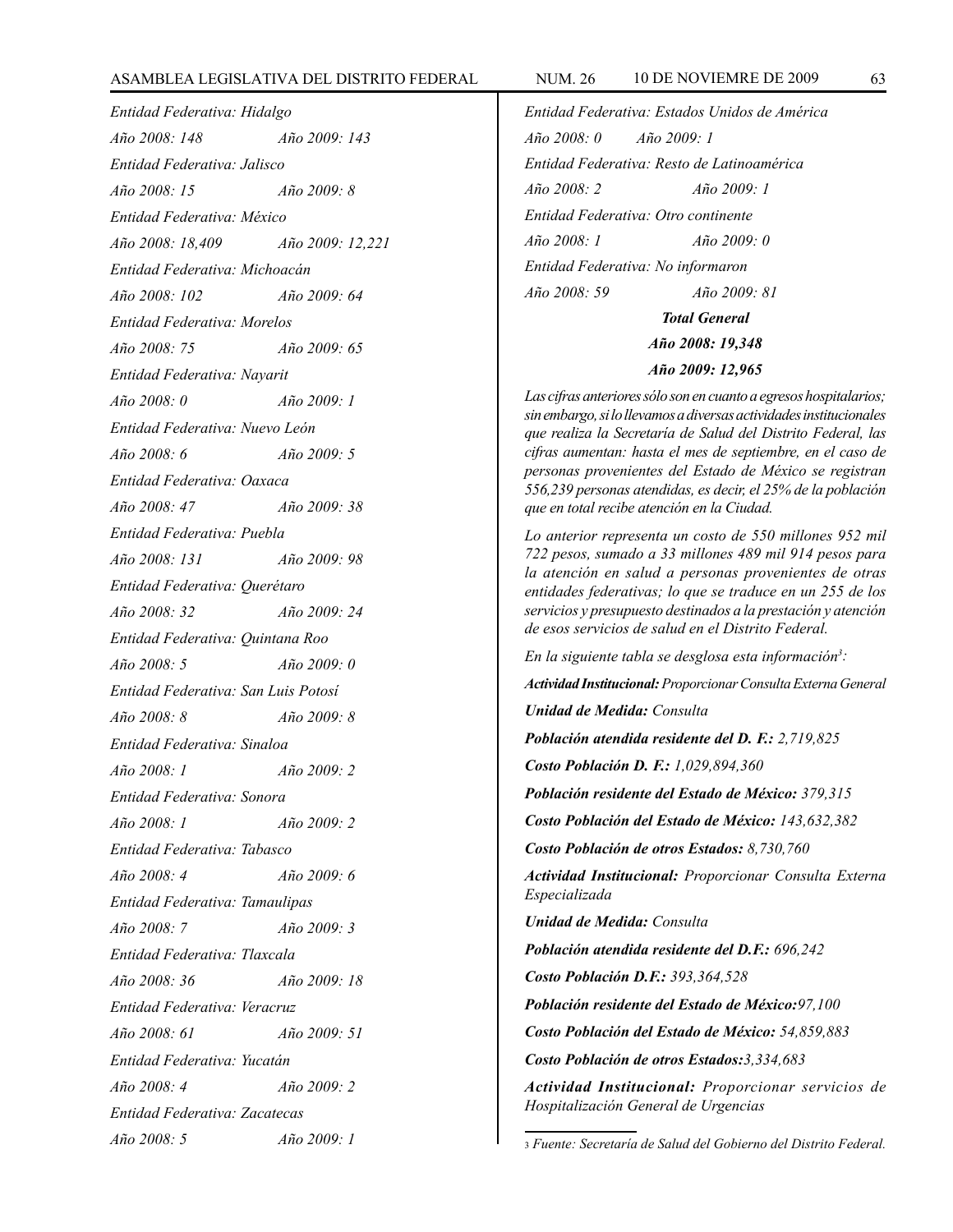*Unidad de Medida: Egreso Hospitalario*

*Población atendida residente del D.F.: 85,994*

*Costo Población D.F.: 2,105,022,296*

*Población residente del Estado de México: 11,993*

*Costo Población del Estado de México: 293,573,184*

*Costo Población de otros Estados: 17,844,981*

*Actividad Institucional: Proporcionar Servicios Médicos de Urgencia*

*Unidad de Medida: Persona*

*Población atendida residente del D.F.: 486,365*

*Costo Población D.F.: 422,242,319*

*Población residente del Estado de México: 67,830*

*Costo Población del Estado de México: 58,887,273*

*Costo Población de otros Estados: 3,579,490*

*Actividad Institucional: TOTALES*

*Unidad de Medida:*

*Población atendida residente del D.F.: 3,988,425*

*Costo Población D.F.: 3,950,523,503*

*Población residente del Estado de México:556,239*

*Costo Población del Estado de México: 550,952,722*

*Costo Población de otros Estados: 33,489,914*

*Las cifras que se presentan dejan en evidencia la necesidad de que el Distrito Federal reciba recursos extraordinarios a los que se le otorgan por los servicios de salud que se brinda a personas que no residen en la Ciudad de México, toda vez que se solventa la demanda de servicios de salud de otros Estados con recursos e infraestructura de nuestra Ciudad.*

*Recibir recursos de la Federación por estos motivos, representará la distribución del gasto de manera más equitativa y justa, en función de la población atendida por parte del Distrito Federal.*

*Las acciones en materia de salud de las autoridades capitalinas reafirman su convicción y compromiso de trabajar a favor de las personas, especialmente, de las de escasos recursos, sin importar su lugar de origen o residencia.*

*Asignar recursos adicionales por los motivos expresados al Primer y Segundo Nivel de Atención del Sistema de Salud del Distrito Federal, es un acto de justicia que resarce los gastos que realiza la Ciudad por la atención a personas que provienen de otras entidades federativas.*

*Por lo anteriormente expuesto y fundado, someto a consideración del Pleno de la Asamblea Legislativa del Distrito Federal, como de urgente y obvia resolución el siguiente:*

#### *PUNTO DE ACUERDO*

*PRIMERO.- La Asamblea Legislativa del Distrito Federal exhorta a la Cámara de Diputados del Congreso de la Unión, a través de sus Comisiones de Presupuesto y Cuenta Pública y de Salud, para que dentro del Presupuesto de Egresos de la Federación 2010 se contemplen recursos por un monto de 700 millones de pesos adicionales para el Sistema de Salud del Distrito Federal, por los costos que representa la atención a personas provenientes de otras entidades federativas.*

*SEGUNDO.- La Asamblea Legislativa del Distrito Federal, en el ámbito de colaboración de los Poderes, exhorta a los gobiernos de la zona denominada del Valle de México, especialmente al Estado de México, para buscar mecanismos de coordinación que permitan al Distrito Federal recuperar la inversión que realiza por la atención de personas en el Sistema de Salud de la Ciudad y que provienen de esos Estados.*

*TERCERO.- Túrnese copia del presente acuerdo y de la proposición que le dio origen a las instancias enunciadas en los numerales primero y segundo del presente acuerdo para los efectos correspondientes.*

*Recinto Legislativo del Distrito Federal, a los 10 días del mes de noviembre de 2009.*

#### *SUSCRIBE*

#### *DIP. MARICELA CONTRERAS JULIÁN*

Es cuanto, Presidente.

**EL C. PRESIDENTE.-** En términos de lo dispuesto por el artículo 133 del Reglamento para el Gobierno Interior de la Asamblea Legislativa del Distrito Federal, consulte la Secretaría a la Asamblea, en votación económica, si la propuesta presentada por la diputada Maricela Contreras Julián se considera de urgente y obvia resolución.

**EL C. SECRETARIO.-** Por instrucciones de la Presidencia y en votación económica, se consulta a la Asamblea si la propuesta de referencia se considera de urgente y obvia resolución.

Los que estén por la afirmativa, sírvanse manifestarlo levantando la mano.

Los que estén por la negativa, sírvanse manifestarlo levantando la mano.

Se considera de urgente y obvia resolución, diputado Presidente.

**EL C. PRESIDENTE.-** Está a discusión la propuesta. ¿Existen oradores en contra?

Proceda la Secretaría a preguntar a la Asamblea, en votación económica, si es de aprobarse la propuesta a discusión.

**EL C. SECRETARIO.-** Por instrucciones de la Presidencia, y en votación económica, se pregunta a la Asamblea si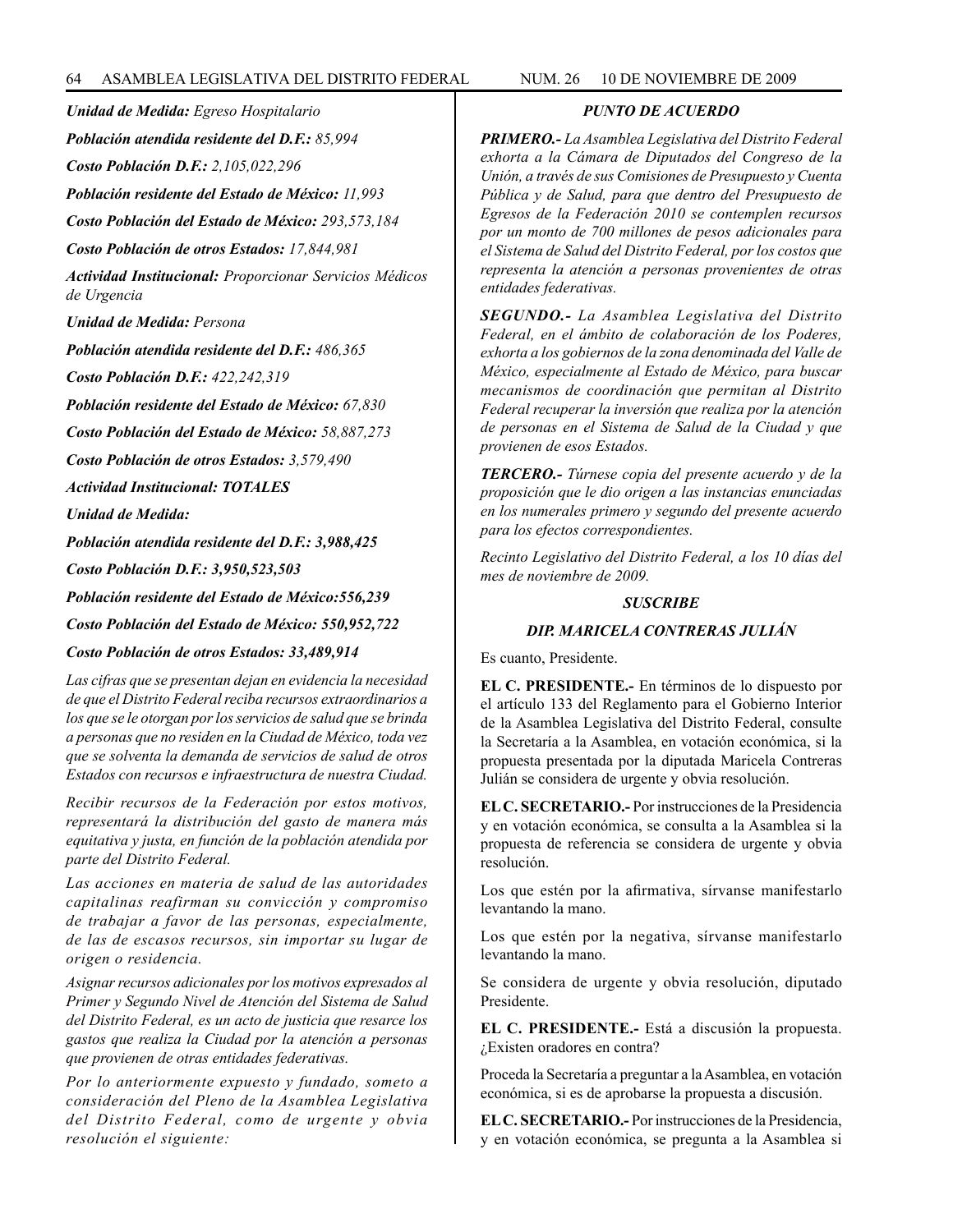está a favor o en contra de la propuesta sometida a su consideración.

Los que estén por la afirmativa, sírvanse manifestarlo levantando la mano.

Los que estén por la negativa, sírvanse manifestarlo levantando la mano.

Aprobada la propuesta, diputado Presidente.

**EL C. PRESIDENTE.-** Remítase a las autoridades correspondientes para los efecto legales a que haya lugar.

Esta Presidencia informa que el punto enlistado en el numeral número 38 del orden del día ha sido retirado.

Para presentar una propuesta con punto de acuerdo por el que se exhorta al Jefe de Gobierno y al Secretario de Salud, ambos del Distrito Federal, a instalar de inmediato la Agencia de Protección Sanitaria, promulgar el Reglamento de la misma, llevar a cabo la evaluación y verificación de empresas y laboratorios dedicados al embellecimiento físico, así como a organizar, coordinar y vigilar el ejercicio de las actividades profesionales, técnicas y auxiliares de la salud en coordinación con las dependencias federales competentes y con la Universidad Nacional Autónoma de México, se concede el uso de la Tribuna al diputado Mauricio Tabe Echartea, del grupo parlamentario del Partido Acción Nacional.

Se informa que este punto se traslada al final del orden del día.

Para presentar una propuesta con punto de acuerdo por el que este Órgano Legislativo convoca al Acuerdo para el Impulso de la Competitividad y el Empleo en la Ciudad de México, se concede el uso de la Tribuna al diputado Adolfo Orive Bellinger, del grupo parlamentario del Partido del Trabajo.

**EL C. DIPUTADO ADOLFO ORIVE BELLINGER.-**  Con su venia, diputado Presidente.

#### *PROPUESTA CON PUNTO DE ACUERDO DE URGENTE Y OBVIA RESOLUCIÓN POR LA QUE ESTE ÓRGANO LEGISLATIVO CONVOCA AL ACUERDO PARA EL IMPULSO DE LA COMPETITIVIDAD Y EL EMPLEO EN LA CIUDAD DE MÉXICO*

*Los que suscriben Diputados Adolfo Orive Bellinger, José Alberto Benavides Castañeda, Ana Estela Aguirre y Juárez, José Arturo López Cándido, Juan Pablo Pérez Mejía, Aleida Alavez Ruiz, Alejandro Sánchez Camacho, Alejandro Carbajal González, Claudia Elena Aguila Torres, Lizbeth Eugenia Rosas Montero y Leonel Luna Estrada, integrantes del grupo parlamentario del Partido del Trabajo y del grupo parlamentario del Partido de la Revolución Democrática, por nuestro propio derecho y con fundamento en lo dispuesto por los artículos 10 fracción XXX, 13 fracción IV y 17 fracción VI de la Ley Orgánica de la Asamblea Legislativa del Distrito Federal, y en los artículos 93 y 133 del Reglamento para el Gobierno. Interior* 

*de la Asamblea Legislativa del Distrito Federal; tenemos a bien formular la presente PROPUESTA CON PUNTO DE ACUERDO DE URGENTE Y OBVIA RESOLUCIÓN POR LA QUE ESTE ÓRGANO LEGISLATIVO CONVOCA AL ACUERDO PARA EL IMPULSO DE LA COMPETITIVIDAD Y EL EMPLEO EN LA CIUDAD DE MÉXICO, al tenor de los siguientes:*

#### *CONSIDERANDOS*

*Como manifestamos en el posicionamiento del grupo parlamentario del Partido del Trabajo el pasado 17 de septiembre, los mexicanos estamos padeciendo la peor crisis económica, política, social, cultural y de seguridad en casi un siglo.* 

*En el plano económico, este año el PIB nacional descenderá cerca del 10 por ciento; tendremos el mayor número de desempleados, de migrantes y de pequeñas y medianas empresas quebradas, que los mexicanos de mi generación hemos vivido jamás.*

*En esta tesitura, el jueves 5 de noviembre de los corrientes el Pleno de este Órgano Legislativo aprobó el Acuerdo de la Comisión de Gobierno por medio del cual se aprueba la creación de las Mesas de Trabajo Conjuntas de Agenda Económica y de Reforma Política.*

*Siendo instalada el día de ayer la Mesa de Trabajo de Agenda Económica, el Gobierno del Distrito Federal le planteó a la Asamblea Legislativa la instrumentación de una estrategia común frente a la emergencia económica para el año 2010, con base en 3 objetivos:*

*1.- Obtener de la Cámara de Diputados recursos suficientes para obra pública y programas sociales. Ello con base en los ingresos tributarios que genera la ciudad y con el fin de darles el mejor destino posible para impulsar la competitividad y soportar el peso de la crisis.*

*2.- Cambio de los supuestos básicos de la regulación para que la actividad económica en el Distrito Federal sea más barata, asumiendo que los ciudadanos dirán la verdad, reduciendo los trámites y los tiempos del actual sistema de reglamentación y generando fuertes sanciones para quienes engañen a la autoridad, lo que resulta de suma importancia para la micro, la pequeña y la mediana empresa y para la economía de sobrevivencia, pues en muchos casos estos tipos de negocios erogan más recursos en los trámites de apertura que en la inversión propiamente dicha.*

*3.- La institucionalización del Consejo Económico y Social como un espacio para que los sectores económicos y los órganos de gobierno nos pongamos de acuerdo sobre la inversión en la ciudad, incluyendo los incentivos fiscales y esquemas de financiamiento a instrumentar.* 

*No obstante, los Diputados del Grupo Parlamentario del Partido del Trabajo, proponemos dar un paso adelante en esta materia mediante la adopción de un Acuerdo para el Impulso de la Competitividad y el Empleo en la*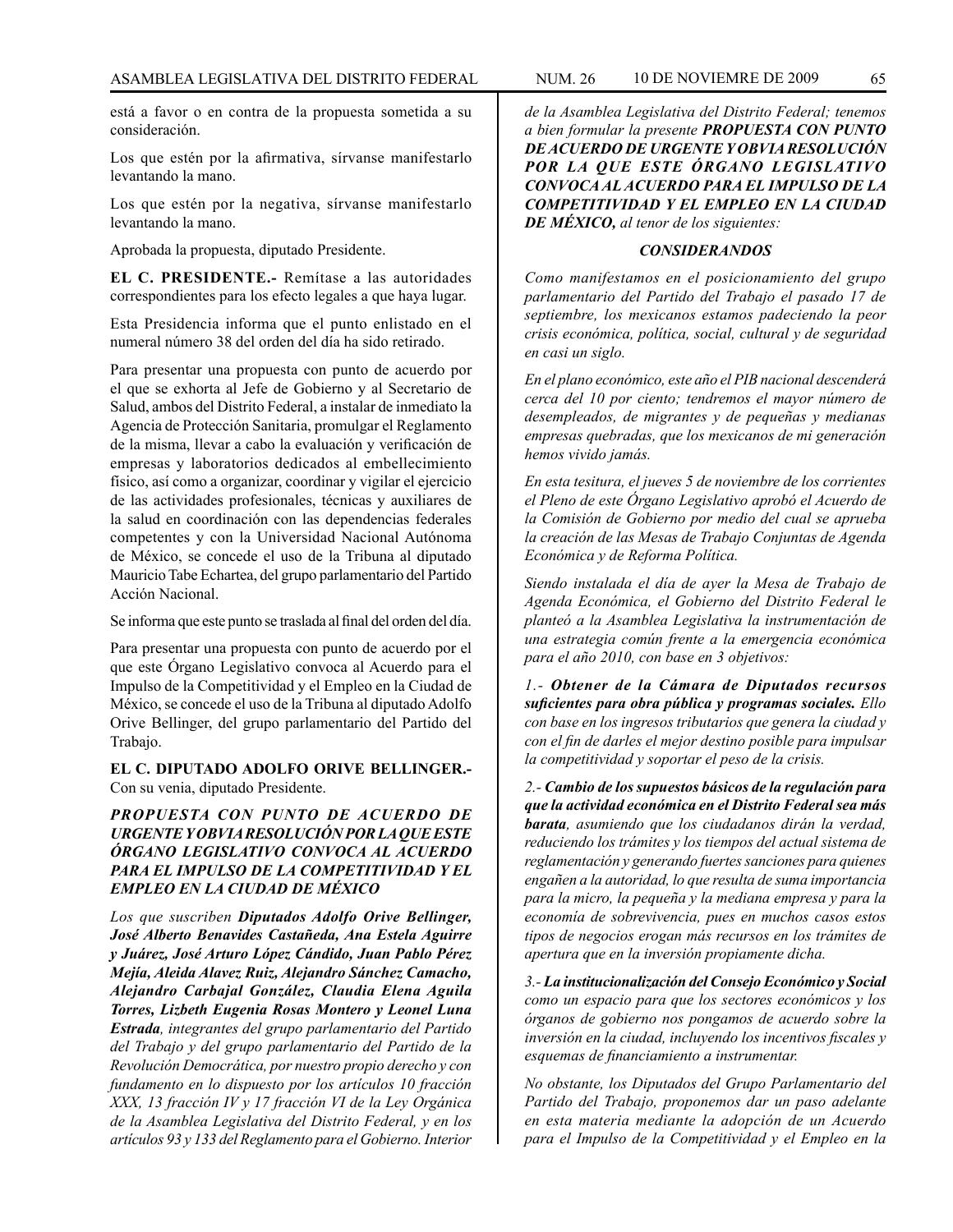*Ciudad de México, concibiendo a este acuerdo con base en los ejemplos no sólo de reactivación económica sino de desarrollo económico de corto, mediano y largo plazo de los países del Este asiático (p. e. Corea del Sur).*

*De tal manera que el Acuerdo para el Impulso de la Competitividad y el Empleo en la Ciudad de México, se establecería no solamente entre los órganos de gobierno Ejecutivo y Legislativo como hasta ahora se ha hecho, sino entre éstos y los representantes de los 10 sectores económicos con mayor incidencia en la actividad económica del Distrito Federal, que son los siguientes:* 

- *1. Turístico*
- *2. Alimentario*
- *3. Farmacéutico*
- *4. Servicios*
- *5. Comunicación y Telecomunicaciones*
- *6. Abasto*
- *7. Médico y de Salud*
- *8. Manufactura*
- *9. Logístico*
- *10. Agropecuario.*

*Estamos pensando fundamentalmente que participen en este Acuerdo, además de los representantes de los grupos parlamentarios y de las comisiones económicas de la Asamblea Legislativa, así como los funcionarios de las Secretarías correspondientes del Gobierno del Distrito Federal, representantes de la micro, pequeña y mediana empresa y por supuesto de las cooperativas y otras formas de organización social que incidan en la producción económica; estamos también pensando en la necesidad de participación de los representantes de los trabajadores que laboran en esas organizaciones económicas y en los investigadores de las instituciones del sector público que con su participación ayudarían con la transferencia de tecnología y los diferentes factores que incrementan la competitividad de la planta productiva existente y por existir en el Distrito Federal.*

*En el grupo parlamentario del Partido del Trabajo, como lo manifestamos en el posicionamiento del 17 de septiembre, nos sentimos obligados a proponer lineamientos económicos de un proyecto alternativo de Nación expresado en esta ciudad capital y obligados a convocar a esta Legislatura, al Jefe de Gobierno y a los diversos sectores sociales a construir de forma inmediata un Acuerdo para el impulso de la competitividad y el empleo en la Ciudad de México como una demostración en los hechos a los ciudadanos de la ciudad capital y del resto del país de lo que gobierno y sociedad pueden hacer para transformar la realidad que padecen.*

*Por las consideraciones expuestas, es de formularse el siguiente:*

#### *PUNTO DE ACUERDO*

*PRIMERO.- En el marco de la Mesa de Trabajo Conjunta de Agenda Económica la Asamblea Legislativa convoca al Ejecutivo Local y a los representantes de los 10 sectores con mayor incidencia en la actividad económica del Distrito Federal mencionados en los considerandos del presente Punto de Acuerdo, a establecer una mesa para generar un Acuerdo para el impulso de la competitividad y el empleo en la Ciudad de México.*

*SEGUNDO.- Se convoca a los organismos empresariales, a los académicos, a los trabajadores y a las cooperativas de los 10 sectores con mayor incidencia en la actividad económica del Distrito Federal mencionados en los considerandos del presente Punto de Acuerdo a participar en la mesa para generar un Acuerdo para el Impulso de la Competitividad y el Empleo en la Ciudad de México.*

*TERCERO.- Se convoca a los Titulares de la Secretarías de Finanzas, de Desarrollo Económico, de Turismo, de Transporte y Vialidad, de Salud, Obras y Servicios, Trabajo y Fomento al Empleo, Desarrollo Rural y Equidad para las Comunidades y del Instituto de Ciencia y Tecnología del Distrito Federal, a participar en la mesa relativa a generar un Acuerdo para el Impulso de la Competitividad y el Empleo en la Ciudad de México.*

*CUARTO.- En vista de que el día de ayer fue instalada la mesa de trabajo conjunta de agenda económica y dada la necesidad de acelerar la reactivación económica en la Ciudad de México para generar empleo y contrarrestar los efectos de la crisis económica, se cita el día martes 17 de noviembre del 2009 a las 17:00 a la instalación de la mesa para generar un Acuerdo para el impulso de la competitividad y el empleo en la Ciudad de México.*

*QUINTO.- Túrnese a la Comisión de Gobierno a efecto de que realice la convocatoria formal e implemente las medidas necesarias para la instalación de la mesa para generar un Acuerdo para el Impulso de la Competitividad y el Empleo en la Ciudad de México.*

*SEXTO.- Publíquese en al menos dos diarios de circulación nacional.*

*Asamblea Legislativa del distrito Federal, Ciudad de México a 10 de noviembre de 2009.*

*Firman las y los diputados: Adolfo Orive Bellinger, José Alberto Benavides Castañeda, Ana Estela Aguirre y Juárez, José Arturo López Candido, Juan Pablo Pérez Mejía, Aleida Alavez Ruíz, Alejandro Sánchez Camacho, Alejandro Carvajal González, Claudia Elena Águila Torres, Leonel Luna Estrada y Lizbeth Eugenia Rosas Montero.*

Es cuanto, diputado Presidente.

**EL C. PRESIDENTE.-** En términos de lo dispuesto el artículo 133 del Reglamento para el Gobierno Interior de la Asamblea Legislativa del Distrito Federal, consulte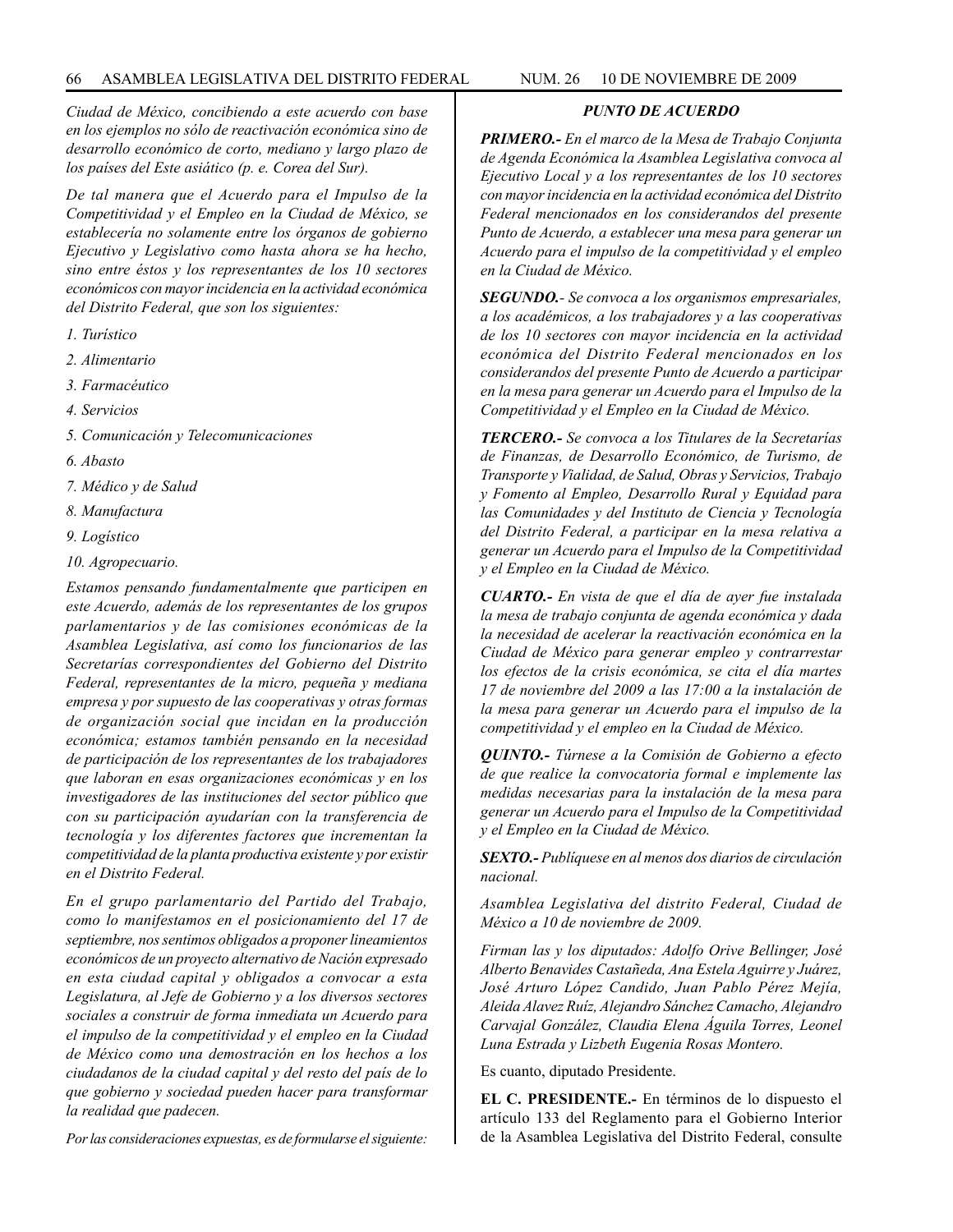la Secretaría a la Asamblea en votación económica si la propuesta presentada por el diputado Adolfo Oliver Bellinger se considera de urgente y obvia resolución.

**EL C. SECRETARIO.-** Por instrucciones de la Presidencia y en votación económica, se consulta a la Asamblea si la propuesta de referencia se considera de urgente y obvia resolución.

Los que estén por la afirmativa, sírvanse manifestarlo levantando la mano.

Los que estén por la negativa, sírvanse manifestarlo levantando la mano.

Se considera de urgente y obvia resolución, diputado Presidente.

**EL C. PRESIDENTE.-** Está a discusión la propuesta. ¿Existen oradores en contra?

Proceda la Secretaría a preguntar a la Asamblea en votación económica si es de aprobarse la propuesta a discusión.

**EL C. SECRETARIO.-** Por instrucciones de la Presidencia y en votación económica, se pregunta a la Asamblea si está a favor o en contra de la propuesta sometida a su consideración.

Los que estén por la afirmativa, sírvanse manifestarlo levantando la mano.

Los que estén por la negativa, sírvanse manifestarlo levantando la mano.

Aprobada la propuesta, diputado Presidente.

**EL C. PRESIDENTE.-** Remítase a las autoridades correspondientes para los efectos legales a que haya lugar.

Para presentar una propuesta con punto de acuerdo por el que se exhorta al Jefe de Gobierno y al Secretario de Salud, ambos del Distrito Federal, a instalar de inmediato la Agencia de Protección Sanitaria, promulgar el Reglamento de la misma, llevar a cabo la evaluación y verificación de empresas y laboratorios dedicados al embellecimiento físico, así como organizar, coordinar y vigilar el ejercicio de las actividades profesionales, técnicas y auxiliares de la salud, en coordinación con las dependencias federales competentes y con la Universidad Nacional Autónoma de México, se concede el uso de la Tribuna al diputado Mauricio Tabe Echartea, del grupo parlamentario del Partido Acción Nacional.

#### **EL C. DIPUTADO MAURICIO TABE ECHARTEA.-** Con su venia.

*PROPOSICIÓN CON PUNTO DE ACUERDO POR EL QUE SE EXHORTA AL JEFE DE GOBIERNO Y AL SECRETARIO DE SALUD, AMBOS DEL DISTRITO FEDERAL, A INSTALAR DE INMEDIATO LA AGENCIA DE PROTECCIÓN SANITARIA, PROMULGAR EL REGLAMENTO DE LA MISMA, LLEVAR A CABO LA EVALUACIÓN Y VERIFICACIÓN* 

*DE EMPRESAS Y LABORATORIOS DEDICADOS AL EMBELLECIMIENTO FÍSICO, ASÍ COMO ORGANIZAR, COORDINAR Y VIGILAR EL EJERCICIO DE LAS ACTIVIDADES PROFESIONALES, TÉCNICAS Y AUXILIARES DE LA SALUD EN COORDINACIÓN*  CON LAS DEPENDENCIAS FEDERALES *COMPETENTES Y CON LA UNIVERSIDAD NACIONAL AUTÓNOMA DE MÉXICO.*

*Los suscritos, integrantes del grupo parlamentario del Partido Acción Nacional, con fundamento en lo dispuesto por los artículos 17 fracción VI de la Ley Orgánica, 93 y 133 del Reglamento para el Gobierno Interior, ambos de la Asamblea Legislativa del Distrito Federal, sometemos a la consideración de esta honorable para su discusión y en su caso aprobación la presente proposición con punto de acuerdo de urgente y obvia resolución.*

*PROPOSICIÓN CON PUNTO DE ACUERDO POR EL QUE SE EXHORTA AL JEFE DE GOBIERNO Y AL SECRETARIO DE SALUD, AMBOS DEL DISTRITO FEDERAL, A INSTALAR DE INMEDIATO LA AGENCIA DE PROTECCIÓN SANITARIA, PROMULGAR EL REGLAMENTO DE LA MISMA, LLEVAR A CABO LA EVALUACIÓN Y VERIFICACIÓN DE EMPRESAS Y LABORATORIOS DEDICADOS AL EMBELLECIMIENTO FÍSICO, A S Í C O M O O R G A N I Z A R , C O O R D I N A R Y VIGILAR EL EJERCICIO DE LAS ACTIVIDADES PROFESIONALES, TÉCNICAS Y AUXILIARES DE LA SALUD EN COORDINACIÓN CON LAS DEPENDENCIAS FEDERALES COMPETENTES Y CON LA UNIVERSIDAD NACIONAL AUTÓNOMA DE MÉXICO, al tenor de los siguientes:* 

#### *ANTECEDENTES*

*Como saben, recientemente se presentó un caso de una famosa artista que estuvo en situación de riesgo y ya se ha consignado a la clínica que practicó la intervención, la cual no contaba con los lineamientos sanitarios, no contaba con la capacitación la gente que practicó esta intervención y que puso en riesgo la vida de esta famosa artista. Como ésta muchos casos se presentan en nuestra Ciudad sin que la autoridad sanitaria realice las acciones que le competen.*

*De acuerdo a la nueva Ley de Salud del Distrito Federal que entró en vigor el 18 de septiembre del año en curso, se creó la Agencia de Protección Sanitaria, órgano desconcentrado del Gobierno del Distrito Federal que está sectorizado a la Secretaría de Salud y cuya función debe ser la regulación, control, vigilancia y fomento de la salubridad local de las actividades, condiciones, sitios, servicios, productos y personas que puedan representar un riesgo a la salud de la población, con el propósito de evitarlos, controlarlos, disminuirlos y atenderlos desde el punto de vista de la protección a la salud.*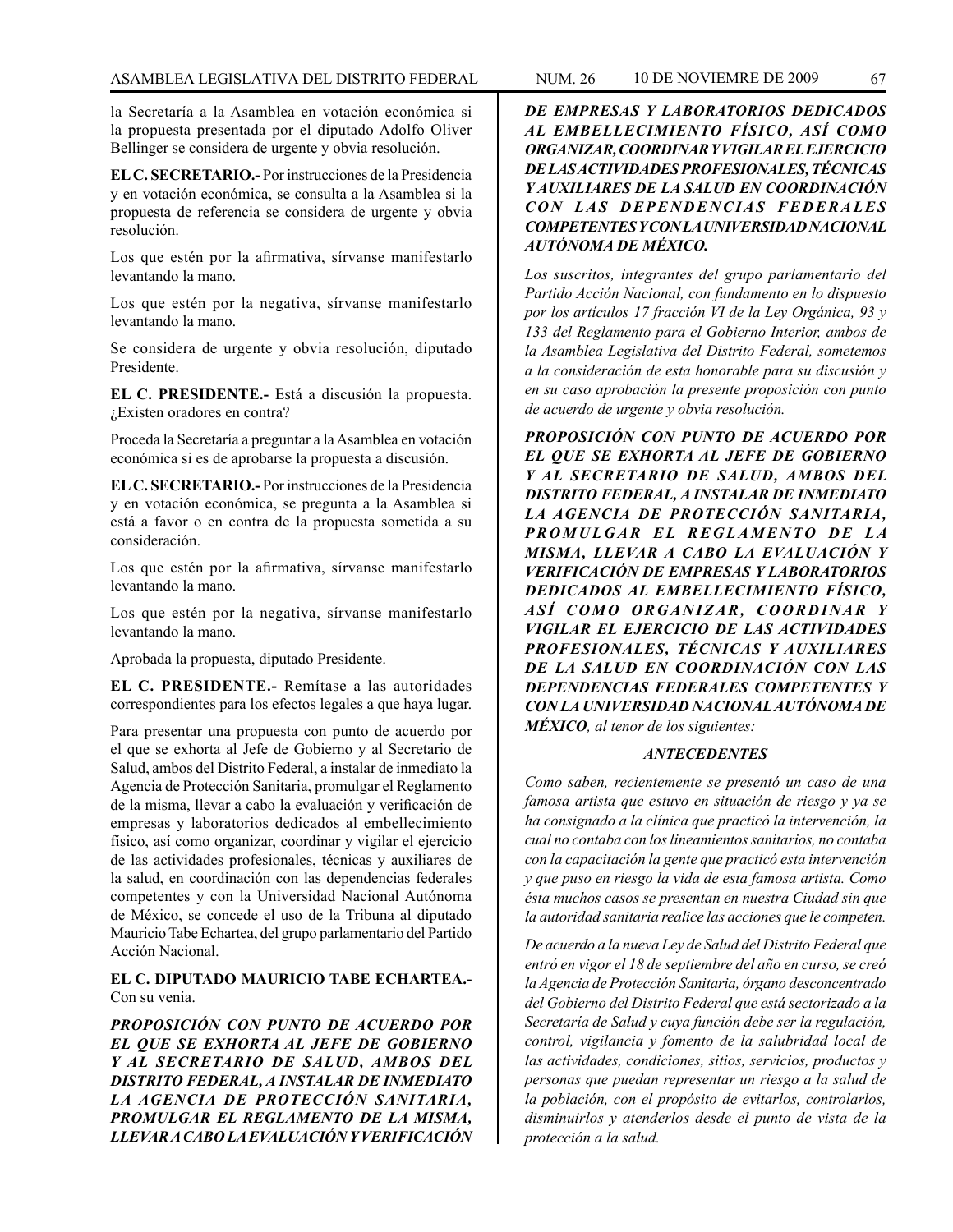*No obstante lo anterior y a pesar de los grandes daños a la salud que causan este tipo de negocios que no cuentan con licencia sanitaria y que su personal no está debidamente capacitado y que en ocasiones también utilizan sustancias que no son medicamentos debidamente acreditados, muchos de los principales también laboratorios que fabrican esta clase de productos para procedimientos de embellecimiento físico los ofrecen en el mercado sin que los mismos cuenten con el registro sanitario correspondiente, no obstante que los mismos son equipos médicos, prótesis, órtesis, ayudas funcionales, agentes de diagnóstico, insumos de uso odontológico, materiales quirúrgicos de curación y productos higiénicos, pero sobre todo productos de acción terapéutica y farmacológica, los cuales son utilizados con fines distintos al que fueron creados, siendo el caso más común del fibrogel, así como de otros adhesivos que se utilizan para la prótesis.*

*Aunado a lo anterior, algunos de estos laboratorios, a pesar de tener un nombre posicionado en el mercado y la confianza de los consumidores, no cuentan con la licencia sanitaria.*

*Es urgente entonces que a la brevedad la Secretaría de Salud y el Gobierno del Distrito Federal atiendan esta situación e instalen la agencia de protección sanitaria para poder realizar las verificaciones a estos establecimientos mercantiles, que también celebren los convenios para revisar que los médicos y estas personas que intervienen quirúrgicamente cuenten con el título profesional que requieren y también para revisar que estén las licencias para los medicamentos que están utilizando.*

*Por lo anterior presento los considerandos de este punto de acuerdo:*

#### *CONSIDERANDOS*

*Que por disposición de la nueva Ley de Salud del Distrito Federal que entró en vigor el 18 de septiembre del año en curso, se creó el órgano desconcentrado denominado agencia de protección sanitaria.*

*Que de conformidad con los Artículos 6 fracción XIII, 7 fracción IV, 102 y demás relativos de la Ley de Salud del Distrito Federal, corresponden a la Agencia de Protección Sanitaria las labores de prevención de riesgo sanitario consistentes en la expedición de autorizaciones, licencias y registros sanitarios, así como la vigilancia y aplicación de medidas de seguridad, sanciones a los establecimientos que prestan los servicios mencionados.*

*Tercero, que a la fecha no ha sido instalada la mencionada agencia y no se hay promulgado su reglamento y no se han establecido los criterios para el nombramiento de su titular.*

*Cuarto, que de conformidad con los artículos 6º fracción III, 17 inciso J), 68 y 70 de la Ley de Salud del Distrito Federal, corresponde al Jefe de Gobierno la organización, coordinación y vigilancia del ejercicio de las actividades profesionales, técnicas y auxiliares para la salud, sujetas* 

*a lo dispuesto por la Ley Reglamentaria del Artículo 5º Constitucional relativo al ejercicio de profesiones en el Distrito Federal, así como a fomentar la creación y funcionamiento de colegios de estas profesiones.*

*Atendiendo a los fundamentos y motivaciones expuestas en los citados antecedentes y considerandos, someto a consideración de este honorable Pleno el siguiente*

#### *PUNTO DE ACUERDO*

*PRIMERO.- Se exhorta al Jefe de Gobierno y al Secretario de Salud, ambos del Distrito Federal, para que dentro de los tiempos que marca la Ley, instalen la Agencia de Protección Sanitaria y promulguen el Reglamento de la misma.*

*SEGUNDO.- Se exhorta al Jefe de Gobierno y al Secretario de Salud, ambos del Distrito Federal, a de manera transparente y responsable nombrar al titular de la Agencia de Protección bajo los criterios de experiencia, conocimiento e incorruptibilidad.*

*TERCERO.- Se exhorta a los funcionarios mencionados a que la primera acción de la Agencia consiste en una revisión exhaustiva de baños públicos, gimnasios, peluquerías, salones de belleza y masaje, estéticas y similares, así como laboratorios que fabriquen productos de belleza, para evaluar su situación y niveles de cumplimiento y en su caso aplicar las sanciones correspondientes dando vista también al Ministerio Público.*

*CUARTO.- Se exhorta a las autoridades mencionadas a emprender una campaña de difusión entre la población sobre las medidas de seguridad que deben de tener respecto a la aplicación de tratamientos de belleza invasivos y no invasivos.*

*QUINTO.- Se exhorta al Jefe de Gobierno del Distrito Federal a instruir a las dependencias competentes a su cargo y coordinarse con las autoridades federales competentes y con la Universidad Nacional Autónoma de México, para organizar, coordinar y vigilar el debido ejercicio de las actividades profesionales, técnicas y auxiliares de la salud en los establecimientos donde se lleven a cabo procesos de embellecimiento físico.*

*SEXTO.- Se exhorta a la Comisión de Presupuesto y Cuenta Pública de la Asamblea Legislativa del Distrito Federal para que dentro del Presupuesto de Egresos del Distrito Federal para 2010 asigne recursos suficientes para la operación de la Agencia de Protección Sanitaria.*

Es cuanto, señor Presidente.

**EL C. PRESIDENTE.-** En términos de lo dispuesto por el Artículo 133 del Reglamento para el Gobierno Interior de la Asamblea Legislativa.

**LA C. DIPUTADA ALICIA VIRGINIA TÉLLEZ SÁNCHEZ (Desde su curul).-** Señor Presidente.

**EL C. PRESIDENTE.-** Con qué objeto.